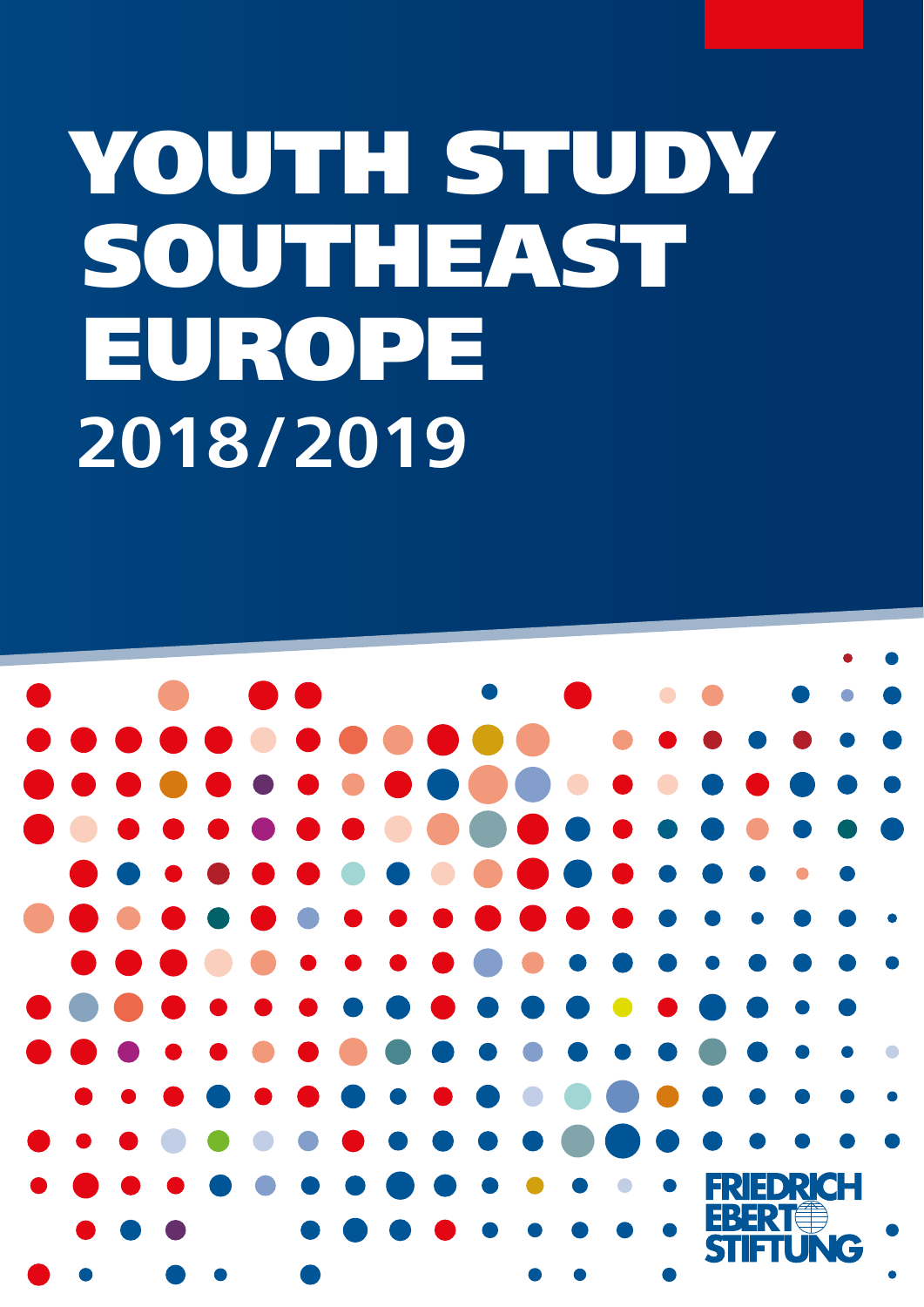#### THE FRIEDRICH-EBERT-STIFTUNG

The Friedrich-Ebert-Stiftung (FES) is the oldest political foundation in Germany, with a rich tradition in social democracy dating back to 1925. The work of our political foundation revolves around the core ideas and values of social democracy – freedom, justice and solidarity. This is what binds us to the principles of social democracy and free trade unions.

With our international network of offices in more than 100 countries, we support a policy for peaceful cooperation and human rights, promote the establishment and consolidation of democratic, social and constitutional structures and work as pioneers for free trade unions and a strong civil society. We are actively involved in promoting a social, democratic and competitive Europe in the process of European integration.

#### YOUTH STUDIES SOUTHEAST EUROPE 2018/2019:

"FES Youth Studies Southeast Europe 2018/2019" is an international youth research project carried out simultaneously in ten countries in Southeast Europe: Albania, Bosnia and Herzegovina, Bulgaria, Croatia, Kosovo, Macedonia, Montenegro, Romania, Serbia and Slovenia. The main objective of the surveys has been to identify, describe and analyse attitudes of young people and patterns of behaviour in contemporary society.

The data was collected in early 2018 from more than 10,000 respondents aged 14–29 in the above-mentioned countries who participated in the survey. A broad range of issues were addressed, including young peoples' experiences and aspirations in different realms of life, such as education, employment, political participation, family relationships, leisure and use of information and communications technology, but also their values, attitudes and beliefs.

Findings are presented in ten national and one regional study and its accompanying policy papers, which have been published in both English and the respective national languages.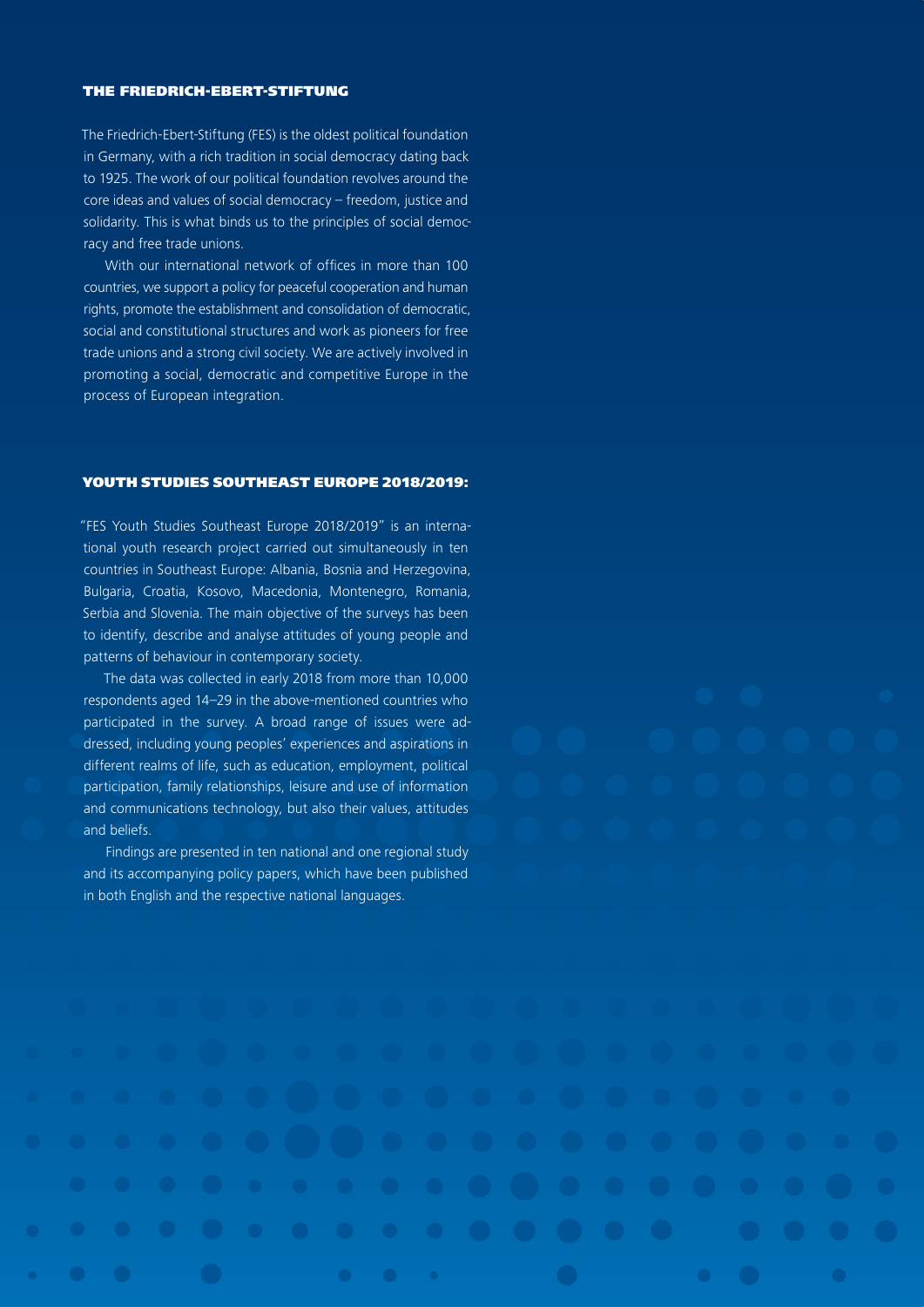# YOUTH STUDY SOUTHEAST **EUROPE** 2018/2019

Miran Lavrič, Smiljka Tomanović and Mirna Jusić

| п.                      |                                                                                                                                    |  |  |
|-------------------------|------------------------------------------------------------------------------------------------------------------------------------|--|--|
| $\overline{2}$          |                                                                                                                                    |  |  |
| 3                       |                                                                                                                                    |  |  |
| 4                       |                                                                                                                                    |  |  |
| 5                       |                                                                                                                                    |  |  |
| 6                       |                                                                                                                                    |  |  |
| $\overline{\mathbf{z}}$ | Socio-Political values and attitudes <b>Manual Communities</b> 45                                                                  |  |  |
| 8                       | Political and civic participation <b>Manufacture 10</b> 61                                                                         |  |  |
| 9                       | Mobility and migration <b>Mobility</b> and migration <b>Mobility</b> and migration <b>Mobility</b> and migration <b>Matures 23</b> |  |  |
| 10                      |                                                                                                                                    |  |  |
| 11                      | Leisure and ICT use <b>Manual According to the Contract of the Contract OCT</b> 09                                                 |  |  |
| 12                      |                                                                                                                                    |  |  |
|                         |                                                                                                                                    |  |  |
|                         |                                                                                                                                    |  |  |
|                         |                                                                                                                                    |  |  |
|                         |                                                                                                                                    |  |  |
|                         |                                                                                                                                    |  |  |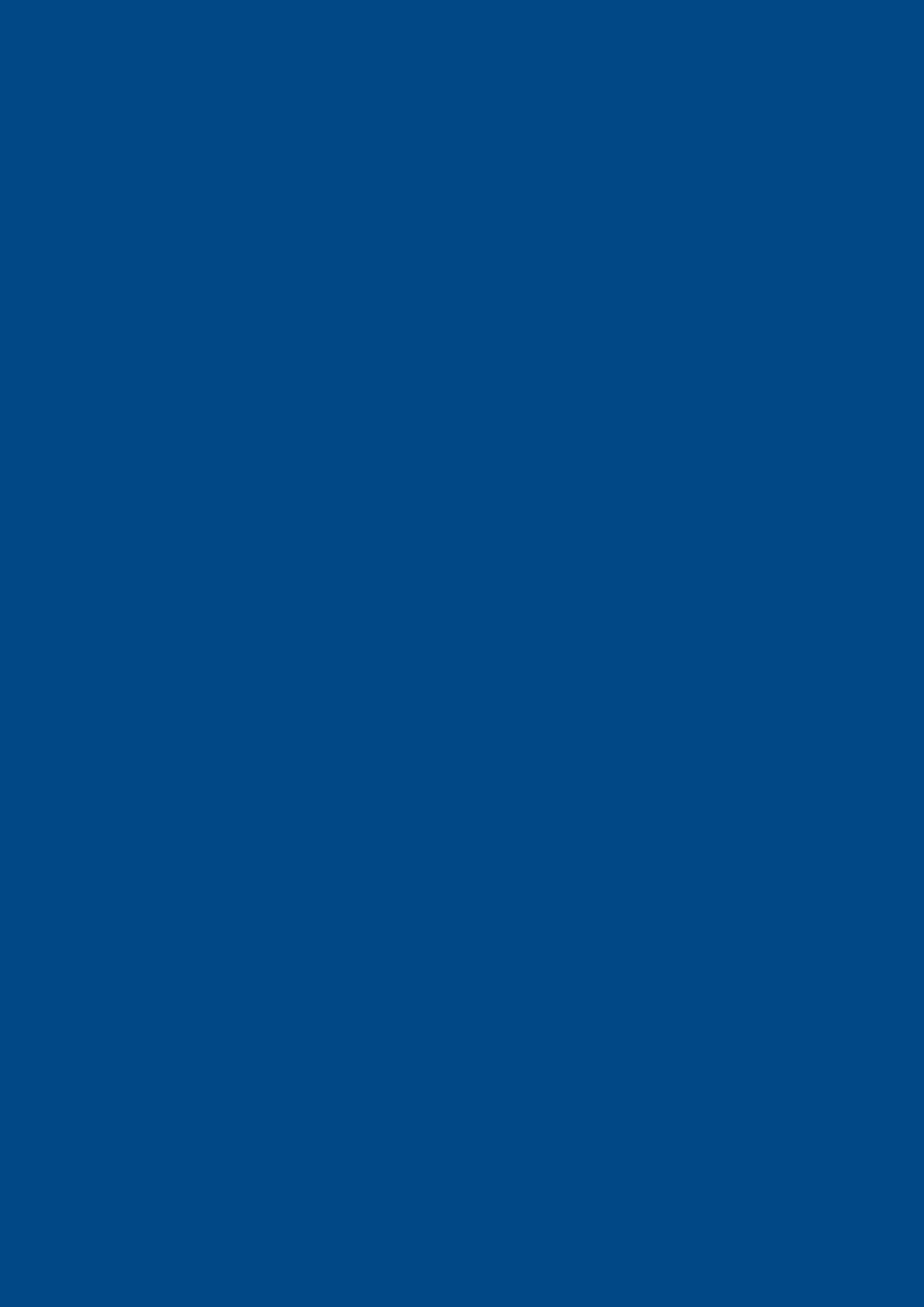# PREFACE

The challenges confronting youth in Southeast Europe have been receiving increased international attention in the past few years. The Sofia EU-Western Balkans Summit that took place in May 2018, for instance, adopted a decision to increase youth mobility by doubling Erasmus+ funding alongside efforts to support general socio-economic development in the region. The establishment of the Regional Youth Cooperation Office (RYCO) in 2016 was a specific measure aiming at increasing youth exchange. A number of conferences, including in the framework of the Berlin process, have raised awareness about difficulties young people are facing in the region, with unemployment and the ensuing brain drain leading the list. At the same time, youth continue to be among those worst affected by precarious working conditions, inadequate state support, normalised corruption, and non-inclusive political and educational systems, which reproduce inequality. All these are of course merely subcomponents of the region's broader crisis of governance.

Addressing the evident lack of channels giving young people a say in policy-making, the Friedrich-Ebert-Stiftung (FES) commissioned representative surveys canvassing more than 10,000 respondents aged 14–29 in ten countries of Southeast Europe in early 2018. Modelled after the German Shell Youth Studies<sup>1</sup>, the surveys cover a broad range of issues relating to young peoples' experiences and aspirations in different realms of life. Among these are education, employment, political participation, family relationships, leisure, and use of information and communications technology (ICT), but also their values, attitudes, and beliefs. This report is ground-breaking in that it allows for longitudinal juxtaposition, combining comparable data from earlier FES surveys covering Southeast Europe at the national and regional levels (www.fes.de/ youth-studies/). Above and beyond interpreting and analysing the data, the authors deduce actionable recommendations with a particular relevance for policy.

The actual findings are cause for both optimism and concern. Youth across the region strongly identify with being European and place relatively great trust in the EU, which is strongly associated

with greater economic prosperity. A vast majority are in favour of, in particular, solidarity-based Europeanisation. At the same time, youth describe how they employ informal practices as strategies of surviving in malfunctioning states. Young people's seemingly laissez-faire attitudes towards corruption and informalism point to how poorly the transition to liberal democracy has fared in the past two decades.

Youth are responding to this state of affairs in different ways. While some choose to emigrate, others report low engagement with politics and society and a sense that they are not represented in the political sphere. A third group could be described as those who take political action to contest nationalism, political violence, impunity, and corruption including the 'colourful' Macedonian protests of 2015 and the 'Justice for David' protests in Bosnia and Herzegovina among others.

It has become a truism for everyone engaging with the region that youth are apathetic when it comes to traditional politics. However, a lack of political activity at a political party level might not necessarily mean disengagement. Many young people are involved in their local communities and volunteering. The study shows that young people have a strong ideological and moral stance about what their societies ought to look like. Coupled with frustration over the ongoing stasis in the region, political views express themselves in a variety of diverging ways. Some exhibit a conservative stance and even voice nationalist sentiments. Others appear ready to tap into the global trend of 'millennial socialism', though few persons in the region seem to articulate their views using this language. The values reported by youth, however, demonstrate that many young people have left-leaning views. Rejuvenating a social-democratic option would seem to be a means of bringing these views into the political realm.

To exemplify the wealth of the analysed data, consider the following examples of what may perhaps be counter-intuitive findings: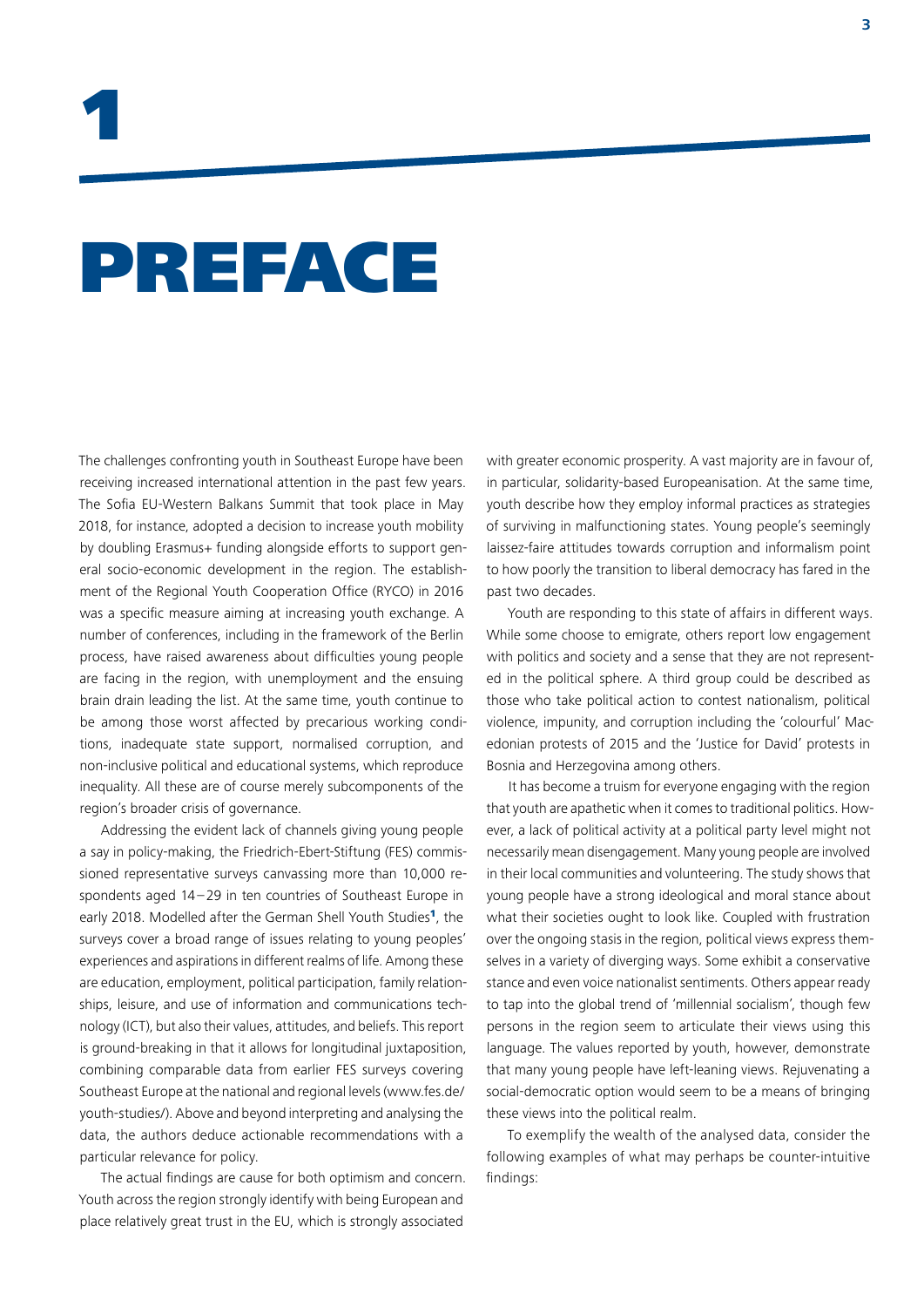- While trust in family members is very high, trust in state institutions and political leaders is extremely low. At the same time, support for 'a political leader ruling the country with a strong hand for the public good' has risen sharply since 2008.
- Socio-political values of youth are focused on economic and social security. What pushes youth towards both political extremes on the left-right spectrum is the perceived lack of a welfare state.
- Inequality in access to education faced by young people from underprivileged social backgrounds is most prominent in EU member states Bulgaria, Croatia, and Romania — as is the risk of young people from underprivileged social backgrounds breaking off education before completing a degree (highest risk in Bulgaria, Slovenia, and Romania).
- The intent of youth from Southeast Europe to emigrate remains high but has decreased in recent years, especially in the EU Member States surveyed. Meanwhile, the majority of youth in SEE have not had the experience of educational mobility. This seems to be a missed opportunity both in terms of more realistic attitudes towards emigration and the higher readiness of returning students to engage in politics at home.

Together with my colleagues from our offices in the region and at our headquarters, I would like to take this opportunity to express my appreciation to the outstanding scholars we have had the pleasure of cooperating with in preparing this research. I would like to commend the authors Mirna Jusić, Miran Lavrič, and Smiljka Tomanović for this report and also express my gratitude to Marius Harring, Klaus Hurrelmann, Tarik Jusić, and Daniela Lamby for their advice in helping bring this ambitious project to fruition.

I trust that you will find this comparative report, which is, by the way, only one among eleven studies analysing the situation of youth by country (www.fes.de/youth-studies/), as thoughtprovoking to read as it was to put together as a team.

Felix Henkel Director Friedrich-Ebert-Stiftung Dialogue Southeast Europe www.fes-southeasteurope.org

Sarajevo, October 2018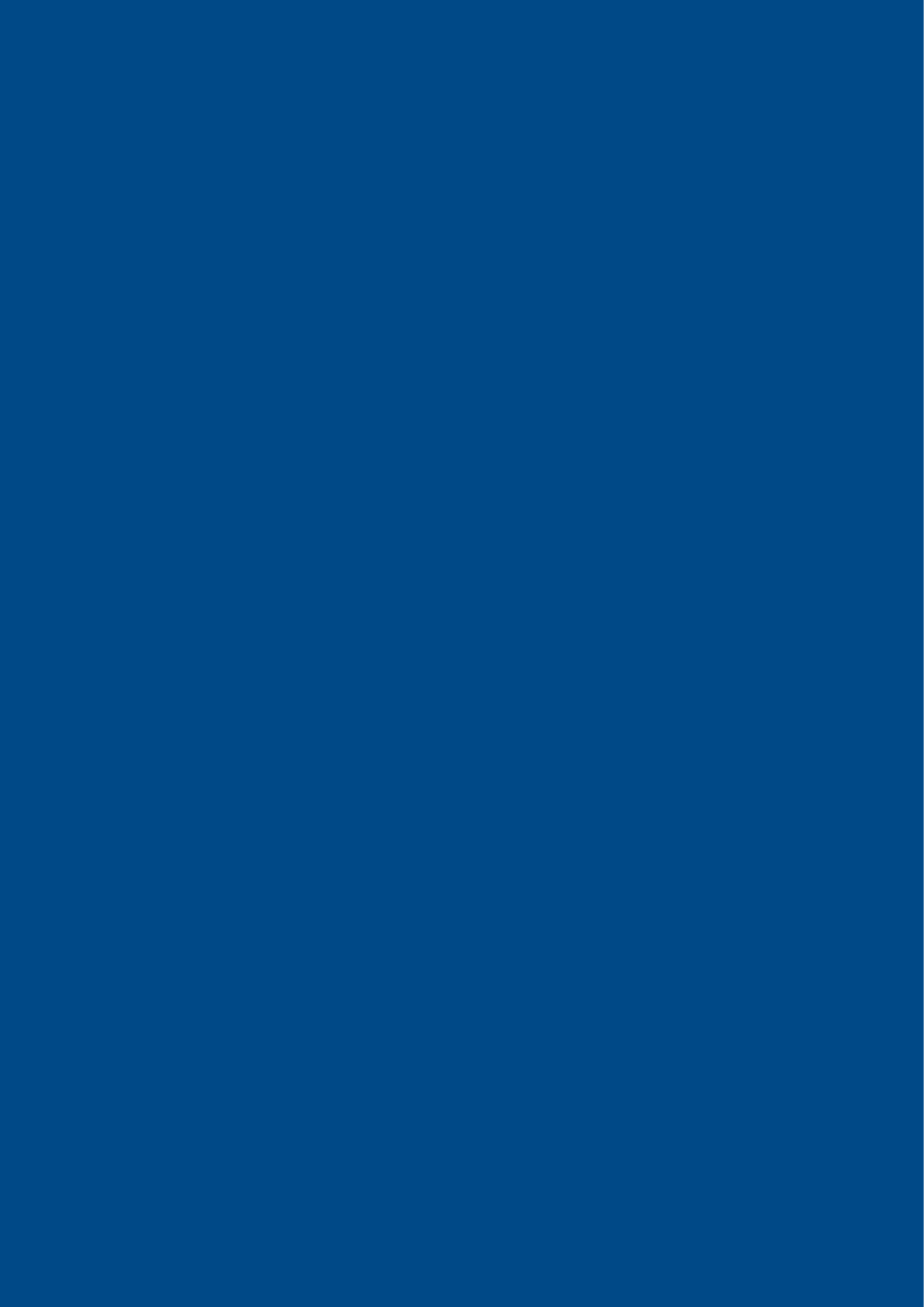# EXECUTIVE SUMMARY

In early 2018, more than 10,000 young people aged 14–29 from ten countries of Southeast Europe (SEE) participated in a survey covering a broad range of issues that concern their experiences and aspirations in different realms of life, such as education, employment, political participation, family relationships, leisure and use of information and communications technology (ICT), but also their values, attitudes and beliefs. This study covers these issues predominantly at the level of the SEE region as a whole, with an emphasis on cross-country comparative analyses. The most important findings are the following<sup>2</sup>:

- 1. Youth across the region, but especially in the Western Balkans six (WB6) countries, continue to suffer from high unemployment and experience precarious working conditions, while many young people are without a job, and are not undergoing education or training (NEET). A large majority of SEE youth express anxiety about being without a job.
- 2. In the WB6 countries, young people report a very strong preference for public-sector employment, and political party membership is considered to play a very important role in finding a job in this sector.
- 3. Young people from underprivileged social backgrounds are considerably less likely to have access to higher levels of education, to participate in political or civic activities, to engage in activities related to self-development, to use ICT for educational and informational purposes, or to find adequate employment.
- 4. There is a very keen perception of corruption in the educational system in all SEE countries. This has increased in most countries over the past approximately five years.
- 5. Tolerance towards informal practices, such as using connections, bribery or cheating on taxes, is relatively high among

youth across the region and has substantially increased since 2008.

- 6. Economic factors and negative perceptions of their home country's situation appear to be the strongest drivers of youth emigration. Compared to youth from the WB6 countries, youth from EU member countries are substantially less likely to emigrate, especially when it comes to long-term migration.
- 7. The idea of a strong welfare state enjoys overwhelming support across the entire region, especially among youth with a lower socioeconomic status.
- 8. There is considerable support for 'a political leader ruling the country with a strong hand for the public good' as a favourable option for one's country, with the popularity of this notion having risen sharply since 2008 across the entire region.
- 9. Youth across the region are overwhelmingly pro-European, and advocate a welfare state-based model rather than a neoliberal model of Europeanisation.
- 10. The vast majority of young people in the region feel poorly represented in national politics and believe that they should have a stronger say. At the same time, other than voting, young people overall have little experience with political and civic participation, and only a small minority holds political offices. The majority of SEE youth state that their political knowledge is poor and that they are disinterested in politics.
- 11. Staying abroad for the purpose of education or training substantially increases the civic and political engagement of a young person while reducing nationalist tendencies. Nevertheless, the vast majority of SEE youth have not experienced international mobility for educational purposes.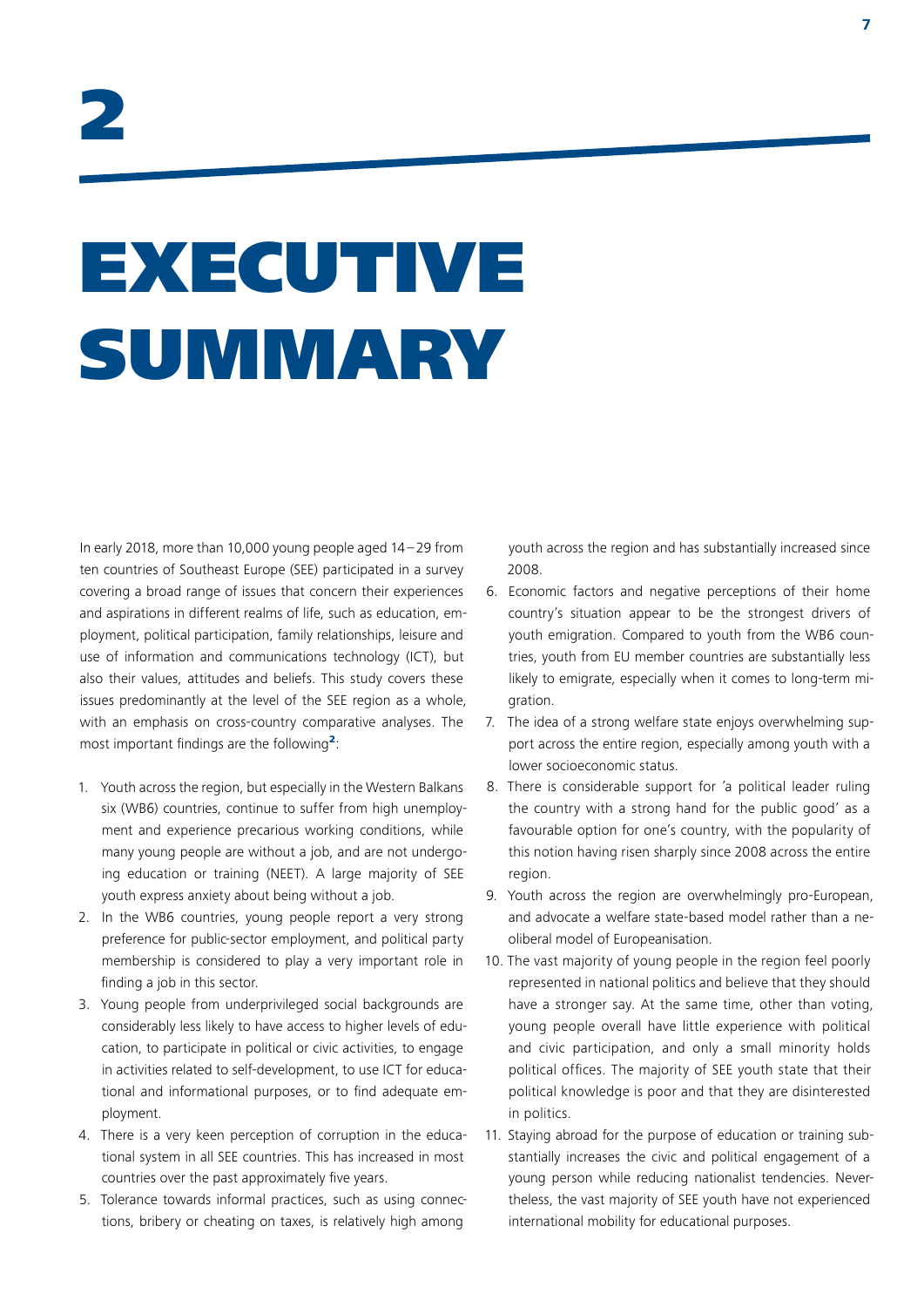12. Due to high unemployment and inadequate state support, young people from SEE are highly dependent on their parents for financial, housing, education-related and other types of support. Apart from being a burden on parental families, this also means that young people's transitions to adulthood are prolonged.

These and other major findings from the study have a number of important implications for both policy and practice in terms of young people's future and well-being, and especially in terms of their role in society. Based on these findings, the most relevant policy recommendations are:

- 1. To tackle high unemployment and NEET rates, youth guarantee schemes, comprising both active labour-market policies and opportunities to continue education and training, should be put in place or strengthened. Such guarantee schemes should especially promote work-related learning. Youth mobility schemes that facilitate working or continuing education abroad should be further developed.
- 2. Policies addressing skills mismatches should be strengthened. They should include fostering better coordination between employers and education institutions, modernisation of curricula in the field of education and developing greater opportunities for internships and apprenticeships in the private sector.
- 3. Addressing high NEET rates in particular requires measures to be taken in the educational realm, such as measures to prevent leaving school early or to re-engage young people who have left school early in education and training. It should also involve measures offering more general support for youth from underprivileged social backgrounds, such as low income student scholarships, subsidised tuition, or local tutoring programs.
- 4. An effective fight against corruption and more effective promotion and implementation of the principles of the rule of law are needed to meet the challenges of the 'normalisation of corruption' and increasing political authoritarianism among youth. It is especially important to fight (perceptions of) corrupt practices in education institutions by strengthening rules and control mechanisms, increasing student representation and raising awareness of the problem at the level of international networks of educational institutions.
- 5. Policy-makers should seek ways to improve political and civic knowledge and engagement among youth. Civic education programmes for greater civic engagement should be fostered in the region, especially through schools and the digital media. More should be done in terms of promoting opportunities for youth to take part in volunteering and other types of civic engagement. Policies should also focus on grassroots youth initiatives and involve different actors, such as governments, institutions in the field of education, NGOs, trade unions and international organisations. Inter-

national mobility programmes, such as the European Voluntary Service, should be strengthened.

- 6. Political representation of young people should be bolstered, both through mainstream political party structures and through representative bodies such as youth councils or committees. Policy-makers should also do more in terms of translating youth aspirations for general economic security and European integration into real political action and should directly involve young people to that end.
- 7. Given the universality of Internet use and young people's ongoing interest in online political engagement, e-participation of youth should be promoted through the development of tailored online platforms.
- 8. Given the beneficial effects of international educational mobility, countries should encourage participation in existing mobility programmes, such as Erasmus+, and consider establishing new programmes to foster greater educational mobility, including intraregional mobility in SEE.
- 9. Since educational mobility is related to a greater likelihood of emigration, incentives to encourage return migration should be introduced. For example, incentives for employers in sending countries to hire professionals with experience or education from abroad could stimulate those professionals to return to their home countries. Such policies should be integrated into broader return migration schemes involving cooperation between sending and receiving countries.
- 10. Policies to deter emigration should be enhanced, especially in SEE countries that have not yet joined the European Union (EU). These policies should target economic insecurity and lack of employment opportunities as the most significant motivational factors underlying migration.
- 11. Governments should provide a set of related and intersectional policies that could facilitate the transition to adulthood for young people in SEE countries, including but not limited to: educational and employment policies that provide flexible arrangements for young people who want to combine education and work and/or parenthood; policies that provide affordable housing for young people; policies that guarantee stable employment with secured employee rights; and a set of policies related to family planning and work and family balance.
- 12. As youth from underprivileged social backgrounds face substantially greater challenges in terms of virtually all important aspects covered in this study, a combination of policy measures that provide support to youth from poor households, such as social assistance, scholarships and other types of support for those in education, active labour market policies for job-seekers and "making work pay" schemes for low-wage earners need to be considered and adapted to individual country contexts.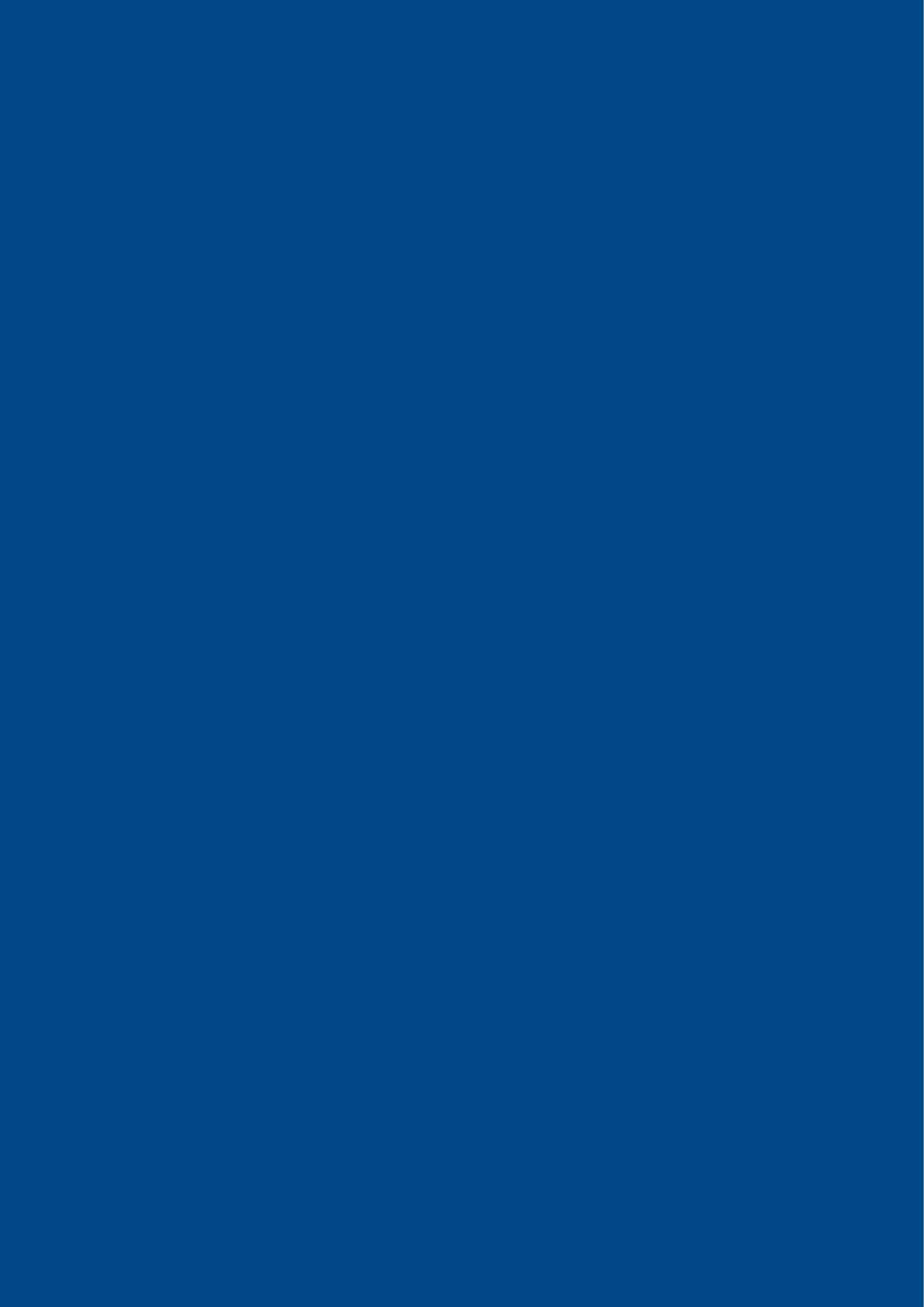# INTRODUCTION

A round of representative youth surveys commissioned by the Friedrich-Ebert-Stiftung (FES) in the region of Southeast Europe<sup>3</sup> between 2011 and 2015 (hereafter: FES Youth Studies SEE 2011 – 15) revealed troubling perceptions and experiences among young people.<sup>4</sup> Predominantly espousing conservative values, faced with high levels of joblessness, disillusioned with politics and displaying low levels of both social and institutional trust, surveys underscored young people's exclusion from the social, economic and political milieu.

Following such striking findings and owing to worrisome trends affecting a number of SEE countries, not limited to high youth unemployment and considerable youth emigration, FES commissioned a second round of representative regional youth surveys in 2018 (hereafter: FES Youth Studies SEE 2018/19), encompassing young people aged 14–29 in ten countries of SEE: Albania, Bosnia and Herzegovina (BiH), Bulgaria, Croatia, Kosovo, Macedonia, Montenegro, Romania, Serbia and Slovenia.<sup>5</sup> Surveys follow a common questionnaire and focus on important aspects of young people's attitudes and experiences, including leisure time and technology use; education; employment; family life; mobility and migration; young people's basic world views and socio-political attitudes; and their political and civic engagement.

This policy study integrates the findings of the ten national 2018 youth surveys and analyses them from a regional perspective, making comparisons with the first round of surveys. It furthermore discusses implications that findings have for important areas of policy, and as such seeks to inform the policy discourse in countries of the region.

Drawing on dominant and contemporary conceptualisation of youth as a group undergoing multifaceted transitions (e.g. Furlong, 2013), it seeks to understand young people's aspirations and pathways in a region that is going through complex transitions itself, which inevitably leaves a strong imprint on young people's abilities to find employment, continue education, live independently, start a family or participate purposefully in social and political life. While fully cognizant and accepting of both

sides of the 'agency' and 'structure' dichotomy (e.g. Beck 1992; Beck & Beck-Gernsheim, 2002; Evans & Heinz, 1994; Heinz, 2009; Furlong, 2013), whereby young people are both seen as actively shaping their own destiny and as constrained by structural factors such as class, ethnicity, physical ability or gender, a particular focus of this study is to understand how structural factors shape young people's values and beliefs, behaviours and experiences, and how potential inequalities may be addressed through policy.

Survey findings suggest that young people in the region continue to face challenging transitions to adulthood. They have a difficult access to the labour market and tend to work in precarious conditions. Informality appears to be a constant in their lives, as a substantial share of youth perceive their educational systems to be corrupt, but also exhibit tolerance towards informal practices. Youth from the WB6 in particular express a great willingness to leave their countries, fuelled by existential reasons and negative perceptions of the situation at home. At the same time, youth across the region overwhelmingly support the EU. While voter turnout is relatively satisfactory, experience of non-conventional forms of political engagement, as well as volunteering, is rather uncommon across the region, with youth reporting low levels of interest and knowledge of politics, while claiming subpar representation in politics. Due to an unfavourable economic situation, many young people are dependent on the support of their parents and have to prolong their transitions to independent living and family formation. Social inequalities permeate all aspects of young people's lives and, *inter alia*, yield differences in the extent to which young people have access to higher levels of education, engage in different self-development activities, partake in politics or volunteering activities or access employment. Such findings paint a picture of socioeconomic and political exclusion that may undermine the fabric of the predominantly weak SEE democracies, as well as the economic potential of countries, as young people, overburdened by existential concerns, seek their luck elsewhere. They also suggest the need for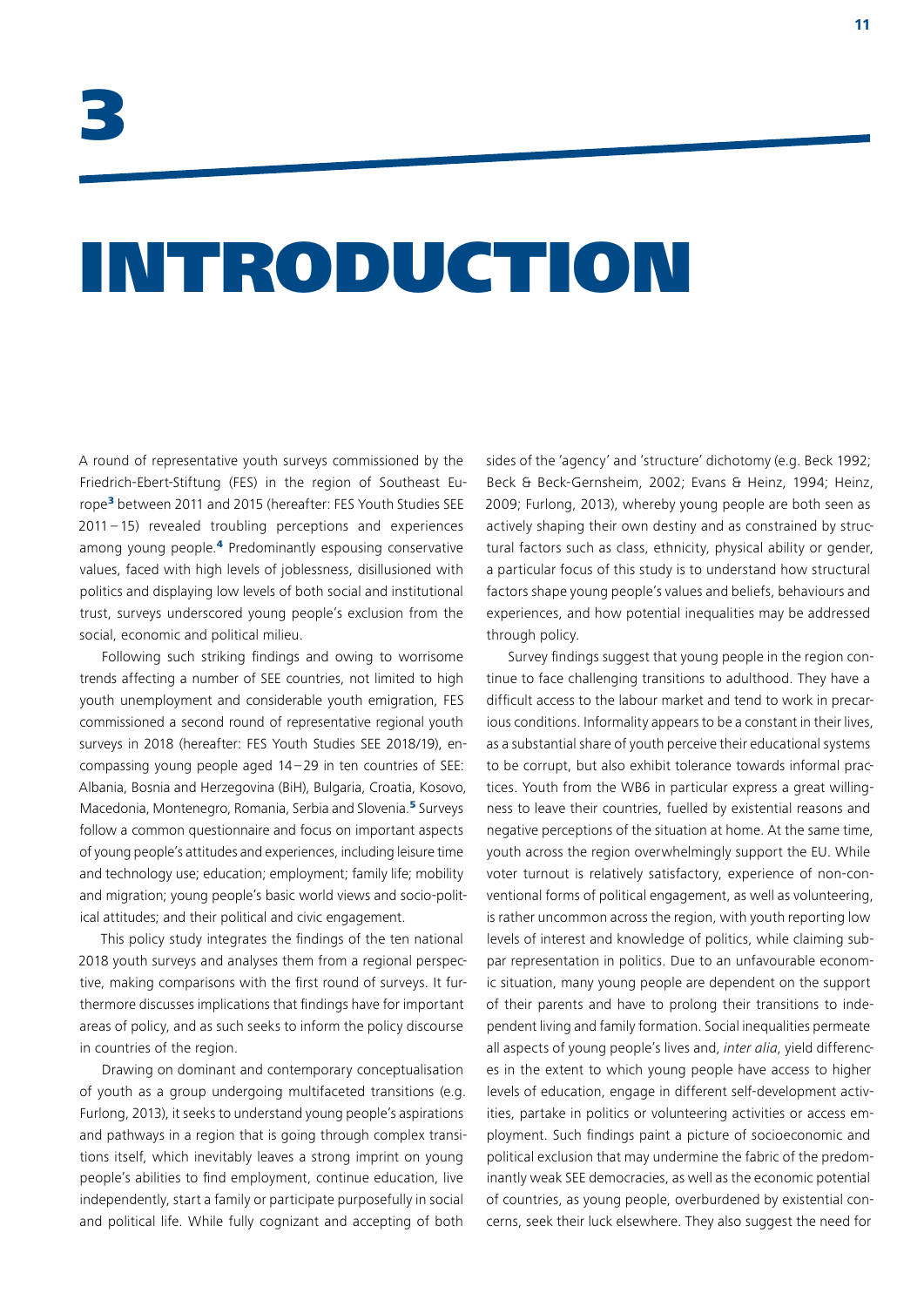multi-faceted policy responses to equip SEE youth with the resources needed to continue their pathways to adulthood and participate in society in a meaningful manner.

The study is organised into chapters on education, employment, basic worldviews, socio-political values and attitudes, political and civic participation, mobility and migration, families and transition to adulthood, leisure time and ICT use. The final chapter offers a set of framework recommendations for national and international actors involved in decision-making processes in the region.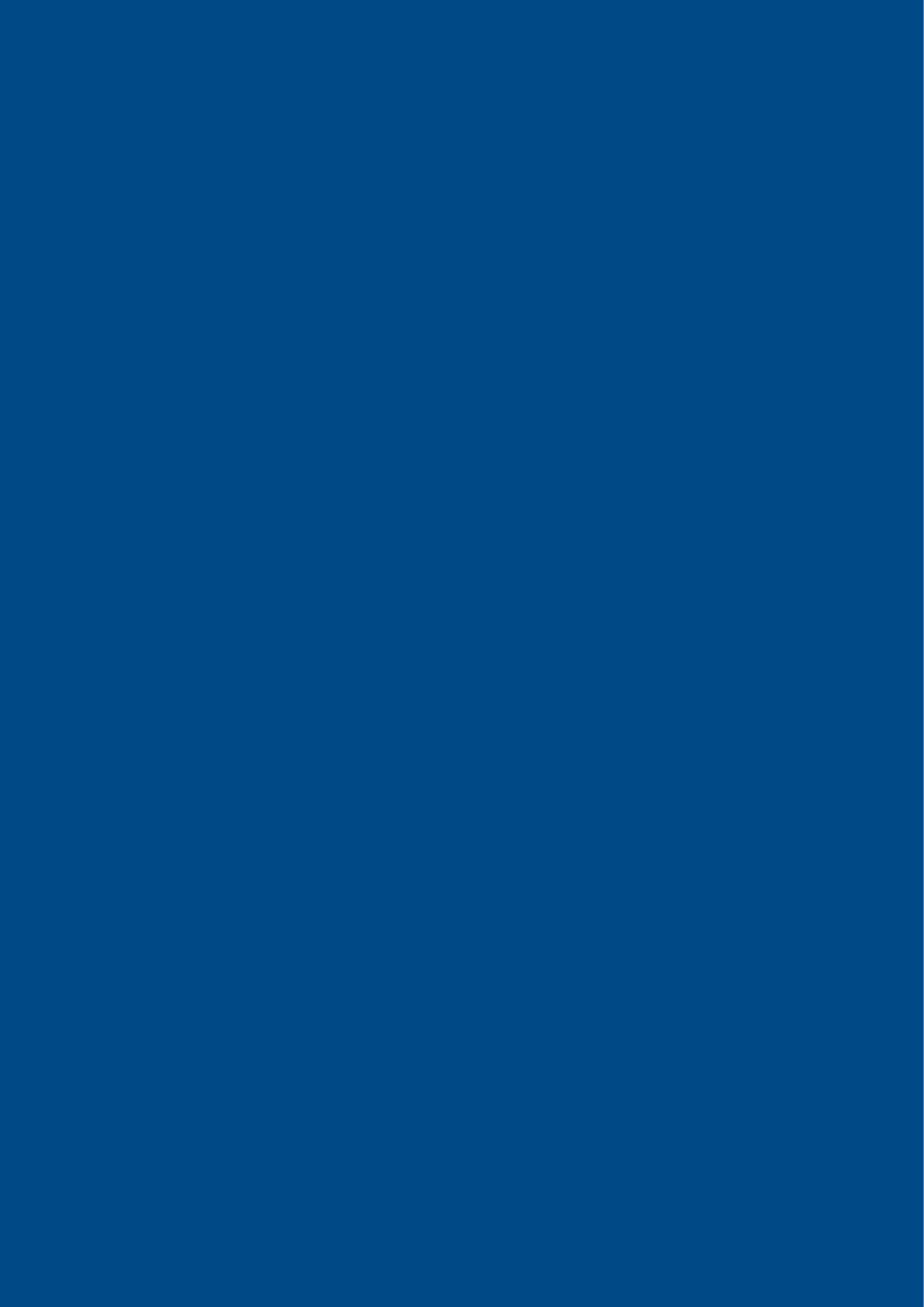# EDUCATION

By Smiljka Tomanović<sup>6</sup>

# **EDUCATIONAL STATUS OF YOUTH**

The great significance of education for young people has been highlighted in contemporary society globally (Wyn, 2009, p. 103) in general and in the SEE region in particular (Jusić & Numanović, 2017). Although informal education is gaining in value and significance, as it provides specific knowledge and skills needed for employment, formal education is still a form of cultural capital necessary for ensuring stable employment. Therefore, education serves as the main mechanism of social reproduction and mobility, and consequently the main source of new social inequalities and exclusion in contemporary society (Furlong & Cartmel, 2007). Nevertheless, the previous round of surveys (FES Youth Studies SEE 2011 – 15) reveals unequal access to education that could also be attributed to factors such as scarce financial support from the state and lack of possibility to combine work and study (Jusić & Numanović, 2017, p. 32). It has also been evidenced that a lack of good

quality education limits a young person's chances to obtain proper and stable employment and *vice versa*. Moreover, education and training systems that equip young people with needed skills and prepare them for the labour market represent one of the conditions for facilitating education to work transitions (Eurofound, 2014a). In this chapter, we have therefore decided to explore topics of accessibility of different types of education, such as its equity and different aspects of its quality as perceived by the young people. These include young people's satisfaction with the quality of education, their perception of the presence of corruption in education, their participation in practical aspects of schooling, and their attitude on adjustment of education to the demands of the labour market.

Significant variations exist within samples among the countries covered by FES Youth Studies SEE 2018/19 surveys when it comes to activity and educational status of youth (Graph 4.1). In most countries, for instance Romania, Bulgaria, Croatia, Bosnia and Herzegovina, Albania, Kosovo, Macedonia and Montenegro, the predominant part of the sample consists of young people who are outside of the educational system.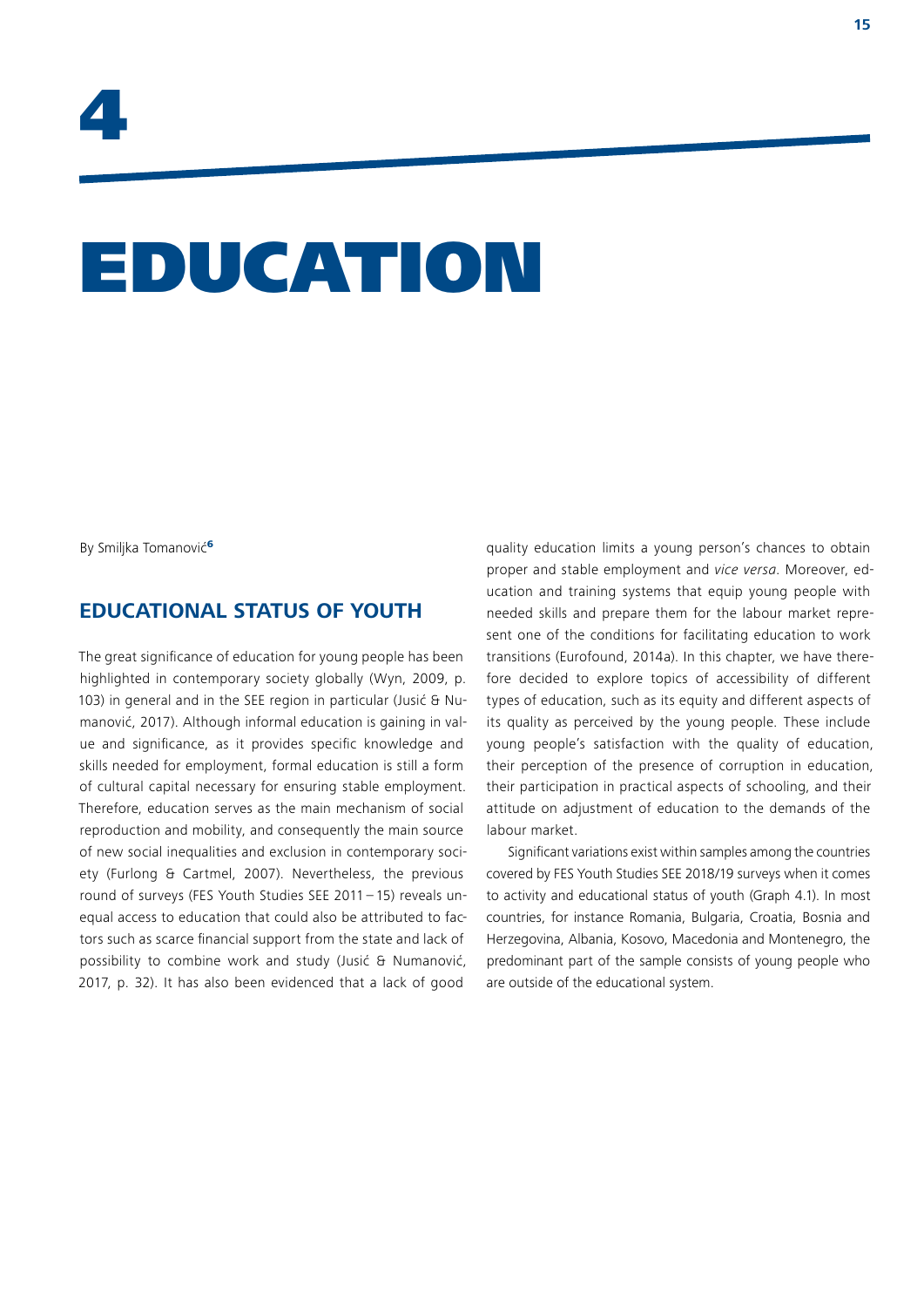



Among SEE countries that are EU member states, Slovenia has already exceeded the Europe 2020 strategy's target of having at least 40% of 30-34-year-olds with completed tertiary education, while Romania, Croatia and Bulgaria have shares between 28% and 32%, respectively (Eurostat, 2016). Official tertiary education enrolment data for the region show a trend towards reaching the EU target of higher education set as a national goal for their country given high enrolment rates in Slovenia, Bulgaria, Croatia and Romania, while non-EU countries such as Serbia, Albania and Montenegro also have high rates (Graph 4.2).

# **EQUITY IN EDUCATION**

A commonly-used measure of educational equity is the odds ratio<sup>7</sup> of educational mobility, which indicates chances to obtain an education higher than the one obtained by respondents' parents. We associate the level of education that a young person has obtained (or, in the case of higher education, is enrolled in) with the level of education of their parents, and compare it with the educational attainment of other young persons and their parents' level of education. The comparative analysis of FES Youth Studies SEE 2018/19 findings reveals significant educational inequalities. Namely, young people whose parents have secondary education are considerably more likely (from 2 times more likely in Slovenia to 26 times more likely in Bulgaria and 33 times more likely in Croatia) to complete secondary education as compared with peers whose parents have primary education.<sup>8</sup> The likelihood of a young person whose parents have tertiary education to enrol in university studies is much higher as compared with peers whose parents have only primary education: from 26 times higher in Macedonia to over 100 times higher in Bulgaria, Croatia and Romania.<sup>9</sup> In other words, young people coming from families where the parents just have primary school education have much lower chances of obtaining secondary education and particularly of enrolling in university studies. The analysis shows that the chances of enrolment in a university by a young person whose parents have completed tertiary education are higher as compared to those whose parents have finished secondary education: the rate is 2 times higher in Macedonia, 3 times higher in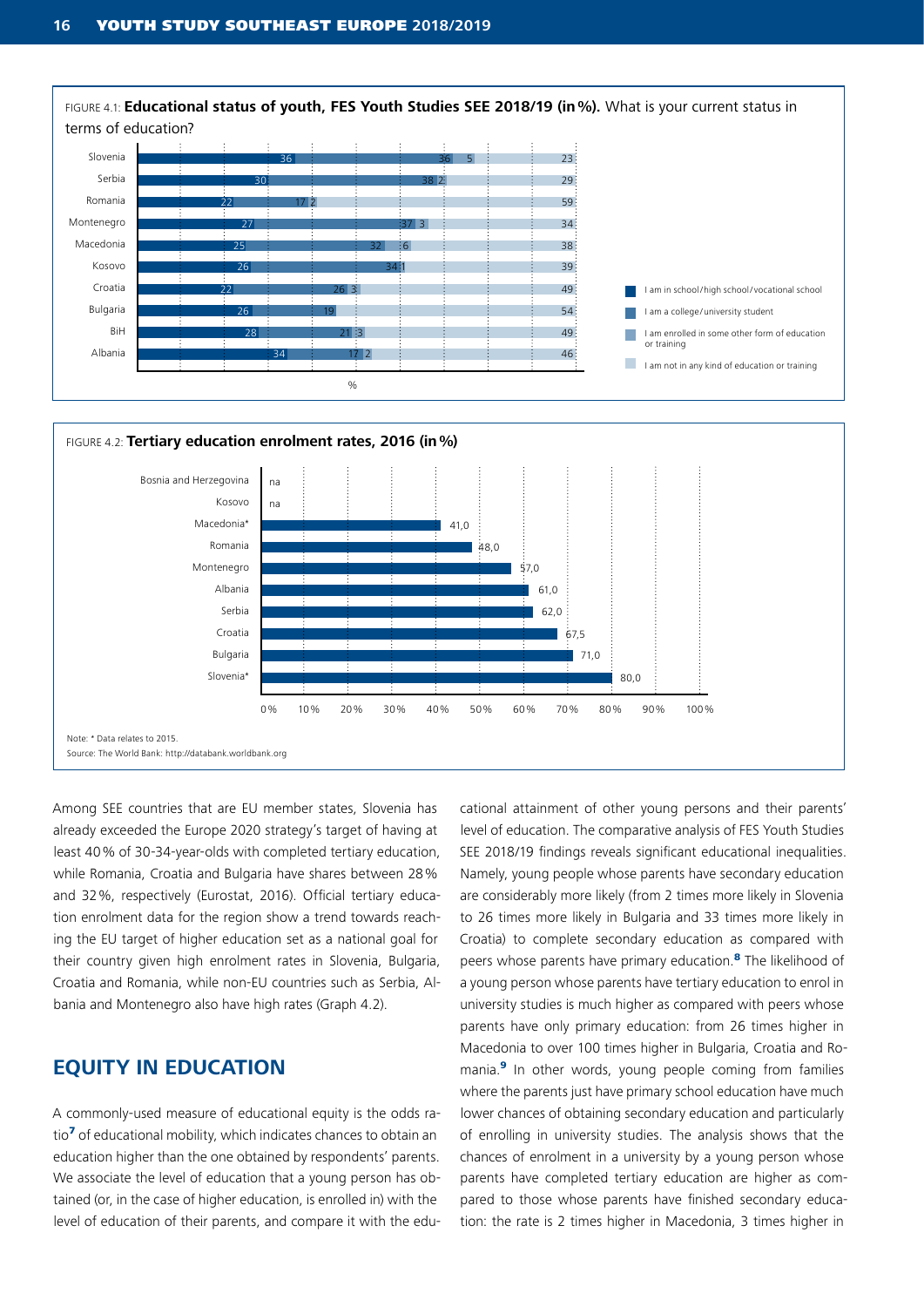Montenegro, 4 times higher in Slovenia, Croatia or BiH, 5 times higher in Albania, Kosovo or Serbia, 6 times higher in Romania and 10 times higher in Bulgaria.

The differences between countries are not related to their development as indicated by the Human Development Index (HDI), but are presumably induced by different systems of educational policy. One can find a consistency in the openness or closeness of systems in terms of access to different levels of education, since odds ratios for educational mobility to secondary school and to university for both levels of parents' education are significantly correlated.<sup>10</sup> Taking into account the chances for mobility at all levels of education presented above, the risk of exclusion and self-reproduction at the bottom of the social hierarchy ('underclass') is particularly visible in Bulgaria, Croatia and Romania. The potential explanation of differences in educational equity between the SEE countries is a very complex issue, which is related to path-dependent, post-socialist transformations and country-specific educational policies.<sup>11</sup>

Inequality in access to higher levels of education affects young people from lower social strata in all SEE countries. The risk of social exclusion due to a lack of access to education is particularly prominent among the young from families with low educational attainment in Bulgaria, Croatia and Romania.

When analysed in relation to features of socioeconomic status, quitting education early ('dropout rates') is another indicator of educational equity. Among the SEE countries that are members of the EU, the lowest proportions of 'early school leavers' were observed in 2015 in Croatia (2.8%) and Slovenia (5%), while Romania (19.1%) was among the countries with the highest shares. Croatia and Slovenia were among thirteen Member States that have already met their Europe 2020 national target for this indicator (Eurostat, 2016).<sup>12</sup> Country differences with regard to young people quitting education early are evident from the youth survey data, as presented in Graph 1.3.

### FIGURE 4.3: **The share of young people who have quit school at different levels of education, FES Youth Studies SEE 2018/19 (in%)**



The differences are not correlated with countries' development as indicated by HDI, but are presumably consequences of different educational policies. For instance, the dropout rate from university studies is the highest in Slovenia, which could be interpreted as the effect of having the highest enrolment in tertiary education among countries in the region.<sup>13</sup> Dropping out of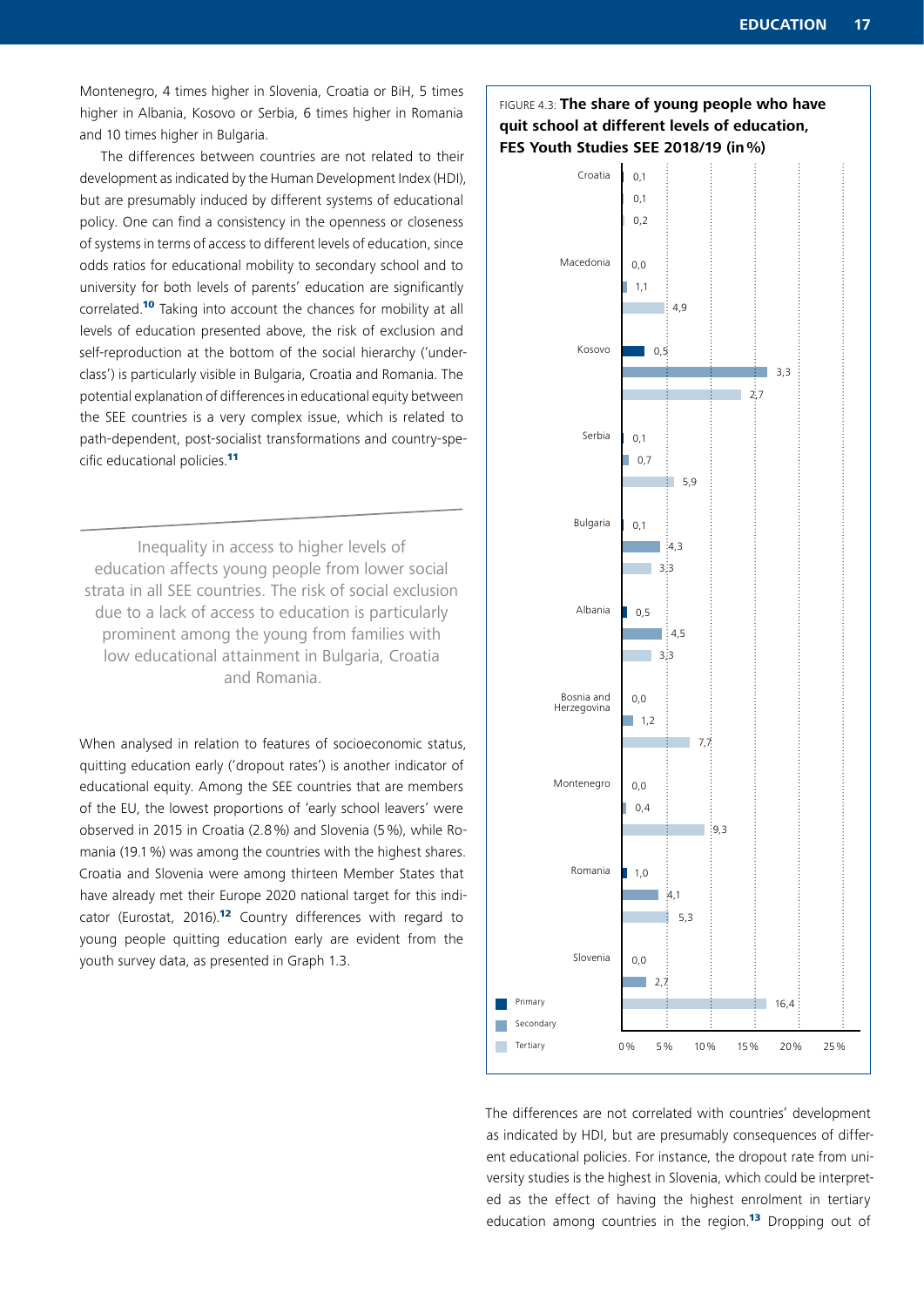education early is correlated with parents' educational status in most SEE countries except for Macedonia and Serbia. It is particularly prominent in Slovenia and Bulgaria, where almost half of young people whose parents have the lowest levels of education have left schooling before completing a degree, and in Montenegro and Romania, where around one-third of the young from families with low levels of education reported the experience.<sup>14</sup> Leaving education before degree completion is significantly correlated with household material status in all countries except Kosovo and Macedonia. Between a quarter of young people who described their household status as the lowest in Albania, BiH, and Serbia, and around one-third in Bulgaria, Romania and Slovenia, had dropped out before completing a degree.<sup>15</sup> Young people from rural areas are also more prone to drop out of school earlier<sup>16</sup>

Young people from families with lower levels of educational attainment and from poor, predominantly rural, households are more likely to drop out of school before attaining a degree, especially in Bulgaria, Slovenia and Romania.

Trends in the connection between levels of education and important structural factors that may result in inequalities are evident in the case of SEE youth, since positive correlations between respondents' level of completed education and the material situation of respondents' households, their parents' educational attainment, and living in urban areas were also detected in FES Youth Studies SEE 2011–15 analyses (Jusić & Numanović, 2017,

p. 32). Parents' education and the material situation of households have proven to be significant stratification factors in the diversification of education achievements and aspirations of young people (Tomanović & Stanojević, 2015).

As is evident from Graph 1.4, most young people in all SEE countries, except in Romania, have high educational aspirations, with most of them aiming beyond a Bachelor's degree. The differences between the countries could be attributed to different distributions of respondents with respect to socioeconomic status (SES). Educational aspirations are lower among young people from underprivileged backgrounds: those coming from households with a low material status, $17$  from families with lower educational attainment of parents.<sup>18</sup> and from rural areas.<sup>19</sup> Statistical analyses also revealed that, besides lower aspirations, young people from poor households<sup>20</sup> and families with lower levels of educational attainment<sup>21</sup> more frequently do not have clear plans for a future education (response 'don't know'). Young people are 'sure' or 'very sure' that they will accomplish the level of education they are aspiring towards, as means range from 4.1 in Slovenia to 4.56 in Bulgaria (on a 5-point scale, where 5 means 'very sure').<sup>22</sup> Although most young people are confident that they will achieve their educational aspirations, those from more affluent and better-educated families are more confident.<sup>23</sup>

Youth from underprivileged backgrounds from poor households, from families with lower levels of educational attainment and residing in rural areas – have lower aspirations and less clear educational plans.

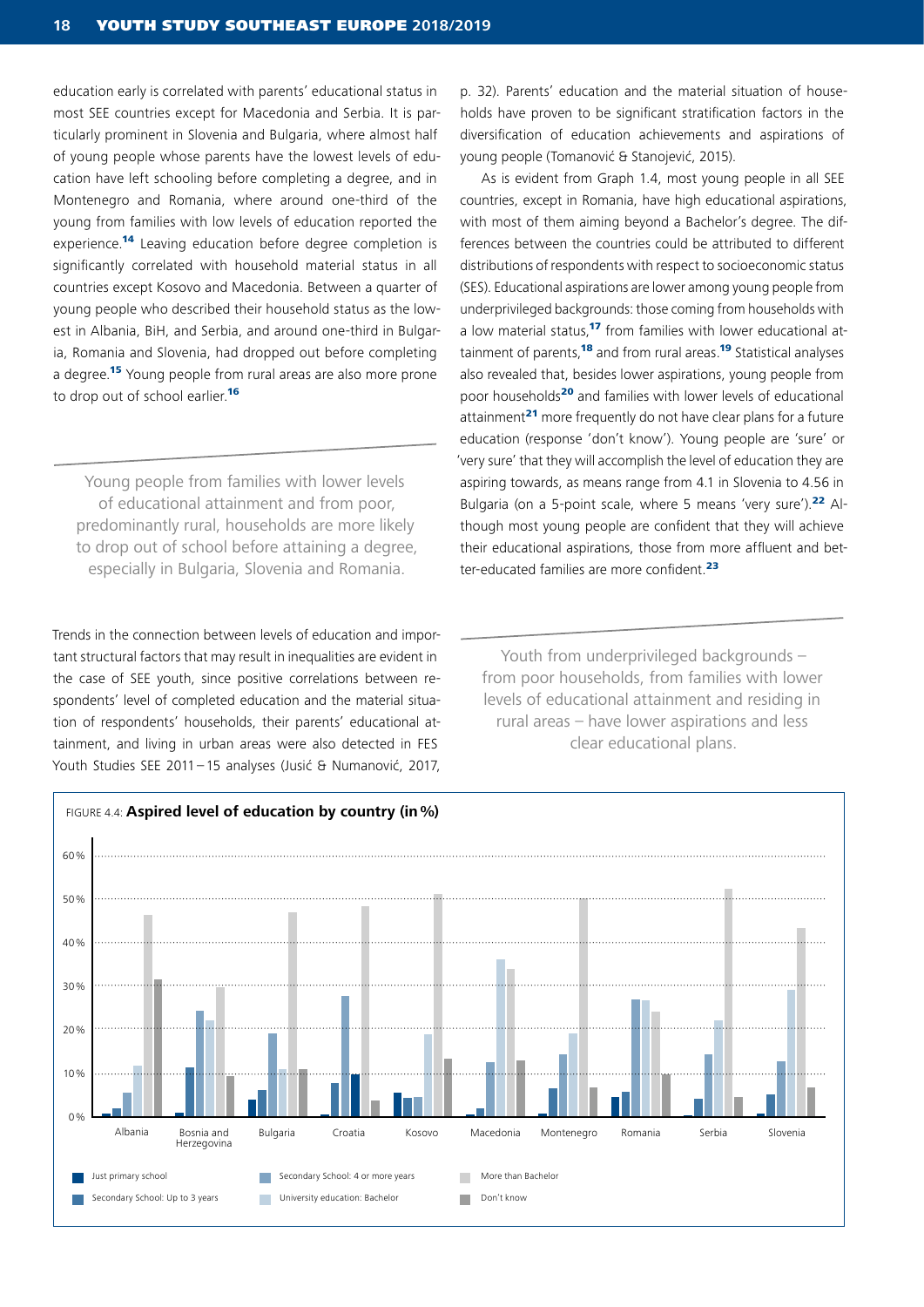# **QUALITY OF EDUCATION**

#### **Perceived quality of education**

Concerning satisfaction with the quality of education, FES Youth Studies SEE 2011 – 15 results showed differences between countries: the greatest satisfaction was expressed by young people in Bulgaria, Slovenia and Croatia, the lowest in Romania, Serbia and BiH, while Albania, Kosovo or Macedonia were in the middle (Jusić & Numanović, 2017, p. 33). Since there were no significant differences in satisfaction according to respondents' level of education, one can surmise that it was a systemic issue in each country (Lavrič, 2015), i.e. country-specific and contextualised. In FES Youth Studies SEE 2018/19, there is moderate satisfaction with the quality of education: on a scale from  $1 - '$ not satisfied at all' to  $5 - 'completely satisfied', scores are concen$ trated around 3 ('somewhat satisfied') and range from 2.6 in Macedonia to 3.4 in Bulgaria.

Young people in all SEE countries involved in FES Youth Studies SEE 2018/19, except Kosovo, expressed a higher level of satisfaction with education than in the FES Youth Studies SEE 2011–15 surveys (Graph 4.5). As compared with the findings from the previous surveys, the level of satisfaction is considerably higher in BiH, Serbia, Albania and Romania, while young people remain quite satisfied in Bulgaria, Slovenia and Croatia. Among those young people who have completed education, those with higher levels of education are less satisfied with its quality $24$  in all the countries except Serbia.

Young people's perception of the quality of education in their country only partly reflects its quality as indicated by the Program for International Student Assessment (PISA) results of 15-year-old students' performance. Namely, according to the PISA 2015 study, only students from Slovenia performed above the OECD average in science, reading and mathematics, and somewhat below the average in Croatia (OECD, 2018, p. 5). On the other hand, in

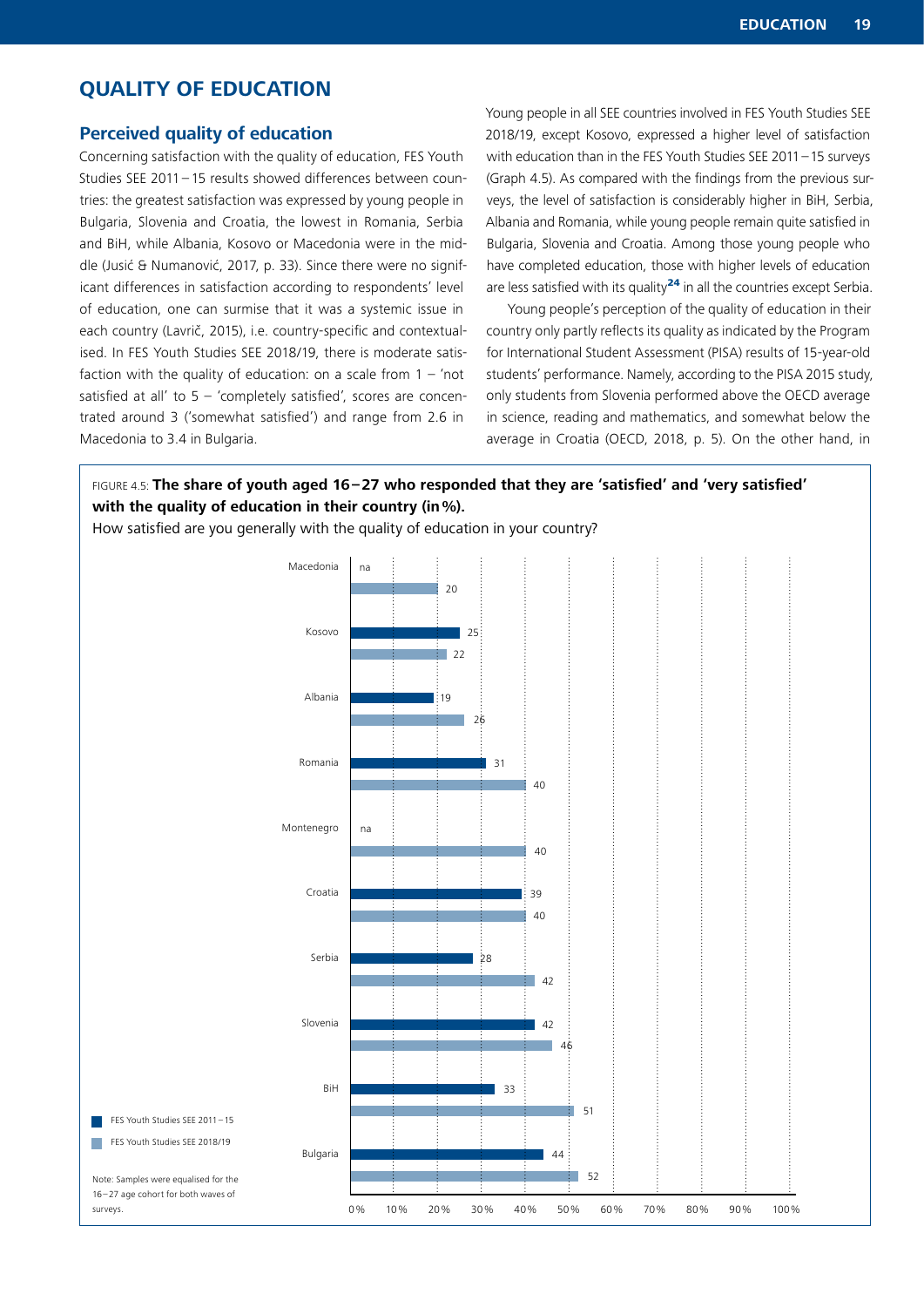

Bulgaria, Romania, Albania, Montenegro and Serbia,<sup>25</sup> and more than one-half of students in Macedonia and Kosovo performed below the baseline level of proficiency (Level 2) in all three subjects studied (Ibid, p. 5). It is worth noting, related with a view to our previous findings on equity in education in SEE countries, that PISA studies have established that high achievement and equity in education are not mutually exclusive, since some countries such as Canada, Denmark, Estonia, Hong Kong (China) and Macao (China) have achieved both high levels of performance and equity in education (Ibid, p. 6).

With the exception of Kosovo, levels of expressed with education in one's country have increased in all countries since the 2011–2015 youth surveys, considerably so in BiH, Serbia, Albania and Romania.

#### **Perception of corruption in education**

Corruption is a prominent issue of public debate in SEE countries. The perception of corruption in education was evidenced among young respondents in the previous round of youth surveys (Jusić & Numanović, 2017). The FES Youth Studies SEE 2018/19 data reveal that there is a very salient perception of corruption in education in all countries, ranging from 3.4 in Romania to 4.3 in Serbia (on a 5-point scale, with 5 constituting the response 'I totally agree' with the statement that grades and exams are 'bought' in the country).

As is evident in Graph 1.6, young people's perception of the presence of corruption in their country's educational systems has increased since the FES Youth Studies SEE 2011–15 surveys in all countries, with the exception of Albania, Kosovo and Macedonia, where it still remains high.<sup>26</sup> These are upsetting findings that seem to contradict the previous finding of an increase in person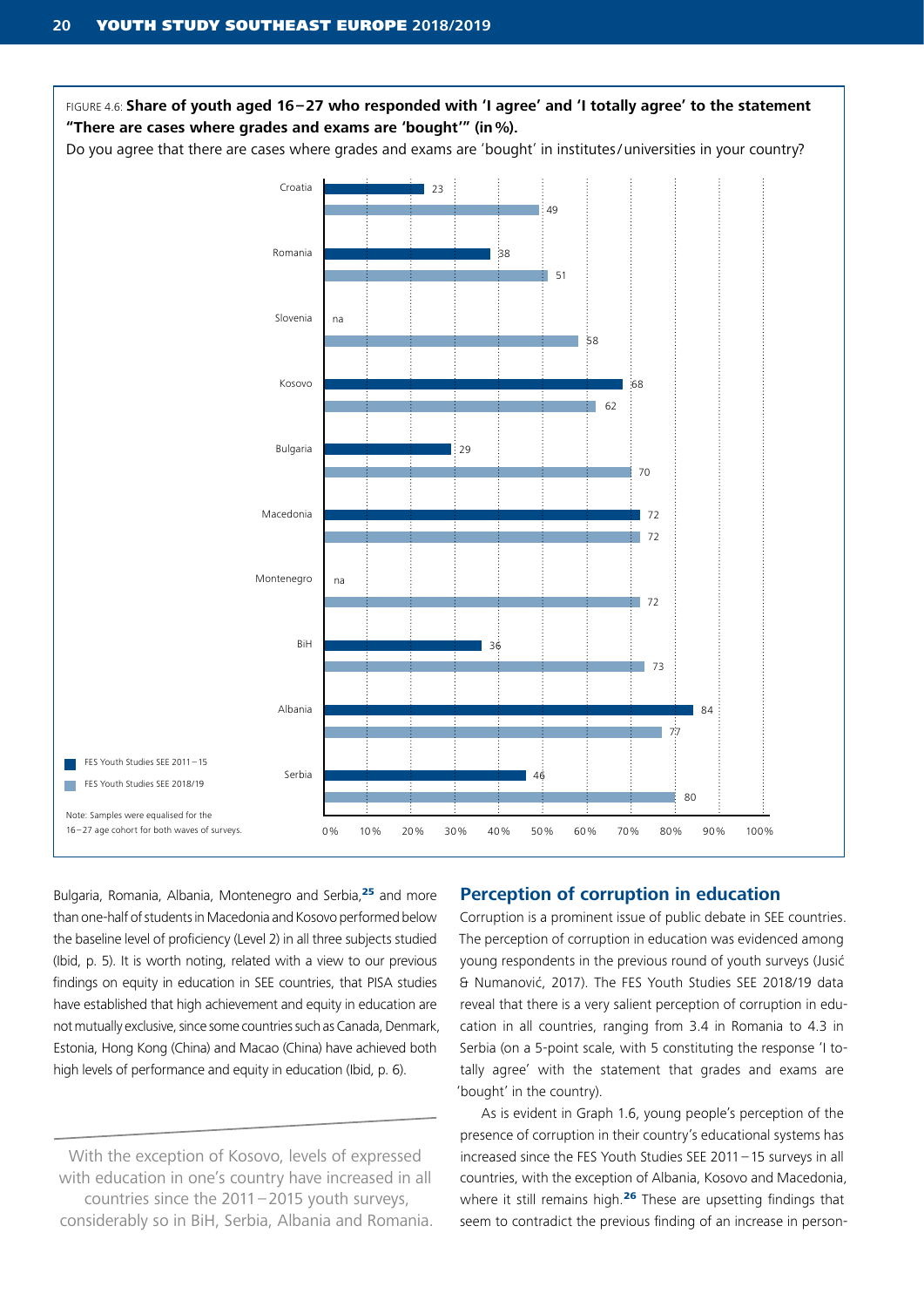al satisfaction with the quality of education in a country. We can assume that satisfaction with the quality of education is partly based on personal educational experience, while the attitude toward corruption in education is partly a reflection of debates surrounding this issue, which have become a more regular part of public discourse in individual countries.

In FES Youth Studies SEE 2011–15, corruption was more frequently perceived to be present in education in SEE countries where education was assessed as being of a lower quality (Jusić & Numanović, 2017, p. 36). This remains true in FES Youth Studies SEE 2018/19, with the exception of Serbia and Romania, where young people expressed moderate satisfaction with the quality of education. A negative correlation between the perception of corruption and satisfaction with the quality of education, detected at the regional level in FES Youth Studies SEE 2011–15 (Lavrič, 2015), is also present in FES Youth Studies SEE 2018/19.<sup>27</sup> Young people with higher levels of education are more critical about the educational system in their countries – they are less satisfied and more convinced that there is corruption present. This finding was to be expected, since they have had longer experience with the educational system, are also more informed about such problems from the public discourse, and are more interested in the topic of corruption.

Very salient perception of corruption in education is present in all SEE countries, with the highest level being registered in Serbia and the lowest in Croatia. Perception of corruption has increased in most countries, with the exceptions of Albania, Kosovo and Macedonia, where it still remains very high.

Participation in practical aspects of education has improved in all of the countries except Macedonia, and considerably so in BiH, Croatia, and Slovenia.

On the other hand, most young people perceived the education systems in their countries not to be well-adapted to the world of work (Graph 4.8), particularly in BiH, in spite of the greatest increase in the performance of practicals, and in Albania, while the young in Croatia expressed a relatively positive view on the issue. These differences could again be attributed to a discrepancy between personal experience and the public debate that is reflected in young people's perceptions.

The finding from FES Youth Studies SEE 2011 – 15 that there was a positive correlation between young people's belief that they would find a job and the experience of having performed an internship (Jusić & Numanović, 2017, p. 34) is also confirmed in FES Youth Studies SEE 2018/19 at the regional<sup>28</sup> and at the individual country level. Young people who have performed an internship are also more likely to be in employment, both in the region as a whole (Graph  $4.9$ )<sup>29</sup> and in individual countries, which corroborates the conclusions from FES Youth Studies SEE 2011 – 15 (Ibid, p. 34).

The comparative data from FES Youth Studies SEE 2018/19 indicate that young people are in favour of a more practically oriented education, while some have already experienced some of the benefits of such during their employment.

### **Quality of education in facilitating education-to-work transitions**

One of the key elements that facilitate transitions to the labour market are education and training systems that equip young people with needed skills and prepare them to enter the labour market (Eurofound, 2014a). The majority of youth in all countries involved in FES Youth Studies SEE 2011–15 had not performed an internship (Jusić & Numanović, 2017). The FES Youth Studies SEE 2018/19 data presents a more favourable picture, since in half of the countries (Slovenia, BiH, Serbia, Montenegro and Croatia), more than half of young people reported performing an internship (Graph 4.7).

Except for Macedonia, this aspect of schooling has improved in all countries, considerably so in BiH, Croatia, and Slovenia, and somewhat in Serbia, Kosovo, Albania, and Bulgaria. The least favourable situation is in Romania and in Albania, where only a quarter and a fifth of the young, respectively, have performed a practical in connection with their education (Graph 4.7).

Young people whose education has included a practical are more likely to be employed, both in the SEE region as a whole and in individual countries.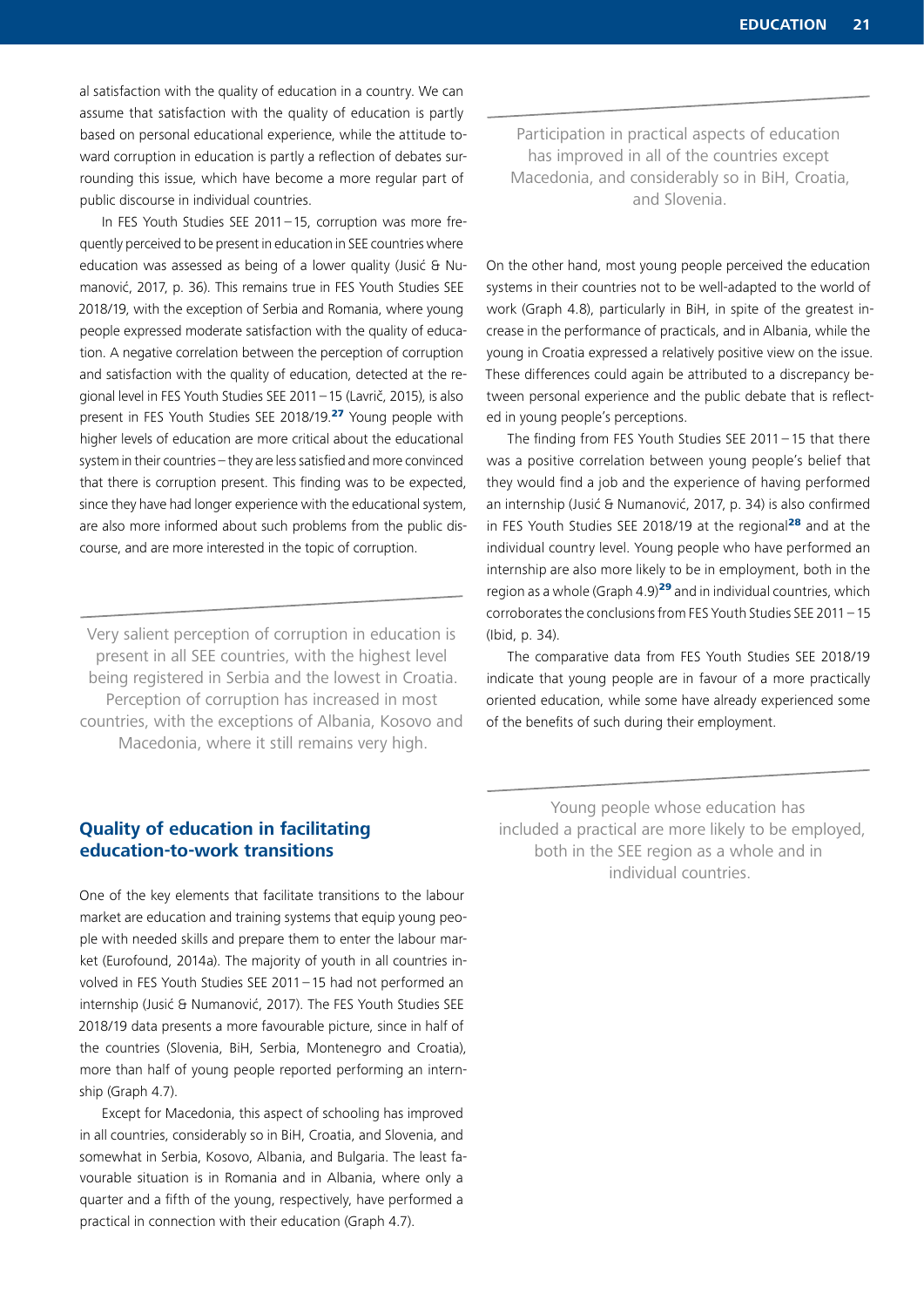

#### FIGURE 4.8: **Perception of adaptation of the education system to work demands, FES Youth Studies SEE**

2018/19 (in %). Do you think that in your country, training, school and university education are well adapted or not to the current world of work?

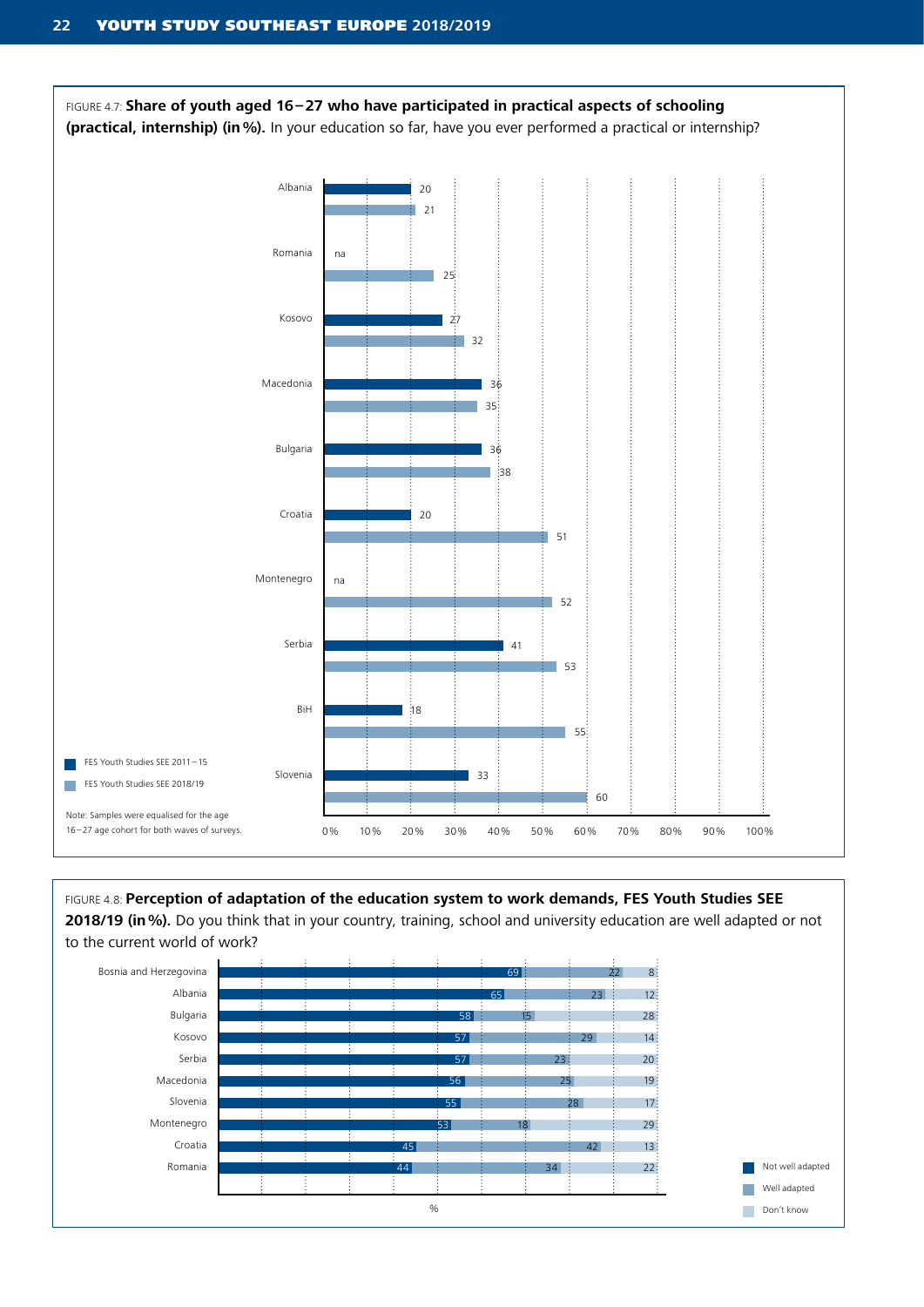

# **CONCLUSIONS AND RECOMMENDATIONS**

The picture of education in the SEE region is quite unfavourable and somewhat ambiguous. On the one hand, objective data indicate still-existing inequalities in opportunities for attainment of different levels of education for young people from different social backgrounds which are more or less prominent in the different countries. On the other hand, subjective perceptions reveal that most young people are satisfied with the quality of education, although they express a keen perception of corruption in education, which is even greater in comparison to the previous round of youth surveys. Furthermore, although they have experienced increasing involvement in practical aspects of schooling and benefited from this in terms of their employability, young people consider educational systems to be ill-adapted to the demands of the labour market. Since adequate education is every young person's right and one of the main prerequisites for stable employment, governments should seriously consider the issues of equity, corruption and quality of education.

# **MAIN FINDINGS:**

- Young people from underprivileged social backgrounds face significant inequality in access to education, especially at the tertiary level. Such inequality is more prominent in Bulgaria, Croatia and Romania than in other countries.
- There is also a greater risk that young people from underprivileged social backgrounds will break off education before completing a degree. This risk is higher in Bulgaria, Slovenia and Romania than in other countries.
- It is evident that young persons' low socioeconomic status presents an obstacle to achieving their educational potential, as well as to gaining the needed knowledge and skills and having aspirations of higher education. Apart from limiting life opportunities and the quality of life of young people from underprivileged social backgrounds, findings show that educational systems are also reproducing educational inequalities.
- The level of satisfaction with education in one's country has increased in all the countries except Kosovo, and considerably so in BiH, Serbia, Albania and Romania.
- There is a very widespread perception that corruption is rampant in education in all SEE countries, the most extreme case

being Serbia and least pronounced case being in Croatia. It has grown in most countries, with the exception of Albania, Kosovo and Macedonia, where it still remains very high.

- Participation in practical applications of education (internships, practicals) has improved in all countries except Macedonia, but considerably so in BiH, Croatia, and Slovenia.
- Young people who have received education that has included a practicale are more likely to be employed, both in the SEE region as a whole as well as in individual countries.
- Although there is evident improvement in practical aspects in the educational system in all countries, young people are not satisfied with its quality in relation to facilitating education-to-work transitions.

# **POLICY RECOMMENDATIONS:**

- 1. Countries should reform their education and social security systems as to ensure greater equity in education. This should include measures such as: early childhood education; grant schemes that are not based solely on achievement, but also take factors of social status into account, as well as other forms of support for the schooling of underprivileged youth; measures for improving performance and preventing dropout by identifying at-risk students early, by monitoring information on attendance, performance and involvement in school activities; reintegration of early school-leavers in education; good vocational education schemes, etc.
- 2. In order to fight (perceptions of) corrupt practices in educational institutions, governments of countries in the region should, for example, strengthen rules and control mechanisms in the realm of education, increase student representation in education institutions and raise awareness about the problem of corruption at the level of international networks of educational institutions.
- 3. Educational systems should be reformed to include applied knowledge and skills in curricula at all levels of education. The focus on application of knowledge in education should not include only practical job training, but also different kinds of skills, such as an improvement in digital literacy through ICT use, which could also be tied to enhancing political and civic engagement of young citizens.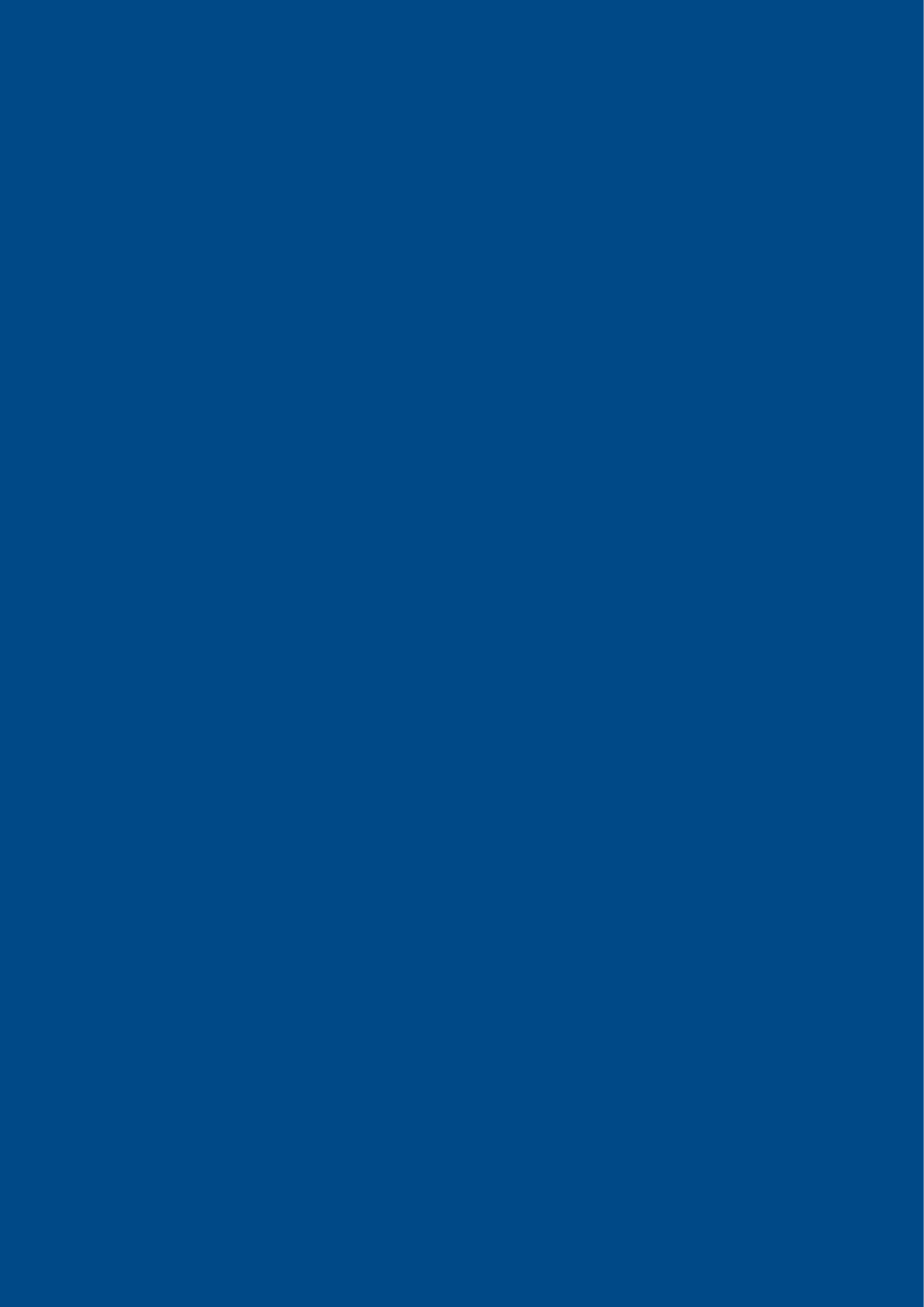# EMPLOYMENT

#### By Mirna Jusić<sup>30</sup>

Moving from education to paid employment constitutes an important transition in young people's lives. Young people who are unable to find decent employment are inevitably at a greater risk of (in-work) poverty and social exclusion (Fahmy, 2014; Tomanović & Stanojević, 2015) and may suffer from negative health consequences (O'Higgins & Coppola, 2016). Joblessness and unemployment early on in one's career have been shown to produce 'scarring', long-term effects on employment prospects and earnings (Bell & Blanchflower, 2011). Unemployment is also seen to reduce young people's sense of self-efficacy (Mortimer et al., 2016). As in other parts of Europe and the world, young people's ability to find quality employment in SEE has been complicated by a number of conditions, not limited to

a prevalence of skills mismatches between educational systems and the economy (e.g. Arandarenko & Bartlett, 2012), a lack of demand for youth labour or general labour market deregulation tendencies.

# **UNEMPLOYMENT AND NEET**

With the exception of Slovenia, Romania and Bulgaria, official labour force survey data on youth unemployment show that unemployment in SEE continues to soar. At 54.3 percent, BiH had the highest youth unemployment rate in Europe in 2016, followed by Kosovo and Macedonia<sup>31</sup> (Graph 5.1).

Having increased during and after the economic crisis, youth unemployment rates have fluctuated in recent years across the

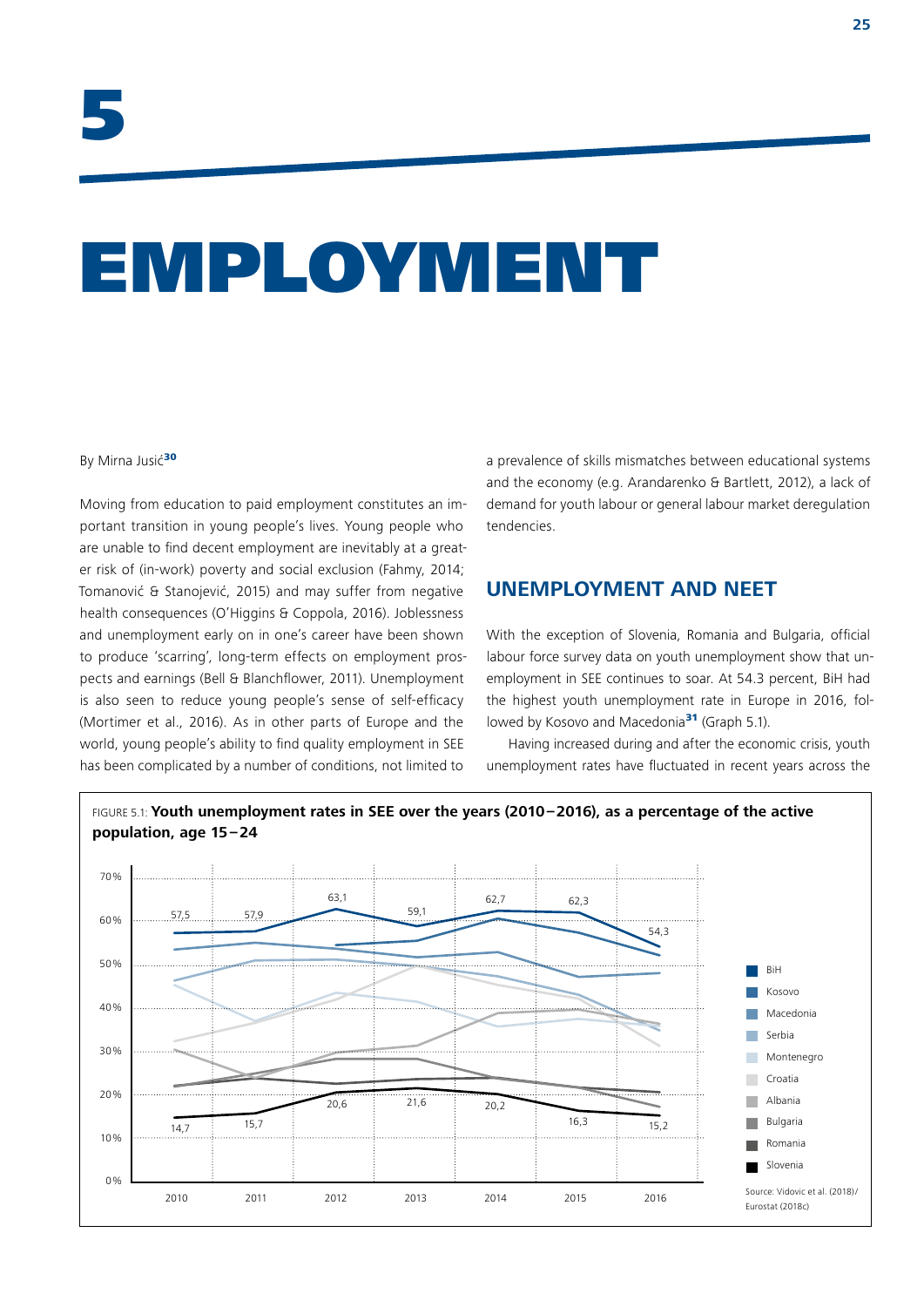

SEE region, but generally appear to be in decline, with this especially being the case in BiH, Croatia and Serbia. A decline in youth unemployment rates in the region is usually attributed to countries' improved economic performance. In addition, according to some sources, emigration from the Western Balkans region might be another important factor that has contributed to a reduction of youth unemployment (Vidovic et al., 2018, p. xii). Yet although joblessness among youth has declined in recent years, unemployment rates remain worryingly high in most parts of the region.

Survey data on young people's employment status in SEE show that in most countries, a substantial cohort of youth have no jobs and are not looking for a job, which can by and large be attributed to attending school or university. This is especially the case in Kosovo (56%), Albania (45%) and BiH (41%).<sup>32</sup> The highest incidence of employment may be found in Bulgaria and Romania (Graph 5.2).

Although there are some differences between unemployment rates calculated on the basis of youth survey data and official statistics, youth unemployment rates are comparable to the official statistics, indicating that a substantial portion of young people in many countries of the region are jobless, especially in Kosovo, Albania and BiH (Graph 5.3).<sup>33</sup>

FIGURE 5.3: **Youth unemployment rates (15–29), as a percentage of the labour force**<sup>34</sup>

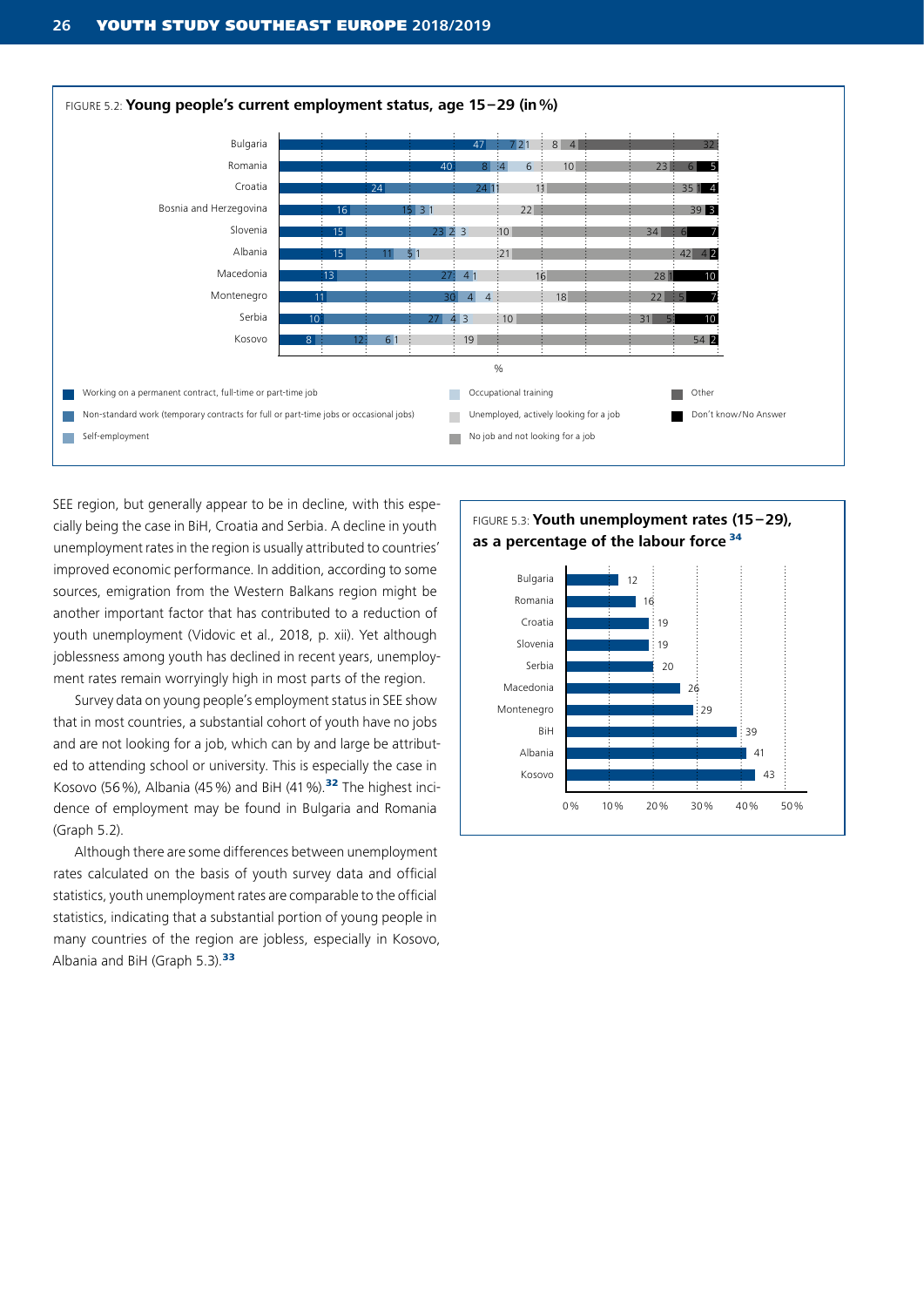Statistical analysis at the regional level suggests significant relationships between cultural and economic capital and one's employment status. Those respondents whose parents only completed primary school are more likely to be unemployed. Those who are from financially worse-off households are more likely to be unemployed. Gender also appears to matter, as does age: young men are more likely to be in some form of employment, while young women are more likely to be outside of the labour force. Not surprisingly, being employed is more prevalent among older youth. Statistical analysis also indicates a potential regional gap in terms of employment opportunities, as young people from rural areas are slightly more likely to be unemployed. Last but not least, one's level of qualifications defines one's path to employment: while those without primary school are more likely to be outside of the labour force, potentially because they are still in school, those with doctoral degrees are more likely to be employed.  $35$ 

Youth who are not employed, in education or training (NEETs) are, by definition, a very heterogeneous category, "combining groups with very different experiences, characteristics and needs," such as young people who are unemployed for longer or shorter periods of time, caring for children or relatives, who are ill or disabled, taking a break from the labour market or school, or travelling, *inter alia* (Furlong, 2006, pp. 554 – 555). In other words, not all NEETs are necessarily disadvantaged or socially excluded. Nevertheless, this category is considered useful, as it has been shown to be a potent predictor of unemployment later on (ibid, p. 565).

Being outside of education, training and employment is recognised as a serious problem especially in the WB6 region, as almost one-quarter of young people in the region had NEET status in 2016 (Vidovic et al., 2018, p. 21). Survey data supports such findings in the case of Albania, BiH and Kosovo, where a high share of youth was outside of schooling, training or employment (Graph 5.4). Nevertheless, NEET rates appear to be much lower in some countries, such as Bulgaria, Serbia, Macedonia and Montenegro, in comparison to official statistics and the last round of youth surveys.<sup>36</sup>



FIGURE 5.4: **Percentage of young people who are**

Statistical analysis of youth survey data at the regional level shows that young people who are NEETs are more likely to come from households with fewer material possessions and from those in a worse financial position. Besides economic capital, cultural capital also matters, as youth who are NEETs are also more likely to have parents with lower levels of educational attainment. While the correlation between NEET and respondents' own educational attainment is weakly positive at the regional level, this may be explained by the fact that NEET status is the most prevalent among those who have completed secondary general or vocational/technical education. Importantly, with respect to education, those young people who left formal education before completing a degree at an earlier age are more likely to be NEETs, as opposed to those who left at a later age. Youth who are NEETs are also more likely to come from rural areas, and are older: in fact, the greatest number of NEET youth are in the  $25-29$  age group.<sup>37</sup> While differences are not very pronounced, young women more often tend to be NEETs than men. Not surprisingly, NEET status is also strongly negatively correlated with countries' level of socioeconomic development, as expressed through HDI<sup>38</sup>

The implications of having a large cohort of youth outside of education and employment are grave. Besides the immense economic cost that countries incur for not integrating young people in labour markets, NEETs have also been found to be more socially disengaged, less likely than non-NEETs to take an interest in politics, to vote, to trust in institutions or to engage in civic participation (Salvatore et al., 2012, p. 2). Such correlations are also confirmed by SEE youth data (see chapter on political and civic participation by Jusić & Lavrič).

While NEET status is prevalent in many countries, a relatively small share of young people combines education and training with employment (Graph 5.5). Thus, it appears that current education and training systems in most SEE countries are not tightly linked with the labour market, unlike in many northern European countries (Cavalca, 2016, p. 279). Slovenia is an exception, however, as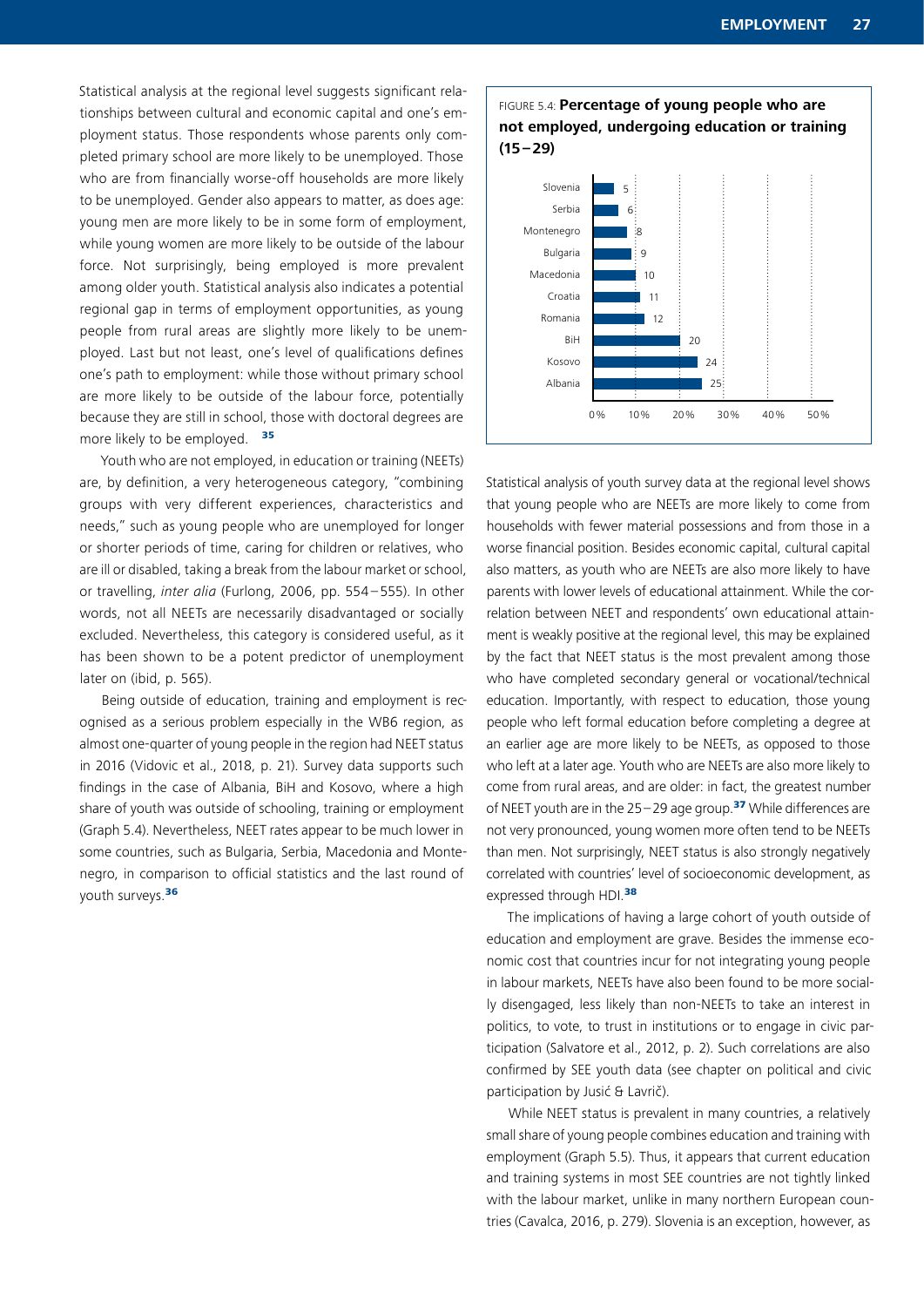young people appear to commonly engage in part-time work during study.



Considering the prevalence of joblessness in the region, a substantial share of youth anxious about the prospect of not having a job is not surprising: the vast majority of young people in SEE are somewhat or very frightened of not having a job, especially so in Macedonia (Graph 5.6).

A substantial cohort of young people in the SEE region are unemployed, especially in Albania, BiH, Kosovo, Montenegro and Macedonia. Besides not having a job, in Kosovo, Albania and BiH a significant portion of youth are also outside of schooling, indicating their potential exclusion from society. Moreover, a large majority of young people in SEE exhibit anxiety over being left jobless. Having parents with lower cultural capital and coming from poorer households are factors common to both a NEET and an unemployment status, suggesting inequalities of opportunity in accessing labour markets.

# **PRECARIOUS FORMS OF UNEMPLOY-MENT AND SKILLS MISMATCHES**

A common critique of the emphasis on the employment-unemployment dichotomy is that it overlooks an important share of vulnerable youth: those trapped in precarious work (Furlong 2006, 565). Precarious work is "usually defined by uncertainty as to the duration of employment, multiple possible employers or a disguised or ambiguous employment relationship, a lack of access to social protection and benefits usually associated with employment, low pay, and substantial legal and practical obstacles to joining a trade union and bargaining collectively" (International Labor Organization 2011, p. 5). It is the result of "drastic deregulation" of employment contracts over the past decades (Maestripieri & Sabatinelli, 2014, p. 154), but also a fall in aggregate demand for youth labour (Cavalca, 2016). Non-standard work, such as temporary employment and some forms of self-employment,<sup>39</sup> is usually (albeit not always) considered to be precarious work, as it is marked by low job security and poor or inadequate working conditions (for more, see Mortimer et al., 2016; Macdonald, 2009). Although it represents "a fundamental factor of

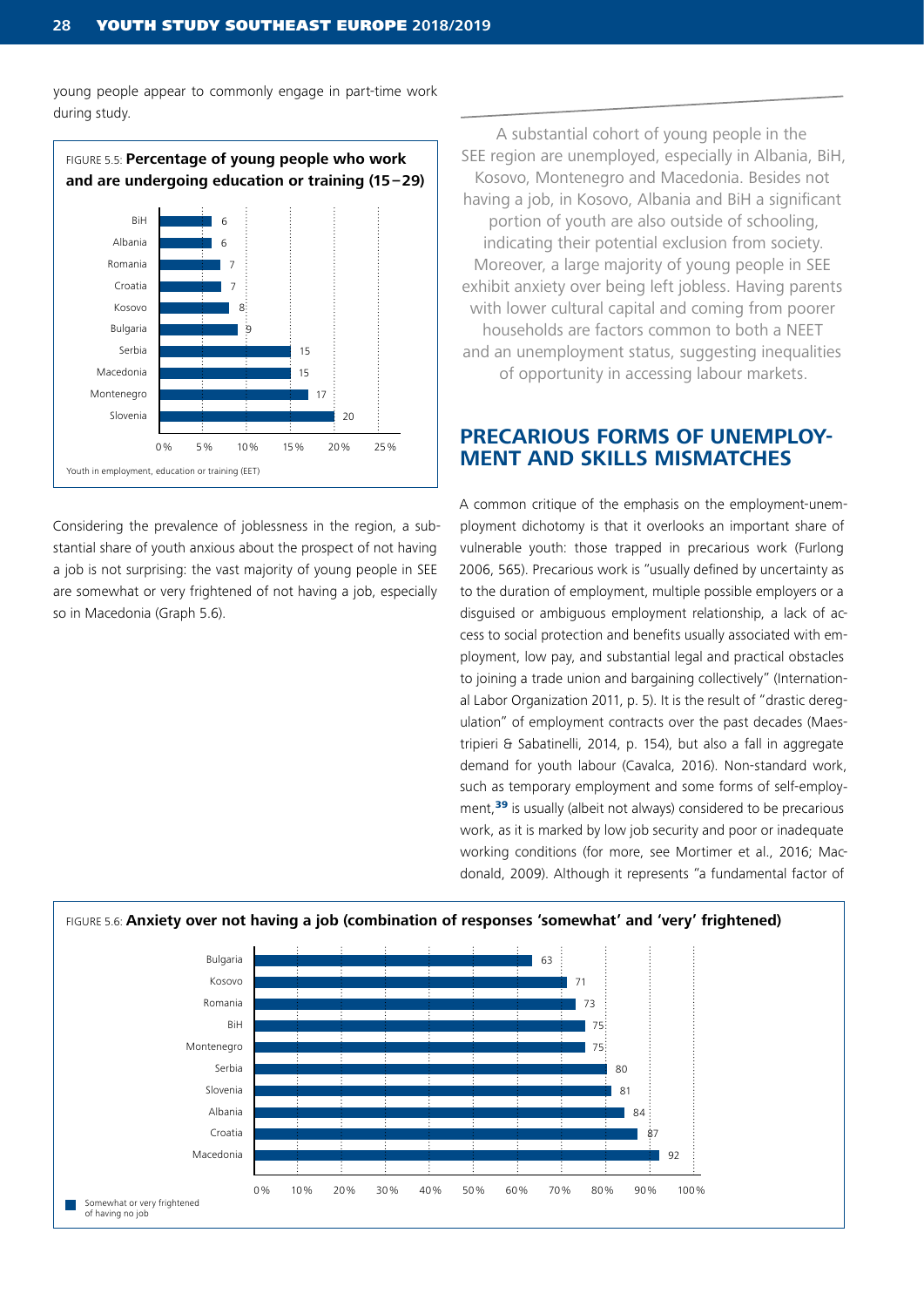

social risk" (Calvaca, 2016, p. 274), as youth in precarious positions are at a danger of in-work poverty, limited and fragmented career prospects and non-linear youth transitions, precarious work among youth is usually overlooked by policy-makers and employment services, who are mainly concerned with the placement of young people in jobs (Furlong, 2006, p. 566).

Survey data on young people's employment status show that "the context of a political economy of insecurity" (ibid, p. 567) is very much present in SEE labour markets. In most countries of the SEE region, working on part-time contracts, in occasional jobs or being self-employed is much more common than permanent work among young people who have a job. This is especially the case in the WB6 countries, but also Slovenia. On the other hand, non-standard work or self-employment appears to be an uncommon occurrence among Bulgarian or Romanian youth (see Graph 2.7).

Statistical analysis at the regional level points to potential risk factors for precarious work. Standard employment is more prevalent among those with graduate degrees (MA, PhD) than respondents with lower levels of educational attainment. Similarly, those whose parents have lower educational attainment are much less likely to be in standard employment, and are more likely to

be outside of employment, either non-standard or standard. Moreover, young people coming from the poorest households are less likely to be in standard employment, and more likely to be outside of employment, than those who are from financially better-off households. Gender also matters: men are more likely to be in non-standard or self-employment than women. Analysis also points to the importance of practical education in finding permanent work, as those who have had practicals or internships are more likely to be in 'regular' jobs.<sup>41</sup>

Due to skills mismatches, young people in SEE are frequently in a position of working in jobs that are not within their profession. Survey data suggest that a substantial share of young people from SEE  $-42$ % on average  $-$  find themselves in jobs they have not been trained for, which corresponds closely to findings of the last round of youth surveys. Nevertheless, there is variation across countries: youth from Bulgaria, for instance, less frequently work in professions they were not trained for.

Statistical analysis at the regional level suggests that respondents whose parents have completed tertiary education are much less likely to be working at jobs not within their profession. Furthermore, one's level of education also matters: for instance, only 16% of MA graduates work outside of their profession, as opposed

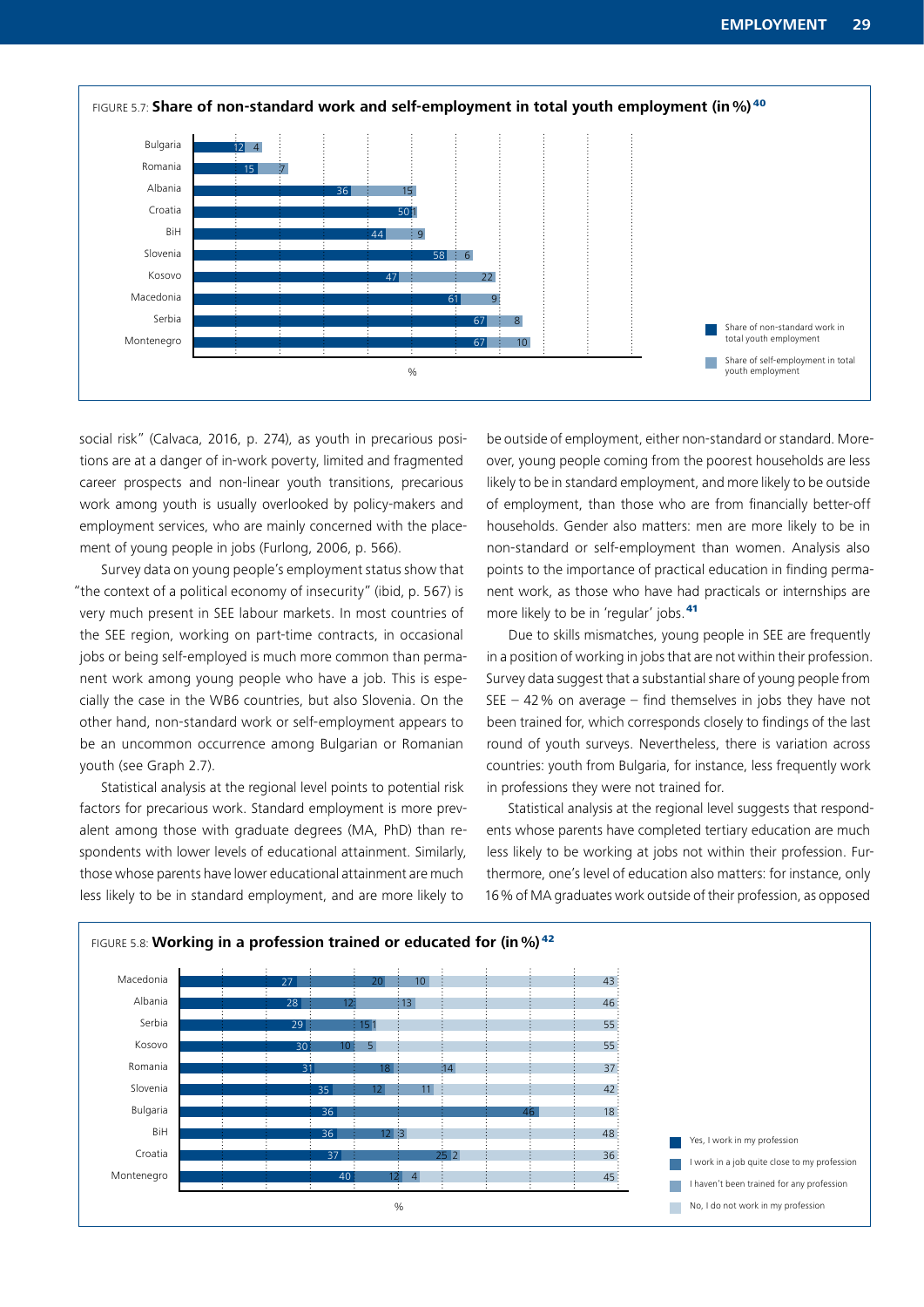to close to 50% of youth with secondary general, vocational training, or elementary school. Not surprisingly, older youth are more likely to work in their profession, while the greatest incidence of out-of-profession work is between the ages of 18 to 22, when young people tend to take on their first jobs.<sup>43</sup>

 Over- and under-education, or having a higher or lower level of education/qualifications than required by one's job, represents another dimension of the skills mismatch between education systems and labour markets. Over-education hampers one's earning and employment opportunities and represents waste in terms of public investment in education (Floro & Pastore, 2016), while under-education means that workers are not able to reach their "productive frontiers" (ILO, 2014, p. 5).

Youth surveys included respondents' self-assessments of vertical (mis)matches.<sup>44</sup> The majority of youth that work in SEE have taken on a profession that is in line with their achieved level of education. Nevertheless, the share of youth who are over-educated for the positions they are working in is still substantial, especially so in Kosovo, Serbia, Albania and BiH, where labour-market performance tends to be very weak, but also in Slovenia, where the incidence of non-standard employment is considerable. Conversely, over-education appears to be a less common problem in Croatia, Bulgaria and Romania (Graph 5.9). On the other hand, under-education is less common in the region, and may be attributed to the fact that a high share of youth in the region work in non-standard employment, which may not yield as many occupational choices as standard, permanent work (ILO, 2014, p. 15).

Statistical analysis at the regional level points to the premium afforded to MA diplomas, as only 19% of those with MA degrees work in positions that require a lower level of education than one's own, as opposed to 36% of those with BA degrees. Economic capital also seems to matter: 40% of those who belong to the poorest households work in jobs that require lower levels of formal education, as opposed to 21% of working youth from the richest households <sup>46</sup>

Personal traits or access to cultural and economic capital within the household are, however, only one part of the explanation for skills mismatches: others usually include supply- and demand-side factors, not limited to the system of education and training and the type and state of the economy, such as its production structure (Caroleo & Pastore, 2016, p. 37). While youth unemployment is, *inter alia, the result of insufficient experience, it is also the outcome of "the way different welfare system and school-towork transition mixes seek to address the youth experience gap" (Pastore, 2015, p. 3). Over-education, for instance, is expected to be more common "where the education system is of a sequential type, namely where the mission of the education system is to generate general education rather than all-around human capital," as opposed to the dual education type (Caroleo & Pastore, 2016, p. 39). Sequential education systems are indeed more common than dual education systems in SEE. In other words, the nature of the "education-to-work regime" or "transition system" – not only limited to the education system, but also to its links to the labour market, effective placement services, income support, and active labour market policies – conditions the ability of young people to find a suitable job (Pastore, 2015, pp. 3–4).* 

With the exception of two countries, the majority of youth who are employed in the SEE region work in non-standard contracts. Skills mismatches are relatively prevalent in the region with respect to working in positions not trained or educated for (42% on average for the region) or in terms of over-education (30%).

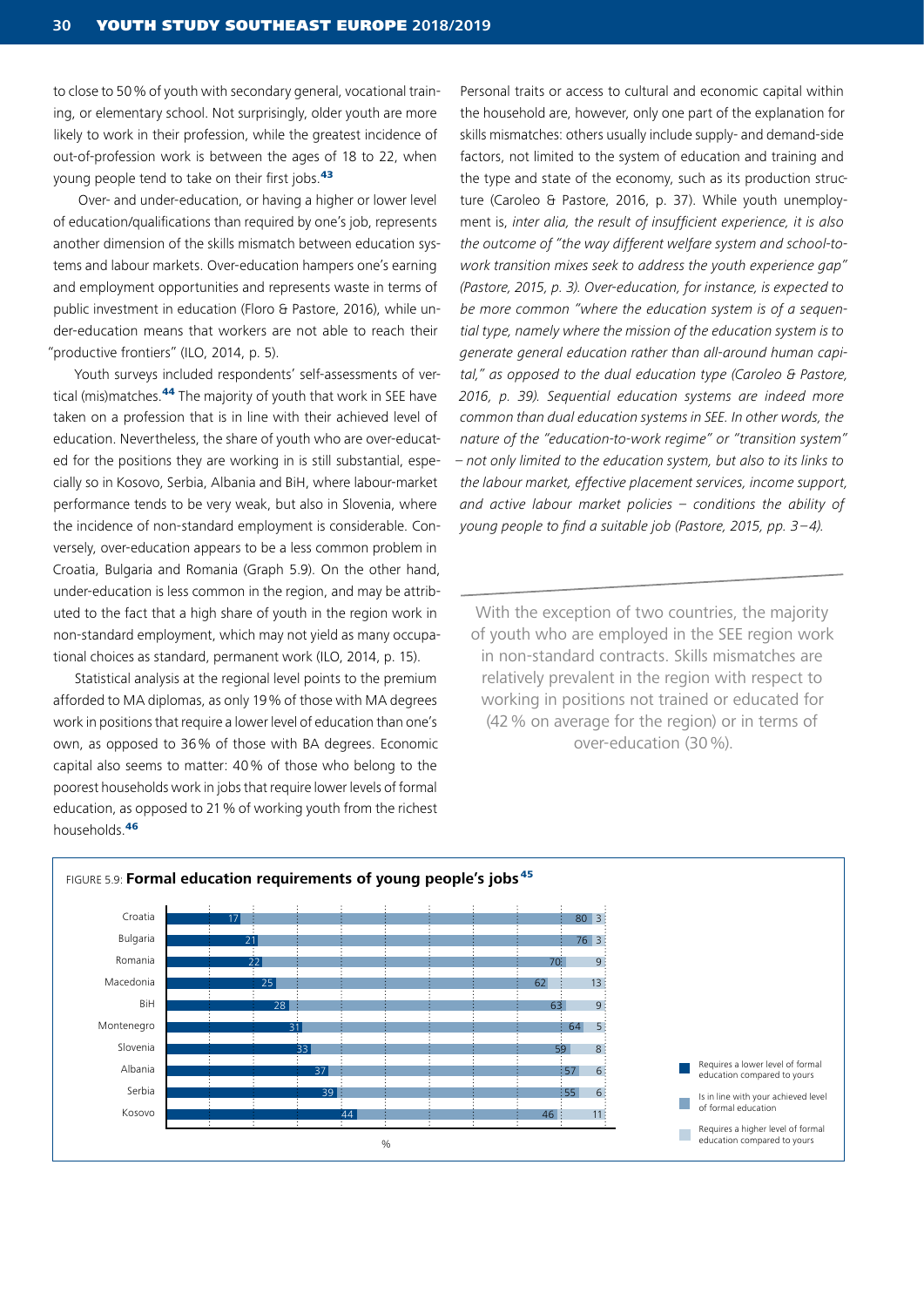

# **JOB SATISFACTION AND SECTORAL PREFERENCES**

Although a substantial cohort of SEE working youth deals with precarious employment conditions or works outside of the profession that they were educated for, the majority are satisfied with their jobs, especially so in Bulgaria, Romania and Montenegro. Nevertheless, the finding that 37% of SEE youth, on average, are either dissatisfied or impartial towards their jobs should not be undervalued.

In terms of the factors that young people from SEE personally consider important when choosing a job, the greatest premium is placed on practical aspects of the job, such as the salary earned (93%) and job security (92%), but work also has to be meaningful, with most young people wanting to feel that they have achieved something (88%). Lower – but still great – importance is afforded to other aspirations, such as working with people (77%), or the possibility of doing something valuable for society (77%).

Of those who work, the vast majority of young people in SEE – some 74% on average – are employed in the private sector. Nevertheless, the public sector represents the workplace for a significant portion of young people in Slovenia and Croatia. Except for Macedonia, very few young people work for non-governmental or international organisations.

While the private sector may be the work destination for the vast majority of SEE youth, it is not the sector of choice for young people in most countries. With the exception of Bulgaria, Croatia, Romania and Slovenia, young people in other countries would predominantly like to work in the public sector (Graph 5.10). This is in line with the findings from the last round of youth surveys, which showed that youth in all countries except Bulgaria, Romania and Slovenia preferred public sector jobs; Croatian youth appear to have shifted their preference towards private sector jobs. That public employment is important to residents of the Western Balkans is nothing new: a recent Regional Cooperation Council (RCC) survey of the general population in WB6 and Croatia showed that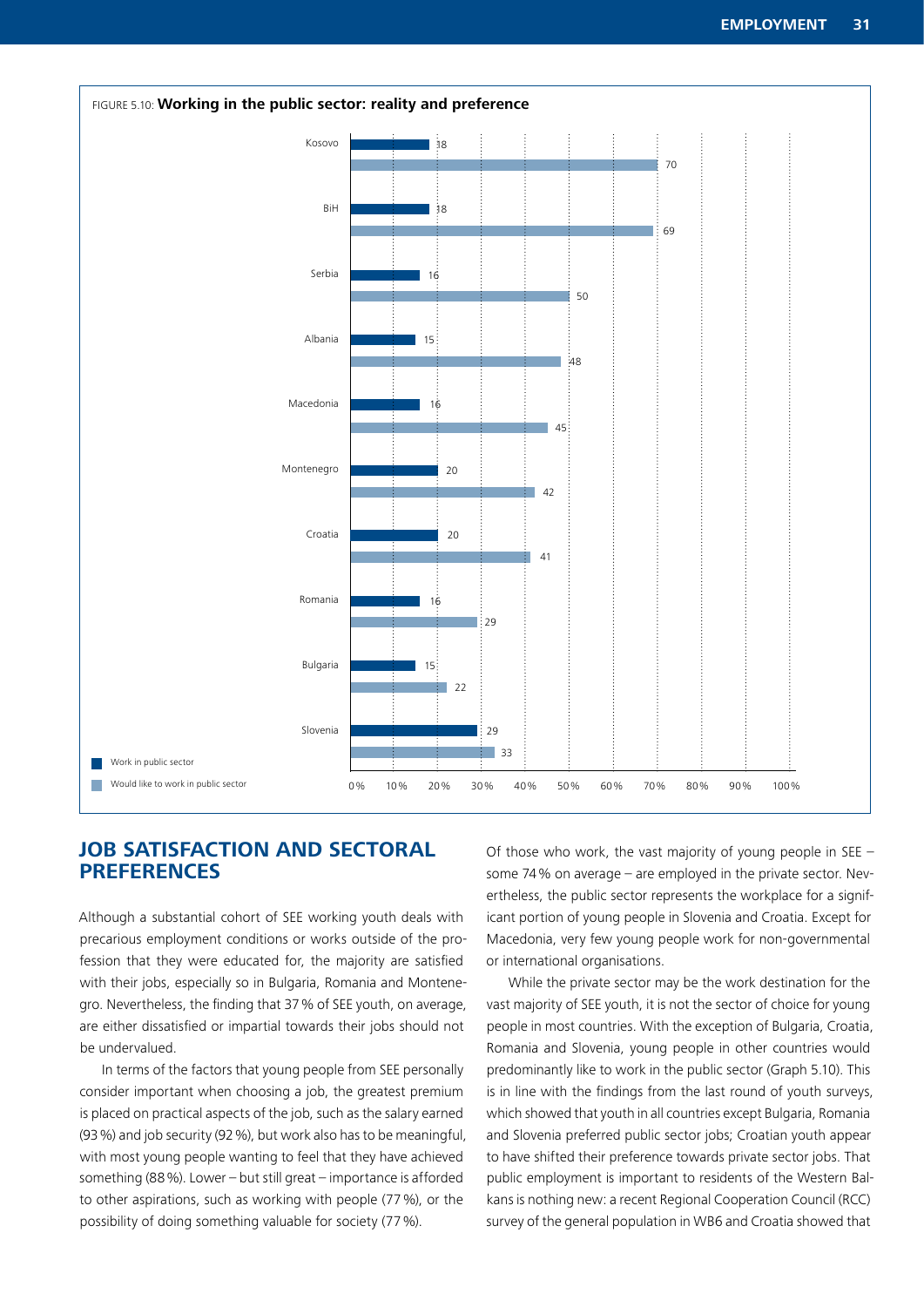as many as 76% of respondents would prefer public-sector employment (RCC, 2017, p. 73).

Given the clear division between economically more and less developed countries when it comes to private vs. public sector preference, respectively, it does not come as a surprise that youth from countries with a lower HDI prefer employment in the public sector.<sup>47</sup>

Job security is a major appeal of the public sector for SEE youth: indeed, the importance of job security in choosing work is significantly positively correlated with preference for public sector employment,<sup>48</sup> corroborating the finding of the earlier youth study (Jusić & Numanović, 2017, p. 41). Not surprisingly, there is also a significant relationship between employment status and the personal importance attached to secure employment,<sup>49</sup> as those expressing such a preference are more likely to be in stable employment.

Despite the prevalence of non-standard work, the majority of youth in SEE are satisfied with their job. Some three-quarters, on average, work in the private sector. However, in all countries that have not joined the EU, young people exhibit a stronger preference towards public sector employment, while in EU Member States, they prefer private sector employment. The importance that SEE youth attach to job security is positively correlated with the preference for public sector employment.

### **PERCEIVED FACTORS IN FINDING A JOB**

Finding employment on the basis of merit is not the sole expectation among SEE youth. Asked to rank factors that influence finding a job for a young person in their country according to their importance, young people ranked both merit-based factors such as education and expertise, and non-merit-based factors, such as acquaintances and connections with people in power, highly. Such findings are largely congruent with the last round of youth surveys. But while young people in most countries perceive connections with people of power to be important, what appears striking is the difference between youth residing in EU and non-EU members when it comes to the perception of the importance of party membership in finding a job as a young person (Graph 5.11). Party-affiliated employment thus appears to be the perceived norm among young people from the WB6 countries.

Statistical analysis shows that youth from socioeconomically less developed countries are more prone to believing that connections with people who are in power and having acquaintances are important factors when finding a job as a young person.<sup>50</sup> On the other hand, the preference for working in the public sector is

positively correlated with the perception that connections with people in power are an important factor in finding a job,<sup>51</sup> as well as the perception that party membership is important for obtaining employment as a young person, $52$  suggesting that young people do not perceive public sector employment as reliant on merit-based criteria, corroborating similar findings from the earlier round of youth surveys (Jusić & Numanović, 2017, p. 41).

While young people in the region perceive both merit-based factors, such as education and expertise, and non-merit-based ones, such as acquaintances and connections with people in power, to be important for a young person to secure a job, in the WB6 countries, party membership is considered to be of greater significance in finding employment than in other countries of the region.

### **CONCLUSIONS AND RECOMMENDATIONS**

In terms of their labour market status, young people face bleak prospects of obtaining a job in most countries of the region, especially in countries that have not joined the EU. High NEET rates also plague most SEE countries. Lower levels of economic and cultural capital are a common trait of NEET and unemployed youth, suggesting inequalities in access to the labour market. With some exceptions, the majority of youth employed in SEE countries tend to work in non-standard jobs. They also face significant skills mismatches in the labour market, allowing one to surmise that young people's school-to-work transitions are poorly facilitated by educational and labour market institutions. In all countries that are not EU members, young people exhibit a stronger preference towards public sector employment. Merit and non-merit-based means of obtaining a job as a young person are given almost equal weight by youth in the region, but political party membership as a condition for employment ranks high among youth in non-EU countries. In order for the SEE region to avoid the prospect of having "a lost generation of young people who become permanently excluded from productive employment" (O'Higgins & Coppola, 2016, p. 3), the multi-dimensional and complex problem of youth unemployment needs to be addressed both on the demand side, by creating more and better-quality jobs for young people, and on the supply side, by overhauling the school-to-work regimes and improving young people's employability.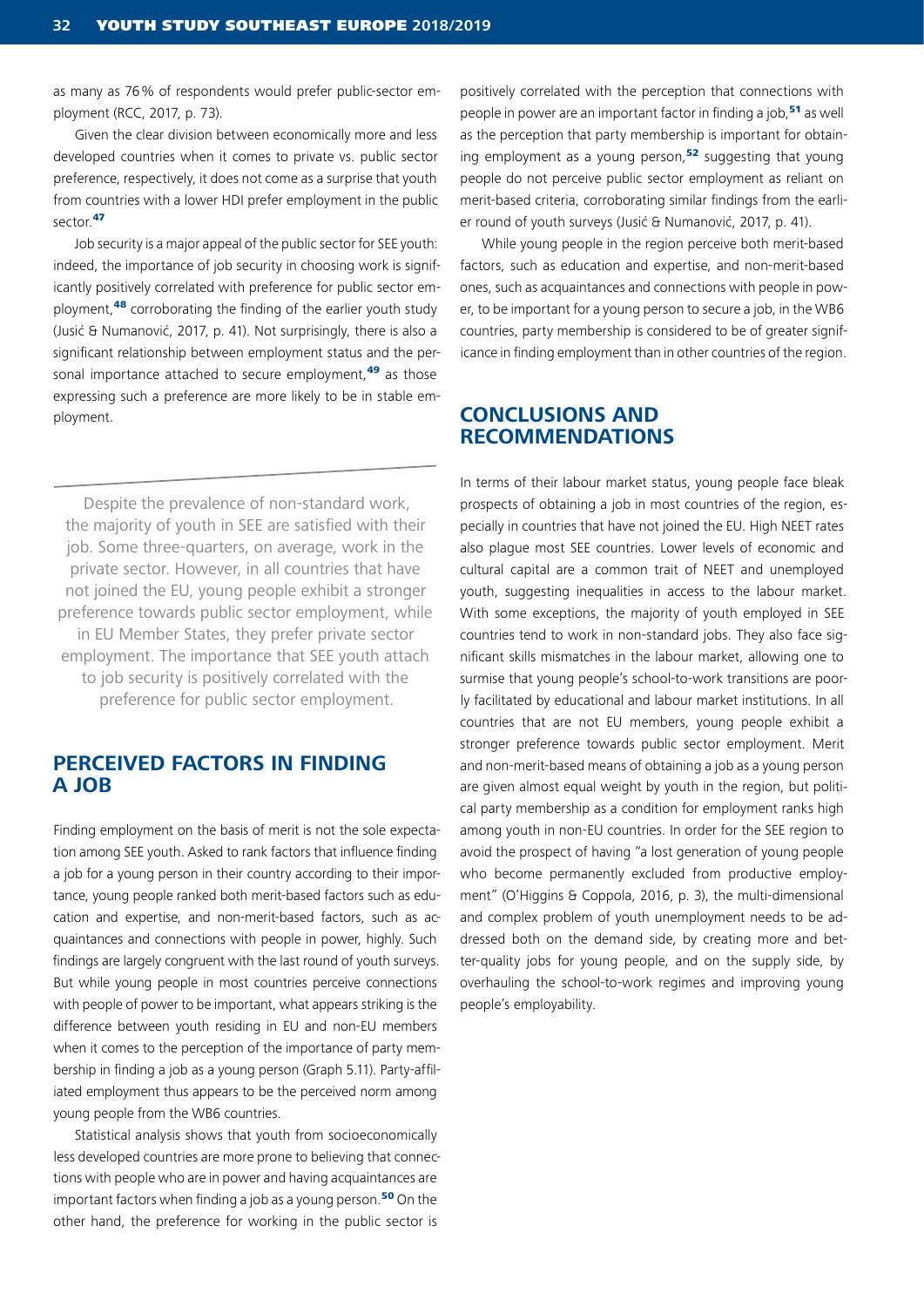

FIGURE 5.11: **Share of youth who perceive party membership or connections with people in power as**

# **MAIN FINDINGS:**

- 1. Youth surveys confirm that the region continues to suffer from high unemployment rates, especially so in countries that have not joined the EU. Moreover, the share of youth who are not employed, undergoing education or training is substantial in some countries, especially in Kosovo, Albania and BiH. As the threat of joblessness looms large, it does not come as a surprise that a large majority of SEE youth exhibit anxiety over not having a job.
- 2. Factors common to being unemployed or being a NEET include having parents with lower levels of cultural capital or coming from less well-off households, pointing to the existence of inequality of opportunity when it comes to one's ability to access the labour market.
- 3. With some exceptions, the majority of youth employed in SEE countries tend to work in non-standard jobs. Survey results

confirm the problem of skills mismatches between education and employment systems in most countries, as demonstrated by the substantial shares of young people working in professions they have not been trained for or in positions they are overeducated for.

- 4. While young people predominantly tend to work in the private sector, in all countries that are not EU Member States, young people exhibit a stronger preference towards public sector employment. Not surprisingly, job security is perceived to be one of the most looked-for traits in employment and correlates positively with a preference for public sector employment.
- 5. In all WB6 countries, a convincing majority of young people believe that political party membership plays an important role in finding a job.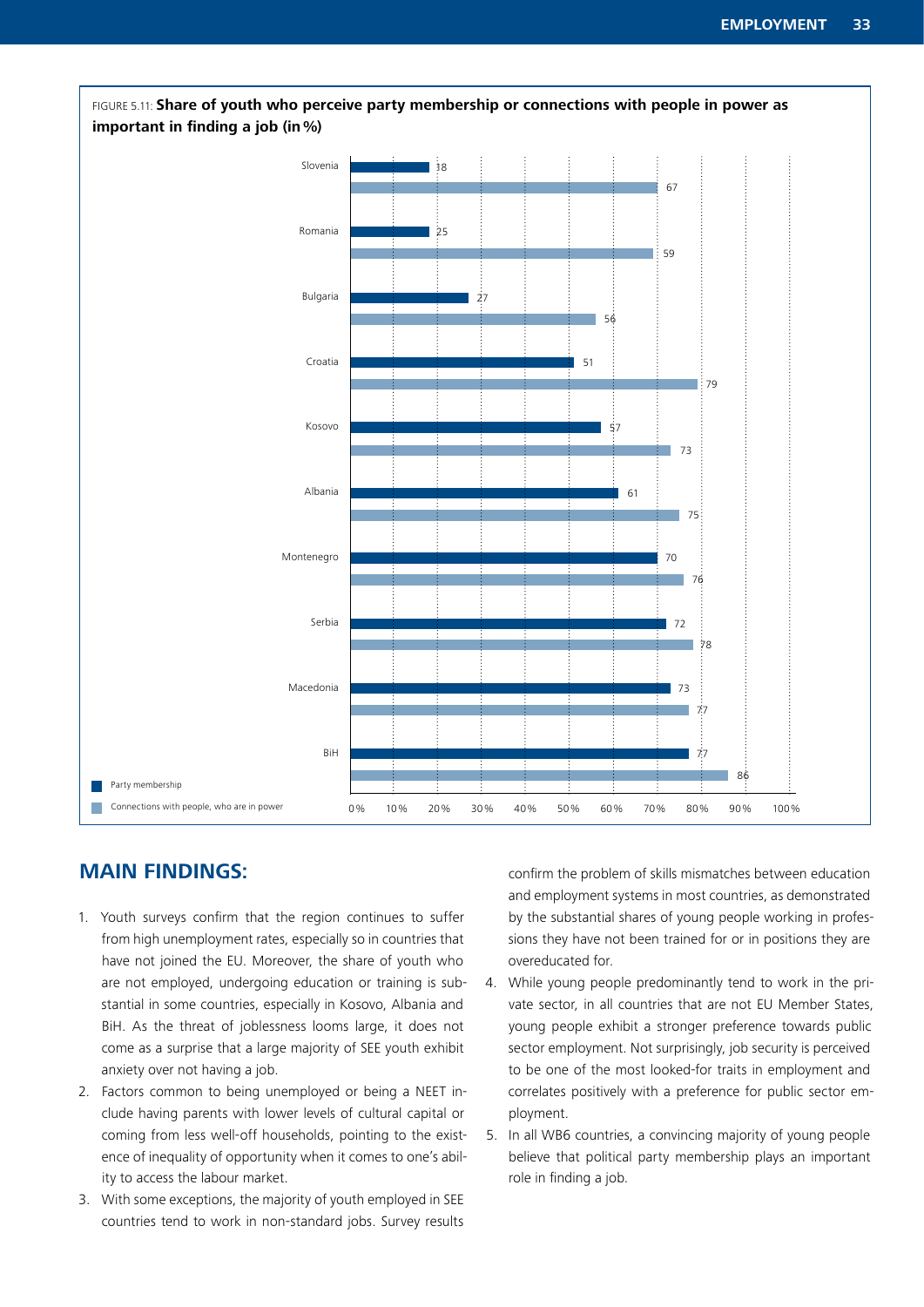# **POLICY RECOMMENDATIONS:**

- 1. To tackle unemployment and high NEET rates, youth guarantee schemes – comprising both active labour market policies and opportunities to continue education and training  $-$  may be a policy to explore. Such guarantee schemes should especially promote work-related learning.
- 2. Youth mobility schemes, whereby young people would have the opportunity to continue education or work abroad for defined periods of time, may be another policy avenue to explore.
- 3. Addressing high NEET rates in particular requires measures to be taken in the educational realm, not limited to the prevention of early school-leaving and the re-engagement of youth who have left school early in education and training<sup>53</sup>; as well as apprenticeships and internships as a means to acquire skills and experience and thus ease school-to-work transitions. It should also involve measures of more general support for youth from underprivileged social backgrounds, such as low income student scholarships, subsidised tuition, or local tutoring programmes.
- 4. Governments need to tackle the problem of skills mismatches between educational systems and labour markets by fostering better coordination and information
- 5. Exchanges between the private sector and education and training institutions, stronger social dialogue, modernisation of educational curricula and greater opportunities for internships and apprenticeships in the private sector may be some avenues through which such mismatches can be reduced.
- 6. With respect to reducing precariousness in employment, employment protection needs to be increased in order to prevent the vicious cycle of temporary and occasional jobs for youth. Moreover, encouraging increased youth representation through labour unions is a way to achieve better employment security and quality jobs.
- 7. To secure better-quality jobs for youth, strengthening online job-search tools and platforms, investing in effective job-placement services, and developing better training opportunities is needed to increase young people's chances of finding employment.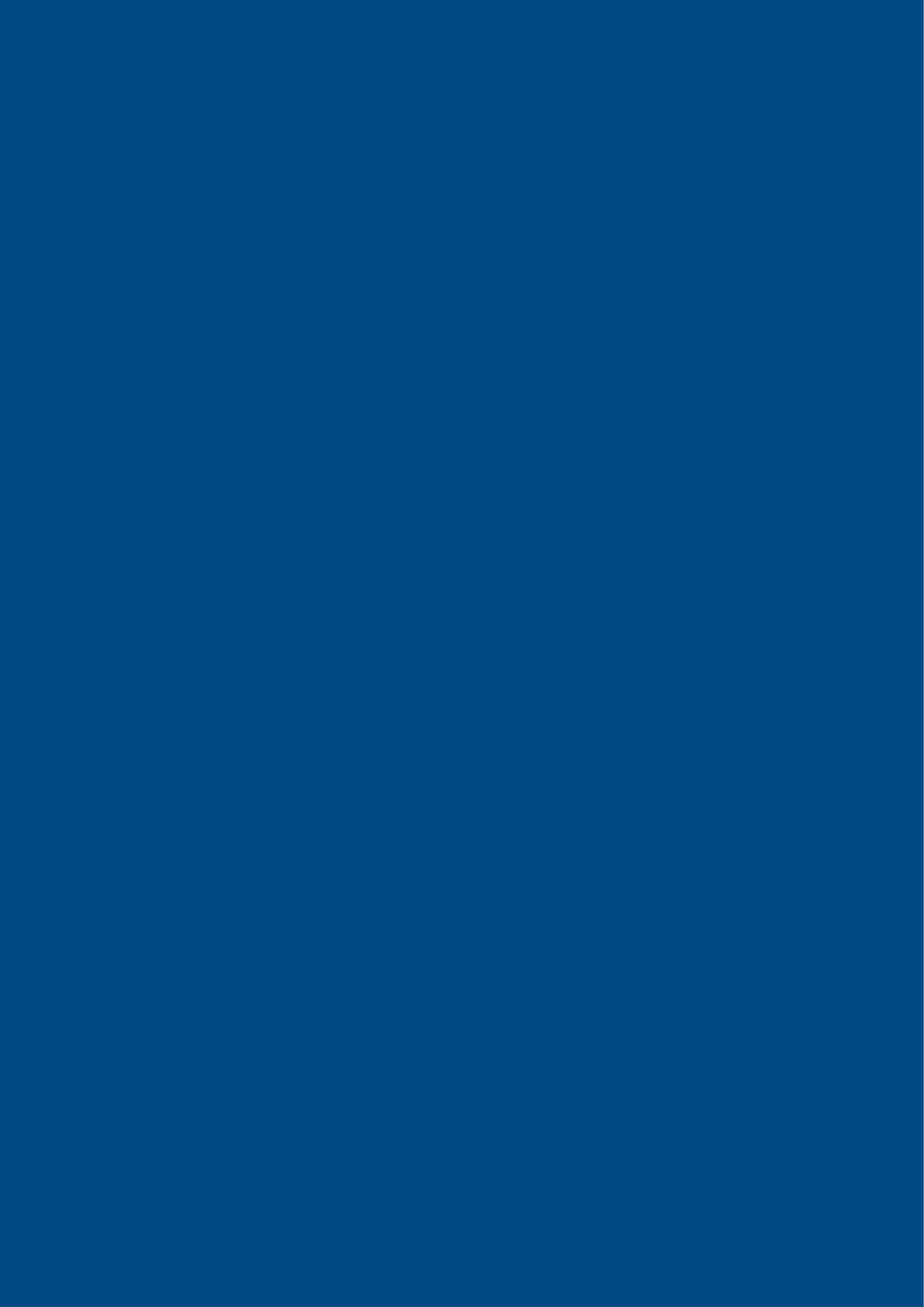## BASIC WORLD-VIEWS OF YOUNG PEOPLE

#### By Miran Lavrič

Contemporary literature suggests that world views of young people are an important factor in determining the future of societies in at least two ways. First, young people can directly become agents of social change through political and wider social action. The second, more indirect mechanism of young people's influence on the future of a society is illustrated in Mannheim's conceptualisation of generations. Mannheim (1952) conceived of a generation as an age group formed by specific historic circumstances and developing its own unique worldview, a set of values and patterns of behaviour. Inglehart and his collaborators have empirically demonstrated that values indeed tend to be relatively stable over a lifecycle by showing that differences between birth cohorts tend to be stable over time (Inglehart & Norris, 2003; Inglehart & Welzel, 2005). Thus, extrapolating from the contemporary sociology of generations (Woodman, 2017), we have good reason to expect that the world views of today's young people will have an important impact on societies when they reach adulthood and assume important social positions.<sup>54</sup>

## **LIFE SATISFACTION AND OPTIMISM**

Recent research confirms the notion that general life satisfaction of youth has important implications for their psychological, social, and educational functioning (see Proctor, Lindley, & Maltby, 2009). According to our findings, average scores of life satisfac-

tion on a scale of 1 to 5 varied between 4.0 in Slovenia and 4.4 in Montenegro, which points to a very high level of life satisfaction of youth in the region.

The analysis of cross-country differences might be interesting, especially due to the fact that the lowest life satisfaction was found among youth from the two most socioeconomically developed countries, Slovenia (M = 4.0) and Croatia (M = 4.1). Furthermore, youth from least developed countries like Kosovo (M=4.4), BiH (M  $= 4.2$ ) or Albania (M  $= 4.3$ ) are among the most satisfied and optimistic, which is in contrast with the results of some recent surveys.<sup>55</sup> Since the differences between countries are rather small, it makes sense to focus on a more important general conclusion concerning the generally high levels of both measures of psychological well-being.

Youth across the region express very high levels of life satisfaction and optimism about their personal future.

Among the different potential factors, the financial situation of the household proved to be the strongest predictor of life satisfaction,<sup>56</sup> followed by religiosity.<sup>57</sup> The most interesting predictors, on the other hand, were the extent to which one identifies with being European<sup>58</sup> and the extent to which one positively evaluates the socioeconomic situation in the EU.<sup>59</sup> Similar correlations were found in the case of optimism about one's personal future.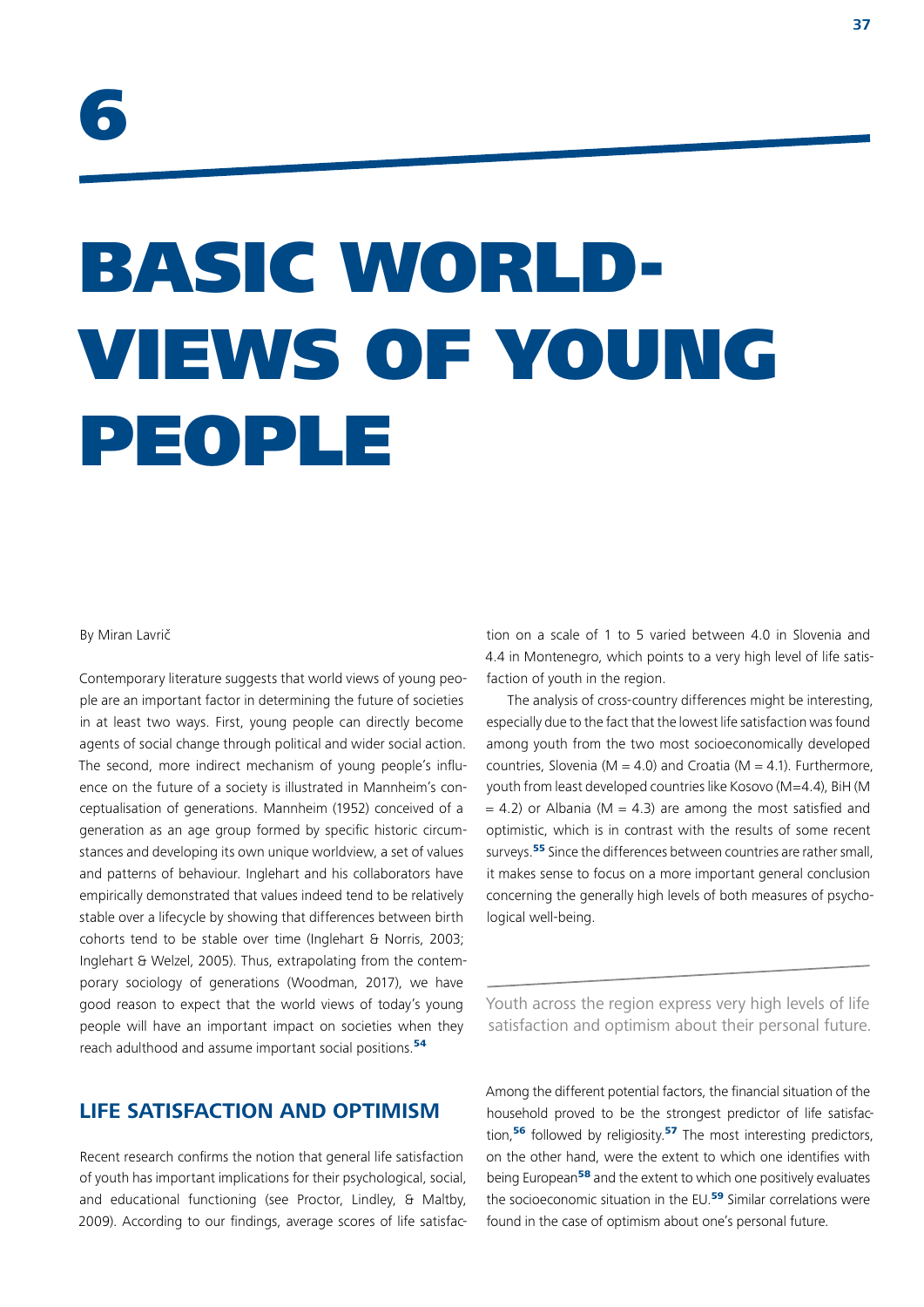

Life satisfaction and optimism of youth are closely correlated with their European identity and a positive perception of the EU.

In other words, the EU seems to be an important pillar of optimism and hope for youth in the SEE region.

## **MAIN ANXIETIES AND CONCERNS**

Within the last wave of FES youth studies (FES Youth Studies SEE 2011–15), SEE youth perceived unemployment, poverty and job insecurity to be the most alarming problems in their countries (Jusić & Numanović, 2017). The authors of the regional report interpreted this finding largely as a reflection of the prevalent

socioeconomic state of individual societies and their public discourse, both infused by the effects of the economic crisis that was still very much felt at the time (p. 51).

As can be discerned from Graph 3.2, things have changed significantly in recent years. The problem of unemployment slipped from first to fourth, most probably due to the dwindling effect of the 2008 economic crisis. What has not changed, however, is that material/existential problems are still seen as more alarming in comparison to more global threats such as climate change, terrorist attacks or the influx of immigrants and refugees*.*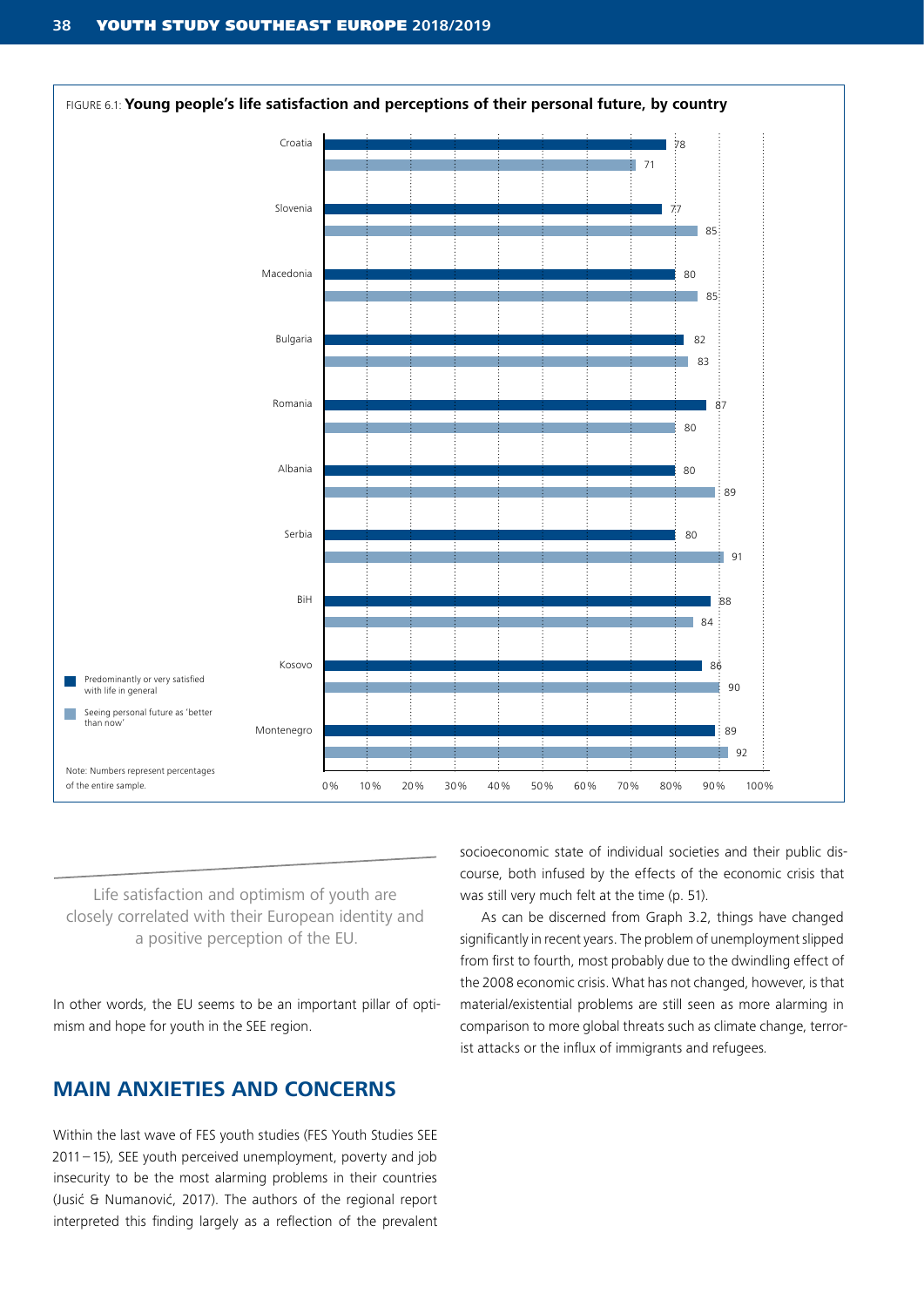

#### Corruption, poverty and social injustice are the top concerns of youth in SEE.

All these concerns are rather broad public issues and as such directly responsive to political decisions. In this sense, one could interpret the increased prevalence of such topics as an indication of an increase of (perhaps rather implicit) political potential of youth.

#### **BASIC VALUE ORIENTATIONS**

Respondents to FES Youth Studies SEE 2018/19 surveys rated twenty items measuring basic social values in terms of importance in their personal lives. Out of these items, factor analysis yielded five basic value orientations.<sup>60</sup> Since the differences between countries were in most cases relatively small, only the data for the entire FES Youth Studies SEE 2018/19 sample are presented.

FIGURE 6.3: **Importance of five basic value orientations,**



In all the countries observed, values of autonomy and responsibility, family values, and values of personal success (health, education, career) were reported as the most important, reaching

extremely high scores on a 1 to 5 scale. Such social values are fully compatible with the general logic of capitalist societies, leading to a loyal and prudent workforce reproducing itself mainly through the family domain. The logic of capitalism is also evident in a relatively high presence of consumerist values, such as being rich or wearing branded clothes. Conversely, a relatively low emphasis on civic and political engagement is quite obviously not a good basis for a truly democratic political system. In analysing results of FES Youth Studies SEE 2011–15 surveys, Jusić and Numanović (2017, pp. 14–15) came to very similar results and conclusions.

Youth across the SEE region puts the highest emphasis on individualistic, family and consumerist values, while political or civic engagement are for the most part not seen to be important.

Consistent with the literature on post-materialism (Inglehart, 1977), consumerist values tend to be more pronounced in less developed countries.<sup>61</sup> Similar is true in the case of family values.<sup>62</sup> Both of these findings are compatible with the individualisation theory (see for example: Beck & Beck-Gernsheim, 2002). More importantly, values of civic and political engagement are positively correlated with respondents' educational level,<sup>63</sup> the highest level of education of respondents' parents,<sup>64</sup> and the level of European identity of respondents.<sup>65</sup>

Education and European identity appear to be factors that tend to increase values of political and civic engagement.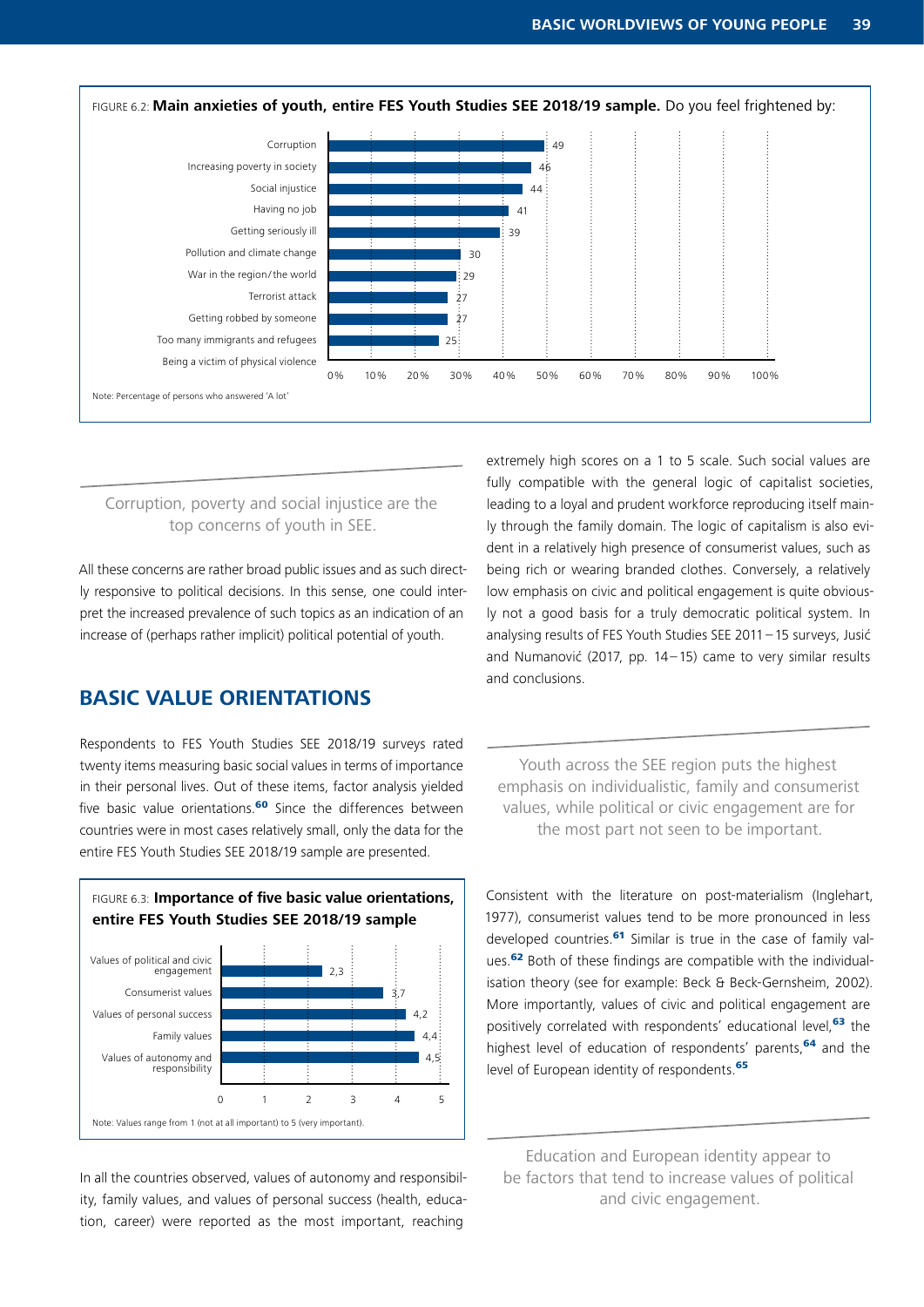#### **RELIGION**

Applied measures of religiosity included frequency of attendance of religious services and self-stated importance of God in one's life. Since both of these items were also used in the World Values Survey (Inglehart et al., 2014), it was possible to compare religiosity of youth in 2018 with the situation in approximately 2008.<sup>66</sup>

The first finding emanating from graph 3.4 is that differences between countries in terms of religiosity are relatively large and in line with results from previous cross-national studies, both at the level of youth and at the level of entire populations (e.g. Lavrič, 2013; Jusić & Numanović, 2017).

Secondly, we can note that the differences in monthly attendance of collective religious rituals between the countries observed are relatively stable over time. More importantly, we can detect interesting differences in terms of religious dynamics. Religious attendance has decreased substantially in Kosovo, BiH and in

Romania, but has substantially increased in Macedonia, Serbia and (especially) Montenegro.

While religious attendance is a good indicator of so-called 'institutionalised religiosity,' it tends to miss 'individualised religiosity' (Pollack & Müller, 2006; Lavrič, 2013), which can be measured, for instance, as the importance of God in one's everyday life.

Considering the existing literature on religious change,<sup>67</sup> it is not surprising that individualised religiosity has increased in eight out of ten observed countries. This confirms the general trend toward privatisation of religiosity in the region, which had already been established in most of the countries observed for the period between 1995 and 2008 (Lavrič, 2013).

However, this general trend is not present in all countries and our results suggest that, considering both indicators, three kinds of religious change has taken place, including an increase in religiosity, its privatisation and its general decline (secularisation).

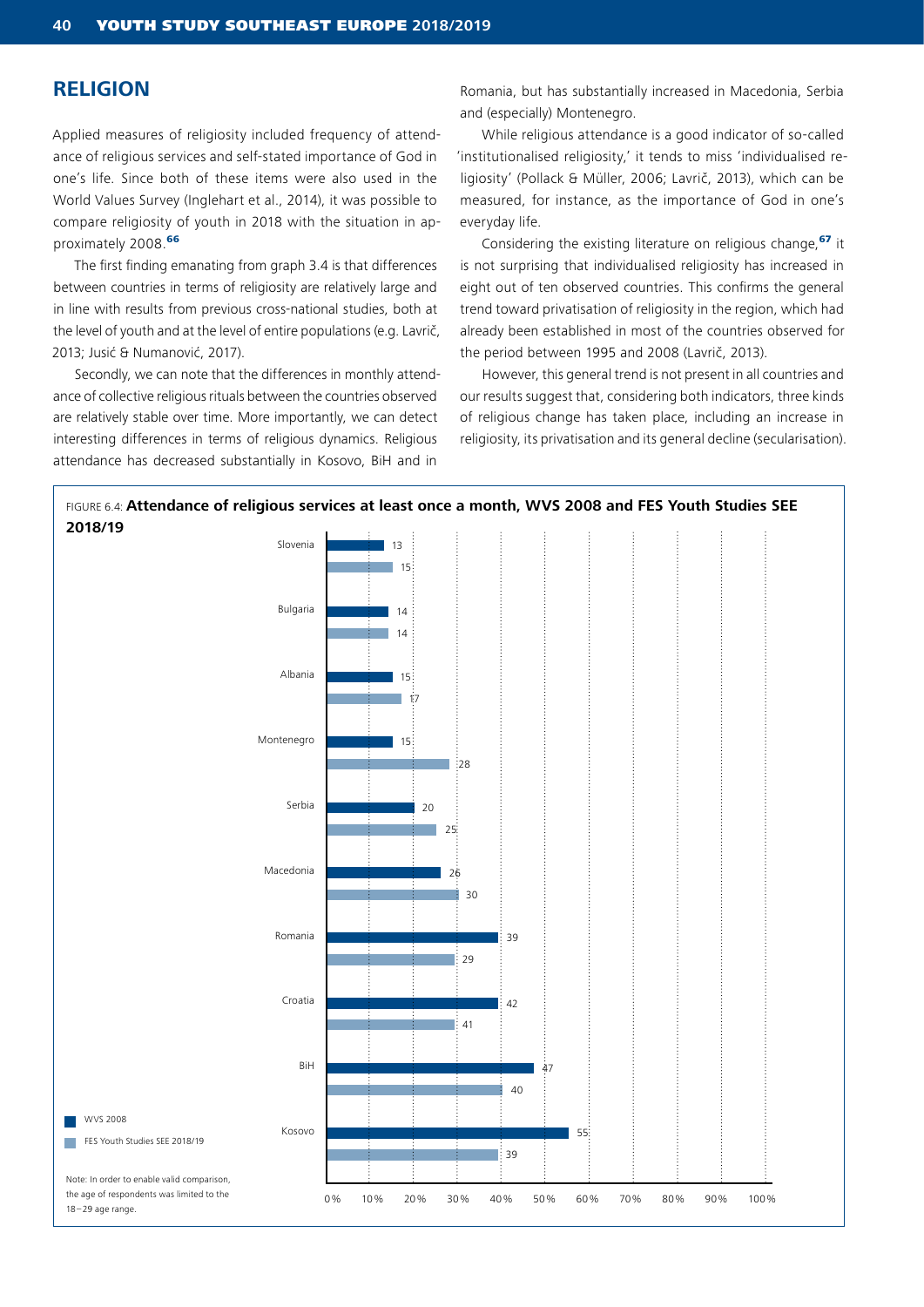

During the last decade, religiosity has substantially increased among youth in Albania, Macedonia, Montenegro and Serbia, while it has become substantially more privatised in BiH, Kosovo and Romania. Croatia and in part Slovenia are the only countries with more general secularisation tendencies.

Croatia is the only country where religiosity among youth has decreased both in terms of attendance of religious services and the self-stated importance of God in one's life,<sup>68</sup> suggesting tendencies toward secularisation. Something similar could also be said for Slovenia, where, despite the fact that the self-declared importance of God in individuals' lives has slightly increased, some other indicators<sup>69</sup> suggest that secularisation has been taking place there too.

Available data and theory also enable us to make some tentative predictions about future developments. The first relevant finding in this regard is that levels of religiosity strongly correlate with HDI of the country one lives in. This is very much in line with the probably most influential version of secularisation theory at present, according to which higher levels of HDI indicate higher levels of existential security, which is the most important factor eroding religiosity along the lines of modernisation (Norris & Inglehart, 2004).

The second relevant variable in terms of predictions of future trends is age. Since the theory of generations (Mannheim, 1952) and the concept of the 'cohort effect' (Abramson & Inglehart, 1995) assume that values and worldviews are mainly defined during the pre-adult period, the so-called 'formative years,' values of younger generations can be taken as a good predictor of trends in the future. In this sense, a negative correlation between age and religiosity means that we can expect a gradual increase in religiosity as the older (and less religious) generation grows out of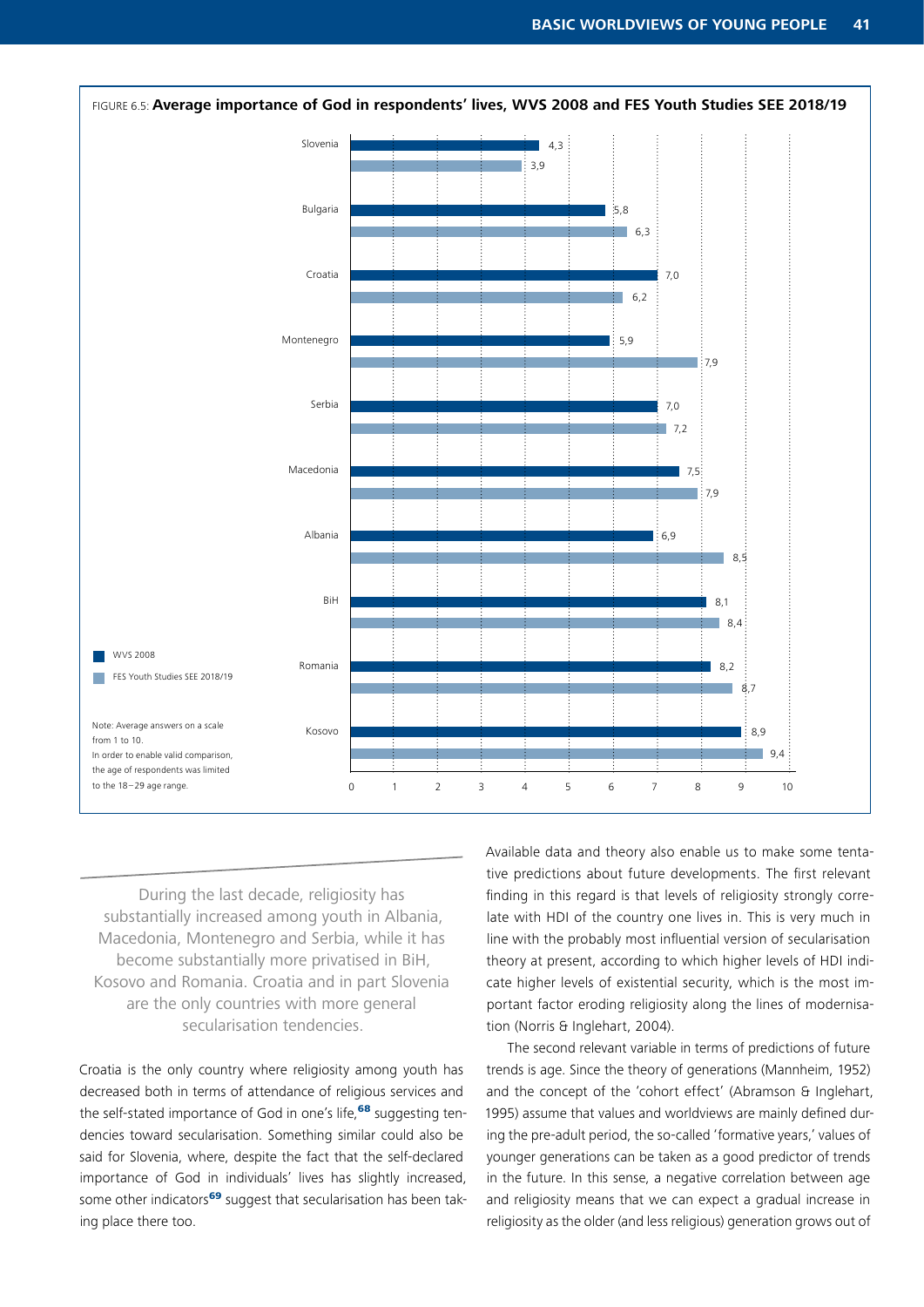the category of youth. Such a situation can be found in Croatia<sup>70</sup> and Slovenia.<sup>71</sup> The opposite is the case in Bulgaria.<sup>72</sup> which suggests a potential future decrease in religiosity among youth in this country.

#### **CONCLUSIONS AND RECOMMENDATIONS**

Youth across the region are very satisfied with their lives and optimistic about their future, partially due to their hopes in relation to EU accession. Their values are focused around family, personal success and consumption, while they are rather detached from civic and political engagement. On the other hand, the main concerns of youth pertain precisely to issues revolving around the public sphere, such as corruption, social injustice and poverty. Thus, young people are the most concerned about public issues, but largely don't see civic or political engagement as viable means to address such issues.

#### **MAIN FINDINGS:**

- 1. Life satisfaction and personal optimism of youth across the region are very high and even slightly higher among youth from less socioeconomically developed countries. European identity and positive perceptions of the EU are important pillars of this optimism and satisfaction.
- 2. Rather than personal issues, public challenges such as corruption, poverty, and social injustice are leading the list of concerns of youth in SEE.
- 3. Youth across the SEE region place the highest emphasis on individualistic, family and consumerist values, while political or civic engagement are predominantly seen as not important.
- 4. Values of political and civic engagement correlate with higher levels of education and European identity.
- 5. With considerable variation between countries, religion continues to be an important social factor among youth in the region.

## **POLICY RECOMMENDATIONS:**

In order to maintain and develop democracy in the region, values of civic and political engagement should be promoted among youth across the region. Based on our findings and some general observations, policy-makers could:

- 1. Emphasise the link between a European identity and values of civic and political engagement through different forms of communication with the young.
- 2. Foster public debates on ways and means for youth to make a political impact in their societies.
- 3. Increase the overall level of education of youth and the general population.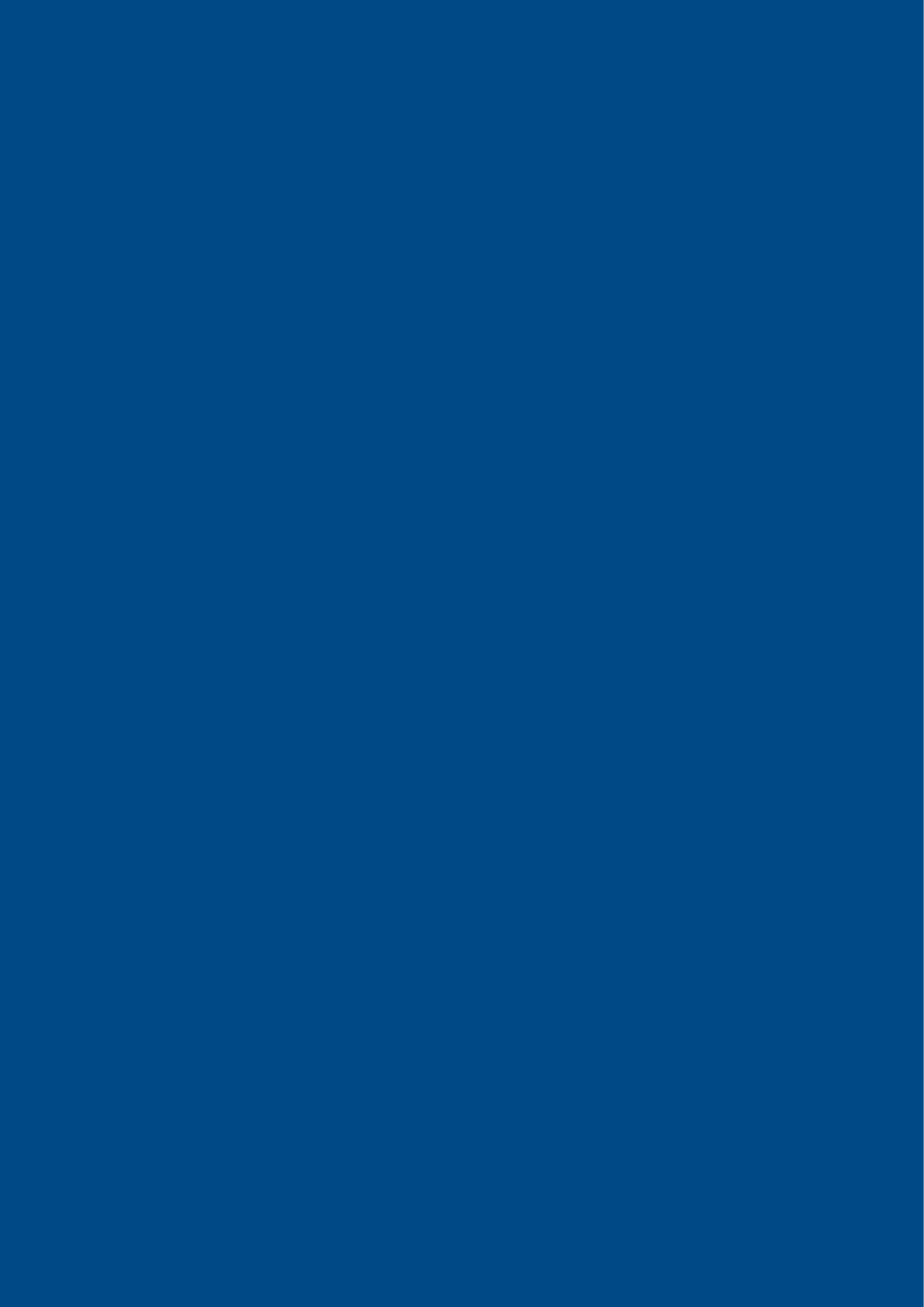## SOCIO-POLITICAL VALUES AND ATTITUDES

#### By Miran Lavrič

Exactly fifty years ago, in 1968, young people across Europe and the US demanded social change and went on the streets to get it. More recently, youth was critically involved in movements and events, such as the Arab Spring or Occupy Wall Street, and made an important contribution to the creation of influential radical left political parties like Syriza (Greece) or Podemos (Spain). Extreme right-wing ideas have also become increasingly attractive to youth across Europe, which is probably most visible in the Identitarian movement.

Based on some studies, one could conclude that youth in the SEE region tend to lack such political vigour. Taleski, Reimbold and Hurrelmann (2015), for instance, used the FES Youth Studies SEE 2011–15 data in order to assess the democratic potential of youth in the region. Based on the political disinterest and passivity of young people there, they concluded that "…youth in SEE constitute an unlikely agent for supporting democratisation and EU integration" (p. 52).

In recent years, however, there have been signs of awakening as regards the democratic/political potential of youth in some countries at least. In Serbia, for instance, youth played a central role in demonstrations behind the slogan 'Against the Dictatorship,' which mobilised in the wake of parliamentary elections in 2017 (McLaughlin, 2017). Slovenian youth played an important role in the 2012–13 Slovenian protests and in The United Left political party entering national parliament in 2014. In Macedonia, students proved to be one of the crucial forces behind protests in the con-

text of Macedonia's wiretapping scandal, which (in)directly led to the collapse of the Gruevski government in 2017 (Kosturanova, 2017). In BiH, youth was largely involved in the emergence of grassroots popular assemblies, locally known as plenumi (Radović, 2017). Youth movements have also proved to be an important political force in Kosovo, especially by supporting the Vetevendosje (self-determination) movement<sup>73</sup> (Marku, 2017). While all these movements are predominantly leftist and visibly pro-democratic in nature, one should also bear in mind that, as Trošt and Mandić (2018, p. 1) show, youth in SEE are often also seen, at least in media reports and political speeches, as highly susceptible to nationalist ideas.

## **BASIC SOCIO-POLITICAL ORIENTATIONS**

#### **Economic security over individual freedom and democracy**

We begin our analysis of major socio-political values by examining the relative importance of eight concepts that usually characterise, at least in the European context, the level of social, economic and democratic development of a given society.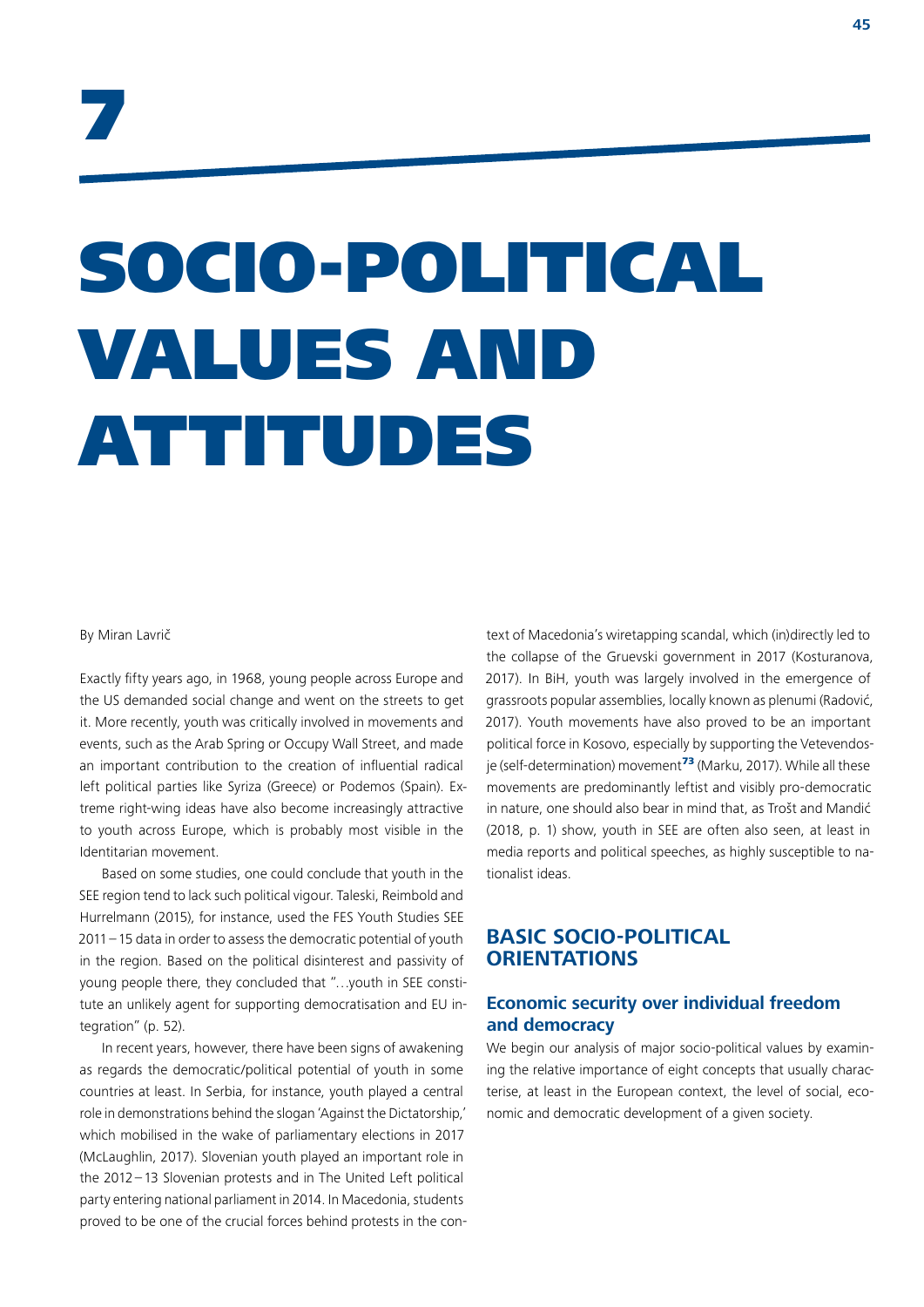

Differences between youth from the ten countries are in some cases surprisingly sharp. We will focus here on two basic issues.

First, if we look at the region as a whole, despite significant differences between countries, employment, economic welfare, human rights and security are the most important values for youth. All of these values clearly point to a desire to secure the basic conditions for a decent living. Most young people want to live in a country which above all guarantees them basic human rights and realistic chances for securing a long-term economic existence. On the other hand, least important appear to be issues that are more abstract and less related to securing everyday existence, such as individual freedom, equality and the rule of law.<sup>74</sup> In order to make the results more transparent, we have computed the ratio between the importance of employment and economic welfare on the one hand, and the importance of democracy and individual freedom on the other. As discernible from the graph, this ratio exceeds 100% in all countries, $75$  clearly confirming the general prevalence of economic issues over issues like individual freedom or democracy.

Socio-political values cited by youth are focused around economic and social security. In all countries, values like individual freedom or democracy are seen as substantially less important.

We can reach a similar conclusion by looking at what youth expect from their governments.

The five most important issues that, according to youth, governments should tackle relate to existential security. These issues all involve personal, especially economic, security and include a reduction in unemployment, economic growth, basic human rights, and social security. Not surprisingly, such issues are more important in countries with lower levels of existential security on the part of youth. For example, youth from countries with higher shares of young people with a NEET status are substantially more inclined towards issues like social security,<sup>76</sup> economic growth,<sup>77</sup> or the reduction of unemployment, $78$  while they tend to be less in favour of issues like fostering population growth $\frac{79}{1}$  or fighting against illegal immigration.<sup>80</sup>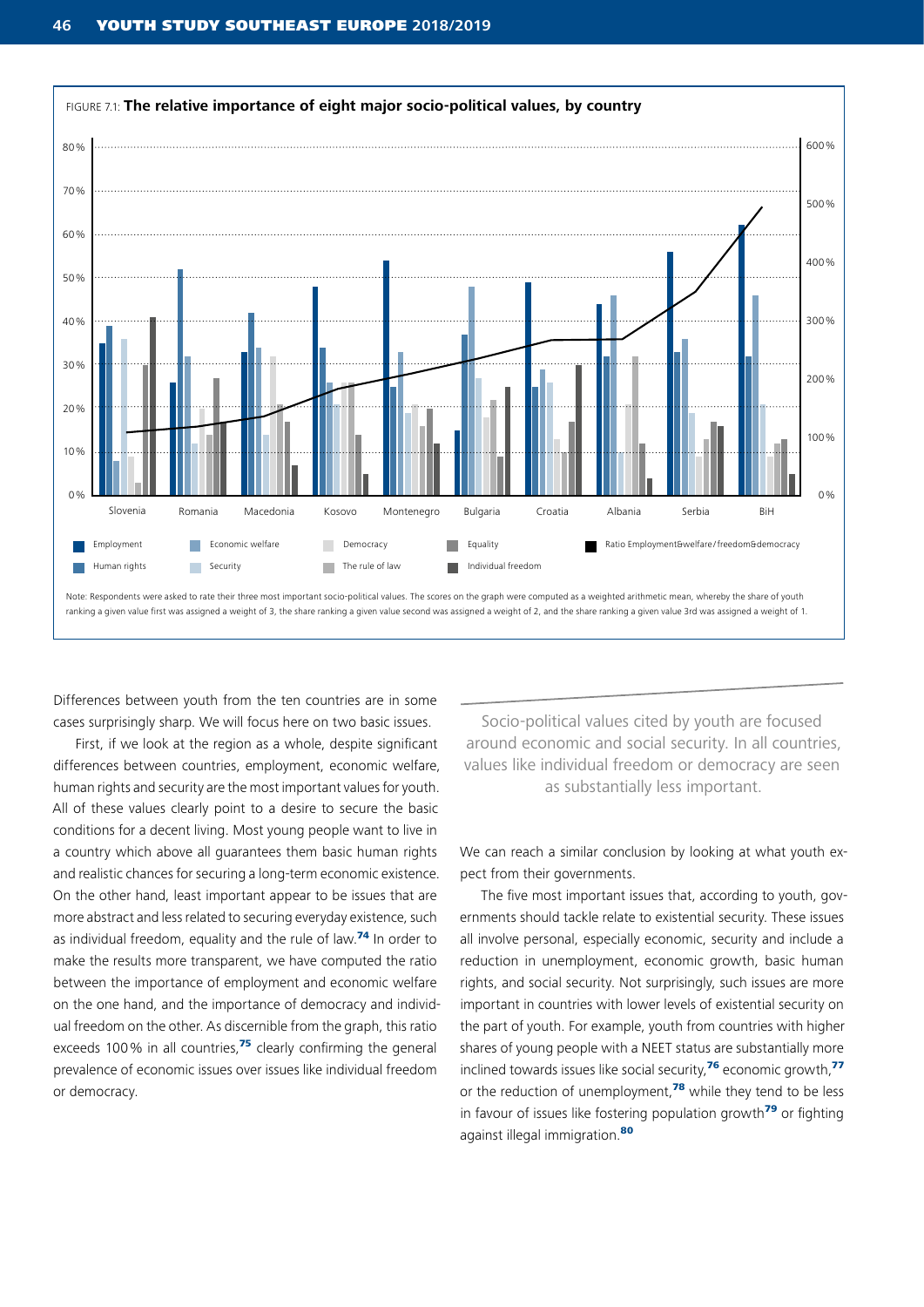FIGURE 7.2: **The relative importance of tasks that governments should focus on, entire FES Youth Studies SEE 2018/19 sample.** To what extent should the national government focus on the realisation of each of the following objectives?



FIGURE 7.3: **Agreement with selected statements in relation to democracy, welfare state, authoritarianism, and nationalism.** To what extent do you agree with the following statements:



#### **GENERAL POLITICAL ORIENTATIONS**

Turning to more general political orientations, we begin with a selection of some of the most interesting statements measuring socio-political values and attitudes.

The idea of a strong state ensuring a decent living for all citizens is almost universally accepted among youth.<sup>81</sup> Together with demands for greater equality, this idea is even more accepted than the idea of a representative democracy as a political system. Moreover, a majority of youth in the region supports an increase in state ownership of the means of production. Taken together, if one was to group the five most popular statements under a single orientation, this should probably be support for social reform in the direction of democratic socialism.

Since all SEE countries are post-socialist, such overwhelming support for a strong welfare state can be partially understood as a legacy of socialist regimes. However, we should bear in mind that these ideas resonate very well with young people's demands for a stronger welfare state and decreased social inequalities in many non-post-socialist countries. For example, in 2011 youth played an important role in supporting the Occupy Wall Street protest movement (Downs, 2011), which mostly targeted increasing inequality in the US, but also worldwide. In Europe, we have recently seen a massive political mobilisation of young people in movements oriented against the neoliberal agenda, which, in some countries, has resulted in new radical leftist parties. Moreover, in the 2016 US elections, an openly (democratic) socialist candidate for president of the US, Bernie Sanders, received enormous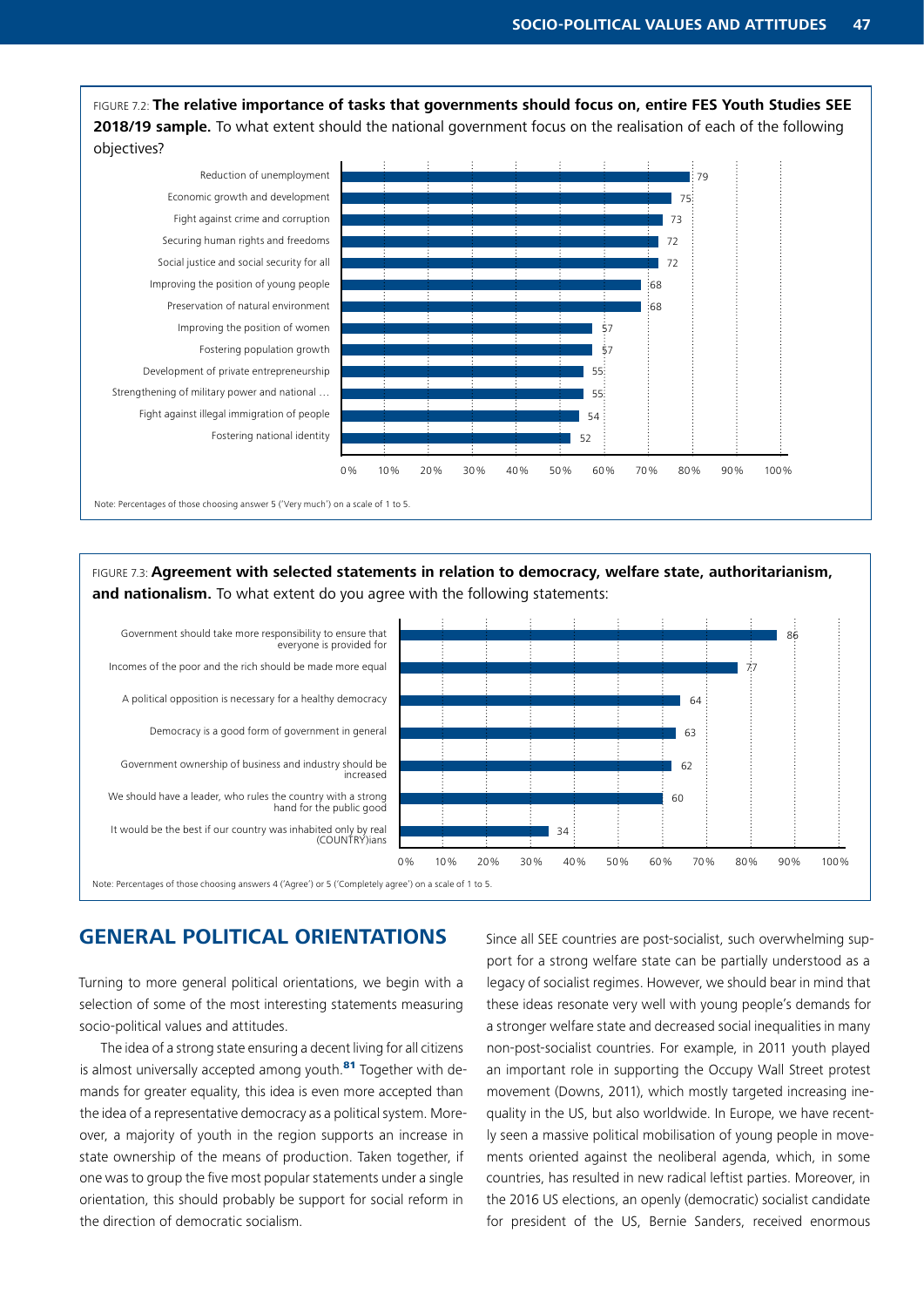support (71%) among young voters (Stein, 2016), while something very similar, sometimes even called "vouthquake," happened in the 2017 UK general elections, where the majority of young people supported Jeremy Corbyn, a democratic socialist candidate (BBC, 2017).

These events in the US and the UK have aroused tremendous public and scholarly attention, mostly looking for the answer to the question as to why the 'millennials', i.e. those born approximately between 1980 and 2000, favour socialist ideas. An interesting term, 'Millennial Socialism,' has been coined for this purpose, (Judah, 2018). The popularity of millennial socialism can be illustrated by the 2017 survey finding that the most popular socioeconomic order among the US millennials, with 44% support, was socialism, while only 42% of millennials preferred living in a capitalist society (Miller, 2017). It needs to be stressed, however, that pro-socialist youth are generally not opposed to free markets or private ownership of the means of production.<sup>82</sup> Having felt the unpleasant effects of neoliberal capitalism, such as a great increase in precarious employment, huge student loans, and the increasing degradation of the natural environment, millennials favour a strong welfare state to deal with such problems.

Looking at the results of our study, we can say that so-called millennial socialism enjoys widespread support in the SEE region as well. This can also be confirmed by the fact that youth across the region largely support the free market economy, which is typical for democratic socialist millennials. For example, as many as 78% of our respondents, ranging from 62% in Slovenia to 85% in Serbia, are in favour of the idea that the government should work much or very much for the development of private entrepreneurship in their country. Furthermore, as has already been shown, consumerist values, such as being rich or wearing branded clothes, are quite popular among youth across the region. Not surprisingly, support for a strong welfare state $^{83}$  is substantially higher among youth with lower socioeconomic status.<sup>84</sup>

Support for a strong welfare state enjoys overwhelming support among youth across the region, and especially among young people with a lower socioeconomic status.

Another very important finding is that statistically significant correlations run contrary to what one would expect in terms of established views of the political left and the political right. For example, the self-assessed right-wing political orientation as expected correlates positively with nationalism<sup>85</sup> and religiosity,<sup>86</sup> but it also correlates positively with support for a strong welfare state.<sup>87</sup> In relation to the latter, the following graph tells a very interesting story.

Quite obviously, we are dealing with a typical U-shaped relationship. Support for a strong welfare state is strongest on both extremes of the political spectrum.

The perceived lack of a welfare state tends to push youth towards both political extremes.

In the next step, we conducted a series of complex statistical procedures<sup>88</sup> in order to enable an effective cross-national comparison of SEE youth in terms of their basic political orientations.

It is evident that there are substantial differences between countries. While Slovenian youth are by far the most liberal and, together with youth from Montenegro and Serbia, left-wing, Bulgarian youth expresses a very strong right-wing political orientation with pronounced nationalism. Youth from BiH stand out with the highest desire for 'a leader ruling the country with a strong hand for the public good' in the region.



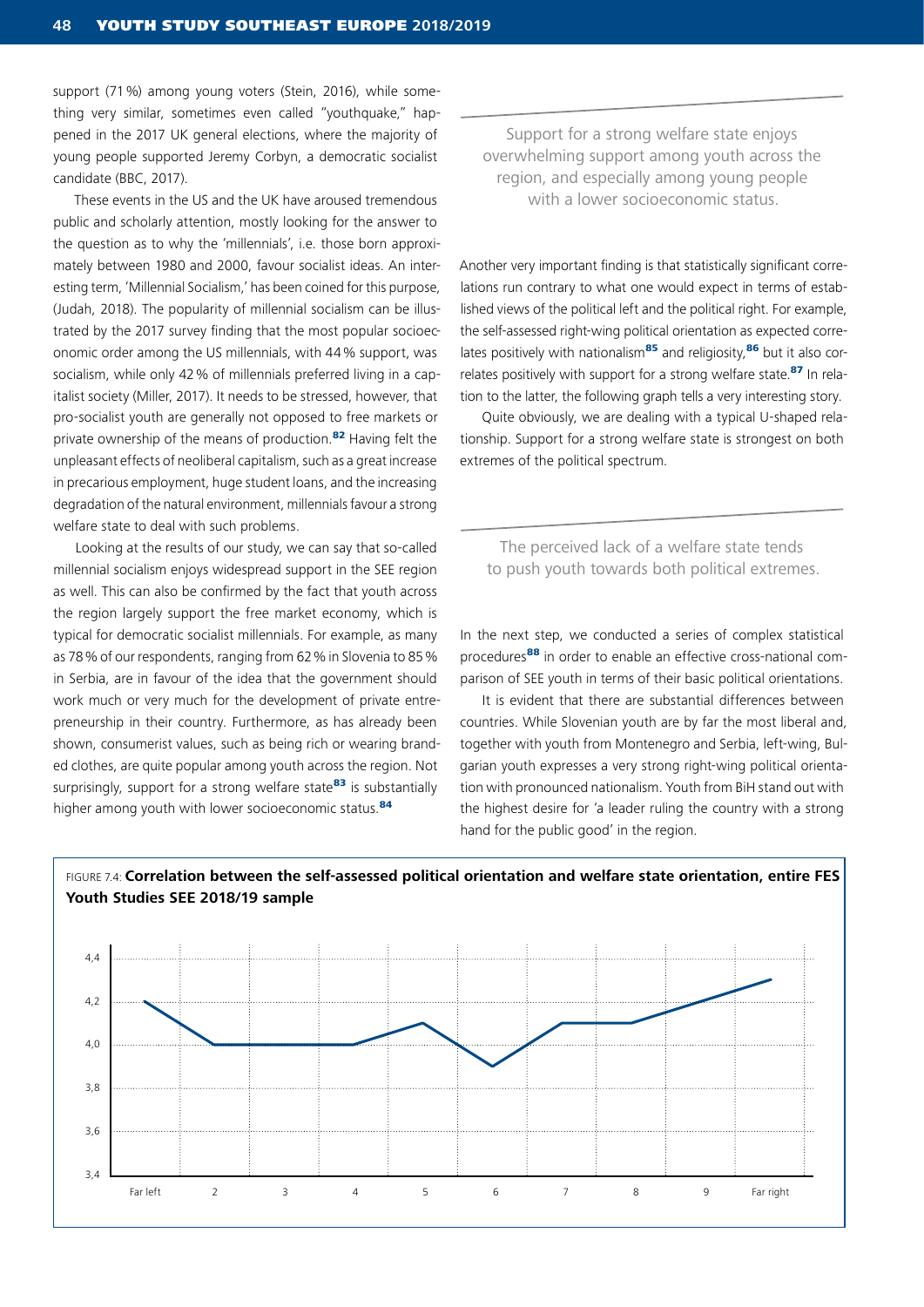

While the left-right dimension on the above graph appears to be relatively hard to statistically explain with a limited number of factors, the liberal-authoritarian dimension can quite successfully be explained by a country's general level of socioeconomic development.<sup>89</sup>

A liberal political orientation is substantially more present among youth from more socioeconomically developed countries.

Available data also provide a longitudinal perspective on one of the central indicators of an authoritarian orientation, which is the opposite of a liberal orientation in our model.

The first thing that is to be observed on the above graph is that there are very sharp differences between countries in terms of grassroots political authoritarianism among youth. Full support for a strong leader rises from 11% in Slovenia to 54% in Albania, confirming our finding that general socioeconomic development as measured by HDI tends to substantially decrease authoritarian tendencies.<sup>90</sup> At the level of individuals, support for assertive or even authoritarian leadership is substantially more prevalent among youth with lower socioeconomic status.<sup>91</sup>

The second observation has to do with a very sharp rise in support for 'a leader who rules the country with a strong hand for the public good' across the region. Despite the fact that the instrument applied has not remained entirely unchanged<sup>92</sup> over the three surveys, the increase in the number of youth agreeing with the statement is large enough that we can safely conclude that we are dealing with a trend of sharply increasing tolerance of more assertive modes of governance among youth in SEE during the past ten years.

Since 2008, support for a strong political leader has risen sharply across the entire region. It is substantially higher in socioeconomically less developed countries and among youth with a lower socioeconomic status.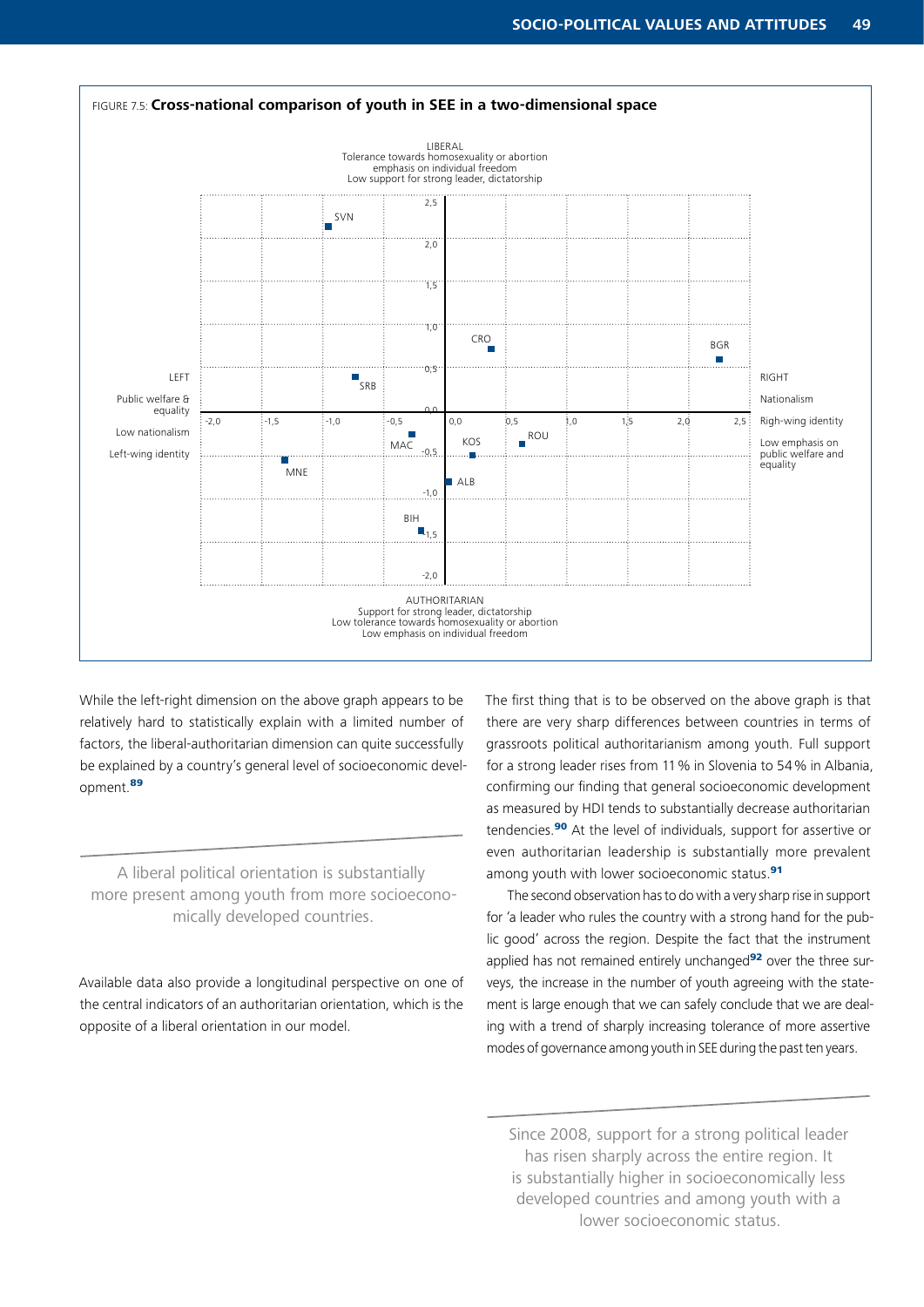FIGURE 7.6: **Percentages of youth declaring strong support for a strong political leader, 2008–2018, by country.**



Note: Percentages of those choosing answer 5 ('Completely agree') on a scale of 1 to 5. Data for 2008 were derived from the World Values Survey, while data for 2017 were gathered as part of the INFORM<sup>93</sup> project

The sharp rise in support for 'a leader ruling the country with a strong hand for the public good' calls for a somewhat deeper analysis of causes behind it. First, we should stress that these findings are very much in line with some other research dealing with the general population in Europe and the US.<sup>94</sup> Thus, we should understand these trends within a broader perspective of what Foa and Monk (2017) call the 'deconsolidation of democra $cy'$  – a trend which is, according to these and other authors, is substantially more salient among young people than among other segments of population. It is beyond the scope of this report to analyse the social causes for this broader trend. It is possible, however, to obtain a deeper understanding by looking at the most telling correlations within the FES Youth Studies SEE 2018/19 dataset. Analyses revealed that there is a very strong positive correlation between support for a strong political leader and agreement with the statement *'A political opposition is necessary for a healthy democracy'* <sup>95</sup> and an even stronger one with the statement 'Young people should have more possibilities to speak out in politics.<sup>'96</sup> Thus, support for a strong leader tends to go hand in hand with support for a representative democracy. Furthermore, support for a strong leader correlates positively with trust in state institutions<sup>97</sup> and even with satisfaction with democracy.<sup>98</sup>

Being relatively pro-democratic and satisfied with the state of democracy, why would these young people then disproportionally support the idea of a strong leader? We can solve at least one part of the puzzle if we consider the surprisingly strong correlation between support for a strong leader and support for a welfare state.<sup>99</sup> These findings suggest that the strong leader that most young people in the region are looking for may resemble charismatic democratic socialist leaders. However, we should also add that, among young people's main concerns, fear of terrorist attacks<sup>100</sup> and fear of corruption<sup>101</sup> correlate strongest with support for a strong political leader. If we look at the most desired goals in terms of what government should attend to, *'Strengthening of military power and national security' comes out as by far the strongest correlate of the support for a strong political leader.*<sup>102</sup> Thus, we can conclude that aspirations for a strong welfare state, together with fears related to national security and corruption, are among the most important motives behind the support for a strong political leader. Taken together, these motives can be boiled down to the desire for more effective governance in terms of reducing existential insecurities in citizens' everyday lives.

Youth in SEE seem to be willing to tolerate more assertive modes of leadership, if this means tackling the lack of a welfare state, threats to national security, and corruption more effectively.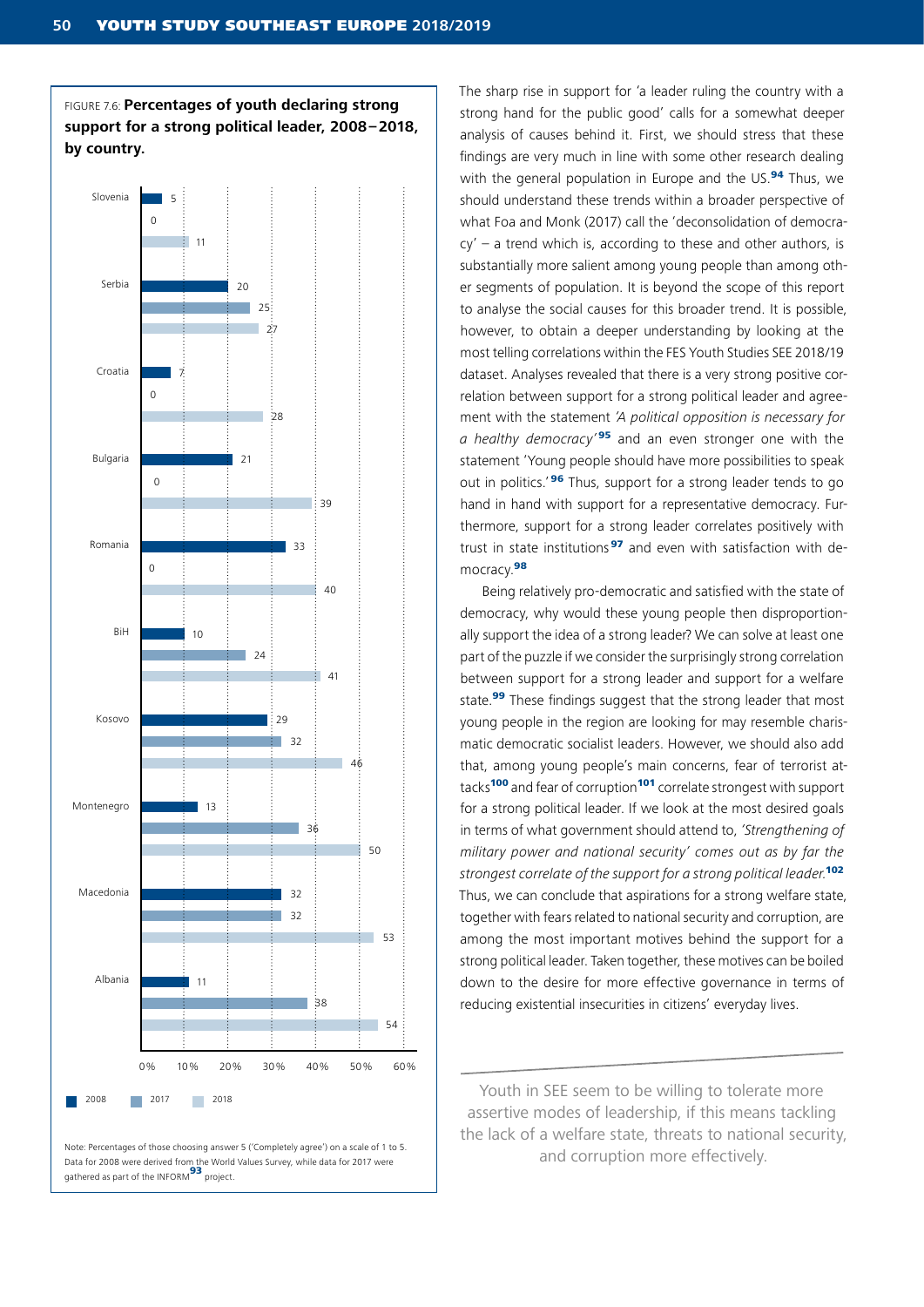#### **Ethno-nationalism and patriotism**

Ethno-nationalism<sup>103</sup> and patriotism<sup>104</sup> have partially already been included in our general model of political orientation, but as two sides of a very relevant political orientation, especially in the Balkans, they deserve to be analysed more closely. Both represent an expression of collective attachment, and they both tend to be related to authoritarianism (See for example Todosijević, 1995, 1998). For the sake of clarity, we present only single item measures for each of the two concepts.

As one would expect, in all the countries observed, patriotism is much more prevalent than ethno-nationalism.<sup>105</sup> However, differences between countries in terms of the overall national/ethnic allegiance, which pertains to both concepts, are very sharp and tend to be rather independent of the level of general socioeconomic development.

Furthermore, overall national/ethnic allegiance is strongly related to the ratio between nationalism and patriotism. In other words, in countries with stronger national/ethnic allegiance, the relative power of ethno-nationalism in relation to patriotism tends to be higher.

Differences between countries in terms of patriotism and ethno-nationalism are very large and relatively independent of the general level of socioeconomic development. In the most patriotic and ethno-nationalist oriented countries, Bulgaria and Albania, the majority of youth would prefer to live in a country with only one ethnic group.

It should be noted that social factors behind nationalistic views largely differ between countries. For example, the cultural capital of a household<sup>106</sup> is strongly negatively correlated with nationalism in Albania,<sup>107</sup> while this correlation is also quite strong, but positive, in Bulgaria.<sup>108</sup> Similarly, religiosity is strongly negatively correlated with nationalism in Bulgaria,<sup>109</sup> while the correlation is positive, for instance in Croatia.<sup>110</sup> Furthermore, while support for EU membership is negatively correlated with nationalism in Macedonia<sup>111</sup> and Serbia,<sup>112</sup> the correlation is strong and positive in Montenegro.<sup>113</sup> Kosovo<sup>114</sup> and Albania.<sup>115</sup>

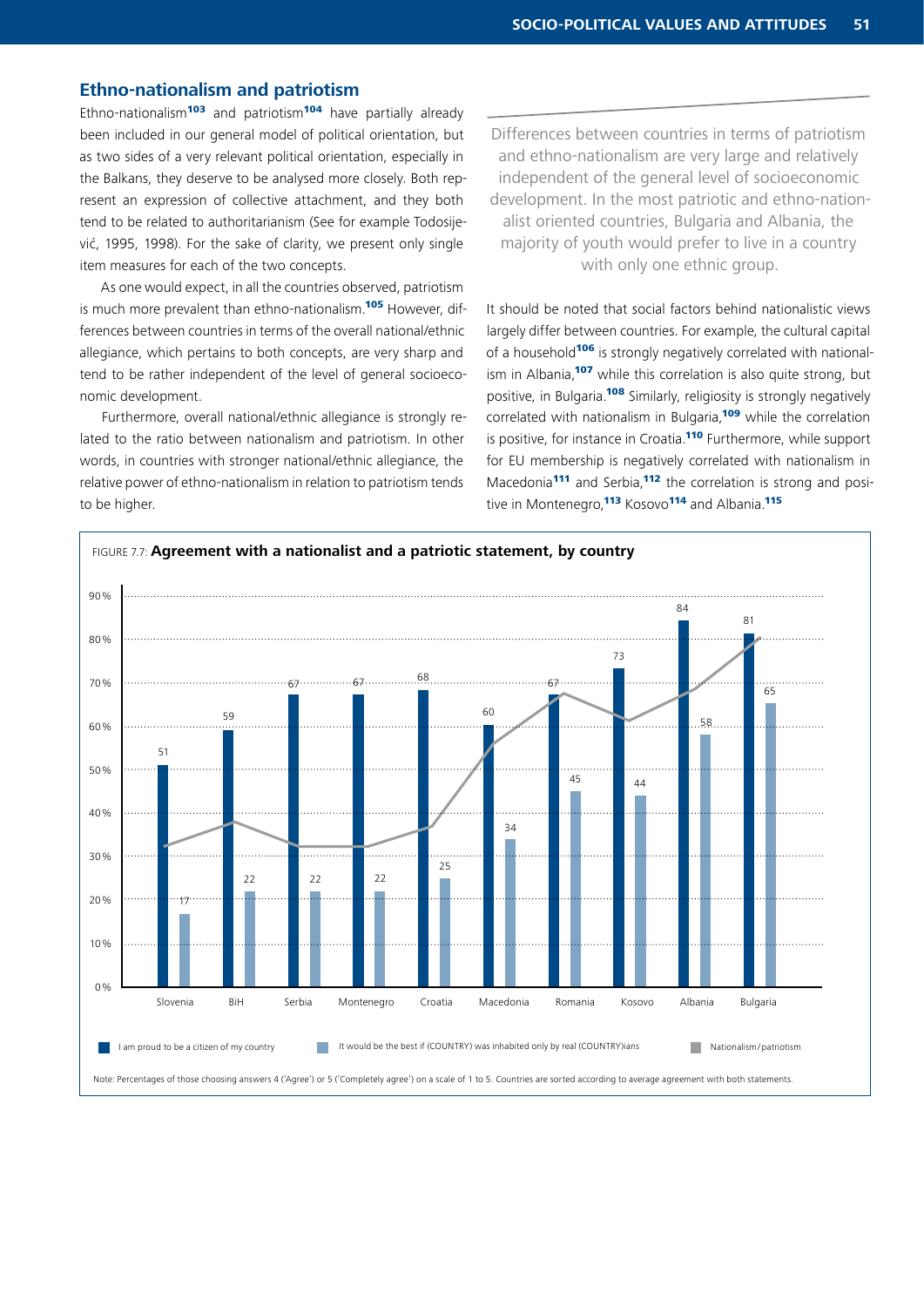#### **GENERAL PERCEPTIONS OF THE SOCIOECONOMIC SITUATION**

Regardless of how important each of the eight stated socio-political values with which we began this chapter<sup>116</sup> was to a respondent, they were asked how they perceive the situation in their home country and in the EU in relation to these eight issues. Based on the results of a factor analysis, we created two composite variables out of these 16 items.<sup>117</sup> the first one measuring the perceived situation in the home country and the second measuring the perceived situation in the EU.

As can quite clearly be discerned from Graph 4.8, the perceived situation in the home country is, at the level of country averages, in a reverse relationship with the perceived situation in the EU. Furthermore, as the line in the graph shows, the difference in favour of the EU over the home country dramatically decreases with HDI.<sup>118</sup> Thus, in the most developed country of Slovenia, this difference is only 5 % in favour of the EU, while in the three least developed countries, it ranges from 59 % (BiH) to 100 % (Albania).

It is also important to note that in the region as a whole, the difference in favour of the situation in the EU over the home country is by far the greatest in terms of employment (89% in favour of EU) and economic welfare (72%), and much smaller in terms of democracy (36%) or individual freedom (29%).

The European Union largely has positive connotations, especially in terms of employment and economic welfare, and this is the case substantially more often among youth from socioeconomically less developed countries.

By focusing on general satisfaction with democracy, we can also analyse recent changes in youth satisfaction with the situation in their countries.

The first general conclusion from Graph 4.9 should be that general satisfaction with democracy in the region remains at a low level, and that differences between countries are rather small. In all ten countries, dissatisfaction is substantially more prevalent than satisfaction. In the region as a whole, 41% of youth surveyed expressed dissatisfaction, while only 23% expressed satisfaction with democracy in their country.



Note: Respondents were asked to rate the situation in their country and in the EU in eight areas: democracy, rule of law, human rights, economic welfare of citizens, employment, equality, security, and individual freedom.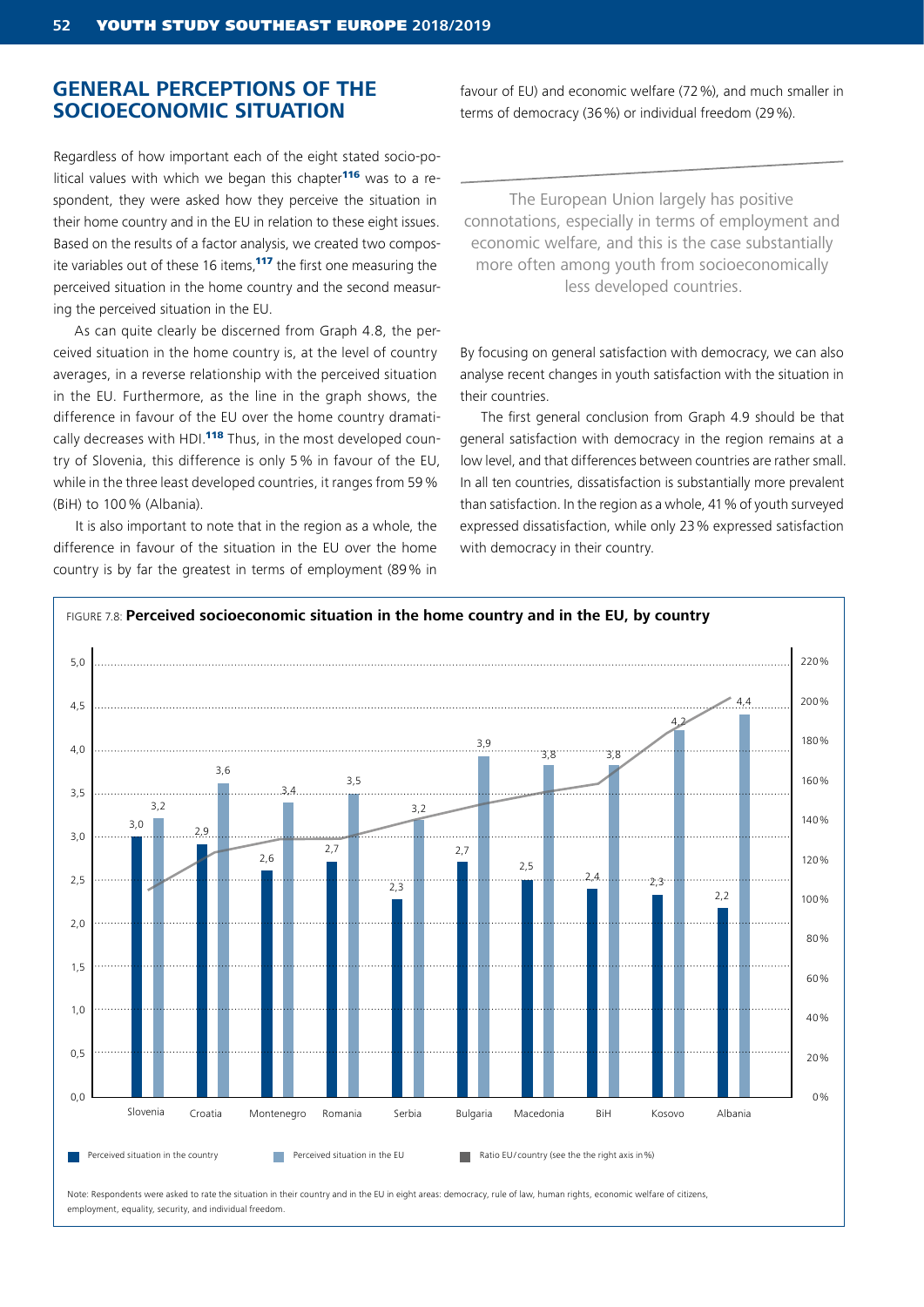

The second set of findings relates to changes between 2011–15 and 2018. While things did not change much in most countries, we have witnessed a substantial decline in general satisfaction with democracy in Albania and Kosovo, and a substantial increase in Slovenia and Bulgaria. Factors underlying these changes are diverse and complex, but one cannot help but notice that satisfaction increased in two EU Member States and decreased in two countries that are not members of the EU. Indeed, additional analyses showed that, on average, general satisfaction with democracy has increased by 9% in the group of EU Member States, while it has decreased by 6% in the group of non-member states.

Across the SEE region, youth remain predominantly dissatisfied with democracy in their countries. However, over recent years, satisfaction has significantly increased in Slovenia and Bulgaria, while it has substantially decreased in Albania and Kosovo.

#### **MATTERS OF SOCIAL TRUST**

Numerous studies have shown that social trust is crucial for effective social and economic functioning of any social group or society (e.g. Almond & Verba, 1963; Welch et al., 2005). When it comes to the functioning of wider groups or entire societies, an important question relates to the so-called radius of trust, that is, to the question of how general social trust is. This radius of trust, according to Delhey, Newton, & Welzel (2011), varies considerably across countries, with a tendency for wealthier countries having a wider radius. These authors furthermore maintain that the radius of trust is an important factor underlying civic attitudes and behaviour, which, as Robert Putnam (2000) famously shows, are crucial for an effective democracy.

#### FIGURE 7.10: **Trust expressed in different social groups and institutions, entire FES Youth Studies SEE 2018/19 sample** To what degree do you trust …



The main image of youth in the region has not changed significantly since the FES Youth Studies SEE 2011–15 wave. Youth continue to place the greatest level of trust by far in the immediate family, followed by friends and relatives. The second, substantially lower level of trust relates to the different groups of people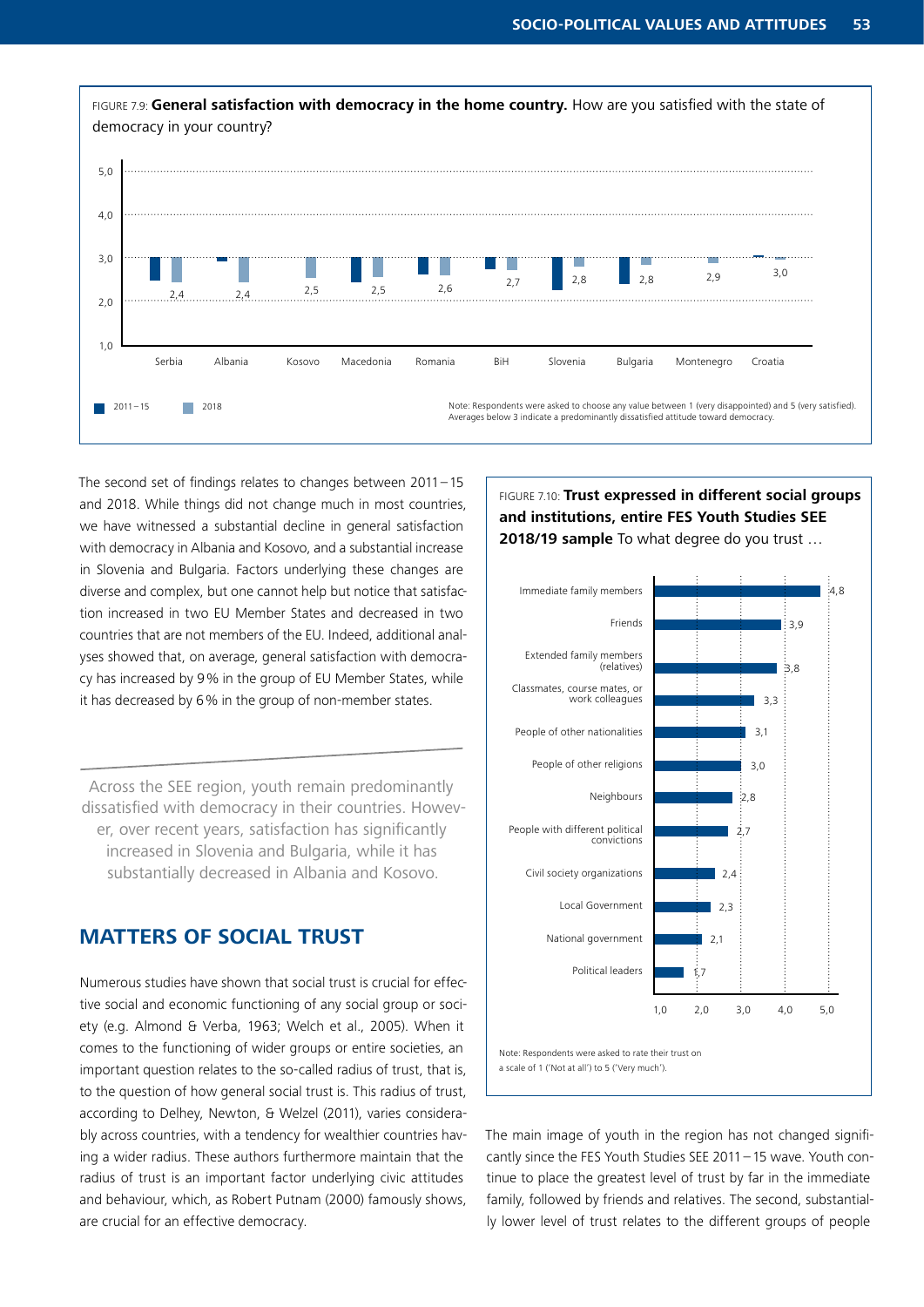one usually meets in everyday life (neighbours, classmates, members of other religions, etc.). The third and the least trusted group is composed of political institutions, whereby the level of trust declines with the generality of the institution (from NGOs and local governments to national parliament). At the absolute bottom of the ladder of social trust, we find, not surprisingly, political leaders.

Youth express very high levels of trust in family members and extremely low levels of trust in state institutions, above all in political leaders. The overall picture shows a narrow radius of trust, indicating a low democratic potential of youth.

**SOCIAL TOLERANCE**

Social tolerance was measured in two dimensions: in relation to sexual and reproductive practices (TSR)<sup>119</sup> and in relation to informal economic practices (TIE).<sup>120</sup> The first measure (TSR) reflects liberal values and is often used as an indicator of the socalled 'emancipative values', which have been convincingly demonstrated to be conducive to democracy (e.g. Inglehart & Welzel, 2005).

On the other hand, tolerance towards informal economic practices (TIE) is a reflection of values that are quite obviously in opposition to the rule of law, because they favour/tolerate solving issues in an illegal manner.

Taking both measures together, we can assume that a higher TIE/ TSR ratio generally indicates a lower youth potential for liberal democracy because it means a greater inclination towards informality and/or lower tolerance of different lifestyles.

In five out of ten countries, informal economic practices, such as cheating on taxes, appear more tolerable to youth than homosexuality or abortion. Of course, this ratio largely depends on the concrete informal practice in question. For example, bribery is substantially more tolerated than homosexuality in BiH (by 25%), Montenegro (by 24%), and Albania (by 10%), but substantially less tolerated in Slovenia, Croatia and Serbia.

Youth in Montenegro, Albania, Romania and BiH expressed a substantially lower tolerance of homosexuality or abortion than bribery or cheating on taxes.

As stated in the introduction, this morality is rather unfavourable for the development of liberal democracy and rule of law. The causal forces underlying it are undoubtedly largely economic in nature. In economically less secure circumstances, so-called 'survival values', which include low tolerance to different lifestyles, tend to prevail (Inglehart & Welzel, 2005). On the other hand, economically less secure circumstances also call for alternative survival strategies, which often include informal practices. This notion can be supported by the finding that relative tolerance of informal economic practices tends to rise with indicators of economic insecurity, such as a lower level of material possessions of

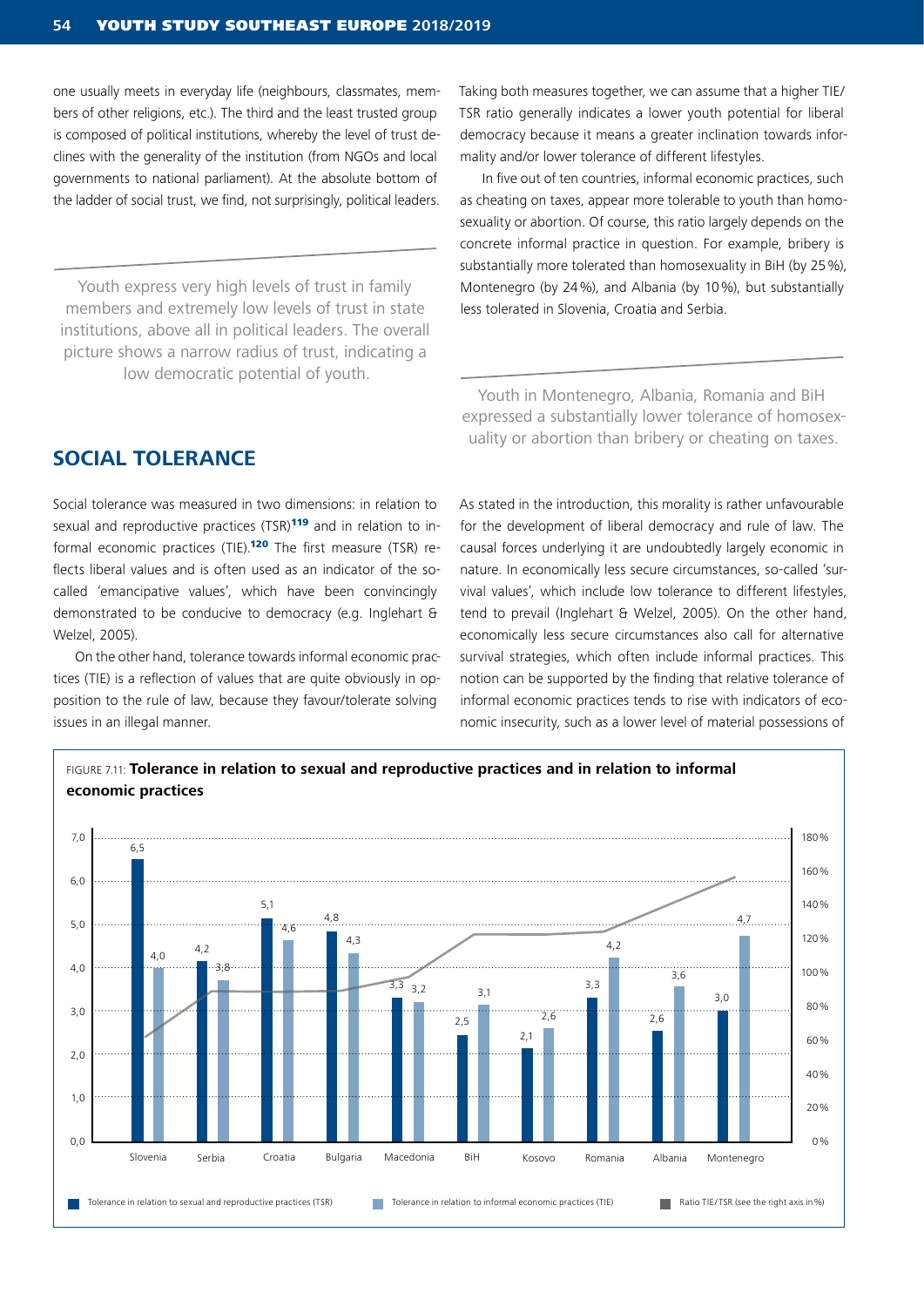

the household,<sup>121</sup> lower levels of parents' education<sup>122</sup> or being unemployed.<sup>123</sup>

Since some of the above-mentioned items<sup>124</sup> were also used in the World Values Survey (Inglehart et al., 2014), we can also observe longitudinal trends from approximately 2008<sup>125</sup> to 2018. To enhance transparency, we computed the relative (%) change for both indicators.

With the exception of Albania and in part Macedonia and Romania, youth in the SEE region appear to have become more tolerant in both observed respects. However, while tolerance towards informal economic practices rose on average by 27%, tolerance towards homosexuality and abortion only rose by 13%.

Not surprisingly, support for the rule of law<sup>126</sup> is negatively correlated with TIE,<sup>127</sup> especially so in Montenegro,<sup>128</sup> Croatia<sup>129</sup> and Bulgaria,<sup>130</sup> some of the most problematic countries in terms of tolerance of informal practices.

Since 2008, youth in the region have become somewhat more tolerant towards homosexuality and abortion, but even more so in relation to informal economic practices. The relative liberalisation of attitudes on informality is problematic from the point of view of rule of law and economic development, and is most extreme in Bulgaria and Montenegro.

These findings should also be considered in relation to findings in other chapters indicating very high levels of perceived corruption in areas of education, politics and employment. Especially among youth from WB6 countries, it is a very common perception that university exams can be bought and that being a member of a political party and/or having connections with people who are in power are important factors when finding a job – especially a job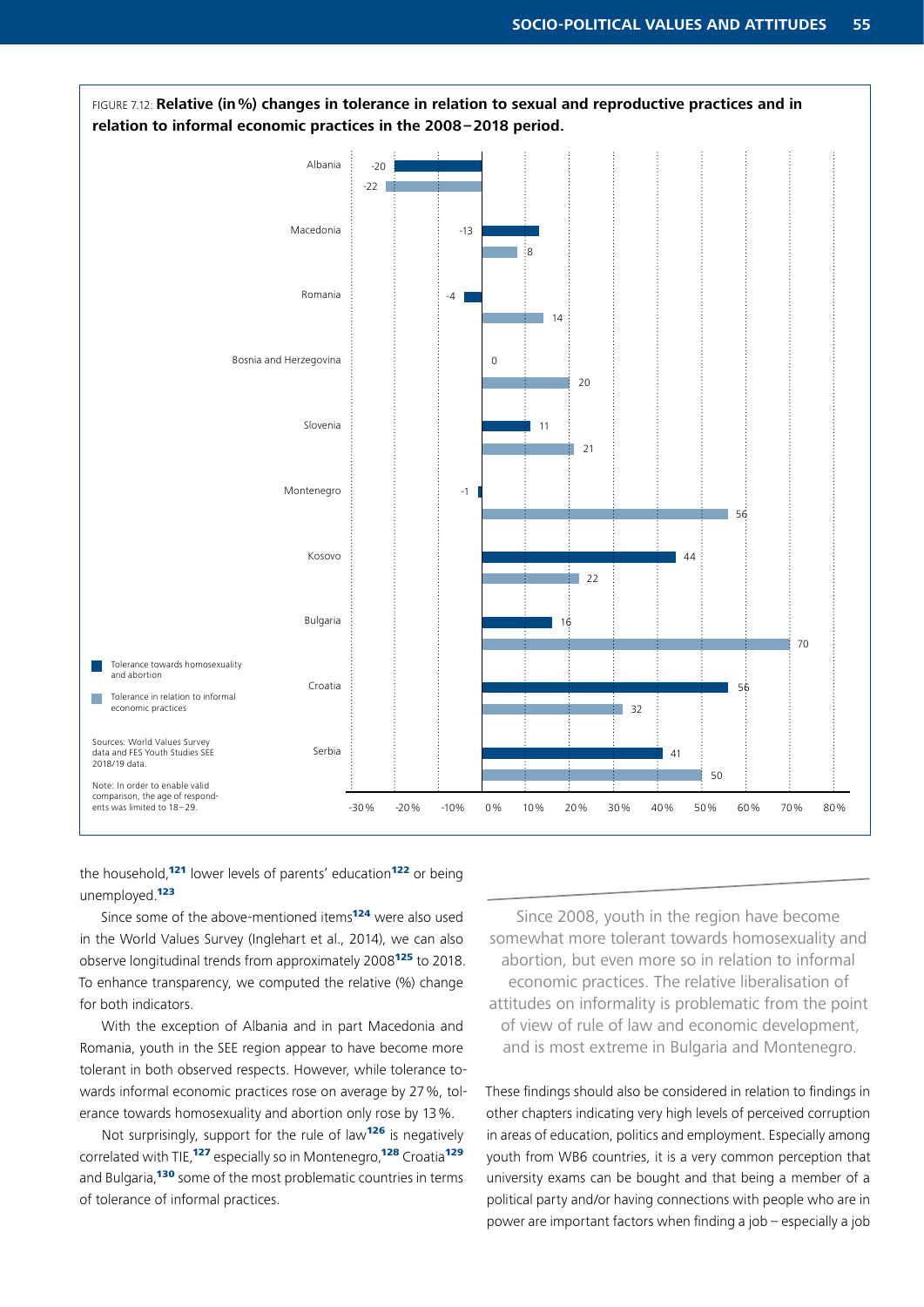

in the public sector. Taken together, these findings point to a situation which is sometimes termed , normalisation of corruption' (Ashforth & Anand, 2003). In such situations, corrupt practices tend to be taken for granted and are being perpetuated through a negative spiral, whereby more and more people feel that they have little choice but to go along with what most others in society seem to be doing (Karklins, 2005). The fact that this kind of situation is substantially more typical for the WB6 countries than for the SEE countries in the EU suggests that the level of Europeanisation, at least as measured by full membership in the EU, most likely has an impact in terms of reducing the extent of corrupt (and other informal) practices.

#### **SOCIAL DISTANCE**

Social distance was measured in relation to nine different groups of persons, among which the three most and the three least socially desired groups are shown in Graph 4.13.

In order to measure 'relative social distance' towards marginalised groups, we computed a ratio between the social desirability of the three most desired groups (local family, retired couple, students) and the social desirability of the least desired groups (homosexuals, ex-prisoners and drug addicts). This ratio is a good indicator of everyday social discrimination of marginalised groups, because it shows how differently these groups are treated in comparison to majority groups. As such, this ratio is a good indicator

of relative social tolerance towards marginalised groups and can thus be considered as another indicator of inclusiveness and therefore democratic potential of youth as well.

From this perspective, Slovenia and Croatia show the highest inclusive potential, while youth in Kosovo and Bulgaria display worldviews that are relatively exclusive socially speaking. As in many cases before, this indicator of democratic potential also tends to rise with HDI values.<sup>131</sup>

Youth from more socioeconomically developed countries, especially Slovenia, Croatia and Serbia, tend to express substantially more inclusive attitudes towards marginalised social groups.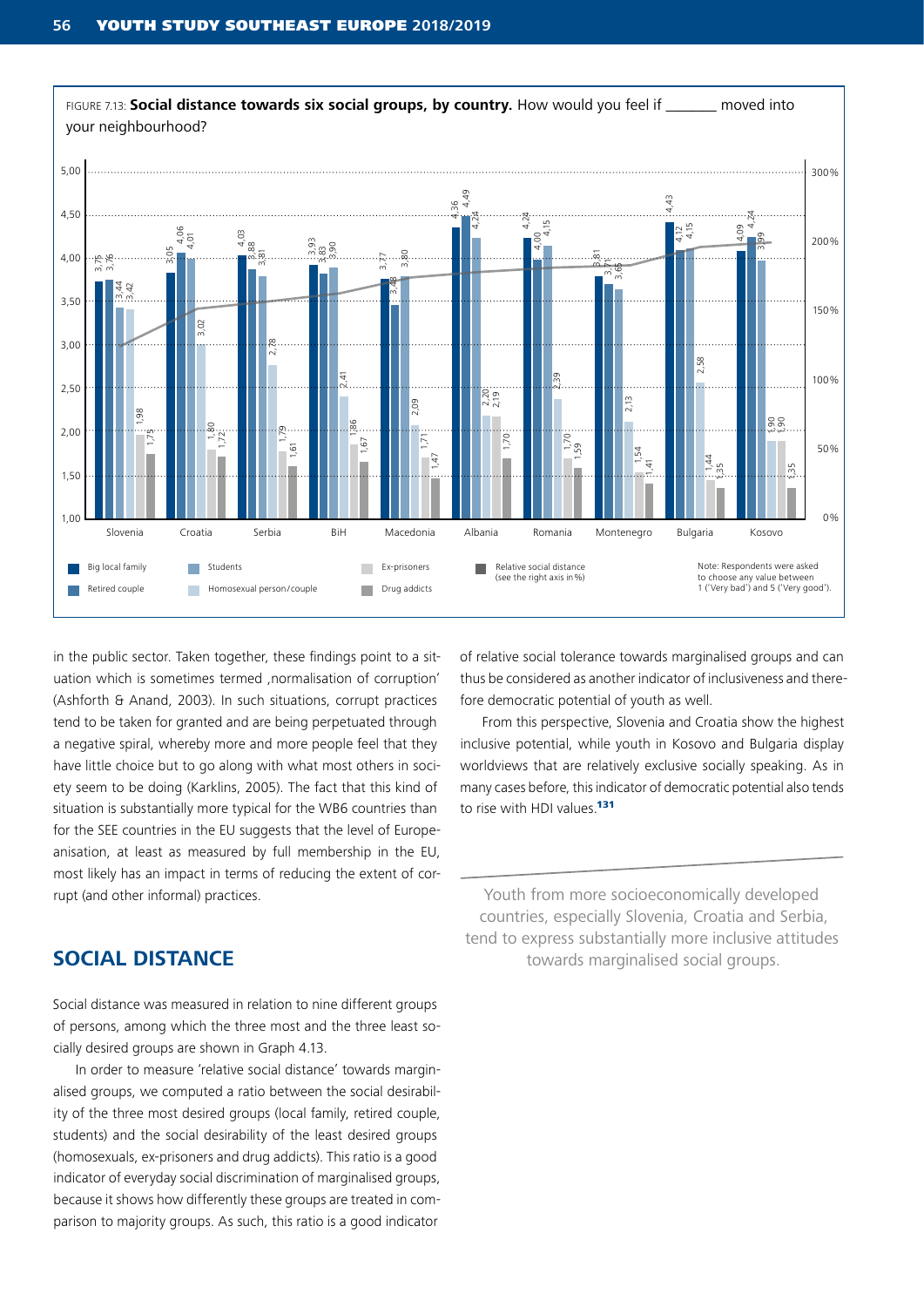## **ATTITUDES TOWARDS THE EU**

We begin our analysis of attitudes towards the EU by comparing trust in the EU with trust in national government.



Youth across the region place substantially greater trust in the EU than in their national governments.

Trust, however, is not to be confused with identity. As can be seen in graph 4.15, young people from countries with the greatest trust in the EU (Bulgaria, Albania, Kosovo) tend to express the lowest levels of 'net European identity.<sup>132</sup>

In fact, at the national level, the average 'net European identity' is strongly negatively correlated with the average level of perception of the situation in the EU.<sup>133</sup> This clearly shows that Euroscepticism among young people must be understood separately from young people's European identity. The very great trust placed in the EU by youth from countries like Albania, Kosovo, or BiH can be, at least partially, explained by the so-called 'honeymoon period.' That is, young people in these countries do not know the EU very well, which is part of the reason for the low level of identification with the EU. But the very low level of familiarity with the EU makes it possible for youth from these countries to idealise it, especially given the fact that all of these countries see a brighter future for themselves precisely within the EU.

European identity tends to be the weakest in countries where youth have the most positive image of the EU. This apparent paradox can be explained through the logic of idealisation of the as-yet not well-known EU on the part of youth from some of the non-member states.

An even more important finding emanating from Graph 4.15, however, relates to the fact that identification with the EU, as well as cosmopolitan identification, is not much less prevalent than the national one.

European identity is relatively prevalent and ranges from 68% (Albania) to 94% (Slovenia) of national identity. Cosmopolitan identity is, on average, even slightly more pronounced than a European one.

In this sense, youth in the region appear to be relatively open to the processes of Europeanisation and globalisation.

This notion is further supported by the fact that, with the exception of Serbia, youth in SEE are (still) overwhelmingly in favour of their countries' being members of the EU (Graph 7.16). Furthermore, our comparisons with FES Youth Studies SEE 2011–15 results lead to the conclusion that this support has increased over the past several years.<sup>134</sup>

Regardless of the current status of individual countries, membership in the EU enjoys increasing support by a majority, ranging from 56% in Serbia to 95% in Albania.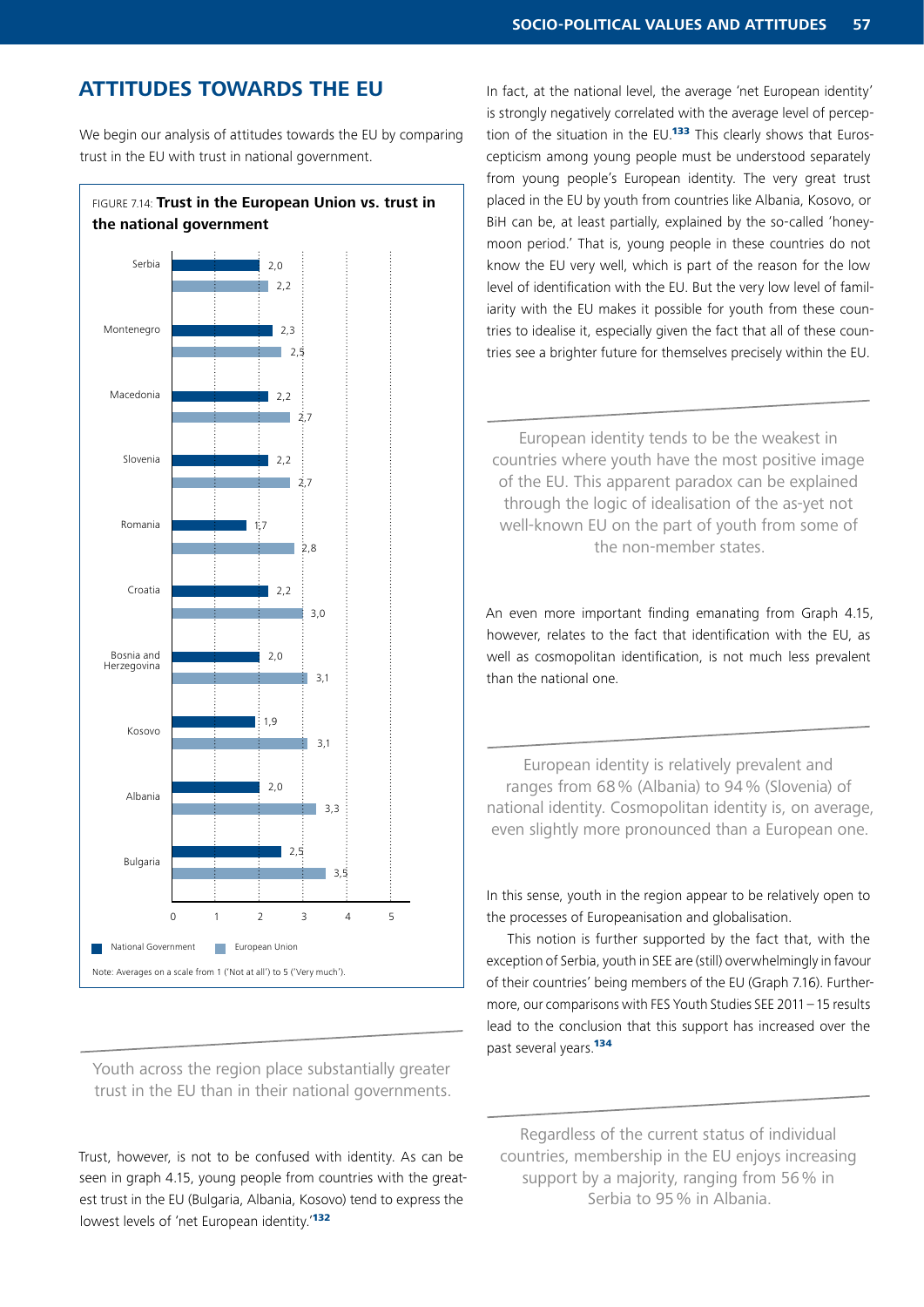

FIGURE 7.16: **Support for membership in the EU, by county.** Should, in your opinion, your country stay in/enter the European Union?



Thus, it could be said that the rhetoric adopted by the European Commission, referring to WB6 youth as *'our future EU citizens'* (European Commission, 2018a) aligns very well with the attitudes of the majority of young people in the region.

#### **CONCLUSIONS AND RECOMMENDATIONS**

Youth across the SEE region yearn most of all for more economic welfare and security. They are largely dissatisfied with the state of democracy and the economy in their countries. It is therefore not surprising that the vast majority of youth support the idea of a strong welfare state, while the desire for 'a leader ruling the country with a strong hand for the public good' has substantially increased over the past ten years. Lacking economic security can also be seen as part of the cause behind the relatively pronounced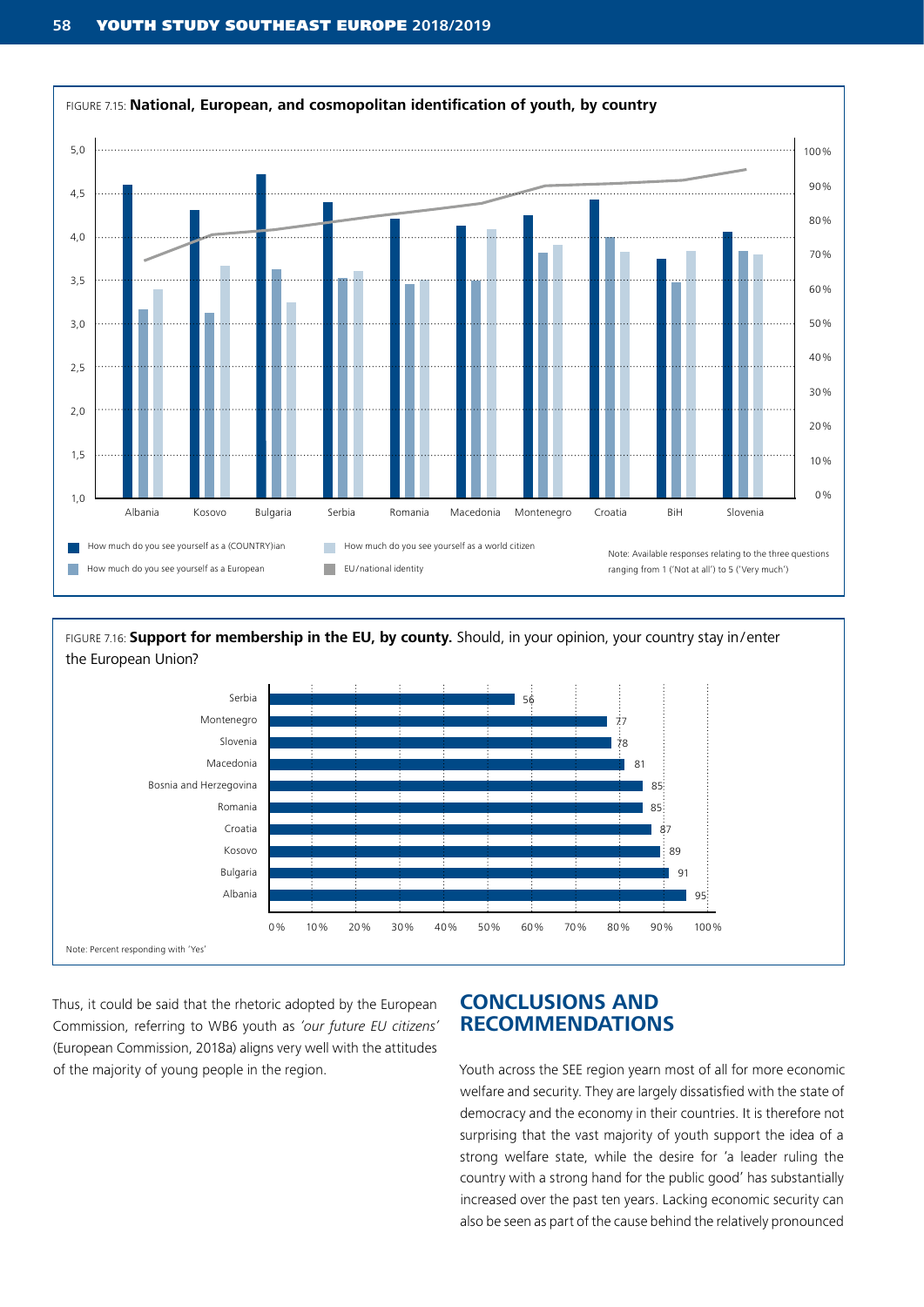and increasing tolerance for informal economic practices, such as using connections or cheating on taxes. At the same time, youth in the region are overwhelmingly and increasingly pro-European, whereby the EU is predominantly seen as a means for achieving general economic welfare.

#### **MAIN FINDINGS:**

- 1. Socio-political values of youth are focused on economic and social security.
- 2. Support for a strong welfare state enjoys overwhelming support, especially among youth with lower socioeconomic status.
- 3. The perceived lack of a welfare state tends to push youth towards both political extremes on the left-right spectrum.
- 4. A liberal political orientation is much more pronounced among youth from more socioeconomically developed countries.
- 5. Since 2008, support for a strong political leader has risen sharply across the entire region. It is substantially greater in socioeconomically less developed countries and among youth with a lower socioeconomic status. Youth in the region tend to see a strong political leader predominantly as an enhancement of a representative democracy who can deal more effectively with problems like threats to national security or corruption.
- 6. Across the region, youth for the most part remain dissatisfied with the state of democracy in their countries. While trust in family members is very high, trust in state institutions and political leaders is extremely low.
- 7. Tolerance towards informal economic practices, such as using connections, bribery or cheating on taxes, is relatively high and has substantially increased since 2008. It tends to be negatively correlated with support for the rule of law.
- 8. In some countries, especially in Bulgaria and Albania, there are relatively strong ethno-nationalist tendencies among youth.
- 9. Youth across the region strongly identify as being European and place relatively great trust in the EU. Membership in the EU enjoys strong and increasing support, whereby the EU is especially strongly associated with greater economic welfare. Pro-EU stances are especially widespread among youth from socioeconomically less developed countries like Kosovo or Albania.

#### **POLICY RECOMMENDATIONS:**

- 1. Policy-makers should strive to transform youth aspirations for general economic security and a strong welfare state into real and tangible political action, which should also directly involve young people. It is crucial that young people feel that their largely democratic-socialist attitudes and actions have real political and social consequences.
- 2. Similarly, young people's aspirations and optimism in relation to EU integration should be transformed into civic and political action. This would benefit both European processes of integration on the one hand and youth civic and political participation on the other.
- 3. In order to reduce young people's problematic tolerance of informality, rule-of-law principles should be promoted and implemented on a large scale.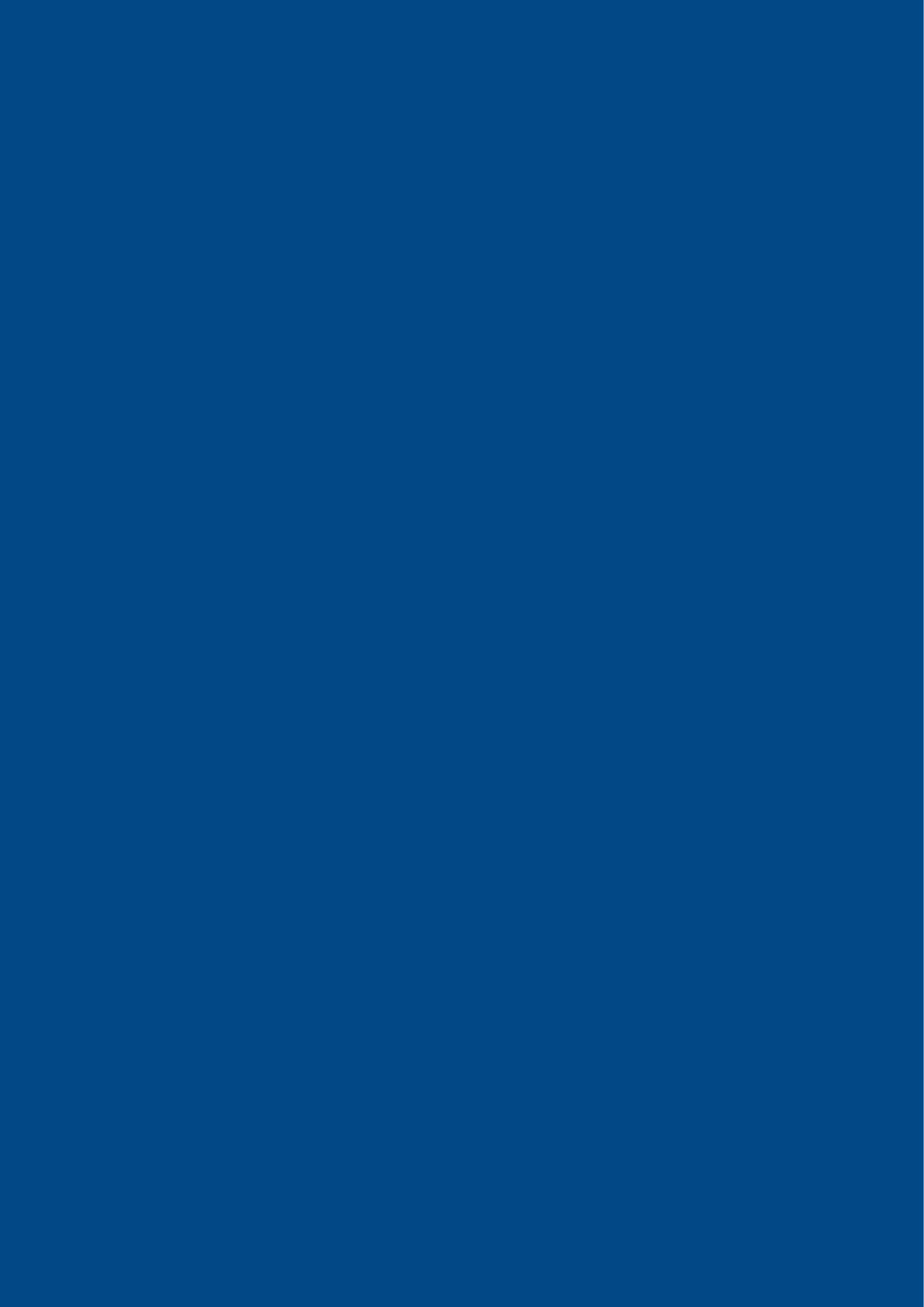# POLITICAL AND CIVIC PARTICIPATION

By Mirna Jusić and Miran Lavrič

The past decades have seen ever-greater recognition in the international empirical literature of a decline in young people's political participation, manifested both in lower youth voter turnout and a deterioration in political party membership (Sloam, 2017, p. 287). Given the importance of youth engagement for democratic citizenship, such a decline may inevitably end in a crisis of citizenship (Macedo et al., 2005) and of political systems (Stoker, 2006). As evidence indicates a propensity on the part of young people not to vote in subsequent elections if they fail to cast a vote when they come of age, low turnout levels for young people "are symptomatic of falling levels of electoral participation for all ages over time" (Sloam, 2017, p. 292). Young people's political disengagement may especially impact countries marked by incomplete democratic consolidation (Merkel, 2007).

Disillusionment with mainstream politics, however, does not necessarily equate with political apathy. According to Norris (2002), young people have changed their *repertoires* of engagement, choosing alternative means of engagement such as street protests over the traditional act of voting; moreover, they have changed their *agencies* of engagement, replacing political parties or labour unions with non-governmental organisations. A typology of political engagement suggested by Teorell et al. (2007) goes beyond electoral participation to include the participation of the citizen as a consumer, in a political party, as a protest activity or by contacting institutions or politicians. Young people's engagement is also seen to be increasingly fuelled by specific issues; such issue-based engagement may manifest itself in activities such as signing petitions, participating in demonstrations or joining boycotts (Sloam, 2017, p. 290; also see Inglehart & Welzel, 2005).

Although empirical research has documented a decline in voting and party membership among young people in Europe over the years, the situation is not completely bleak. A 2017 *Eurobarometer* survey found that a large majority of young Europeans had voted in an election in the past three years, and that electoral participation had increased as much as 18 percentage points since an equivalent 2014 survey. An increase in political participation was coupled with an increase in voluntary and civic activities, especially in the local community (European Commission, 2018b, p. 4). This may be attributed, *inter alia*, to economic recovery after the 2008 financial crisis, in the direct aftermath of which "young people have felt let down by, ignored, or even victimized by public policy" under the banner of austerity (Sloam, 2017, p. 288).

#### **THE SOCIO-POLITICAL SITUATION OF YOUTH**

Similar to the results produced by the last round of youth surveys (Jusić & Numanović, 2017), young people across the SEE region feel rather weakly represented in national politics, with shares of dissatisfied youth ranging from 46% (Macedonia) to 68% (Romania). It is not surprising, then, that the vast majority (78%) believe that young people should have more possibilities to speak out in politics (Graph 8.1).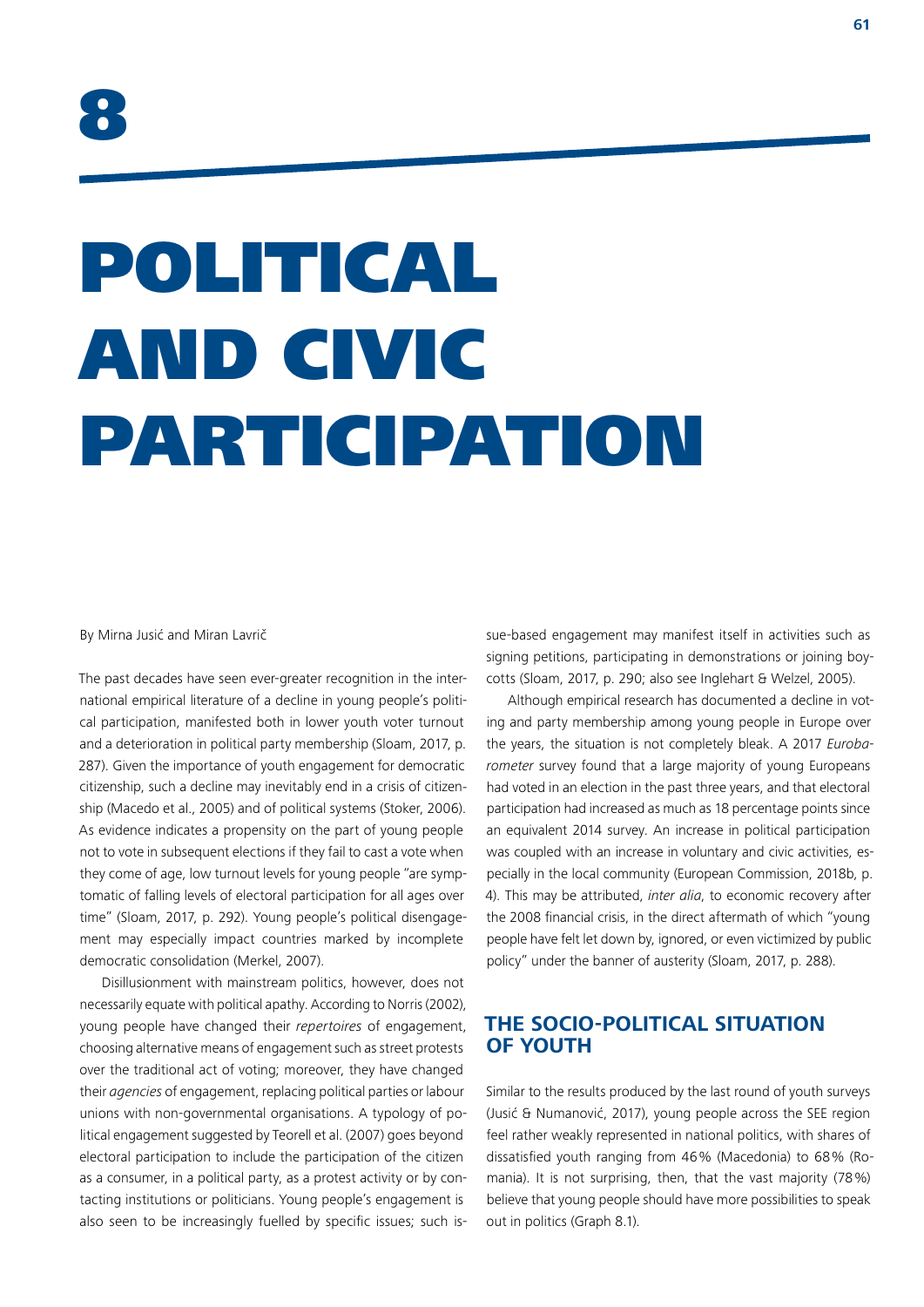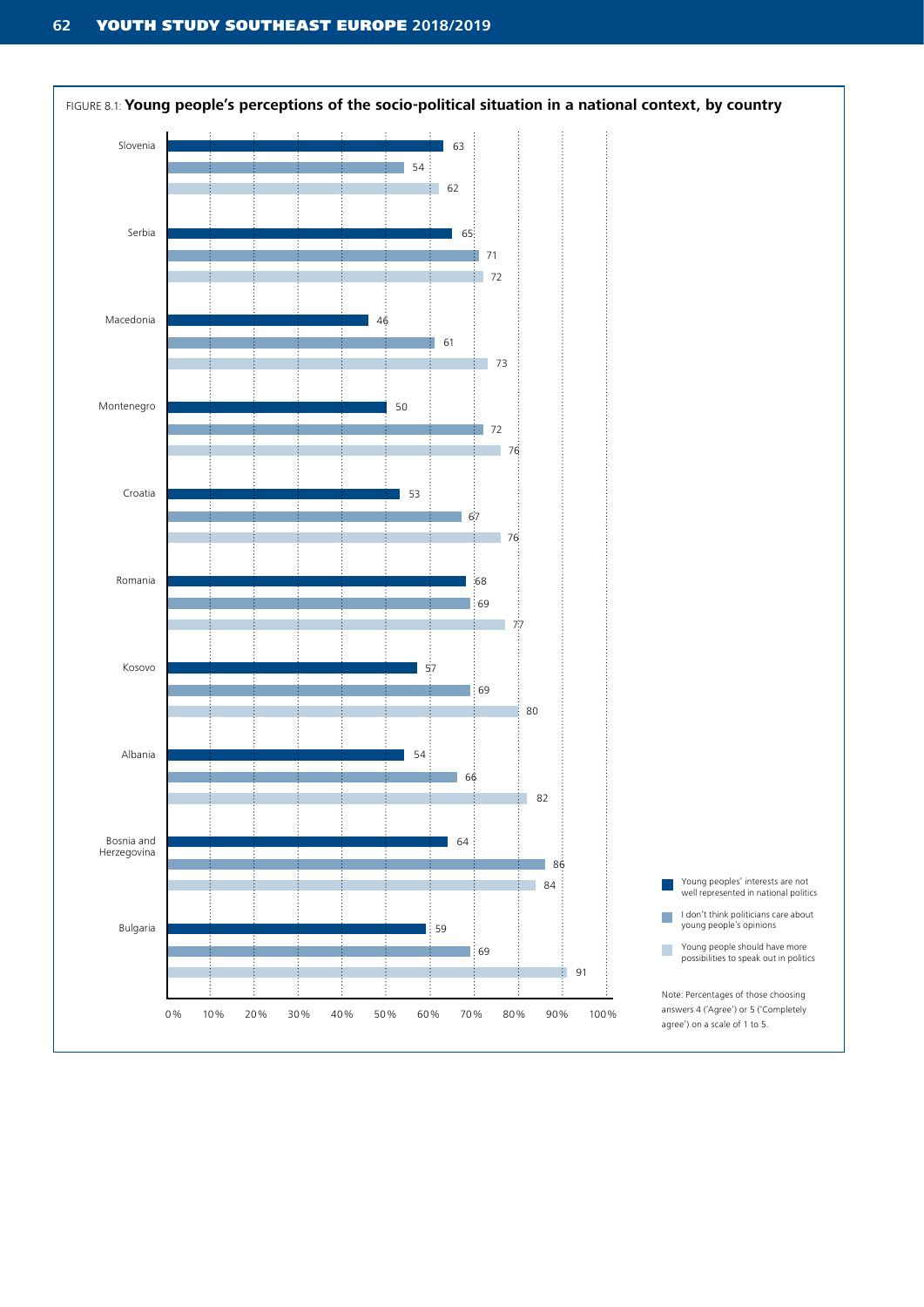

But to what extent is this enthusiasm for a stronger say in politics supported by political knowledge and interest? Quite obviously, political knowledge of young people is, according to their own opinion, very weak, with only 7% (Bulgaria) to 19% (Croatia) agreeing that they know a lot about politics, and only 7% (Bulgaria) to 17% (Macedonia) expressing a general interest in politics. At the same time, in some of the countries where young people express the least interest and knowledge of politics, like Bulgaria and Romania, they also appear to discuss politics with family and acquaintances the least (Graph 8.2).

It is interesting to note that there is a strong positive inter-correlation between political interest, political knowledge and deliberation about politics with family and acquaintances.<sup>135</sup> What can be deduced is that all three aspects – interest, knowledge and deliberation – appear to be a part of a general indicator of political awareness (e.g. see Bartle, 2000) that seems to vary between countries, from around 20% of youth in Macedonia to around 7% in Bulgaria. At the level of SEE, some 13% of youth seem to demonstrate such an awareness.

At the same time, it is important to note a substantial decline in interest in national politics in comparison to the 2011–2015 youth surveys (Graph 8.3).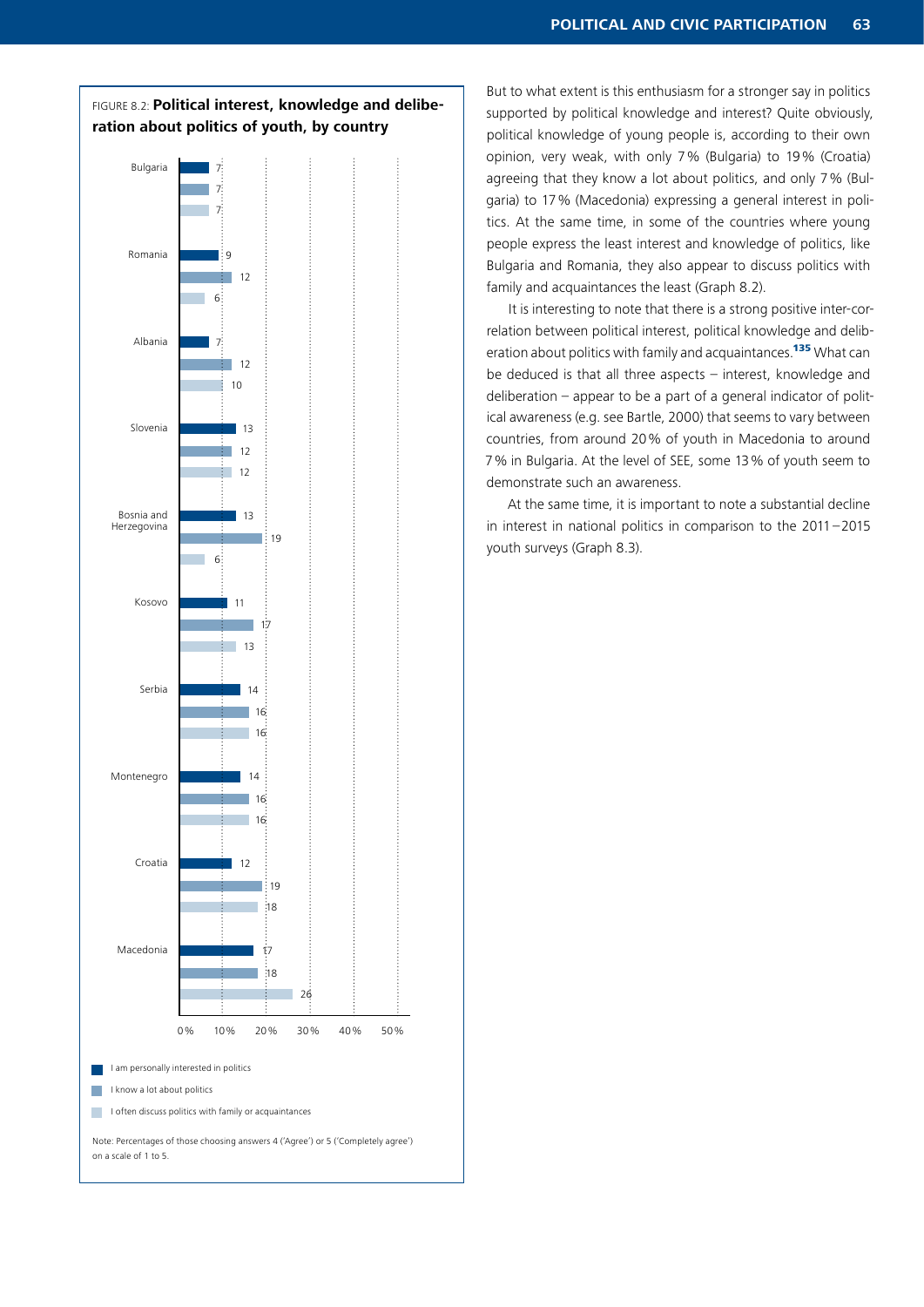

The lack of political knowledge and interest does not seem problematic to many young people demanding a stronger voice in politics. Thus, as many as 57% of those who completely disagree with the statement that they know a lot about politics at the same time completely agree that young people should have more possibilities to speak out in politics.<sup>137</sup>

The vast majority of young people in the region feel poorly represented in national politics and believe that they should have a stronger say. At the same time, a majority admits weak political knowledge and disinterest in politics, with the share of youth expressing no interest at all exceeding 50% in most countries. Moreover, results suggest that political interest among youth has fallen since the last round of youth surveys.

In short, youth are largely alienated from politics, but at the same time lament not being heard. This is in line with many studies that consistently confirm a marked desire to be represented and, at the same time, a low interest in and knowledge of politics among both younger and older segments of the population in most representative democracies.<sup>138</sup> These findings point to an urgent need to improve the political literacy of youth. Correlates of self-expressed political knowledge<sup>139</sup> and those of interest in national politics<sup>140</sup> suggest that a promising way of doing this would be through education and by reducing poverty and economic insecurity. Nevertheless, interest is also positively correlated with trust in political institutions,<sup>141</sup> which has been shown to be very low across the region (see Chapter 4). This suggests that alienation from politics may also be alleviated by an improvement in the functioning of political institutions.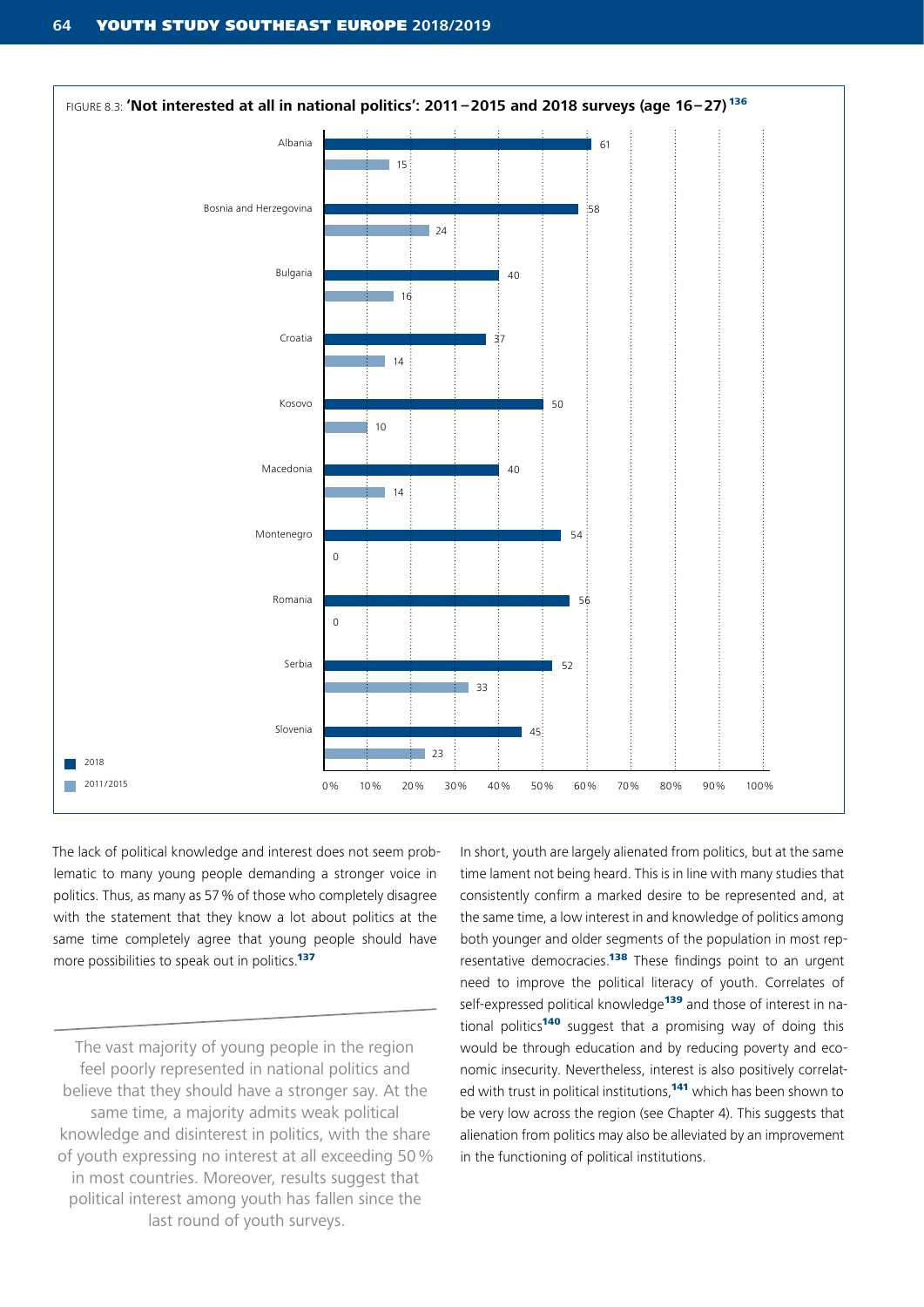#### **EXPERIENCE WITH DIFFERENT FORMS OF POLITICAL AND CIVIC ENGAGEMENT**

Despite attaching low importance to the experience of own political and civic participation (see Chapter 3), displaying low levels of interest and claiming little knowledge of politics, young people in the SEE region show relatively satisfactory levels of electoral participation, with the majority of those who were eligible to vote in the last election claiming to have voted for the national parliament. Strong turnout is especially pronounced in Macedonia, which may be attributed to a recent change of power, with a new party coming into government for the first time in more than a decade in 2017, following years of political unrest. Turnout is the lowest in Slovenia (Graph 8.4).

Results are not directly comparable with the last round of youth surveys, where a similar question enquired about having voted in all elections one was eligible to vote in, which resulted in turnout being much lower. Although the questions posed also differed somewhat,<sup>142</sup> results are similar to those of a recent 2017 *Eurobarometer* survey, with young people in Bulgaria (71%) and Romania (70%) registering a higher turnout than in Croatia (64%) or Slovenia (49%) (European Commission, 2018b, p. 16).

Earlier studies have shown that socioeconomic status and educational attainment are important predictors of individuals' propensity to vote. According to Sloam (2017), such findings indicate "huge social inequalities in electoral participation, and emphasise the central role of social and economic *resources* in determining political engagement" (p. 290). Statistical analysis at the regional level confirms this, as it shows significant positive correlations between voting in national elections and respondents' level of educational attainment, as well as household financial status. While the relationship between voting and parents' cultural capital is significant at the level of some countries,<sup>143</sup> it is not significant at the regional level. In other words, access to some sources of capital certainly appears to matter for voting.

Interestingly, voter turnout is lower in countries with a higher HDI.<sup>144</sup> which is not in line with expectations of the literature in this realm, which posits that in countries where voters are more informed and less focused on meeting basic needs, they are also more likely to engage in political processes (Solijonov, 2016, p. 35). There could be various reasons for this. While personal access to economic capital does matter, as shown above, HDI levels may not adequately reflect the socioeconomic status of young people. Moreover, the perceived importance of elections – for instance, the very divisive national elections in Macedonia in 2016 – may be an impetus for greater youth turnout in elections. Last but not



FIGURE 8.4: **Percentage of youth reporting having voted in last national elections and HDI levels (N = young people eligible to vote during last election in each country)**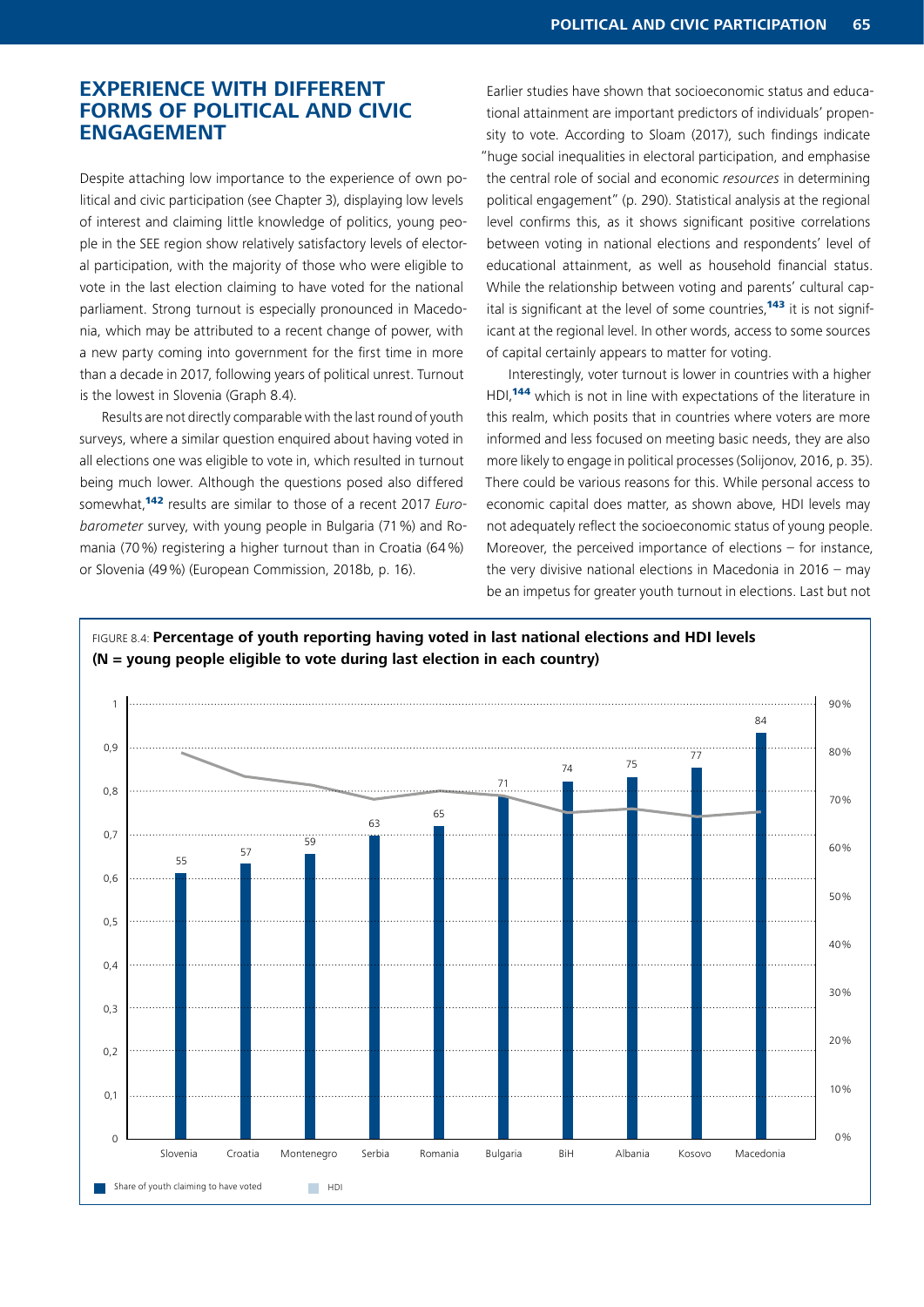

least, pertinent societal issues (such as unemployment, corruption, etc.) articulated and widely communicated during election campaigns may provide another incentive to go out and vote in less developed countries.

Not surprisingly, statistical analysis at the regional level also shows that young people who do not believe that their interests are being represented in national politics are also less likely to vote.<sup>145</sup> Moreover, having voted is positively correlated with interest in politics.<sup>146</sup> Older youth also appear to be more likely to vote,<sup>147</sup> possibly because of their greater interest in politics.

Despite pronounced disinterest towards politics, young people's electoral participation is relatively high, with the share of those claiming to have voted in the last national elections ranging from 55% in Slovenia to 84% in Macedonia. Interestingly, youth from socioeconomically less developed countries are more likely to vote. However, at the level of respondents, those with higher levels of educational attainment and from better-off households are more likely to vote.

Besides electoral participation, how does young people's political and civic engagement manifest itself otherwise? Generally speaking, young people in the region have very little experience with different forms of political engagement. Moreover, acting through traditional modes of engagement such as a political party appears to be very rare (Graph 8.5). Thus, one may wonder whether SEE youth has, in line with Norris (2002), really changed their *repertoire* of political engagement in the direction of 'non-conventional', more issue-based forms of engagement.

However, the percentage of youth willing to try out some of these modes of participation tends to be somewhat greater than the percentage of those with actual experience with diverse forms of political engagement. If experience and readiness are considered together, there appears to be substantial potential for activation of youth through non-conventional means of participation: for instance, 33% of respondents have signed or would be willing

to sign an online political petition or request, and 30% have participated or would participate in demonstrations.

It is also important to note differences between countries: for instance, youth in Slovenia and Macedonia – where the 2016 parliamentary elections were preceded by civil society protests and student plenums (Kosturanova, 2017) – appear to have much more experience with alternative forms of participation. For instance, as many as 27% of youth in Slovenia have signed a political request or online petition, while as many as 22% of youth in Macedonia have participated in a demonstration.

Studies have shown that for issue-based engagement such as signing petitions, participating in demonstrations or joining boycotts, age is an important factor: older youth had greater experience with activities such as boycotts in the EU15, while the reverse was true for "*overt* forms of political protest" such as demonstrations (Sloam, 2017, pp. 290–291). Evidence is mixed on whether or not higher educational attainment predicts issue-based participation, but this has been shown to be the case for some forms of engagement, such as signing a petition or joining a boycott (ibid, p. 291).

Statistical analysis at the regional level also suggests that taking part in such forms of participation is a matter of economic and cultural capital, but also of age. For instance, experience with or interest in taking part in protest or supporting political requests or online petitions is positively correlated with one's educational level, material possessions of household and parents' cultural capital. It is also positively linked to urban place of residence. Older youth tend to support such engagement more. It is, moreover, positively correlated with countries' HDI. On the other hand, such engagement is negatively correlated with NEET status.<sup>148</sup>

Although very few young people in the region believe that their interests are well-represented in national politics, few would be willing to take on a political function. Indeed, close to a majority and more than half in some countries are completely unwilling to take on such a role; the exception is Macedonia, where recent political events may have triggered young people's interest in such political engagement. Survey results also indicate that a small minority of SEE youth currently hold a political position (Graph 8.6).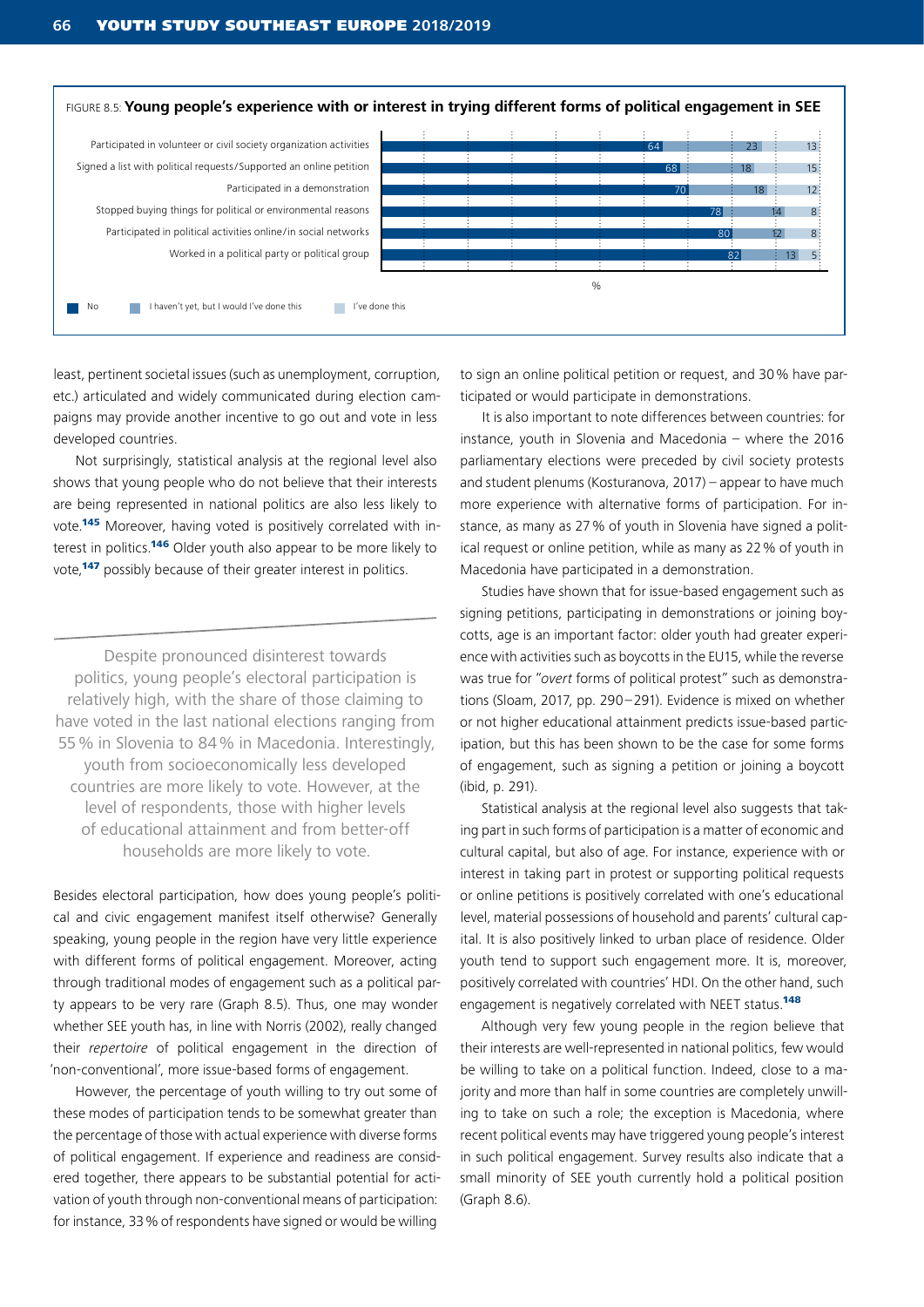

The general unwillingness to take on political functions is in line with the dominant perception of being underrepresented in national politics in their home countries. Considering young people's extremely low levels of trust in political leaders, political parties and institutions (see Lavrič, Chapter 4), a lack of motivation for political engagement may potentially stem from the conviction that such activity may be without effect. Not surprisingly, willingness to take on a political function is significantly positively correlated with trust in political institutions at the regional level.<sup>149</sup>

Taking on a political job also appears to be a matter of access to resources. Statistical analysis at the regional level shows that willingness to take on a political function is significantly positively correlated with respondents' educational attainment, financial situation and material possessions of households, as well as parents' cultural capital. There is a greater willingness to take on a political position in urban areas. On the other hand, it is negatively correlated with NEET status, suggesting that young people who are out of education and employment may not have the motivation or the resources to take on such positions.<sup>150</sup> A related question about having worked (or being interested in working) in a political party or political group (Graph 8.5. above) uncovers similar dynamics: such engagement is significantly positively correlated with respondents' educational attainment, material possessions of household and parents' educational attainment. Older youth and those coming from urban areas are more likely to work for a political party. On the other hand, youth who are NEETs are less likely to have such an experience<sup>151</sup>

Such analyses reconfirm the notion that political party engagement may indeed be conditioned by access to various types of capital, be it economic, cultural or social.

Beyond voting, young people in the region have very little experience with various forms of political or civic engagement. But when interest in and actual experience of engagement are combined, there appears to be potential for greater activism. Engagement through traditional channels, such as political parties, appears to be rare and a small share of youth throughout the SEE region hold a political function. Issue- and party-based engagement appear to be linked to higher educational attainment, economic and cultural capital, suggesting inherent inequalities in political participation.

Another relevant question pertains to the relationship between political engagement and political attitudes. In this regard, statistical analysis at the regional level shows a significant positive correlation between voting and support for the welfare state, but also with support for strong leadership and nationalism. Those who are to the right of the political spectrum are also more likely to have voted.<sup>152</sup> The same significant relationships (with the exception of nationalism), are present when it comes to young people's inclination to vote if national elections were to be held.<sup>153</sup>

When it comes to other forms of political engagement, statistical analysis at the regional level suggests that, unlike in the case of voting, young people who support a strong welfare state are slightly less likely to engage in 'protest political participation,' such as petitions, demonstrations or boycotts, but are also less likely to volunteer, work for a political party or group, or participate in political activities online.<sup>154</sup> Similarly, those in support of a strong leader are also less likely to engage in different forms of political and civic engagement other than voting,<sup>155</sup> while they are more likely to vote, as shown above. Interestingly, the same is true also for those who are more pro-European<sup>156</sup>. Theoretically, these correlations could be explained by the higher external locus of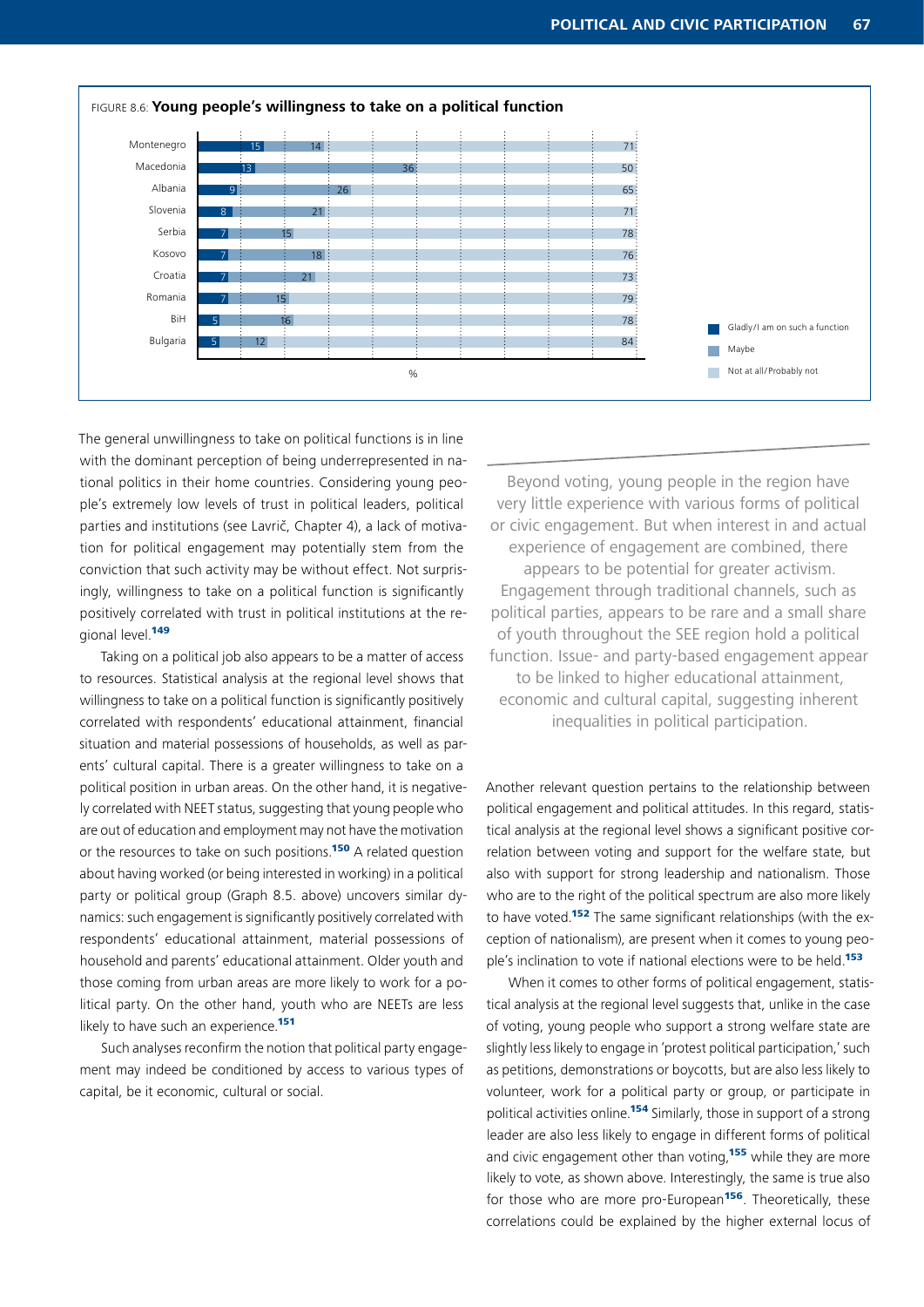control among supporters of a strong welfare state (see: Kouba & Pitlik, 2014), a strong political leader, and the EU. These three ideas are all related to strong external actors (political parties/ political leaders/the EU) who should resolve the most pressing social problems. On the other hand, it should be stressed that the negative correlations in relation to unconventional political participation were very weak, indicating that supporters of a welfare state still form a large majority of unconventionally active youth. For example, as many as 63% of those who have or would participate in a demonstration totally agree with the statement that the government should take more responsibility to ensure that everyone is provided for.

What can be concluded from the data about the sustainability and hopes associated with civic mobilisations we have observed in many places across the region? A regression analysis at the regional level suggests that, when controlling for material possessions of the household, age, parents' educational attainment, respondents' gender, settlement size, and being a NEET, the political orientations pertaining to support for a strong political leader and support for a strong welfare state have only minimal impact on young people's non-conventional political participation. The main factors that predict this type of participation appear to be the material status of households, age, and parents' cultural capital. This analysis reconfirms yet again that NEETs appear to engage less. **157** 

In other words, non-conventional political engagement is largely independent of young people's political attitudes. Instead, it tends to increase with indicators of higher socioeconomic status and with age. We can deduce that the several civic and political initiatives that involved young people in the region over the recent years mostly involved youth that had a better socioeconomic background.

## **YOUNG PEOPLE'S EXPERIENCE WITH VOLUNTEERING**

Scholars of engagement usually differentiate between political and more "latent" forms of participation, such as civic engagement and social involvement (Amnå & Ekman, 2014). Civic and voluntary engagement is considered of great importance for democratic development, as it is seen to fuel social trust (Putnam, 2000). The majority of young people in the region never engage in volunteering activities, social projects, initiatives, or through associations (Graph 8.7). Volunteering appears to be more common in Macedonia and Slovenia in comparison to the rest of the region; these two countries have been shown to have more active issue-based political engagement among youth as well.

Survey results show that a large majority in some countries (64 % in Slovenia) and an overwhelming majority in others (93 % in Croatia) have not engaged in any unpaid voluntary activity in the last year, with 79 % of young people in the region, on average, not having had this experience (Graph 8.8). The most common form of organisation through which the share of young people with a recent experience in volunteering engages is school or university, followed by associations/clubs, NGOs and youth organisations. In comparison to the last round of survey, volunteering experience shows a decline in most countries, especially so in Croatia, Serbia, Romania and Bulgaria. These results are upsetting considering the importance of civic engagement for building social trust, reproducing civic values or contributing to a society's democratic fabric.

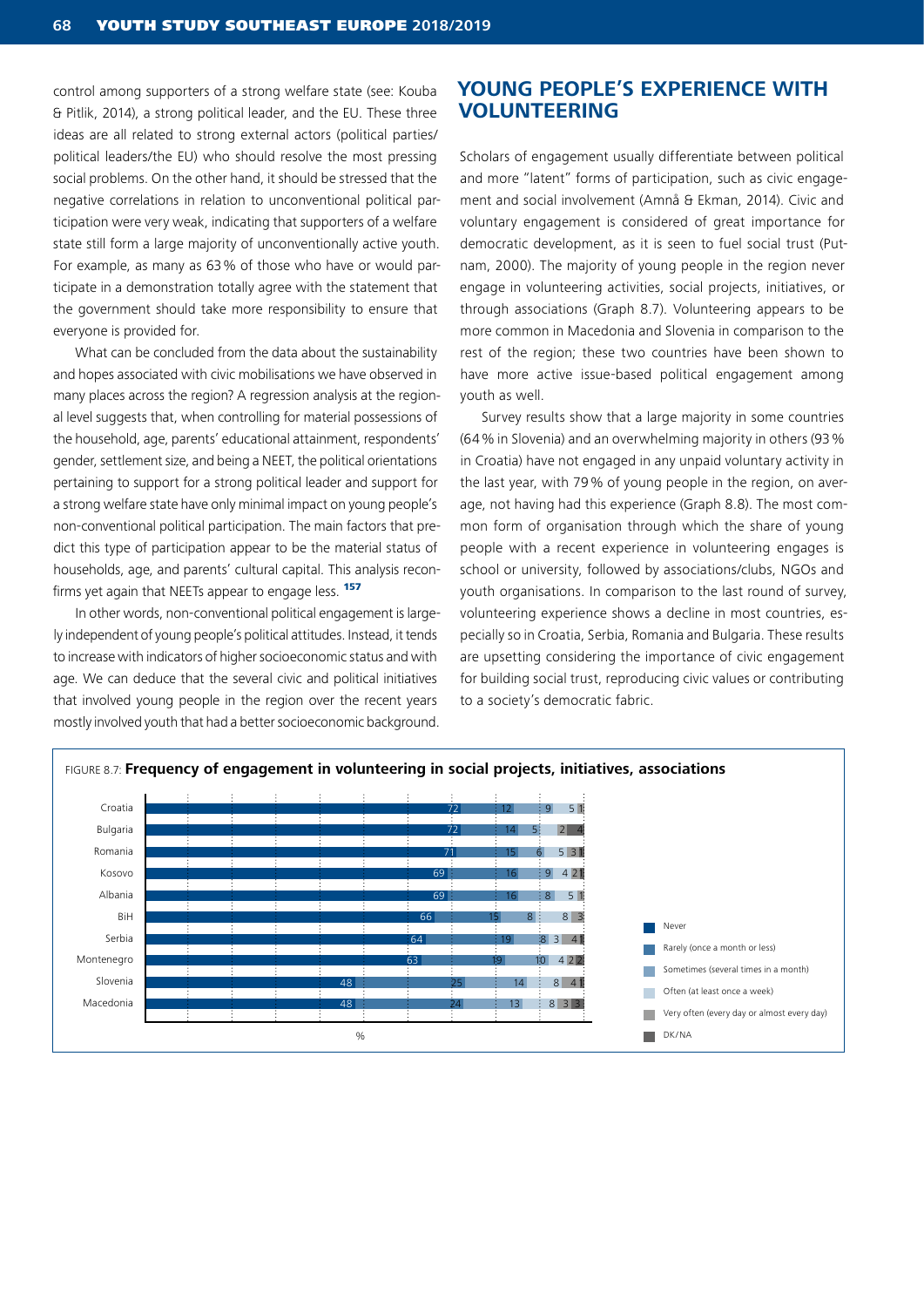

Statistical analysis at the regional level shows that volunteering is positively correlated with respondents' perceived financial situation and material possessions of households, as well as parents' educational attainment. Younger youth are more likely to participate in volunteering activities; this may not be surprising considering that young people in the region most commonly volunteer through schools. On the other hand, there is a significant negative link between having volunteered and having a NEET status.<sup>158</sup> Such findings are very similar to those pertaining to various types of political participation: resources appear to matter for engagement, be it political or civic.

Despite its importance in building civic values and social trust, most young people in the SEE region have not had any experience volunteering; volunteering experience appears to be lower in most countries in comparison to the earlier round of youth surveys. Moreover, volunteering is also positively linked to material status and parents' cultural capital.

#### **CONCLUSIONS AND RECOMMENDATIONS**

Young people in SEE are generally not interested in politics and generally claim to have little knowledge of politics. They report satisfactory voter turnout in elections, however. Experience with issue-based and other 'alternative' forms of political engagement is generally not common, but when considered in combination with willingness to engage, there appears to be potential for greater political activity among SEE youth. Volunteering is not a common experience and appears to have become even less common in comparison to earlier surveys. All types of engagement – both civic and political – are positively correlated with socioeconomic and cultural capital, and negatively correlated with being outside of employment and education, indicating that social inequality is inherent to the political and civic participation of SEE youth.

## **MAIN FINDINGS:**

- 1. Survey results show that young people's interest in general politics, international politics and politics at home is generally low and considerably lower in comparison to the FES Youth Studies SEE 2011–15 surveys. The majority also claim not to know very much about politics. However, a vast majority of young people in the SEE region feel poorly represented in national politics and feel that they should have a stronger say.
- 2. Despite low levels of political awareness, young people reported rather high electoral turnout rates in most countries in the region, and especially so in Macedonia, where the vast majority of young people who were eligible to vote during the last national elections appear to have done so. Youth coming from socioeconomically less developed countries tend to vote more.
- 3. Besides voting, young people in the region generally report relatively little experience with various forms of political and civic participation, not limited to demonstrations, boycotts or the use of social media for political purposes. Slovenia and Macedonia stand out as countries where such engagement is more common. However, when combining experience and interest in engaging through certain forms of political partic-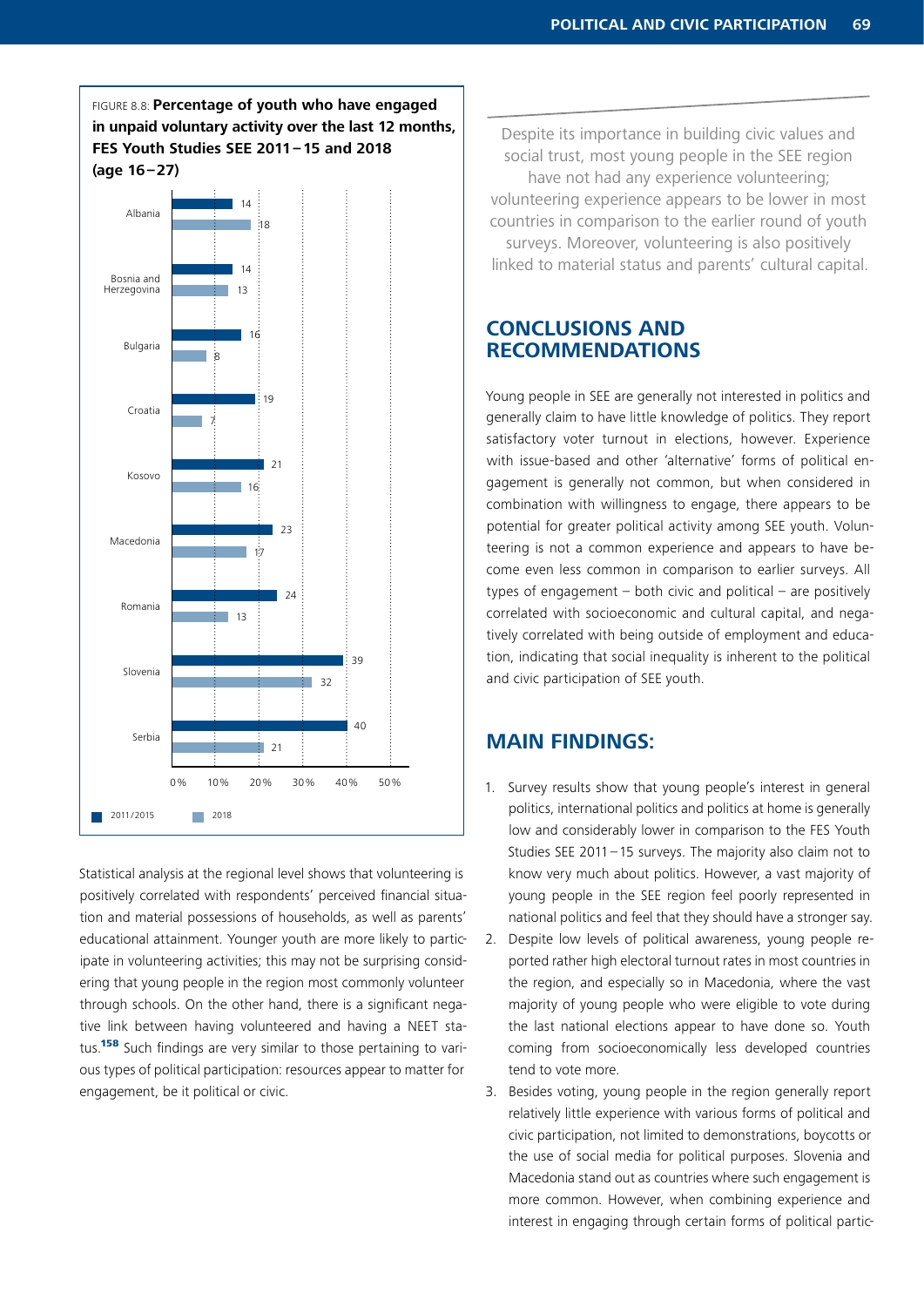ipation such as online petitions or demonstrations, there certainly appears to be potential for politically activating youth in the region.

- 4. Young people in most SEE countries appear to be very unwilling to use political parties as their *agencies* of engagement. Political party engagement seems to be a rare phenomenon, and a small share of young people across the region report holding a political function.
- 5. The majority of young people in SEE have not had the experience of volunteering. Such engagement also seems to be less common in comparison to the earlier round of youth surveys.
- 6. Voting, different types of issue-based political engagement, engagement through political parties, and volunteering are significantly positively correlated with higher socioeconomic status, educational attainment and/or educational attainment of parents. This suggests prevailing social inequalities; in other words, both political and civic engagement appears to be a matter of having access to different types of resources.

### **POLICY RECOMMENDATIONS:**

- 1. In order to enhance civic and political engagement among SEE youth, policy-makers, education institutions and civil society organisations should seek ways to improve young people's political literacy. Innovative and effective programs of civic education should be fostered in the region. In a broader sense, our data suggest that increasing the general level of education and the fight against poverty and economic insecurity are also very important mechanisms in this regard.
- 2. Through cooperation with the civic sector, governments should promote opportunities for youth to engage in volunteering and other types of civic engagement. Such opportunities should be further developed and promoted through the educational system, already a key mechanism through which young people who have engaged in volunteering have acquired such experience.
- 3. Political representation of young people should be strengthened, both through mainstream political party structures and through representative bodies such as youth councils or committees. Putting youth and youth issues on political party agendas may be one way to foster greater youth interest in mainstream politics.
- 4. Given the universality of Internet use among SEE youth, and their experience or interest in politically engaging online, the e-participation of youth may be promoted through the development of tailored online platforms that provide relevant information on and opportunities for such engagement.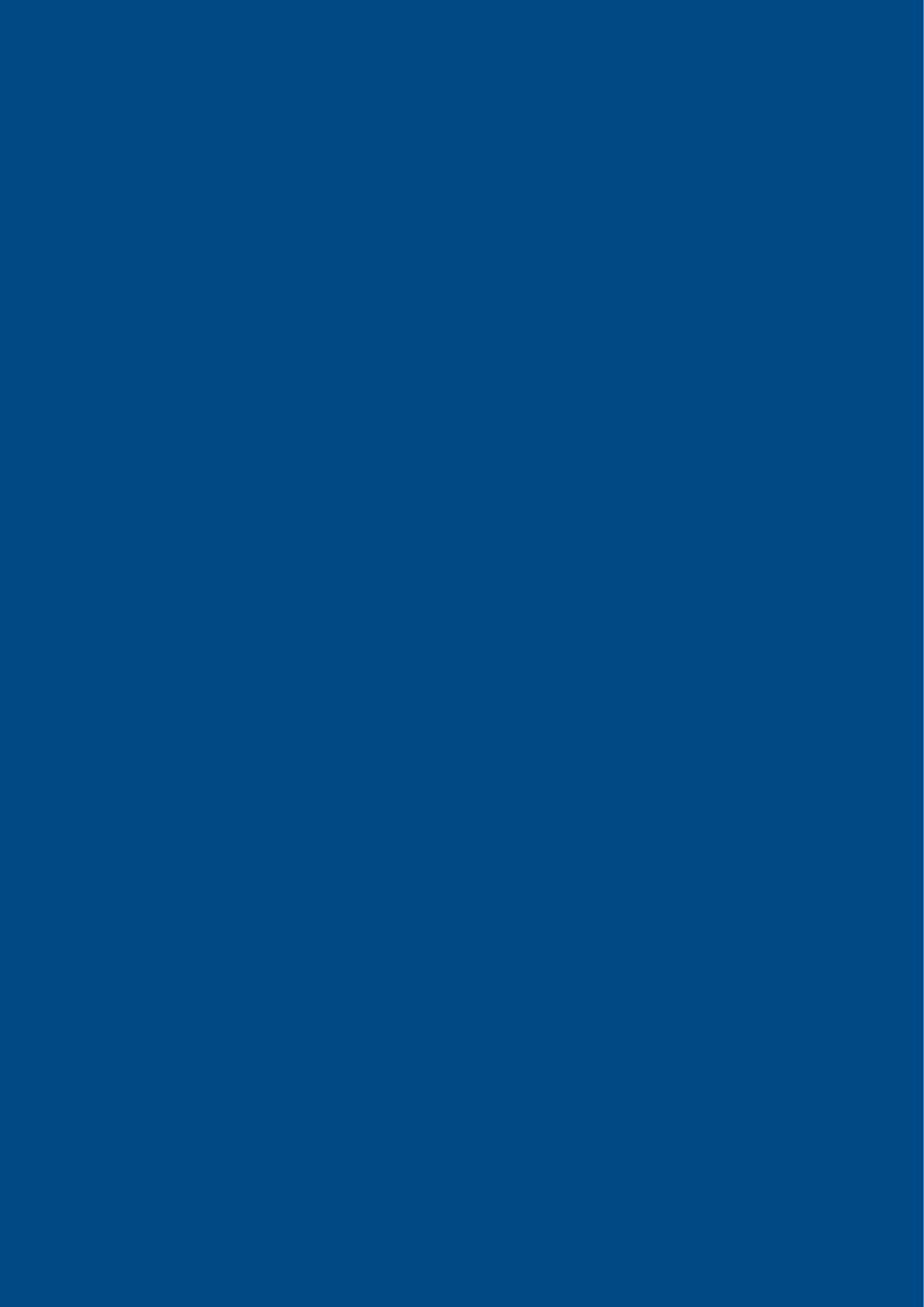# MOBILITY AND MIGRATION

By Mirna Jusić and Miran Lavrič

The international empirical literature draws attention to young people's increasingly non-linear, flexible transitions (Pollock, 2008) and their reversibility (e.g. moving back to their parental home or becoming inactive in terms of employment) (Machado Pais, 2000). Mobility may further complicate the nature of such transitions, as youth make use of it to achieve better outcomes during their transition to adulthood. Such 'spatial reflexivity' (Cairns et al., 2012; Cairns, 2014, p. 6) appears to be of high relevance when discussing youth transitions in the SEE region.

Emigration has especially picked up its pace in the Western Balkan countries that have not joined the EU – Albania, BiH, Kosovo, Macedonia, Montenegro and Serbia. Over the past ten years, travel was largely facilitated thanks to the visa liberalisation regime that countries (except Kosovo) have with the EU.<sup>159</sup> In 2015, in order to curb the number of asylum-seekers from the region, Western Balkans countries were declared 'safe' countries of origin by Germany; new rules on labour migration from the Western Balkans made it easier, however, for citizens from the region to work in Germany, attracting many new workers.<sup>160</sup> Even before their entry into the EU, Bulgaria, Croatia and Romania displayed substantial levels of migration. In 2017, Romanian citizens of working age living abroad in the EU accounted for 19.7% of the resident population of Romania, the largest national group among EU citizens who were mobile. The shares were also considerable for Croatia (14%) and Bulgaria (12.5%), bearing in mind the EU average was 3.8% for the same year (Eurostat, 2018a).

A recent World Bank and Vienna Institute for International Economic Studies (wiiw) report notes that the majority of emigrants from the WB6 countries<sup>161</sup> in 2015 were between 20 and 39 years of age (Vidovic et al., 2018, p. 43) and had relatively high

levels of education. Such a brain drain may in turn have adverse effects on countries' growth, competitiveness and economic convergence in the long run (ibid, p. 45).

Beyond migration, mobility<sup>162</sup> offers a chance for young people to explore learning, career and other opportunities abroad. While the range of mobility platforms that are available to youth from the SEE region has increased in recent years, many of them financially supported by the EU,<sup>163</sup> there is still room for improvement when it comes to governments' policy efforts to facilitate mobility within the SEE region and the EU (see, for instance, Popović & Gligorović, 2016, for the Western Balkans).

# **EMIGRATION POTENTIAL OF SEE YOUTH**

Survey findings on the desire of SEE youth to emigrate indicate a significant contrast between those countries that have and those that have not joined the EU. Young people from Romania, Bulgaria, Croatia and Slovenia show the least interest in emigration, which is understood here to mean moving to another country for more than six months. On the other hand, a substantial share of youth from all Western Balkan countries – and especially Albania – voice a strong to very strong desire to emigrate (Graph 9.1).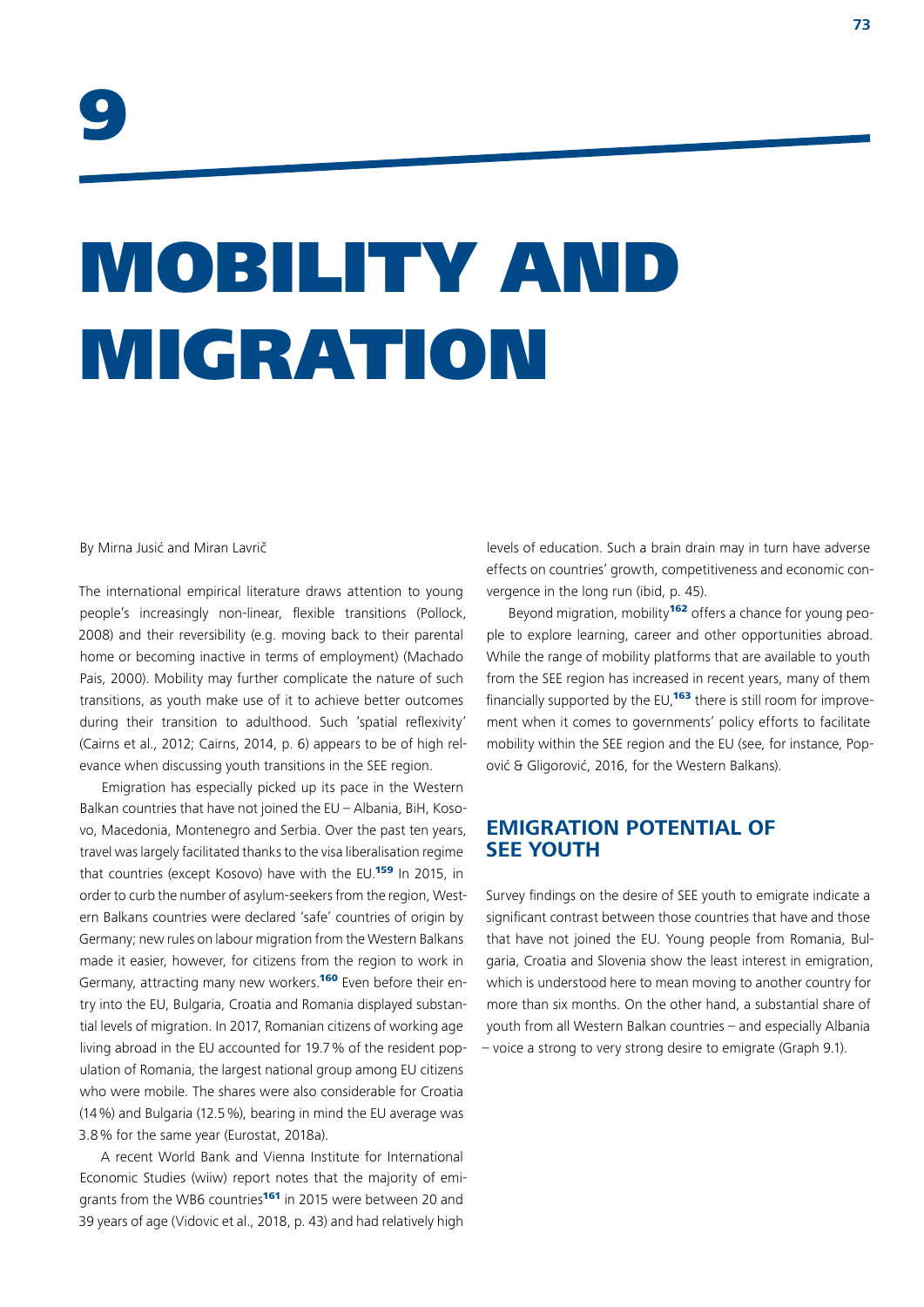

also compare results with the 2011–2015 round of FES youth surveys in the region. As discernible from the graph, the share of youth with no intention to emigrate increased since the last round of surveys in a number of countries, sizably so in Bulgaria, Croatia, and Romania (Graph 9.3), three EU member countries. Taken together with the above findings on differences between the WB6 and the EU member countries, this indicates that changes relating to membership of a country in the EU might, at least in the longer term, significantly reduce the extent of youth emigration. In explaining the decrease of emigration desire in most SEE countries, one should also consider that the last round of surveys was carried out imminently after the 2008 economic crisis in most countries, therefore young people's less pronounced desire to leave home may possibly be attributed to the amelioration of living standards and job opportunities at home.

Despite some differences in the survey questions used, we can

The intent of youth from SEE to emigrate remains high, though it appears to have decreased over the last approximately five years in most countries.

What personal or societal factors (Cairns, 2014) contribute to young people's inclination to move abroad? Statistical analysis at the regional level suggests a significant negative correlation between one's desire to move abroad and level of educational attainment. Young people from urban areas are more likely to express a desire to leave than their peers from rural areas. One's desire to move abroad is also significantly negatively correlated with the perceived financial status of one's household at the regional level. Employment status also matters, as those who are employed are more likely to state that they do not intend to move abroad, while the opposite is true for the unemployed. Moreover, in line with the finding that young people from EU Member States – which are economically more developed – are less inclined to leave, desire to emigrate is significantly negatively correlated with countries' HDI.<sup>164</sup>



We get a quite similar picture if we look at the anticipated duration of young people's stay abroad. The shares of young people who would like to leave their home country for more than 20 years are substantially higher in the countries that have not joined the EU. Conversely, a majority of youth from Romania, Bulgaria and Slovenia plan much shorter stays abroad. In other words, being part of the EU seems to significantly reduce the motivation of a country's youth to emigrate long-term (Graph 9.2).

Youth from EU member countries are substantially less motivated to emigrate (especially long-term) as compared to youth from the WB6 countries.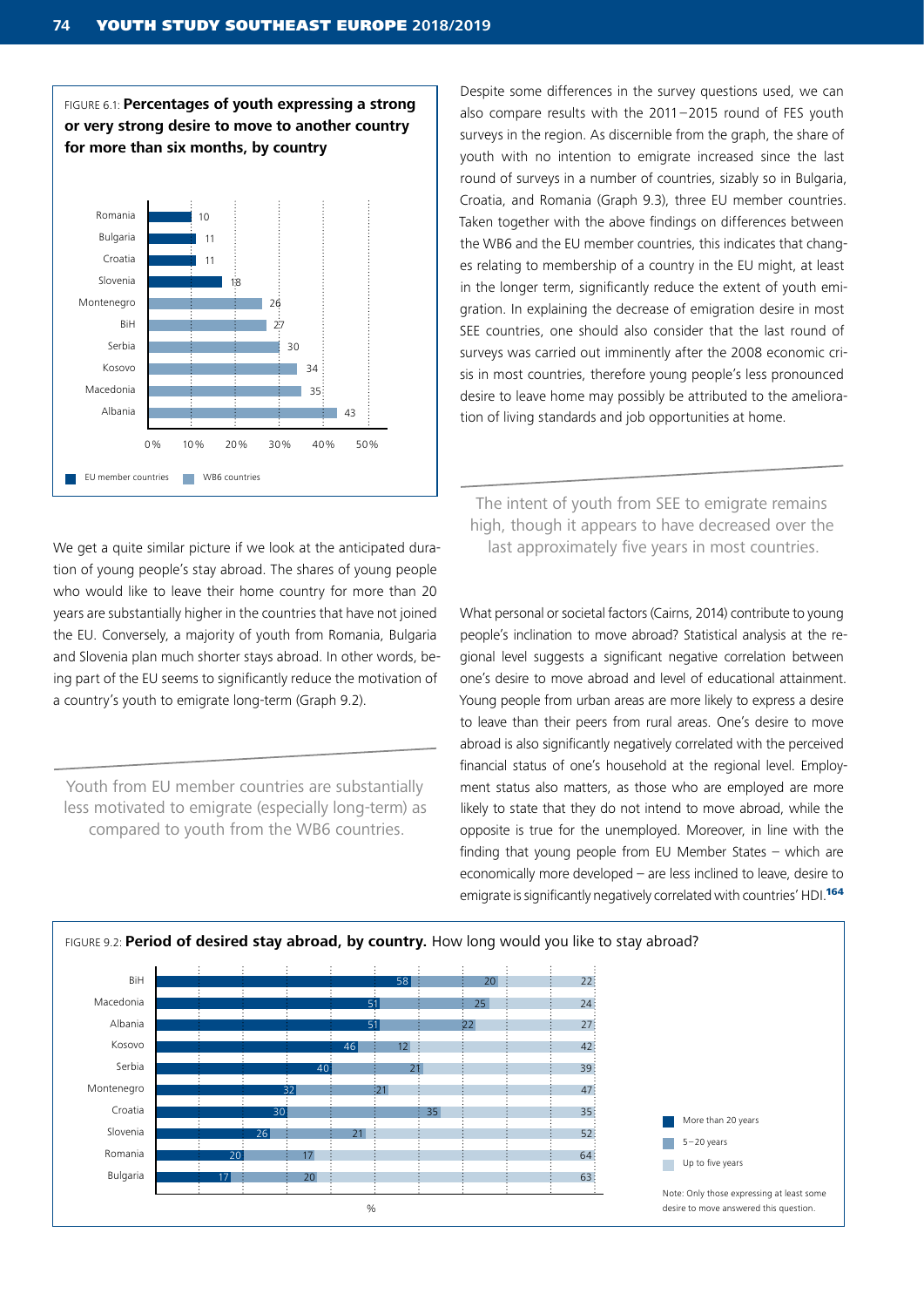

We obtain quite similar results if we focus on factors dealing with the planned duration of the stay abroad. At the regional level, wanting to emigrate for longer than 20 years is significantly negatively correlated with countries' HDI. Long-term emigration plans also correlate negatively with one's own and parents' educational attainment. On the other hand, young people who are outside of the labour market and education or training (NEET) are more likely to leave for longer than 20 years, as are those who report fewer household material possessions and are worse off in terms of their households' financial situation.<sup>165</sup> All these findings suggest that young people with the desire to leave their country for long periods of time may do so predominantly in hope of finding greater economic security elsewhere.

Nevertheless, differences do exist between countries with regards to the profile of youth desiring to move abroad. For instance, significant negative correlations between the desire to move and educational attainment exist only in the case of four countries: Romania, BiH, Bulgaria and Macedonia.<sup>166</sup> In Croatia, Romania, Serbia and Slovenia, young people who wish to leave are also more likely to have better educated parents.<sup>167</sup> While youth who

perceive their household's financial status to be less favourable are more likely to express a desire to leave in most countries, in some – such as Croatia, Montenegro, Romania and Slovenia – those who report a greater number of household possessions are more likely to express a desire to leave.<sup>168</sup>

The desire to leave may, in general, also be interpreted as an expression of dissatisfaction with young people's perception of the situation at home or the future of their country rather than any serious plan to emigrate. Statistical analysis shows that young people who are dissatisfied with respect to the state of affairs in their country are more likely to wish to emigrate;<sup>169</sup> the same holds for youth who perceive their country's future to be bleak.<sup>170</sup> Such perceptions may not necessarily correspond to reality or only be conditioned by respondents' socioeconomic or cultural capital; they may also be affected by media narratives and political statements surrounding emigration. In other words, constant and especially exaggerated criticism of the situation in the country coming from media and policy-makers logically leads to more negative perceptions of the home country among youth, which significantly increases their desire to emigrate. This also tends to increase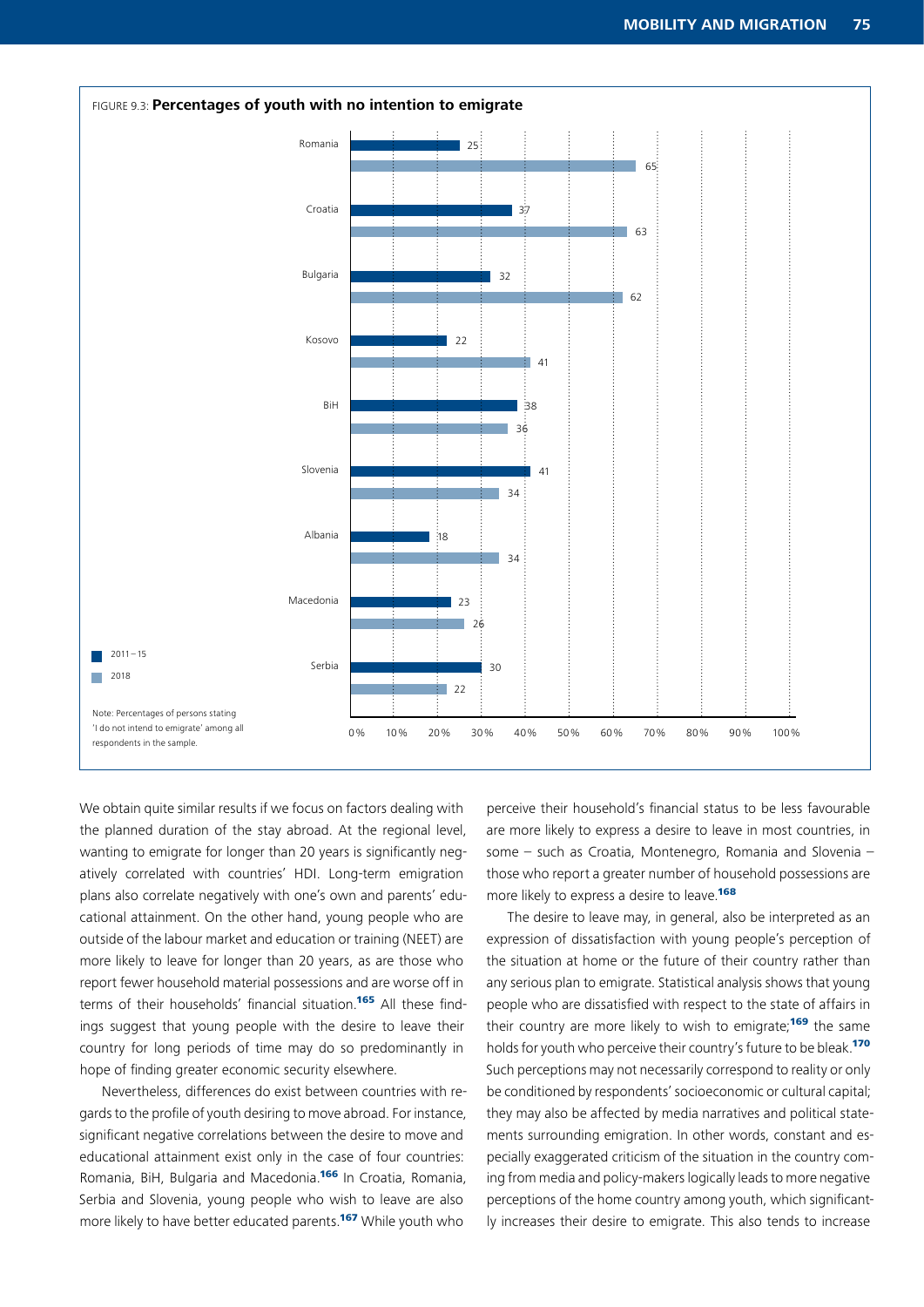the brain drain problem, which in turn tends to have a negative effect on the situation in the country.

Another way of looking at motivational factors is directly measuring the reasons expressed for emigration. Not surprisingly, and in line with the above findings, survey results indicate that youth from SEE predominantly want to emigrate for the sake of improving their living standard, receiving a higher salary and finding better employment opportunities. In other words, economic reasons appear to be an overwhelming factor underlying young people's intent to emigrate, especially so in Croatia, Romania and Serbia (Graph 9.4). Educational reasons are second most important, but with an enormous gap behind economic ones. In Slovenia, reasons relating to experiencing cultural diversity are relatively important in comparison to other countries, indicating that pull factors in youth emigration tend to be relatively strong, which is to say, rather than 'being pushed' from their country due to a lack of jobs or other economic reasons, relatively many young people leave Slovenia mostly because they are 'pulled' by the opportunities they perceive in foreign countries.

Such findings are in line with the previous round of FES youth surveys, as improving young people's living standards, followed by broader employment opportunities, were the dominant reasons given for leaving one's home country (Jusić & Numanović, 2017, p. 51). Findings are also in line with other research on the region: according to a recent World Bank and wiiw report, large gaps in income levels compared to other countries are a significant driver of emigration from the Western Balkans (Vidovic et al., 2018, p. xii).

Not surprisingly, statistical analysis at the regional level suggests that expressing desire to move for economic reasons is significantly negatively correlated with countries' HDI. Those who are unemployed are more likely to want to emigrate for economic reasons than those who are employed or outside of the labour force. Those who are NEETs are also more likely to leave for economic reasons. Socioeconomic and cultural capital also appear to play a role, as youth of parents with lower levels of education, from households with fewer material possessions and in a worse financial situation are more inclined to cite economic reasons for leaving.<sup>171</sup>

While migration for educational purposes also negatively correlated with HDI, young people who want to move for educational purposes are less likely to be NEETs. They are more likely to be outside of the labour force, and are most likely in education. Their parents are more likely to be better educated, and they are more likely to come from financially better-off households. The desire to leave for educational reasons is negatively correlated with respondents' own level of education, possibly suggesting that young people would like to complete their studies abroad.<sup>172</sup> Similarly, the very small minority of youth who want to emigrate for cultural reasons are more likely to come from households with a greater number of material possessions, are better educated and have parents with higher levels of cultural capital, and come from urban areas.<sup>173</sup>

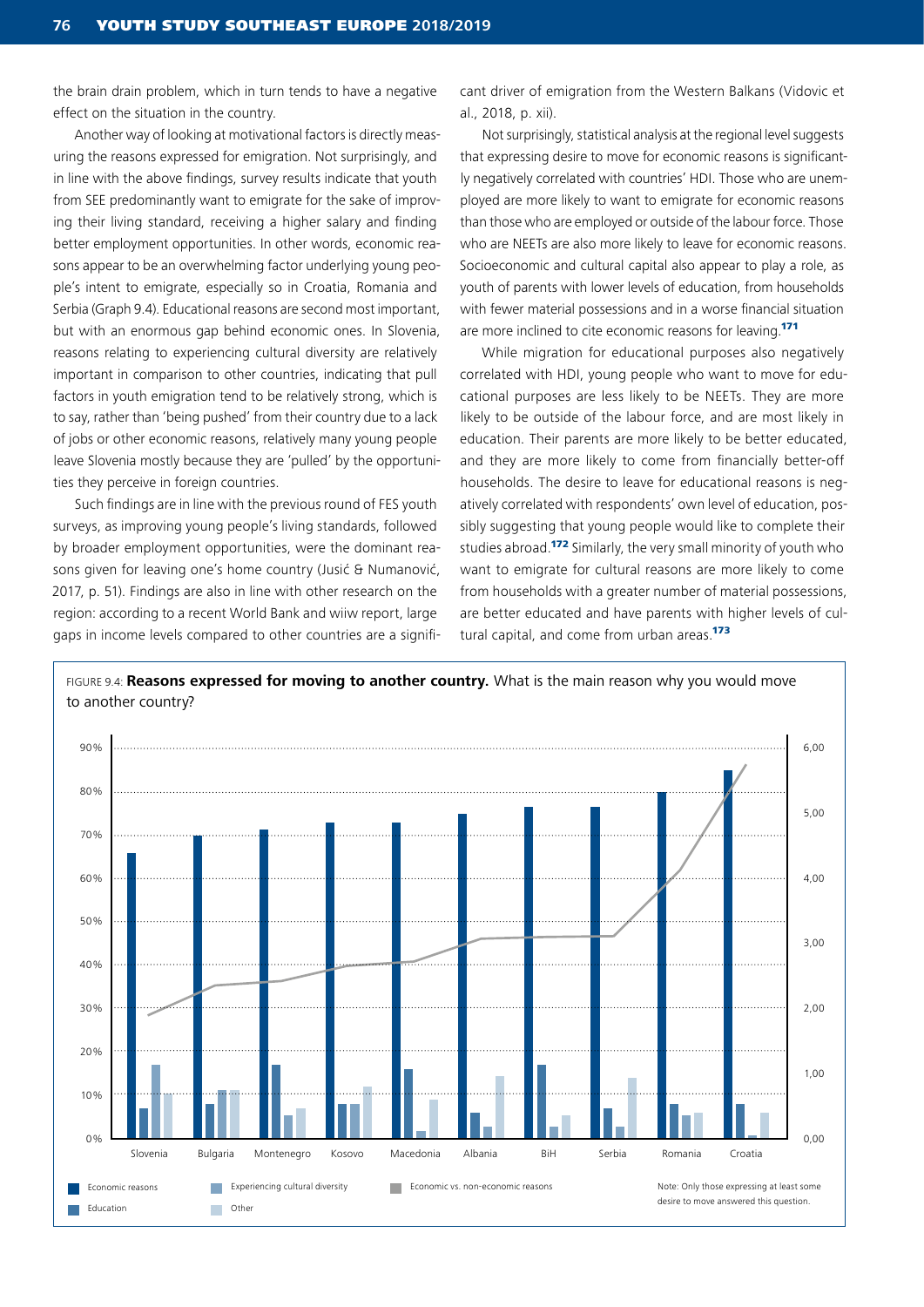In the region as a whole, economic reasons and negative perceptions of the situation in one's home country appear to be the strongest motivational factors for emigration. However, motivational factors for emigration are complex and largely differ between countries.

Young people's emigration potential, however, cannot be evaluated by looking at the desire for emigration alone. Telling indicators may also be the actual steps that young people have taken to make their trip abroad a reality. Although some differences do exist between countries, survey results show that in most countries of the region, the majority of young people (57%) have not taken concrete steps to prepare for a move abroad, including contacting an embassy, finding employment, securing scholarships, etc. Nevertheless, a relatively substantial cohort of young people (20%) in most countries reports having contacted friends and relatives in the country that they would like to emigrate to. This potentially signals that young people are primarily counting on their social networks to facilitate their move abroad. In support of such an assumption, a large cohort of young people from the region who would like to move abroad claim that they have the invitation or support of individuals who live in the desired country of stay, suggesting that the existence of a diaspora that has already emigrated to the host country largely contributes to future emigration to that country (Graph 9.5).

The importance of social networks becomes even more apparent if we remove Slovenia, which is obviously an exception, from the analysis and limit our scrutiny only to young people with a very strong desire to emigrate.



FIGURE 9.5: **Invitation or support in country abroad by individuals that respondents know**



Note: Only those expressing at least some desire to move answered this question.

Existing social contacts abroad are a very important facilitator of migration. With the exception of Slovenia, as much as 60% of youth in the SEE region with a very strong desire to emigrate have an invitation or support from their social networks in the host country.

Whether or not young people are planning to make a move in the near future is another tangible indicator of their emigration potential. A majority of youth are looking to move in the short-to-medium term period of six months to two years in Kosovo, Albania, Bulgaria and Romania; conversely, with some 81 % of young people looking to move within the period of five years and longer, relocation does not appear to be an imminent plan for youth from Slovenia (Graph 9.6). Such a finding makes the lack of personal support or invitation for a move

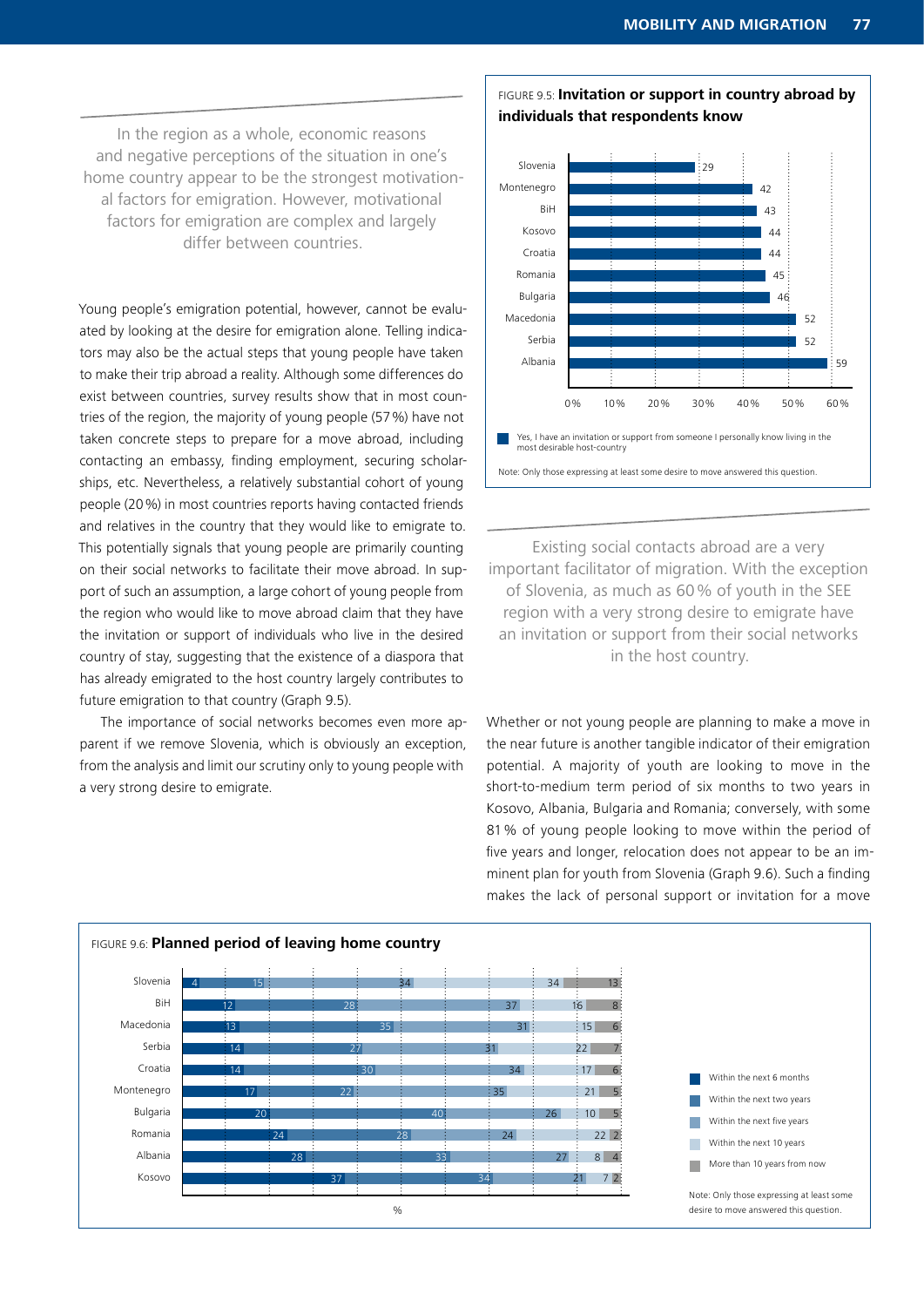abroad that a majority of Slovenian youth report (Graph 9.5 above) less surprising.

Statistical analysis at the regional level indicates that planning to leave within the next six months is significantly negatively correlated with HDI. Employment status also matters: 22% of those who were unemployed, as opposed to 13% of those employed, expressed a desire to leave within six months. Leaving within six months was, furthermore, significantly positively correlated with NEET status. Youth with parents with lower educational attainment, those with a lower number of household material possessions, and a worse household financial position are also more inclined to leave soon.<sup>174</sup> Last but not least, youth from rural areas also appear to be more inclined to leave.

Young people's familiarity with the desired country of residence adds another dimension to the palpability of their emigration plans. Survey data appear to suggest that there are only minor differences between individual aspects of life in a new country that young people from SEE claim to be familiar with, such as cultural norms and values, educational systems, employment, healthcare, housing and welfare systems, or legal permission to remain in the country. A substantial cohort of young people from SEE – between 32% and 39% on average – claim to have great familiarity with the norms and institutions of their prospective host country, especially so in the realm of employment.

All of the stated aspects of young people's desires, steps taken, support for emigration and familiarity with potential host countries are important dimensions of their emigration potential. In order to draw a more coherent picture of respondents' likelihood of emigrating and the proportion of potential emigration as a

phenomenon, an emigration potential index was constructed for individuals from SEE. The emigration potential index constitutes the six dimensions mentioned above, with its values ranging from 0 to 1, whereby value 1 means:<sup>175</sup>

- A very strong desire to emigrate
- Planned departure within the next 6 months
- Planning to stay for longer than 20 years
- Having support or an invitation from someone living in the host country
- The highest level of familiarity with the country
- Having taken all six concrete steps of moving.<sup>176</sup>

Based on the calculated emigration potential for each individual, we were able to compute the emigration potential for each country. This variable represents an assessment of the number of young people in each country who display a serious likelihood of emigrating according to the six dimensions of emigration potential 177

Results indicate that the emigration potential of SEE youth is quite substantial. An estimated 1.6 million or 18% of today's SEE youth are likely to emigrate within the next 10 years. However, it is important to contextualise the data in Graph 6.7. For instance, while a relatively small share (10%) of Romanian youth display a true intent to emigrate, given the country's large youth population, this yields the greatest emigration potential (358,000) in the region. On the other hand, as much as 40% of youth from Albania exhibit a strong likelihood of leaving, but due to a much smaller population, Albanian youth emigration potential is substantially

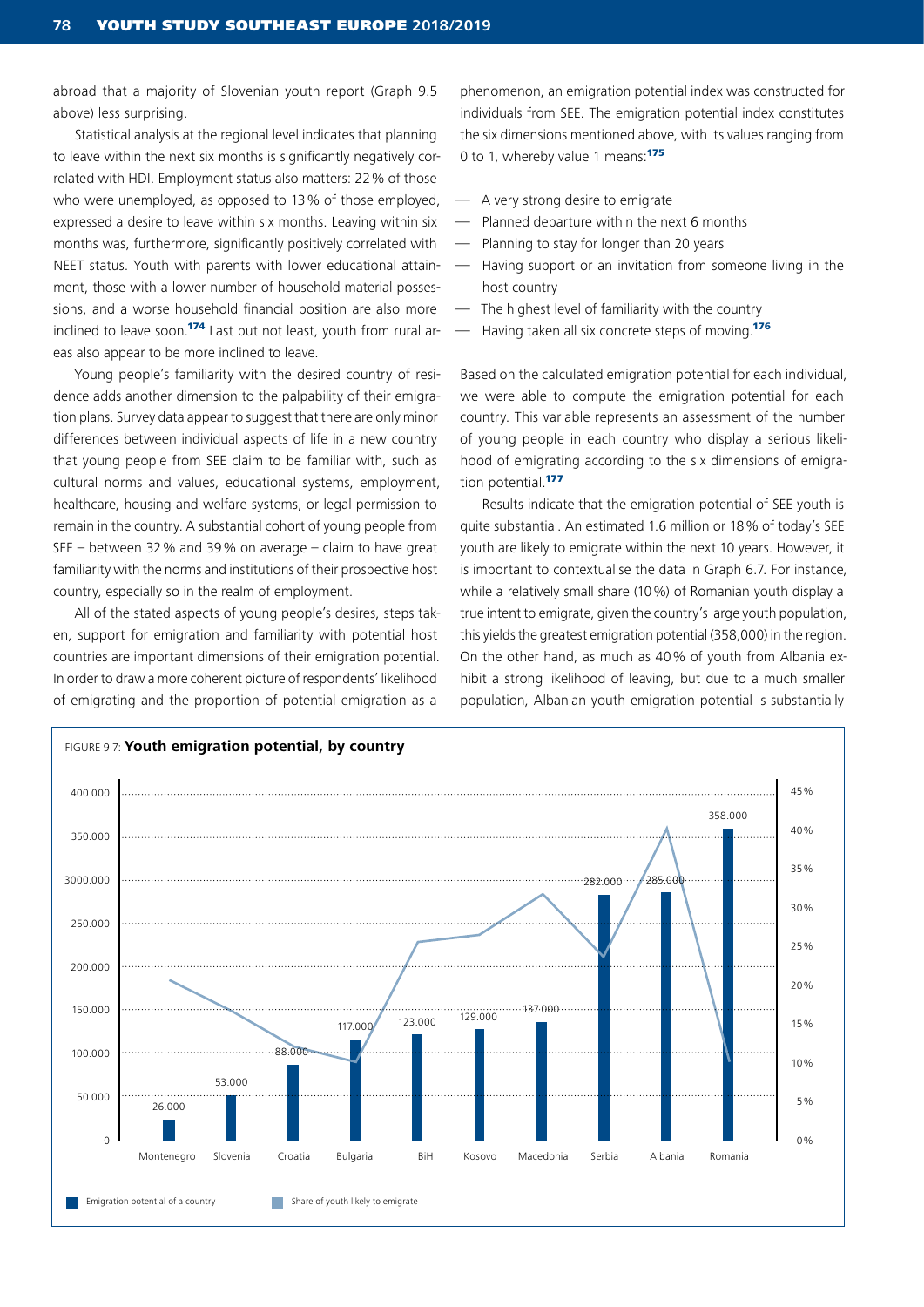lower than the Romanian one. It should also be mentioned that, by this measure, EU countries have the lowest shares of youth with a strong likelihood of leaving. Although the emigration potential might seem high for individual countries, it is also important to note that 45% of respondents in the entire sample had an emigration potential of 0. In other words, while emigration intent is a common occurrence among youth throughout the region, there is still a significant number of young people without plans of leaving home.

In terms of the profile of the young people who display strong emigration potential, the risk of brain drain appears to largely vary across countries. When using the proxy of socioeconomic status of youth for brain drain,<sup>178</sup> correlations with emigration potential suggest that brain drain may represent a serious issue for Albania and Montenegro. In Serbia, Slovenia and Croatia, positive correlations were weaker, albeit still significant, also indicating a braindrain tendency. Correlations were insignificant in the case of Romania, BiH and Kosovo, and significant and negative in the case of Bulgaria and Macedonia, suggesting that youth with emigration potential from these countries are less likely to be well-off, have lower levels of cultural capital and lower levels of education.<sup>179</sup>

The extent of the brain-drain problem varies significantly across countries. It appears to be strongly present in Albania and Montenegro, while in Bulgaria and Macedonia, youth with lower levels of economic and cultural capital are more likely to emigrate.

#### **MOST DESIRED HOST COUNTRIES**

With the exception of Bulgaria and Montenegro, most young people from the region listed Germany as their first choice of countries to move to (Graph 9.8). In fact, Germany is most frequently listed as the first and second choice country of destination throughout the region. Other countries of interest as destinations include Great Britain for Bulgaria, the US for Montenegro, Switzerland for Kosovo and Italy for Albania, which are also traditional diaspora hubs of these respective countries. The overwhelming preference of BiH youth for a move to Germany can be attributed to Germany's mass acceptance of Bosnian refugees during the 1992–1995 war, with many families subsequently settling in Germany and preserving links with their homeland.



#### Since Germany is by far the most desired host country among youth from the region, an immigration potential index was constructed for this country. For each country from the region, the share of youth who both chose Germany as their primary target

#### FIGURE 9.8: **Most frequently chosen countries for emigration (first choice)**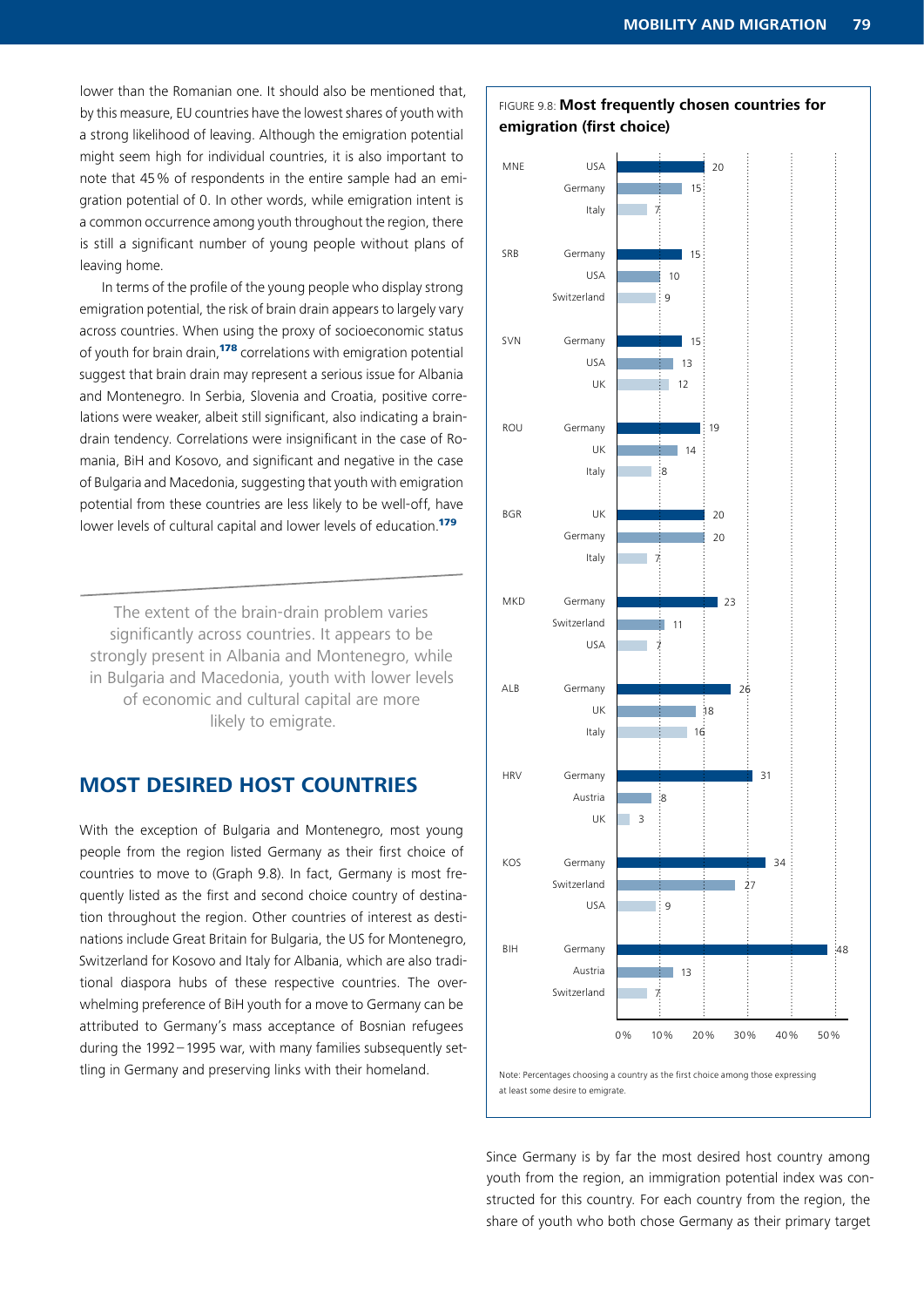

#### FIGURE 9.10: **Dimensions of young people's perceived contribution to host country**



country and had a high (0.50+) emigration potential was computed. The absolute numbers in Graph 6.9 were computed in relation to the actual number of young people aged 15 to 29 living in each country in the region.

Results suggest that the greatest share of youth who desire to leave their home country for Germany may be found in BiH, followed by Macedonia, Kosovo and Albania. On the other hand, Germany can expect the most young immigrants to come from Romania, Albania, Serbia and BiH.

# **READINESS TO INTEGRATE IN THE HOST COUNTRY**

While good or excellent language proficiency may not necessarily be the main impetus beyond young people's readiness to move abroad, SEE youth exhibit exceptionally high willingness to learn

the language of their destination country. Among those with a high emigration potential, 87% show (very) high willingness to learn the language, while 78% speak the language of their potential host country. Moreover, 58% claim familiarity with the employment possibilities available to immigrants in their respective host country.

Simultaneously, young people who desire to leave overwhelmingly see their own contribution to their prospective host country to manifest itself in superb job performance and citizenship, followed by the ability to contribute to cultural and scientific development. With some exceptions, a substantial cohort of young people across SEE also show an awareness that their contribution may lie in their readiness to accept a job that is less desired by the native population of their prospective host country (Graph 9.10).

Statistical analysis at the regional level suggests that the willingness to accept a job that is less desired by the local population is negatively correlated with countries' HDI and is positively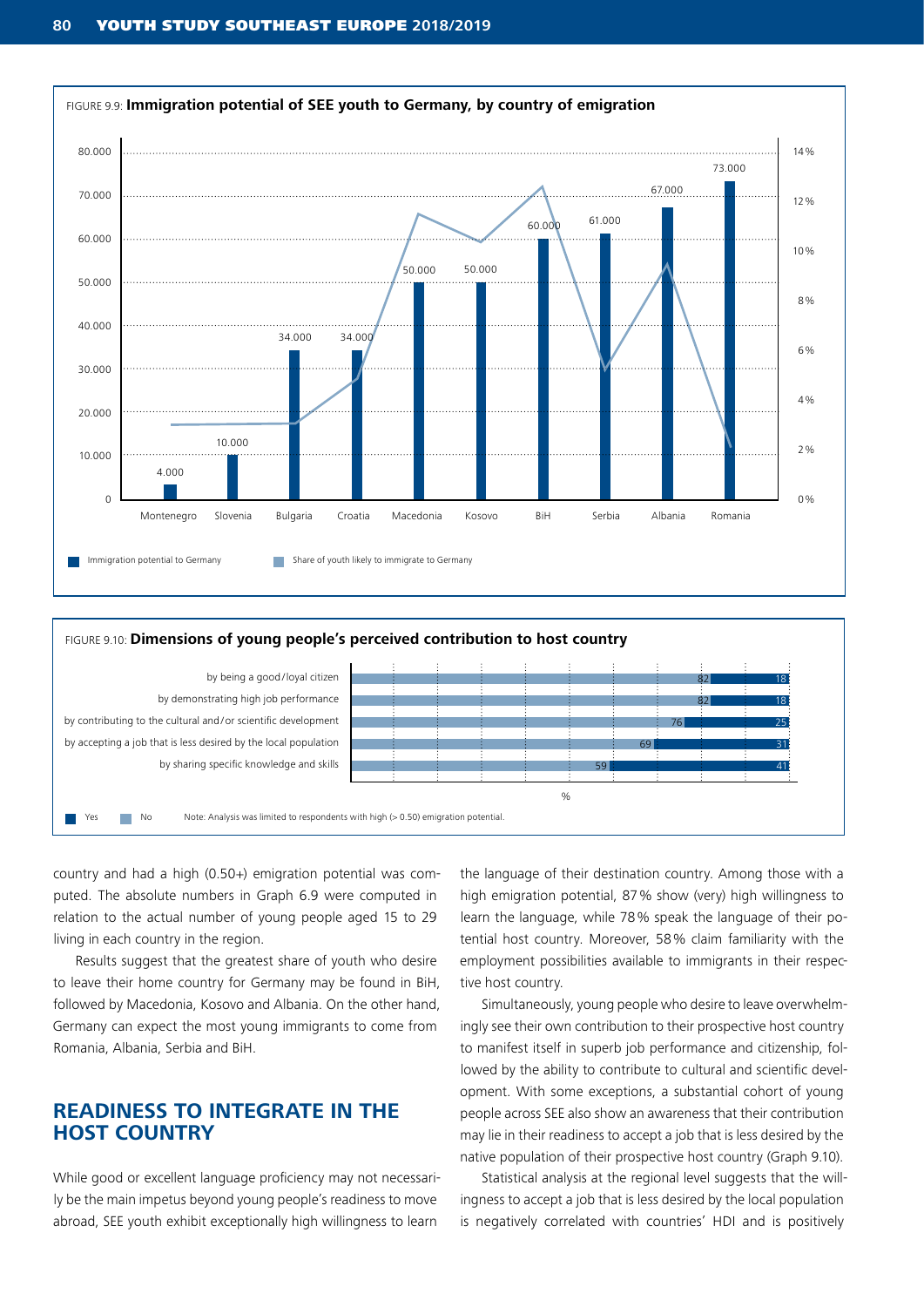correlated with NEET status. Young people more willing to accept a 'sub-par' job are more likely to come from rural areas, have lower levels of educational attainment and have parents with lower levels of educational attainment. They are also more likely to come from financially worse-off households with fewer material possessions.<sup>180</sup>

Young people from SEE display a high level of readiness to integrate into the fabric of their future societies of choice. This is demonstrated by their readiness to learn the language of their host country, but also by their willingness to be a good and productive citizen who does not shun from jobs that are less desired by the local population.

# **YOUNG PEOPLE'S ACTUAL EXPERIENCE WITH MOBILITY AND MIGRATION**

Despite their desire to emigrate, survey data show that young people from SEE have had very little experience with living abroad for longer periods of time. In fact, the vast majority have not spent more than six months in another country. SEE youth also have very little experience with staying abroad for the sake of education, which usually represent temporary, shorter stays and may be understood as mobility rather than migration (Graph 9.11).

When it comes to staying abroad for learning or training purposes, we are clearly dealing with two groups of countries. While in Montenegro, Serbia, Macedonia and Slovenia, about one-fifth of youth have had such an experience, in all other countries, these shares are substantially below 10%. We can discern a quite similar situation if we observe intentions of moving abroad for educational purposes. Interestingly, educational mobility is the lowest in three EU Member States: Romania, Croatia and Bulgaria. Low international mobility of youth appears to especially affect Croatia, where both alternatives of experiencing foreign countries are reported by only 5% of respondents, and intentions with regards to educational mobility are also very low.

Finally, it is crucial to report some of the effects of being abroad for educational purposes. Those who report such an experience<sup>181</sup>

- are substantially more interested in politics,<sup>182</sup>
- report substantially greater knowledge of politics.<sup>183</sup>
- are much more willing to take on a political function,<sup>184</sup>
- are much more active in terms of non-conventional political participation.<sup>185</sup>
- are substantially less supportive of nationalist ideas,<sup>186</sup>
- and are much more likely to emigrate.<sup>187</sup>

FIGURE 9.11: **Experiences and plans of staying abroad for learning or training purposes or being away from the home country for more than six months**

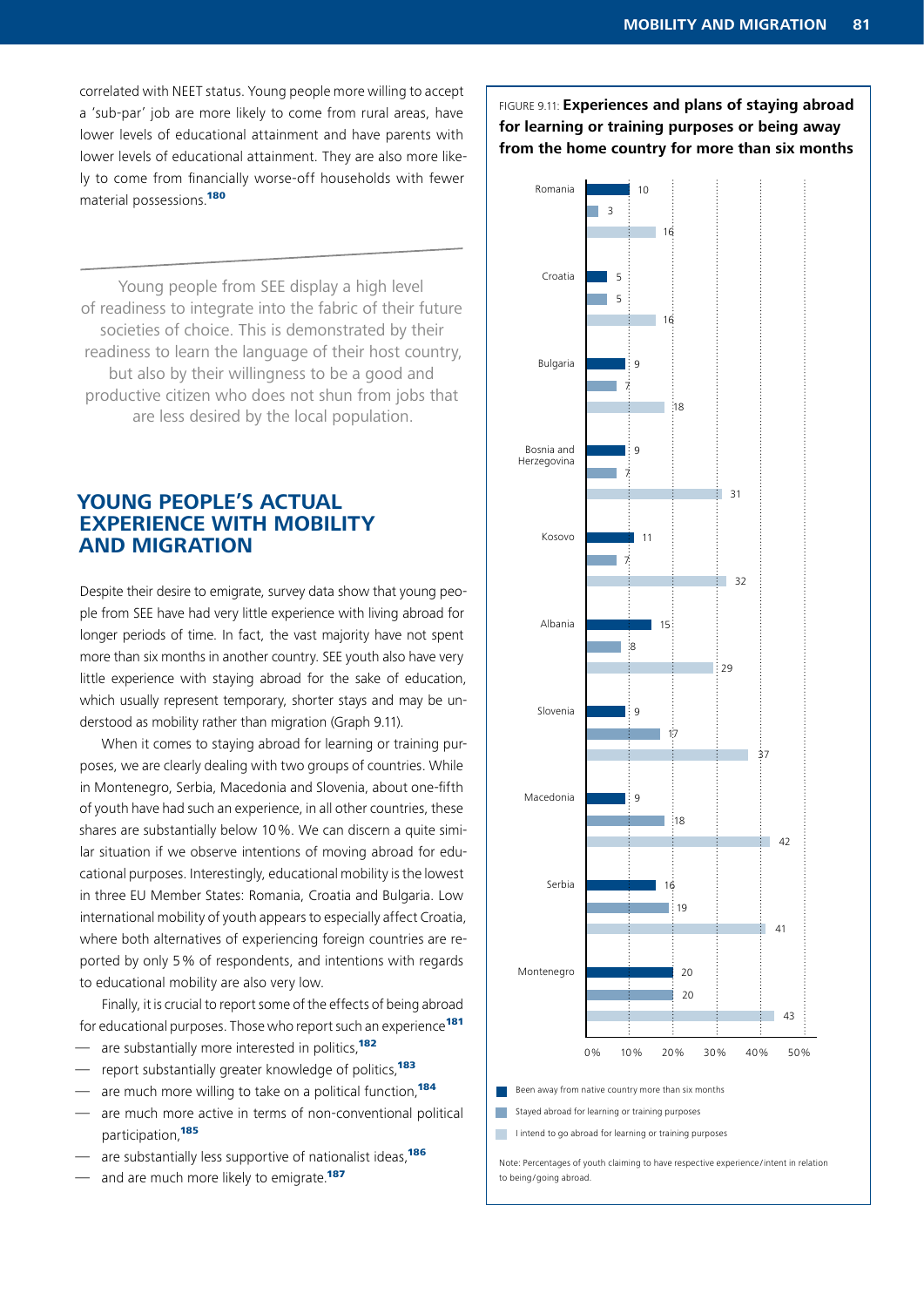In other words, studying abroad is a great tool for developing young people's potential and elevating their civic and political engagement, but it is also a strong factor that increases the likelihood of emigration.

The vast majority of youth in SEE have not had the experience of living abroad for longer than six months or staying abroad for the sake of education or training. The latter substantially increases the civic and political engagement of a young person, but it also substantially increases his or her likelihood of emigrating.

#### **CONCLUSIONS AND RECOMMENDATIONS**

The emigration intent of youth seems to be decreasing in many SEE countries, but overall it remains relatively high, especially in countries that have not yet joined the EU. This is undoubtedly related to the fact that throughout the region young people's intentions to move are mainly conditioned by economic factors. Importantly, youth intending to emigrate show a great willingness to adapt to the society of the chosen host country and in many cases already have contacts there. Despite young people's marked intentions to emigrate, actual experience in foreign countries is rather limited, especially in Croatia, Romania and Bulgaria. The relatively weak desire and limited experience of youth with respect to moving abroad for educational purposes appears to be a major missed opportunity for encouraging civic and political engagement and non-nationalist attitudes.

### **MAIN FINDINGS:**

- 1. The emigration intent of youth from SEE remains high, though it appears to have decreased since the last round of youth surveys in most countries.
- 2. In the region as a whole, economic factors and negative perceptions of the home country's situation appear to be the strongest motivational factors for emigration. Youth from EU Member Countries are substantially less motivated for (especially long-term) emigration in comparison to youth from the WB6 countries.
- 3. The extent of the brain-drain problem varies significantly across countries. It appears strongly present in Albania and Montenegro, while in Bulgaria and Macedonia, youth with lower levels of cultural capital are more likely to emigrate.
- 4. Existing social contacts abroad are an important facilitator of migration. With the exception of Slovenia, as many as 60%

of young people from the SEE region with a very strong desire to emigrate have received an invitation or support from their social networks in the desired host country.

- 5. Young people from SEE display a high level of readiness to integrate in the fabric of their future societies of choice. This is demonstrated by their readiness to learn the language of their host country, but also by their willingness to be good and productive citizens who do not shun jobs that are less desired by the local population.
- 6. Last but not least, despite young people's high emigration potential in a number of countries in the region, the vast majority of SEE youth have not had any experience of living abroad for longer periods of time or staying abroad for the purpose of education or training. The latter substantially increases civic and political engagement of a young person, but it also substantially increases his or her likelihood of emigrating.

# **POLICY RECOMMENDATIONS:**

- 1. Given the beneficial effects of international educational mobility, countries should encourage participation in existing mobility programs, such as the EU's ERASMUS+, and consider establishing new schemes to foster greater educational mobility.
- 2. Since educational mobility is related to a higher likelihood of emigration, governments should seek ways to prevent educational mobility from largely becoming a diving board for longterm emigration and in this way exacerbate the brain-drain problem. Policies should motivate youth with the experience of studying or working abroad to return to or stay within their home country.
- 3. Policies to deter emigration need to be enhanced, especially in SEE countries that have not joined the EU. The development of such policies needs to adopt an integral, multifaceted approach, targeting economic insecurity, weak job opportunities and career prospects as the most significant motivational factors of migration.
- 4. Since educational mobility is related to a higher likelihood of emigration, incentive measures to encourage return migration should be developed. These policies should largely involve cooperation between sending and receiving countries. For example, incentives for employers in sending countries to hire professionals with experience or education from abroad could stimulate those professionals to return to their home countries.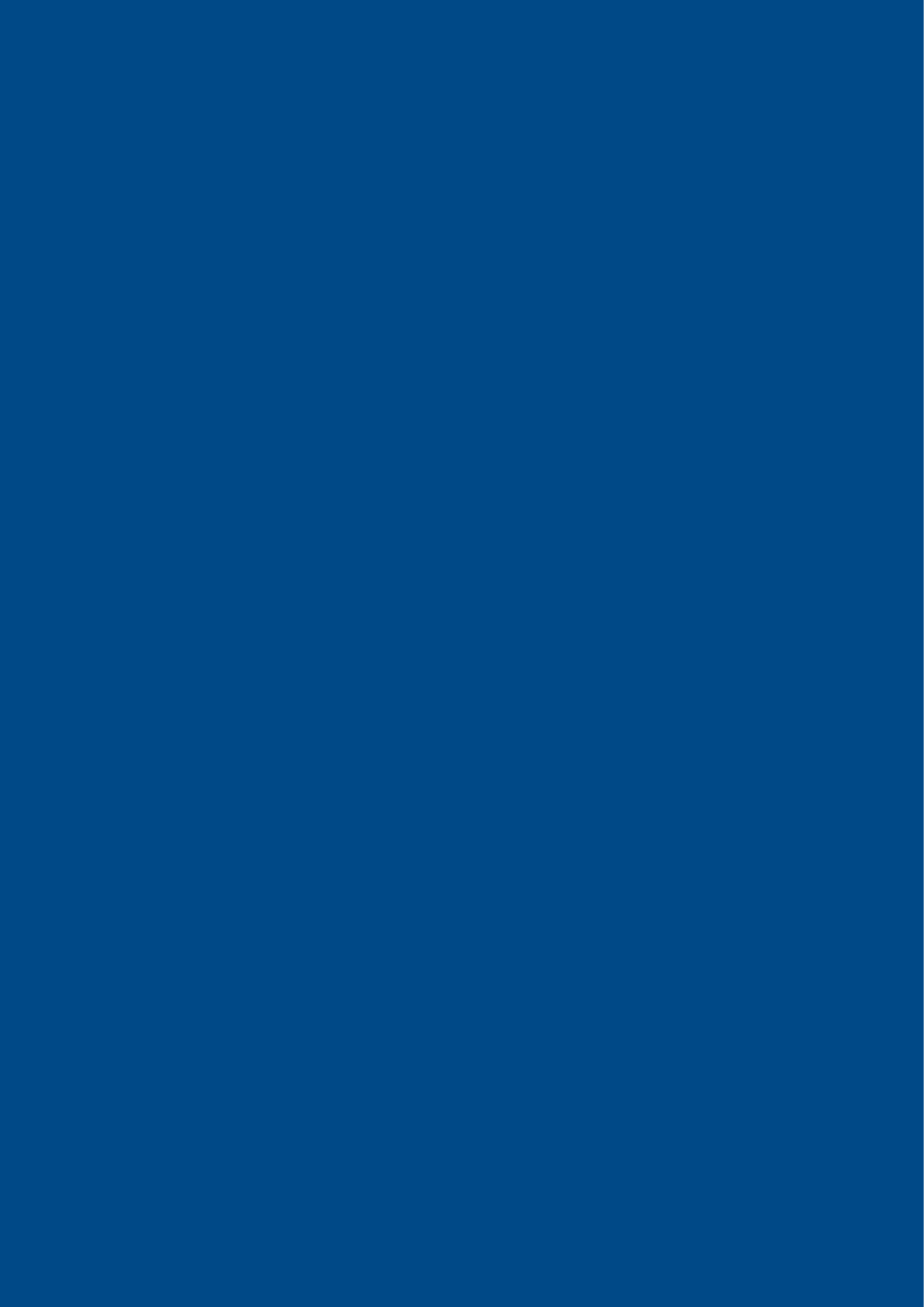

# FAMILIES AND THE TRANSITION TO ADULTHOOD

By Smiljka Tomanović

Global economic and political changes in the structural environment lend special importance to family resources in the transition to adulthood (Togouchi Swartz & Bengtson O'Brien, 2009). Global trends are associated with extended and fragmented education-to-work transitions, as well as changing patterns of family transition, notably delayed parenting, which affects the patterns of housing transition (Mulder, 2009). The inevitable consequences of these processes are changes in intergenerational relations within the family, which are also an expression of contradictions between the individualistic norms of the autonomy of the young person and the significant importance of parents to adolescents and young adults. The changes are reflected in the move from relations of autonomy and dependence to relations of cooperation and interdependence (Turtianen et al., 2007). The new relations of interdependence put in question the very notion of transition into adulthood as a linear path to achieving independence from parents, as different forms of dependence and independence, as well as semi-dependence and interdependence, occur and are negotiated between young people and their parents in different life phases (Lahelma & Gordon, 2008).

Considering several ways of approaching the issue of young people in association with the family, we have decided to concentrate our analysis on three interrelated perspectives: 1) as related to their parental family and support; 2) as related to the formation of their own family; and 3) as related to transitions to adulthood.

# **RELATIONSHIP WITH PARENTS AND SIGNIFICANCE OF PARENTAL INFLUENCE**

In terms of their main features, SEE countries belong to the socalled 'Southern' cluster, characterised by 'strong' family ties, later home-leaving, and a more family-based sense of solidarity (Iacovou, 2010). One comparative research finding is that "parents across Southern Europe, and parts of Eastern Europe value family togetherness more highly than independence for themselves or their children, while their children are in their twenties" (Ibid, p. 160). The dominant, so-called familistic or sub-protective welfare regime builds upon these cultural features of intergenerational solidarity (Walther, 2006), while its post-socialist modifications also exist within the transition to adulthood regimes in SEE (Walther & Stauber, 2009). The cultural constant of family relations in countries in the region is the emotional connection between parents and children (Ule & Kuhar, 2008; Lavrič, 2011; Ilišin et al., 2013; Flere et al., 2014; Kuhar & Reiter, 2014; Mitev & Kovacheva, 2014; quoted in: Tomanović & Stanojević, 2015, p. 44). Our assumption that SEE countries are experiencing a change from authoritarian to authoritative and permissive parenting styles (Baumrind, 1971) is partly confirmed by FES Youth Studies SEE 2018/19 findings: authoritative (democratic) parenting style is dominant in all the countries, while authoritarian and, unexpectedly, permissive styles, are both less prominent<sup>188</sup>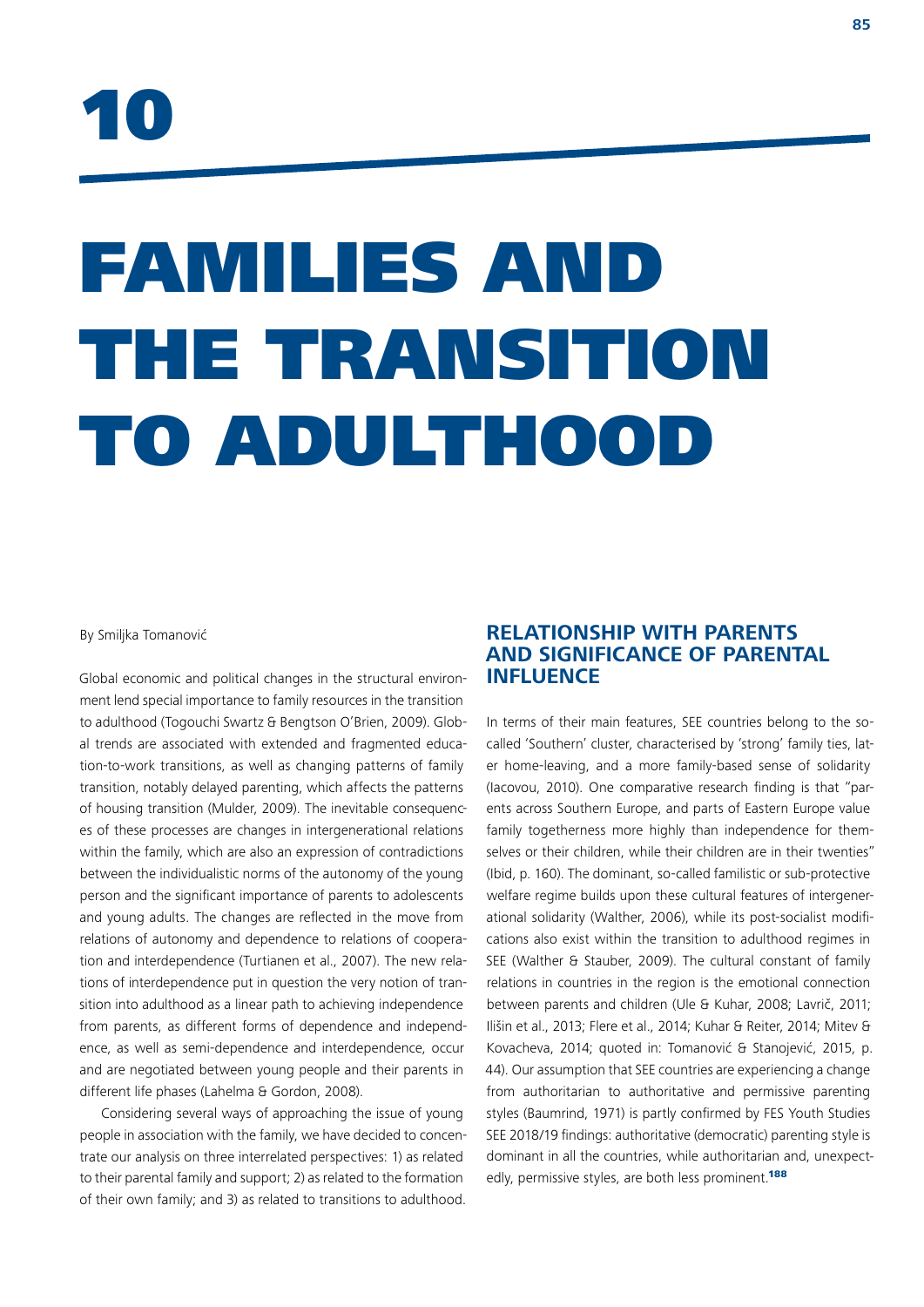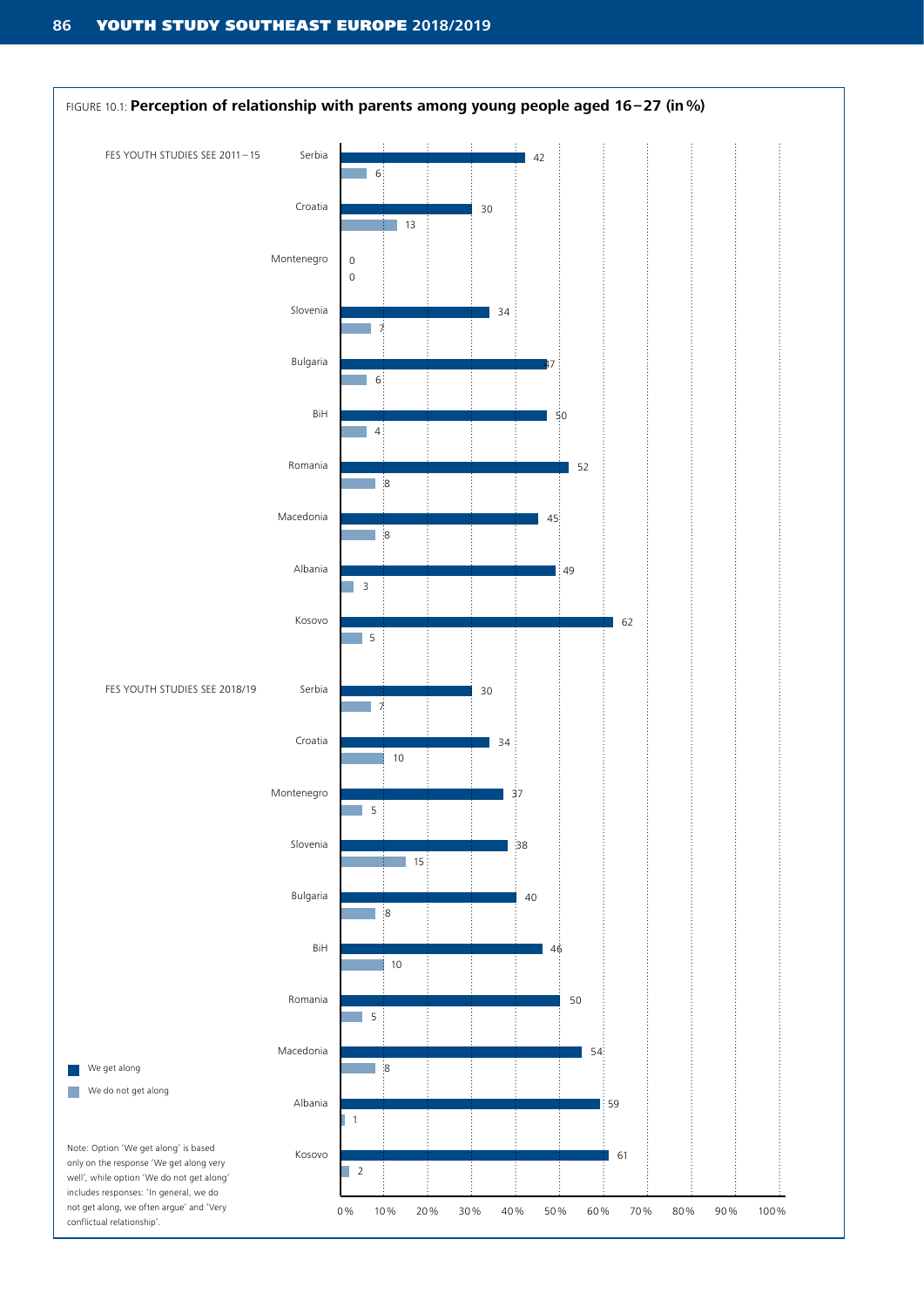Significant differences in perceptions of the relationship with their parents exist between young people from different countries (Graph 10.1). Among young people from Kosovo, Albania, Macedonia and Romania, the dominant assessment of the relationship is unconditionally 'very good,' which is even frequent in Albania and Macedonia than in FES Youth Studies SEE 2011–15 (Flere, 2015, p. 72). In the rest of the countries, the relationship with parents is predominantly perceived as harmonious, with expressed differences in opinions. Young people from Slovenia described the relationship as discordant and conflicting more than their peers from the other countries, and even more so in FES Youth Studies SEE 2018/19. The analysis in relation to different parenting styles revealed that young people from families with a dominant authoritative style perceive the relationship as better, both at the comparative level of all FES Youth Studies SEE 2018/19<sup>189</sup> countries and in every single country. On the other hand, young who were raised in families with dominant authori- $\arian$ <sup>190</sup> and permissive<sup>191</sup> upbringing reported that they get along worse with their parents.

Parental influence on a young person's decision-making is recognised in all FES Youth Studies SEE 2018/19 countries. Similar to FES Youth Studies SEE 2011–15 findings (Flere, 2015, p. 75), the mother is recognised as the person with greater influence, except in Albania and in Kosovo, where the father's influence dominates. The importance of the father's influence decreases among children of more educated parents,<sup>192</sup> while the mother's dominant influence is correlated with better education of parents.<sup>193</sup> The father's and the mother's influence are both correlated with authoritative upbringing,<sup>194</sup> and they are also less prominent among young people raised in families with a dominant authoritarian<sup>195</sup> parenting style. A permissive parenting style has a negative correlation with the father's<sup>196</sup> and no significant correlation with the mother's influence on a young person's decision-making. We can conclude that parents' influence is based on a positive relationship rather than obedience, which is in accordance with the above finding of a better relationship between youth and their authoritative parents.

The dominant authoritative style of parenting in SEE countries is positively associated with a better relationship between young people and their parents, with a significant influence of both parents on their lives, but also with more independence in a young person's decision-making.

Similarly, authoritative parenting relates to a young person having more independence in making important decisions<sup>197</sup> (Graph 10.2):

Differences between the countries are evident, with young people from Romania and Slovenia reporting more independence, while youth from other countries prefer to consult their parents when making important decisions. These differences relate to a country's socioeconomic development, since independent decision-making is in a positive correlation, while deciding jointly with parents is negatively correlated with HDI.<sup>198</sup> The young who reported a strong influence on their decision-making by the father<sup>199</sup> and the mother<sup>200</sup> are less likely to be independent in decision-making as compared with those stated that no one has influence and that they decide independently.<sup>201</sup>

Young people from more developed countries tend to make their decisions independently of parents, while the young from less developed countries are more inclined towards deciding jointly with their parents.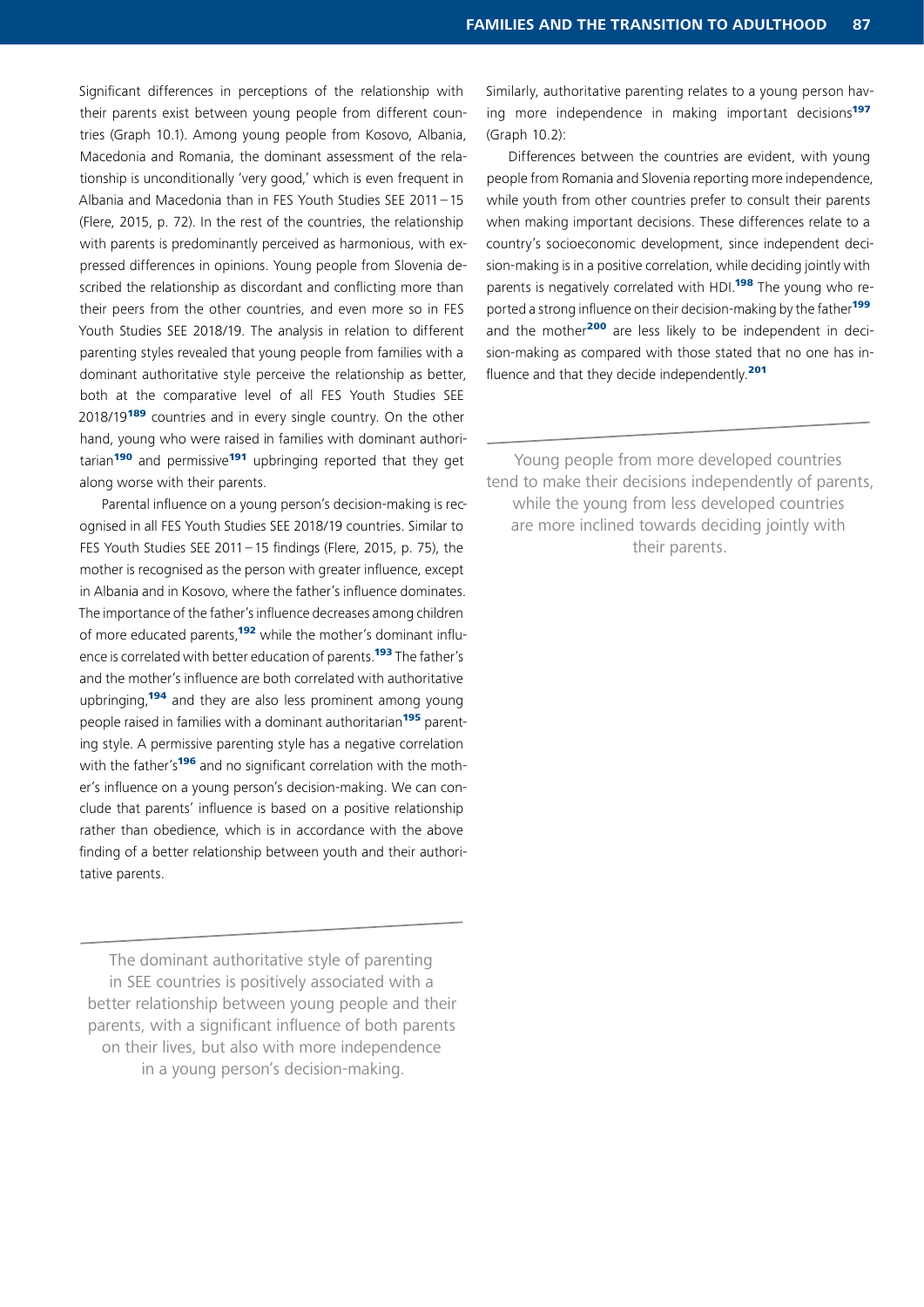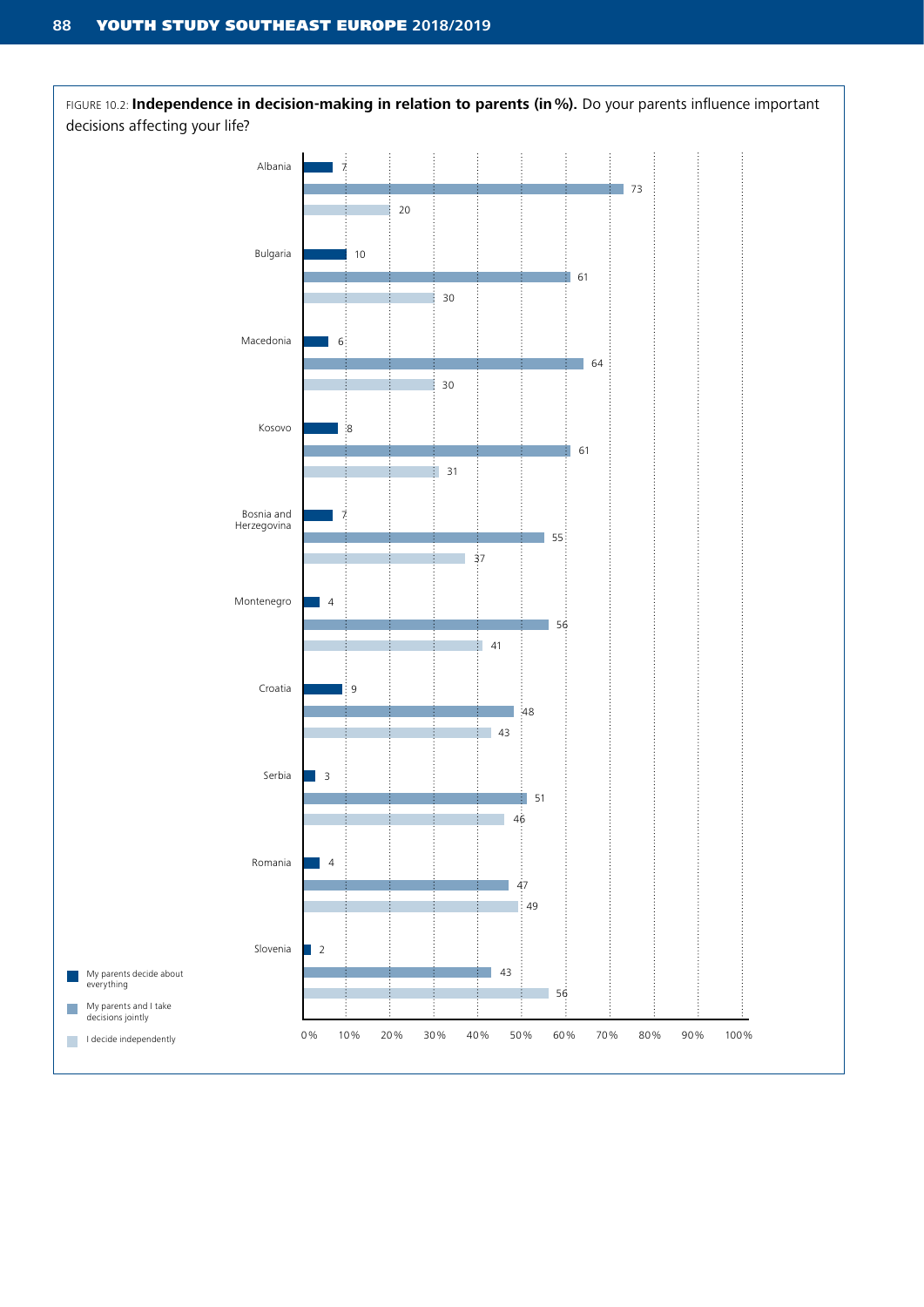

# **LIVING WITH PARENTS VS. IN AN INDEPENDENT HOUSEHOLD**

Southeast European countries belong to the cluster of countries where home-leaving occurs very late (Graph 10.3), and households with extended families are a common strategy of pooling together family resources: "In those countries delays in leaving home may be the result of economic necessity rather than of a preference of parents to keep their children near them" (Iacovou, 2011, p. 8).

The assumption that SEE countries belong to the so-called 'Southern type' of housing transitions has been supported by findings of comparative studies on the housing situation of young people, drawing on FES Youth Studies SEE 2011–15 (Flere, 2015,

p. 79; Jusić & Numanović, 2017, p. 20). Graph 7.4 shows that there were no significant changes in housing independence between the two waves of surveys, except in Slovenia. As in FES Youth Studies SEE 2011–15, a majority of the young people involved in FES Youth Studies SEE 2018/19 who are older than 18 live in their parental home – from around two-thirds in Slovenia and Bulgaria to four-fifths in Kosovo and Macedonia.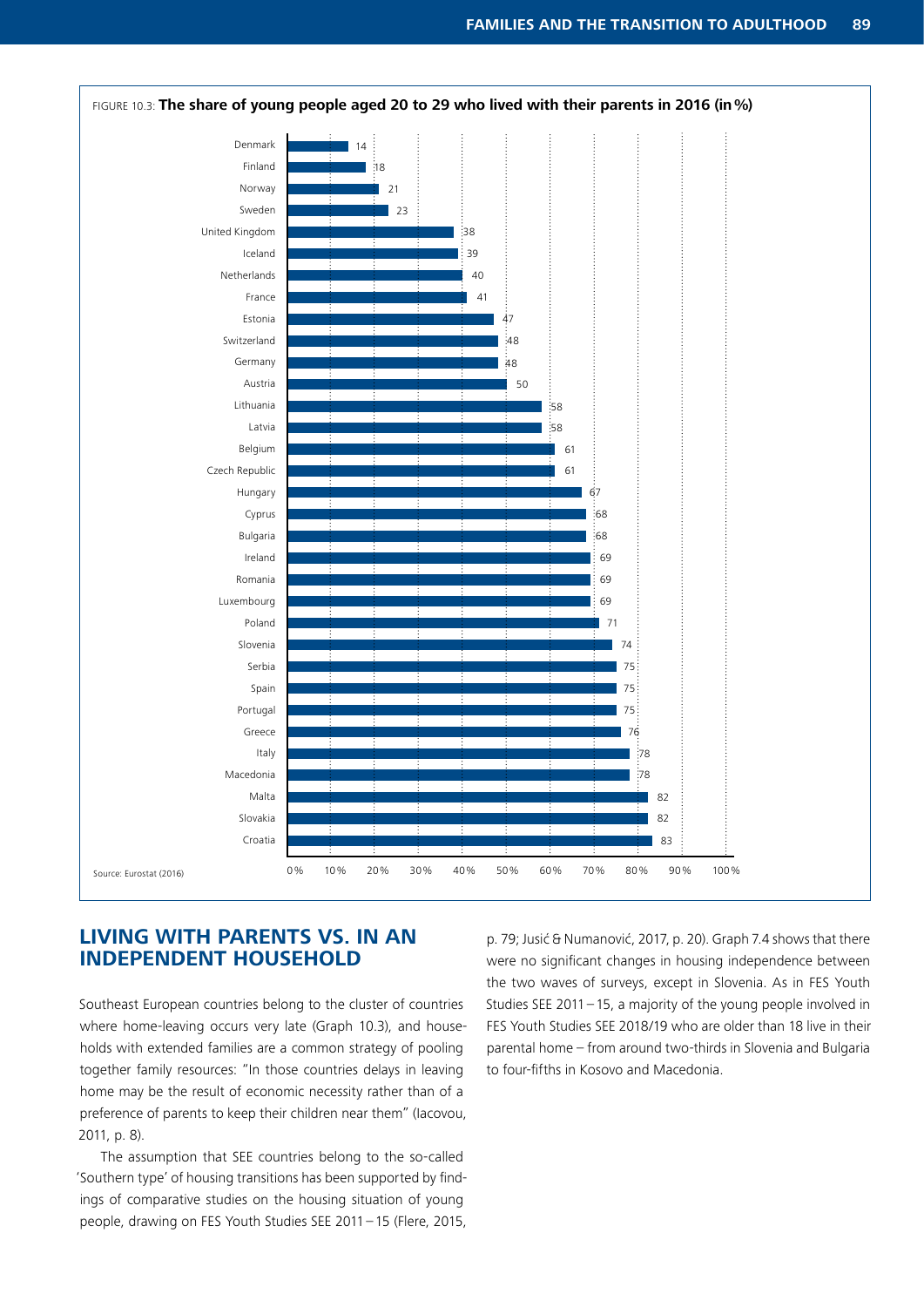

A great housing dependence persists among young people in SEE countries.

A significant factor underlying increasing housing independence is the respondent's age. The relationship with SES is reverse – the young from households with a lower material status and from families with lower levels of education live less frequently in their parental home.<sup>202</sup> This is presumably due to the fact that those young people get married earlier and simultaneously set up their family households, in accordance with the Southern pattern of family transitions (Iacovou, 2002). It appears that the parents with higher SES direct their resources more towards their children's education than towards housing. This finding also corroborates Maria Iacovou's (2011) conclusion that

across Southern and parts of Eastern Europe, the opposite occurs – parents with higher incomes appear to use their resources to encourage their offspring to remain living in the parental home for extended periods, and it is only at a relatively late stage in their children's lives—the late twenties for daughters, and the mid-thirties for sons—that parents begin to use their resources to encourage their children to move away from the parental home (p.11).

Whether the young who left their parental home use more their family resources (the flat is inherited, bought or rented by the parents) or their own (buying or renting) more, as in Albania, BiH, Romania and Slovenia, most probably depends on the availability of affordable housing for renting or mortgage schemes to buy them in the particular country.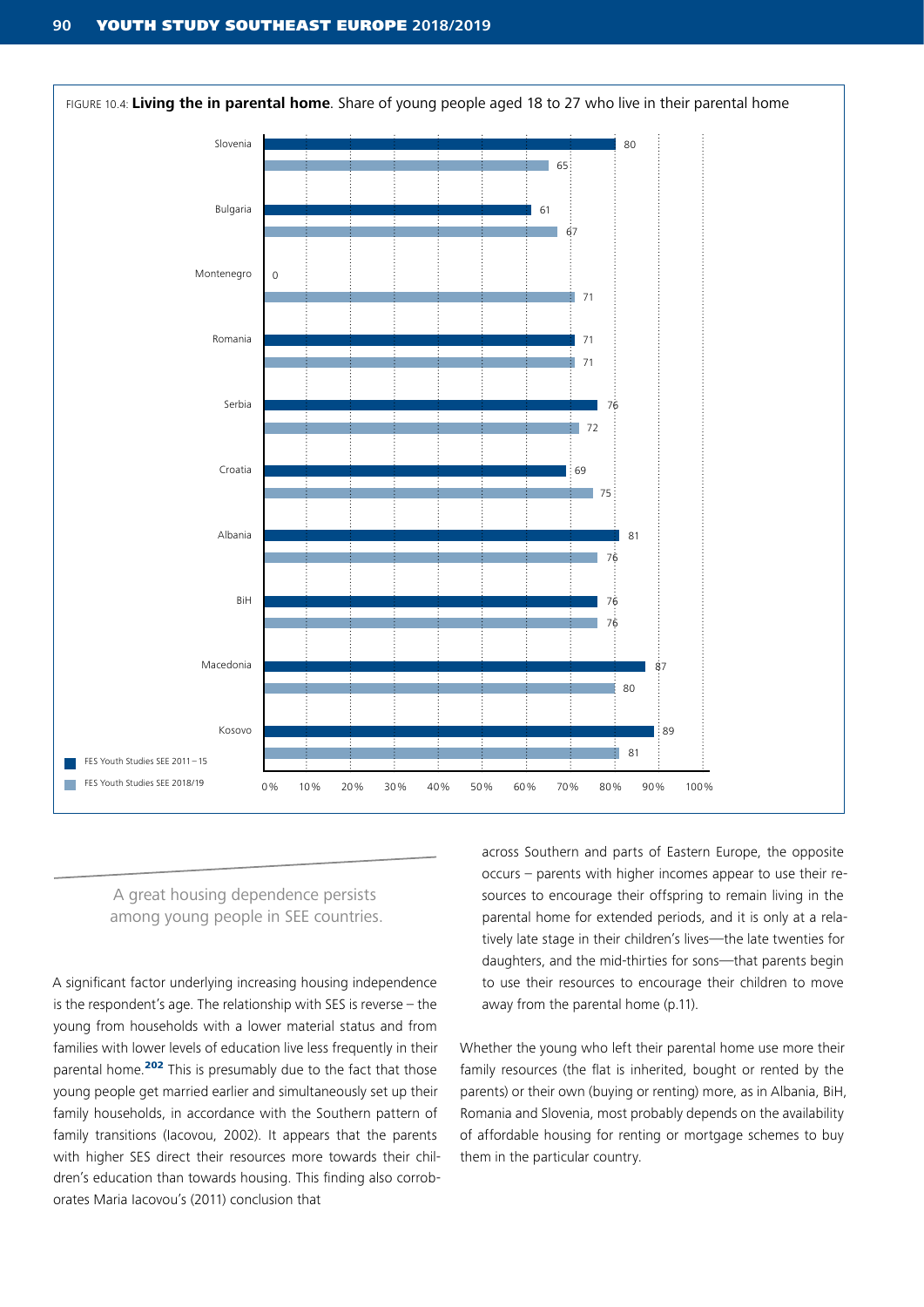

Most young people over 18 who still live in the parental home reported convenience as the main reason for living with their parents, except in Slovenia and BiH, where they stressed financial reasons (Graph 10.5). Young people's insufficient finances were

also frequently mentioned as a constraint housing independence in other countries, except for Kosovo and Albania. This relates to structural factors inhibiting home leaving, such as high unemployment, low wages and unaffordable housing (Iacovou, 2010).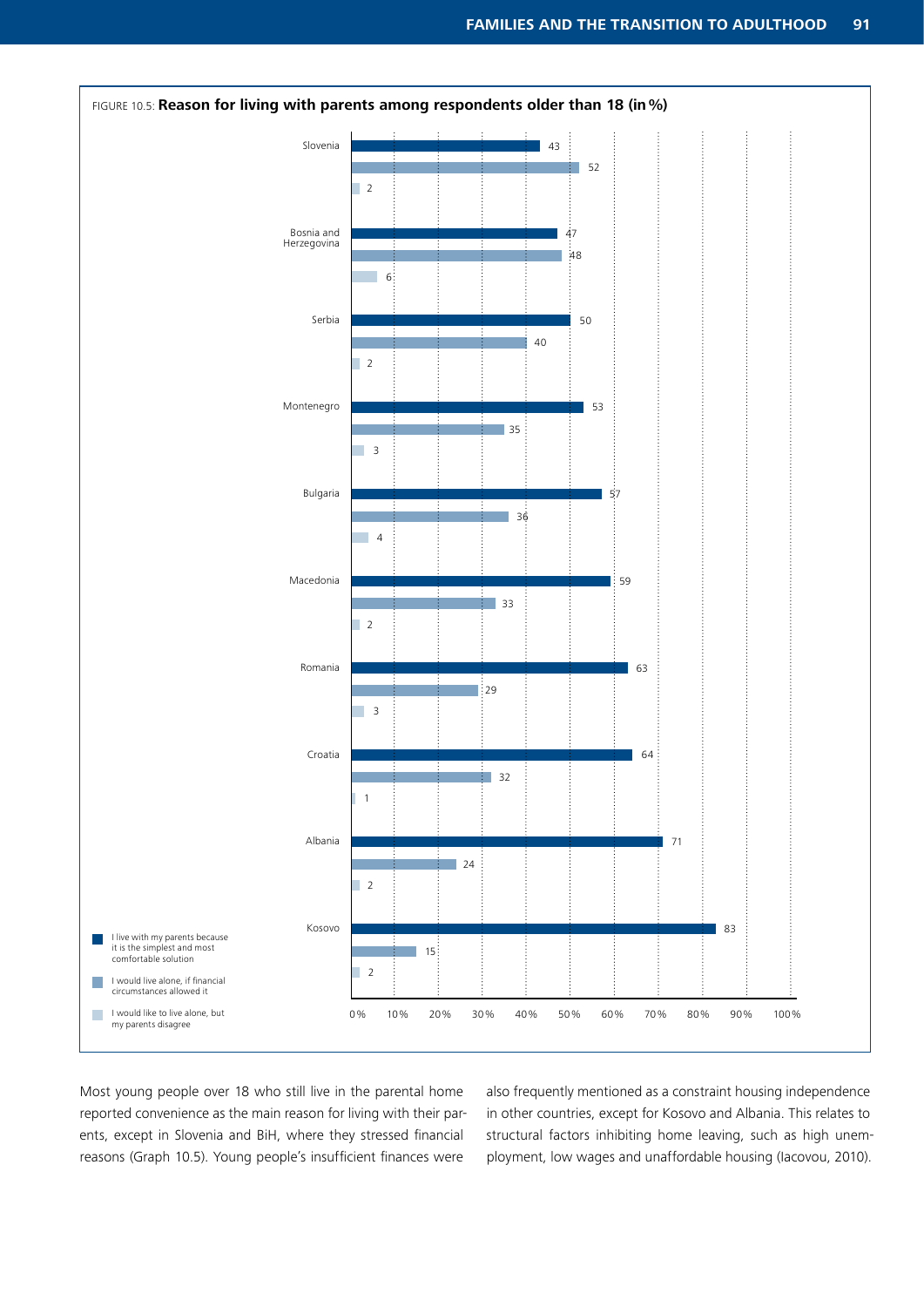Prolonged living with parents is associated with prolonged education, since parents with a higher socioeconomic status direct their resources more towards their children's education than towards housing. Financial dependence and a lack of affordable housing are also the reasons for staying in the parental home, since between one-quarter and one-half of the young point out that they cannot afford to live independently.

#### **FORMATION OF THE FAMILY OF CHOICE**

Family formation in Europe is marked by two opposing processes. On one hand, one of the most significant changes in the life of young people in Europe is the altered understanding of partner and family relations, where partner relationships, both normative and practical, are separate from parenthood, and they are increasingly viewed as different lifestyle choices (Daly, 2005, p. 385). On the other hand, there are trends towards low and late fertility. A rapid decline in fertility has been experienced by the former socialist countries since 1990, so that Central and Eastern Europe countries along with Southern Europe constitute the group of countries with lowest low fertility (Kotewska, 2012, p. 114). This low and late fertility trend also prevails in all of the SEE countries: the rates ranged from 1.42 in Croatia to 1.79 in Montenegro in 2016 (Eurostat, 2018b), accompanied by postponement of child-birth. Having these trends in mind, we have decided to present the issue of family formation through attitudes on marriage and having children and practices of partnership and parenthood.

#### **ATTITUDES ON PARTNERSHIP AND PARENTHOOD**

Findings in FES Youth Studies SEE 2011 – 15 surveys established that, with the exception of young people in Bulgaria and Slovenia, who anticipate and practice cohabitation, most SEE youth "can be said to generally strive towards marriage as a traditional family institution, as it plays a big part in the way they see themselves in the future" (Jusić & Numanović, 2017, p. 22). These trends persist in FES Youth Studies SEE 2018/19, as confirmed by the findings presented in Graph 7.6.

The only alternatives to the hetero-normative of a married couple with children were expressed among the young in Bulgaria, with respect to cohabitation with children, and particularly in Slovenia, where young people also anticipated relatively frequently (9%) their future without children. Having children is highly important for the young in all SEE countries,<sup>203</sup> while for young

people in Slovenia, a partner relationship is slightly more important for a happy life than having children.<sup>204</sup>

Patterns of partner relationships expressed as anticipation correspond to practices: 39% of young people aged 25 to 29<sup>205</sup> in Slovenia and 28% in Bulgaria cohabitate, while the frequency is considerably lower in other countries, particularly BiH (2%), Albania (3%) and Montenegro (5%). These findings also correspond to those from FES Youth Studies SEE 2011–15. Significant gender differences in partnership status in this age group are found in all countries, except Croatia and Slovenia, with females being twice as numerous among married youth in comparison to males of the same age. This is due to women getting married earlier than men, which is also an expectation of FES Youth Studies SEE 2018/19 respondents.<sup>206</sup> Young people who are not parents plan to have two or three children<sup>207</sup> around the ages of 26 and 27.

Young people in SEE strongly support traditional forms of family life – a married couple with children – except in Slovenia and Bulgaria, where they also support cohabitation, and in Slovenia, where some young people anticipate adult life without parenthood.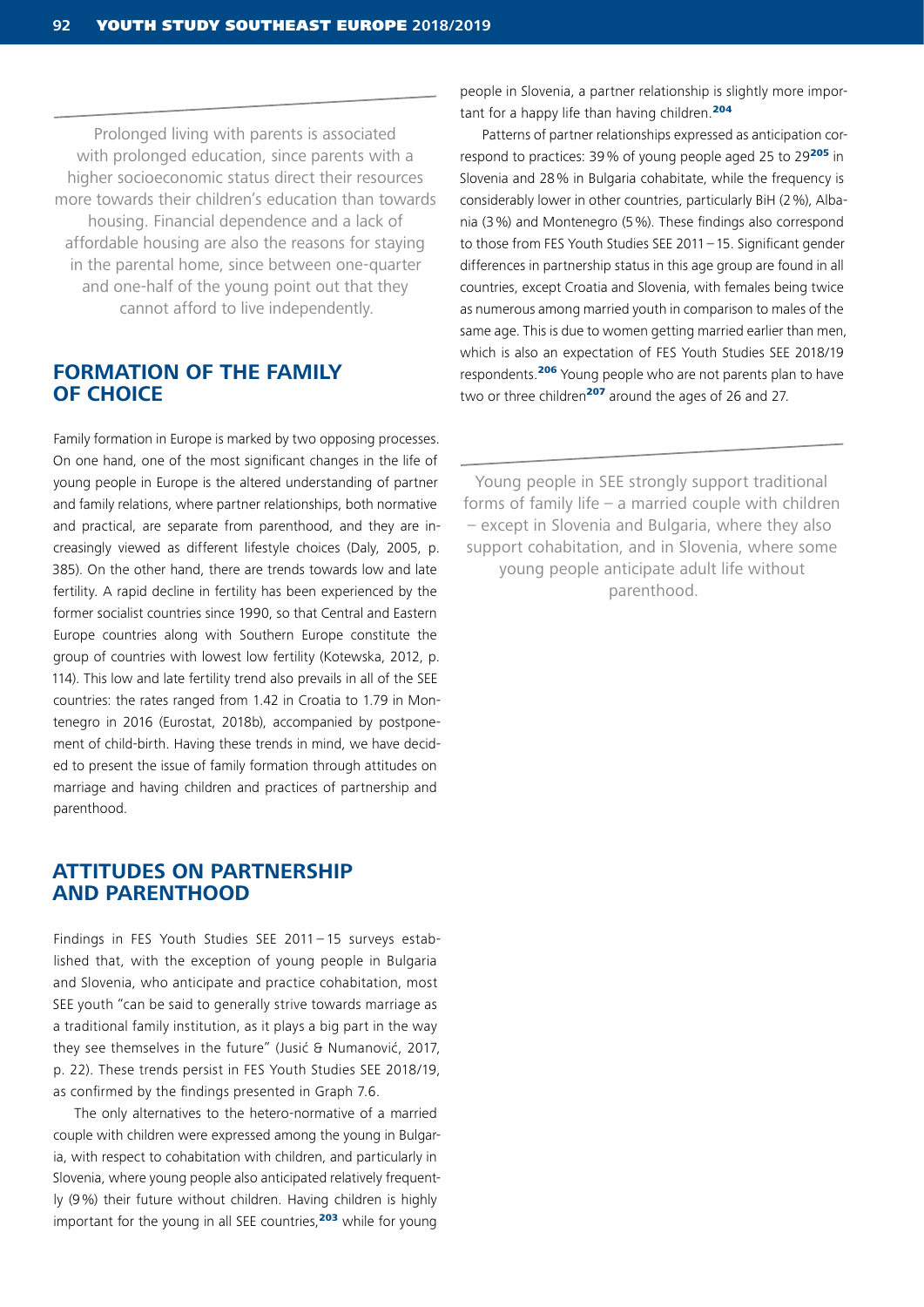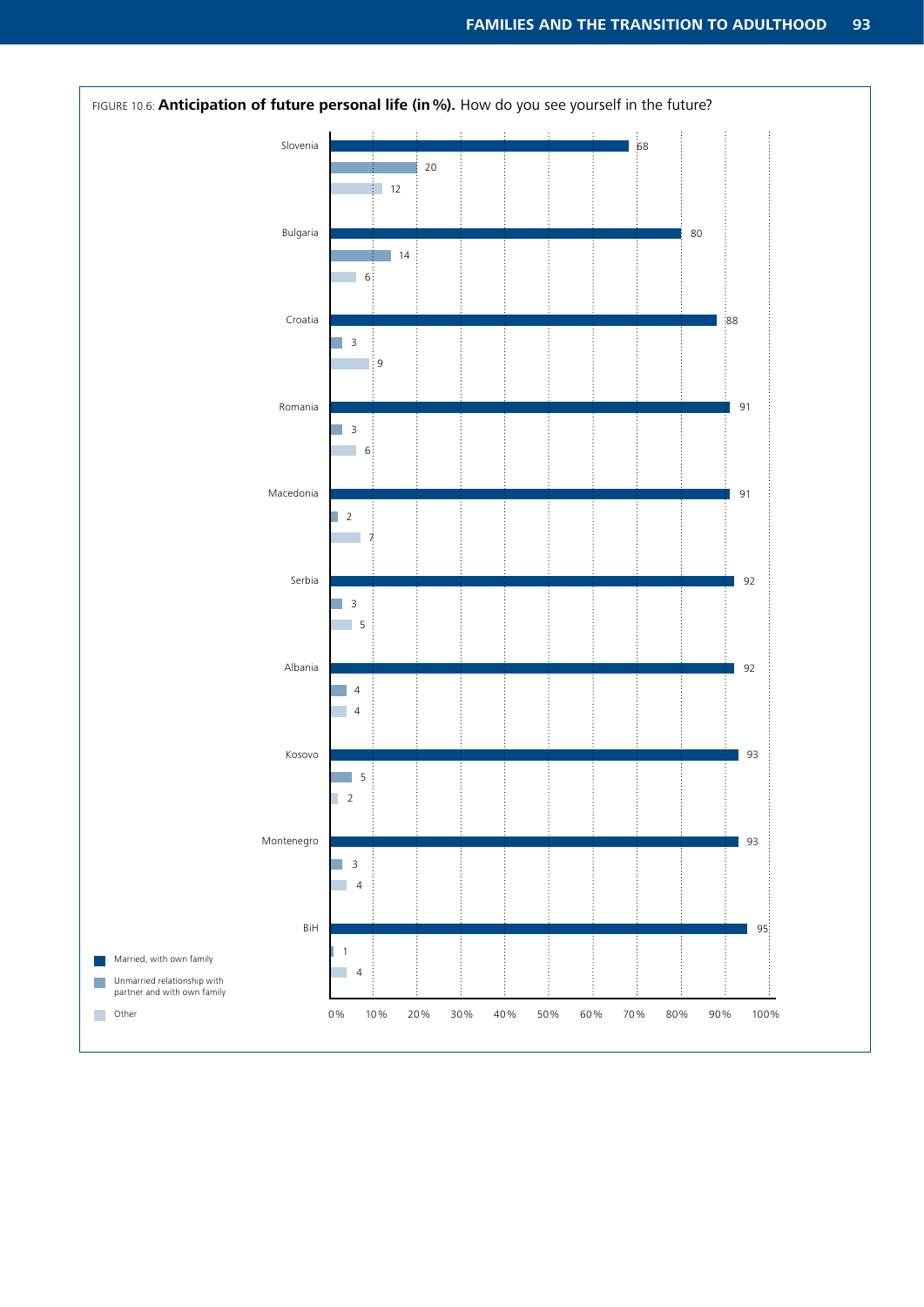# **PARENTHOOD AMONG FES YOUTH STUDIES SEE 2018/19**

Among FES Youth Studies SEE 2018/19 youth, 12% are parents and they usually have one child. There are differences between countries in the share of parents among young people, with Bulgaria and Romania standing out with a significantly higher and Serbia with a significantly lower share as compared to the average (Graph 10.7).



In all countries, young people become parents on average around approximately similar ages: between 22 and 25. Early parenthood is associated with several socioeconomic factors, but there is no correlation with the level of socioeconomic development of a country (as indicated by HDI). Women tend to become mothers at a younger age than men become fathers in all countries.<sup>208</sup> The age of becoming a parent is correlated with living in rural areas, with a lower educational level of a young person's parents, and with lower household material status.<sup>209</sup> There is an evident correlation between attained educational level and the timing of childbirth:<sup>210</sup> young people

who finish education earlier become parents earlier, with a greater likelihood of having more children in the course of their lives. Since the association between lower education and earlier childbirth is significantly stronger for young women than for young men, $211$  it is indicative of the risk of being excluded from education and consequently from the labour market. This was confirmed by a recent study on transition to parenthood among young people in Serbia (Tomanović, Stanojević, & Ljubičić, 2016).

Young parenthood is associated with features of lower SES: a lower level of education, a lower household material status and living in rural areas. Young mothers are at risk of being excluded from education and employment due to early child-bearing.

# **TRANSITION TO ADULTHOOD**

The transition to adulthood comprises two interrelated processes of school-to-work transitions (from finishing school to stable employment) and family transitions (independent household and family formation): "school-to-work transitions are essential for a successful transition to adulthood. In fact, having access to paid work and a stable job is found to be the main determinant for allowing young people to afford to live independently, to live with a partner or to become parents" (Eurofound, 2014a, p. 42). The usual approach to exploring the transition to adulthood is by taking into consideration its dynamics: the pace of realising key life events ('markers of adulthood').

Our analysis of the pace of transition to adulthood draws on Galland's model of gaining independence that was applied to young people aged 16–25 from EU countries in 1996 (Galland, 2003, p. 180).<sup>212</sup> We have explored the accomplishment of four key life events: completing education, independent housing, stable employment, and cohabitation or marriage by a certain age.<sup>213</sup> For the pace of transition to adulthood, it is indicative to look at events achieved within the oldest cohort in FES Youth Studies SEE 2018/19, aged 26 to 29 (Graph 10.8).

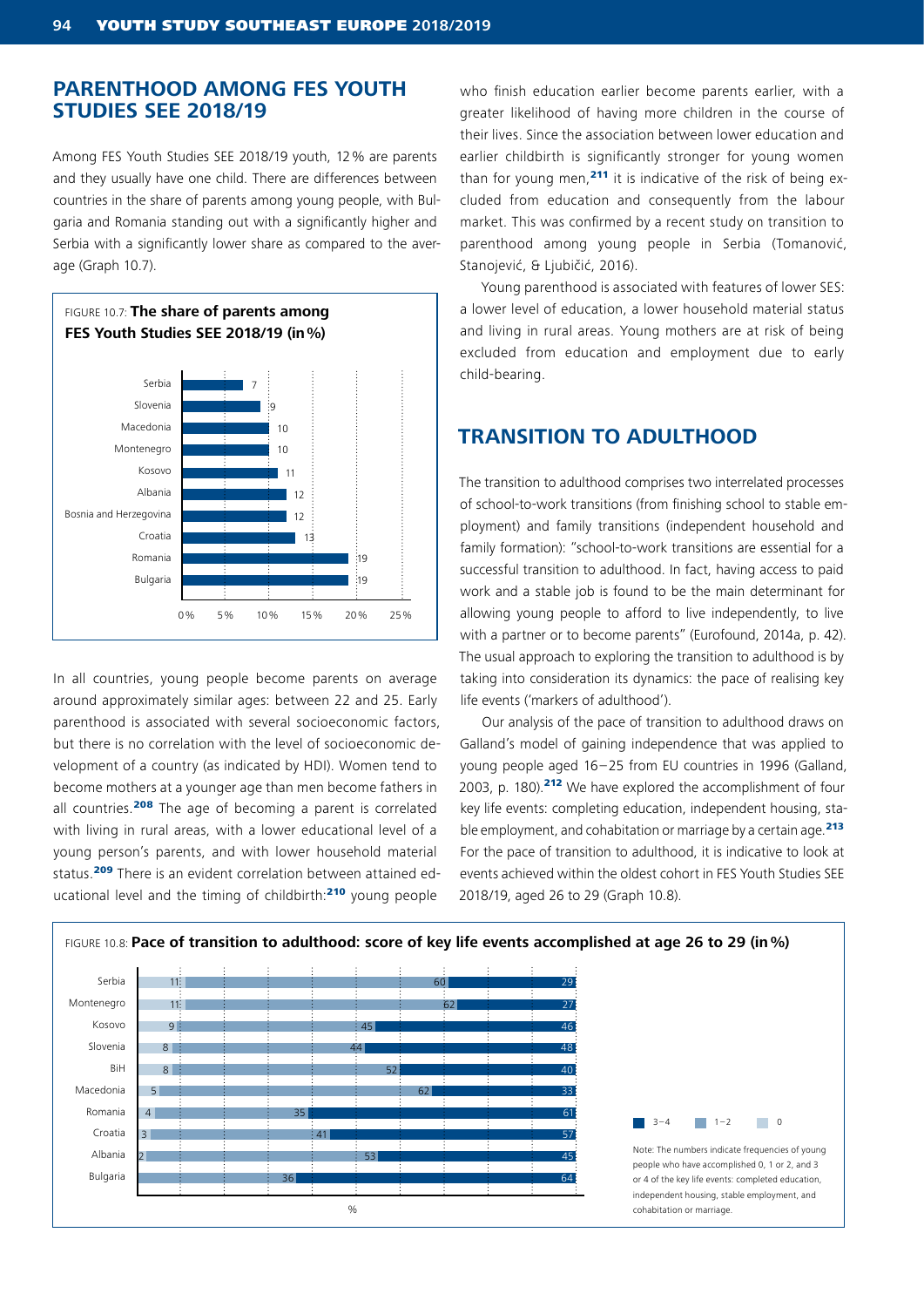Considering the dynamics of the transition to adulthood, we can establish that all SEE countries involved in FES Youth Studies SEE 2018/19 are among those countries exhibiting a 'slow' transition to adulthood, which is characterised by extended school-to-work transitions and postponed housing independence and family formation due to such prolonged transitions. Findings indicate a different pace in the transition to adulthood between countries, with Serbia and Montenegro being the slowest and Bulgaria being the fastest in SEE. The exploration and comparison of shares of young people who have accomplished certain key life events by that age reveals some of the factors underlying different dynamics. The lowest share of young people who have completed education, and one of the lowest shares of independent housing and living in cohabitation/marriage is found in Serbia. The situation is similar in Montenegro: the lowest share of young people with independent housing and those living in cohabitation/marriage can be found there. Completing education is also postponed in Slovenia and Montenegro, independent housing also in Macedonia and BiH, while cohabitation/marriage is postponed in Macedonia as well. Kosovo has the lowest share of young people with stable employment. Croatia, Romania and Albania have high shares of young people who have completed education, and around half of young people aged 26–29 live independently and in cohabitation or marriage. The highest share of the young who have accomplished all four key life events as compared to their peers in other countries live in Bulgaria.

In all SEE countries, young people experience a postponed transition to adulthood, which is related to country-specific factors, such as prolonged higher education, prolonged housing dependence and a delayed entry into cohabitation or marriage.

### **CONCLUSIONS AND RECOMMENDATIONS**

Families, both parental families and families of choice, remain very significant to the young from SEE countries. The former is evident from the key findings on young people's good relationships with their parents. Young people reluctantly live in the parental household due to their financial dependence, which resembles one of the trends of family formation – the re-institutionalisation of families with cohabiting adult children (Kotowska, 2012). Some of the other key features of new developments in family formation, such as the postponement of marriage and childbearing and below-replacement fertility rates are evident from FES Youth Studies SEE 2018/19 findings. The other feature of new trends in family formation, "a declining propensity to marriage and parenthood" (Ibid, 104), was not found, since young people highly value the traditional family model – a married couple with children – both in their norms and their practices. The trend of dissolution of this model is noticeable only among some young people in Slovenia.

FES Youth Studies SEE 2018/19 findings confirmed that two interrelated processes are taking place: 1) protracted school-towork transitions due to a gloomy macroeconomic situation (Eurofound, 2014b, p. 25); and 2) postponed housing independence and family formation due to protracted school-to-work transitions (unstable employment, longer financial instability and dependence) and features of the housing market, i.e. the lack of availability of affordable housing for young people (Drobnič & Knijn, 2012, p. 82). These trends have also been referred to as 'frozen transitions' among the young in the region (Kuhar & Reiter, 2012). Unwanted delays in transition events, such as a prolonged period of unemployment and job search, have resulted in young people not being able to afford their own household and young couples unwillingly delaying childbirth because of economic uncertainty. According to a recent study of the transition to parenthood in Serbia, young people stated existential security – having a stable job and a reliable income – as the main prerequisites for making the decision to have a child (Tomanović, Stanojević, & Ljubičić, 2016).

There are several consequences of a postponed transition to adulthood. On an individual level, it limits the life choices of the young person. At the level of the family, it places a great burden on parental families, which substitute for institutional deficits by providing young people with the resources (financial, housing, child-care support, etc.) needed for education, schoolto-work transitions and family transitions. At the global, societal level, it translates into a major demographic risk for ageing European societies.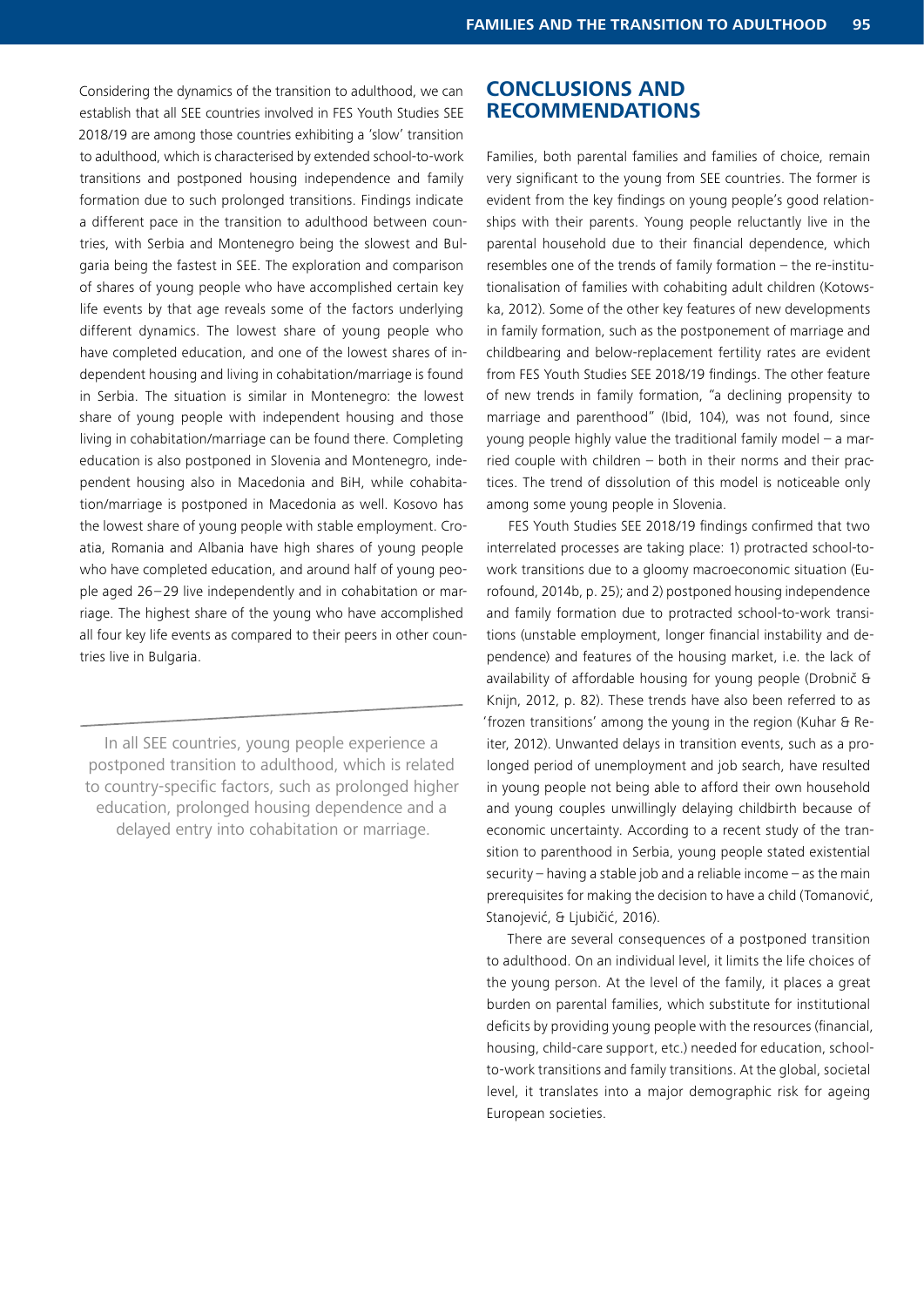### **MAIN FINDINGS:**

- 1. Young people report having very good relationships with their parents, who provide them with different kinds of support, such as psychological, financial, and housing, in all SEE countries.
- 2. Great housing dependence persists among young people in SEE countries. Prolonged living with parents is associated with prolonged education, since parents with higher socioeconomic status direct their resources more towards their children's education than towards their housing. Financial dependence and a lack of affordable housing are also the reasons for staying in the parental home, since between one-quarter and one-half of the young state that they could not afford to live independently.
- 3. Having children is highly valued and anticipated mostly within the traditional family form of a married couple, but the transition to parenthood has been postponed. Early parenthood is associated with features of lower socioeconomic status: lower levels of education, lower household material status, and living in rural areas. Young mothers are at risk of being excluded from education and employment due to the costs of early motherhood.
- 4. In all SEE countries young people are experiencing a postponed transition to adulthood, which is related to country-specific features, such as prolonged higher education, prolonged housing dependence and a delayed entry into cohabitation or marriage.

# **POLICY RECOMMENDATIONS:**

Governments in the region should provide a set of related and intersectional policies that could facilitate the transition to adulthood of young people in SEE countries, including:

- 1. Educational policies that facilitate school-to-work transitions (practicals, internships, training, etc.).
- 2. Education and employment policies that provide flexible arrangements for young people who want to combine education and work and/or parenthood.
- 3. Housing policies that would provide affordable housing for young people (e.g. social housing, protected rents, subsidised mortgage schemes, etc.).
- 4. Employment policies that guarantee stable employment with secured rights of employees.
- 5. A set of policies related to family planning and work-family balance (e.g. sexual education as part of education curricula, accessible contraceptives, accessible child care, etc.).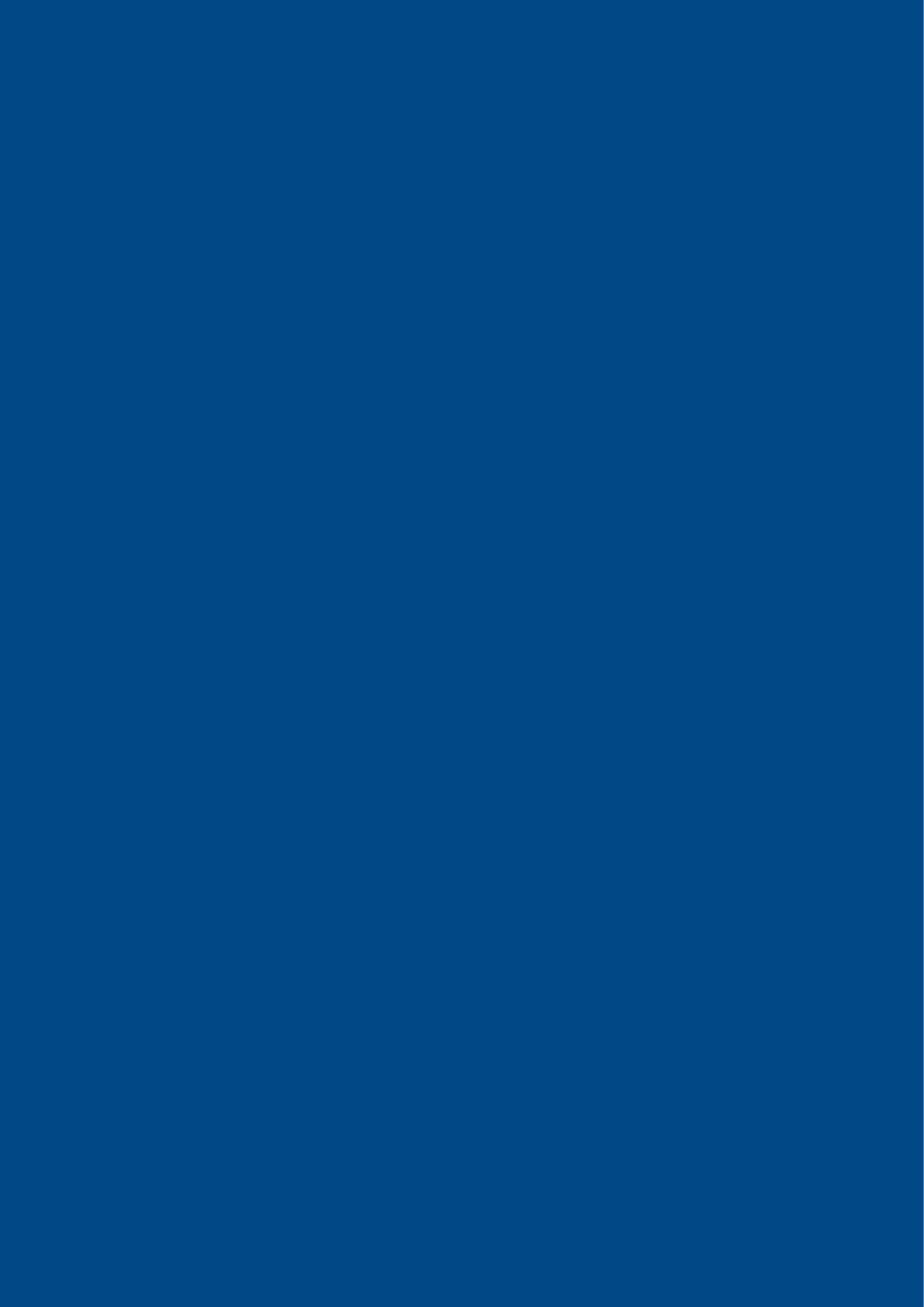

# LEISURE AND ICT USE

By Smiljka Tomanović

# **LEISURE TIME ACTIVITIES**

The topics of young people's leisure activities, cultures and lifestyles have a long tradition in youth studies since the mid-twentieth century, with a particular focus on interpreting these as a form of resistance to the official normative order and politics and as highly structured by factors such as social class, gender, race and geography (Furlong, 2009, p. 241). There is, nevertheless, a shift in current literature and "post-modern perspectives have become increasingly influential," with the focus on individual agency and a young person's identity, and "a readiness to overlook the significance of structures" (Ibid, p. 241). At the same time, the digital era brings with it the need to reconceptualise the notion and content of the concept of leisure itself. For instance, since a lot of leisure activities are experienced via personal ICT devices, the distinction between 'free time' and 'non-free time,' as well as between 'private' and 'public' space in leisure has become less relevant (Abott-Chapman & Robertson, 2009, p. 244).

The most frequent leisure activity among young people in FES Youth Studies SEE 2011–15 was listening to music, followed by socialising, watching TV and sports activities, while reading books and newspapers was an activity they engaged in the least.<sup>214</sup> These findings correspond with international comparative international ones, according to which "popular music-related activities (both listening to and making music) are especially significant for youth and are used to reinforce collective identities or to distinguish individual differences or values" (Abott-Chapman & Robertson, 2009, p. 244). Going out with friends was the second most frequent leisure activity among young people in all studied the SEE countries

studied in FES Youth Studies SEE 2011–15 in spite of the fact that more and more socialising is taking place in the virtual space of digital social platforms. At the global level, it has been established that participation in sports activities is also a fairly regular leisure activity, while it is more common for young men than young women and tends to diminish with age (Abott-Chapman & Robertson, 2009, p. 244). Finally, today's youth, looked at globally, have less interest in reading for pleasure than their parents' generation because of the many competing leisure activities (Ibid, p. 244).

The most frequent single activity among youth in FES Youth Studies SEE 2018/19 is 'listening to music' – more than four in five young people do so 'often' (*at least once a week)* or 'very often' *(every day or almost every day*). As in the previous wave of studies, this is followed by the activities of socialising, entertainment and relaxation. The fact that a lot of young people stated 'spending time with family' as a leisure activity could suggest the great importance of family members in their everyday lives, which corroborates the other findings of FES Youth Studies SEE 2018/19 surveys: the significance of parental material and psychological support, and the strong support for family values within value orientations. Activities that are engaged in somewhat less often include things such as 'spending time in bars, cafes, clubs', 'shopping', 'sports activities' and 'praying.<sup>215</sup> Between one-fifth and one quarter of the respondents often engage in activities that are related to reading and doing something creative. Activities that young people reported to engage in least 'often' or 'very often' are, not surprisingly, 'being abroad', 'doing yoga etc.' and 'reading spiritual books,' but also those related to civic engagement: 'spending time at youth centres' and 'volunteering in social projects, initiatives, associations.'<sup>216</sup>

Previous studies on young people in the region distinguished between 'structured' and 'unstructured' leisure time, as well as between particular patterns in styles of leisure (Ilišin, 2007;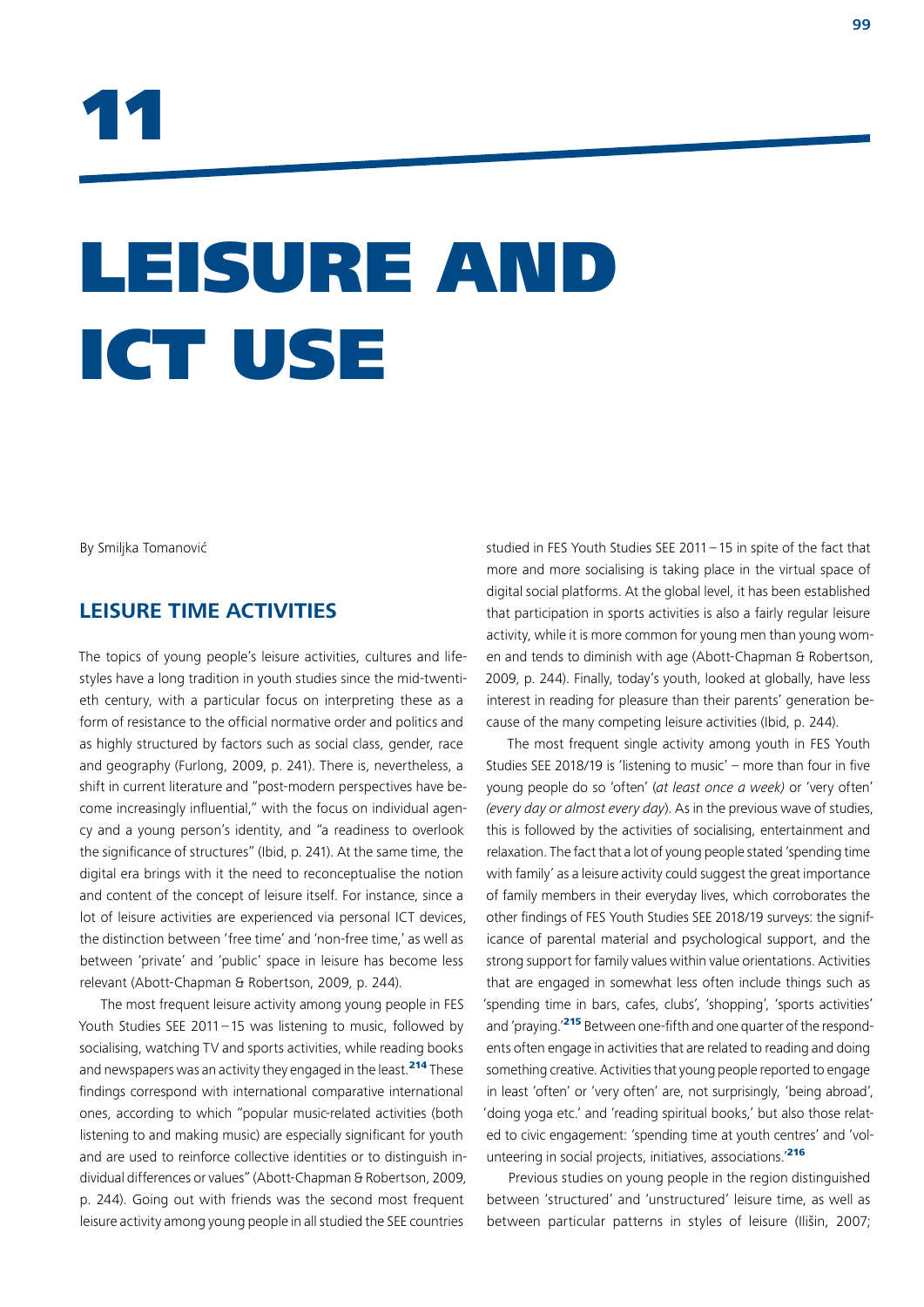

Stepanović et al., 2009; Stanojević, 2012; Tomanović & Stanojević, 2015). In spite of their various methodologies, two patterns: one named 'academic' (or 'elite' in Ilišin, 2007) and the other 'oriented towards sports', emerged as distinctive. Building upon the above distinctions, we have decided to analyse young people's leisure activities broken down into four types:<sup>217</sup> 1) relaxation and entertainment;<sup>218</sup> 2) socialising;<sup>219</sup> 3) self-development;<sup>220</sup> and 4) sports activities. The first two types involve mainly unstructured leisure, while the other two indicate more structured activities or those oriented towards self-development. The share of the respondents from different countries who 'often' and 'very often' engage in the four types of leisure activities are presented in Graph 8.2.<sup>221</sup>

There are significant differences between the countries in relation to their HDI when two types of leisure activities are concerned: young people are more engaged in 'relaxation and entertainment,' as well as in 'sport activities' in countries with a higher HDI.<sup>222</sup> When we analyse all the countries in the region together, the analysis reveals that the four patterns of leisure are correlated with the respondent's gender,<sup>223</sup> household material status,<sup>224</sup> and level of parents' education.<sup>225</sup> Young women are more engaged in activities relating to self-development, while young men are more involved in all other leisure activities, including sports activities, which also represent a form of self-development. This is the case for all countries considered individually except for Slovenia, where there are no significant gender differences for any leisure activity. At the level of individual countries, there are some positive correlations of leisure activities with the material status

of the household – a higher status increases a young person's engagement in all activities.<sup>226</sup> The influence of parents' educational attainment is stronger – young people from families where the parents have a higher level of education are significantly more engaged in all activities, particularly sports and those related to self-development. The latter holds true at the regional level, but with some exceptions at the level of individual countries.<sup>227</sup> Such evidence supports the assumption that patterns of leisure-time activities are more or less strongly influenced by factors such as gender, household material status and parents' educational level. In a comparative perspective, Slovenia stands out as the country marked by a kind of democratisation in terms of how leisure time is spent, with no significant differences in activities among young people related to the social factors. Nevertheless, even in Slovenia, family cultural capital, represented by the parents' educational level, influences whether or not young people would spend their leisure time in a more structured manner, defined here as patterns of self-development and sports activities.

Involvement in more structured leisure activities, such as sports and those related to self-development, tends to increase with a country's level of socioeconomic development and family cultural capital.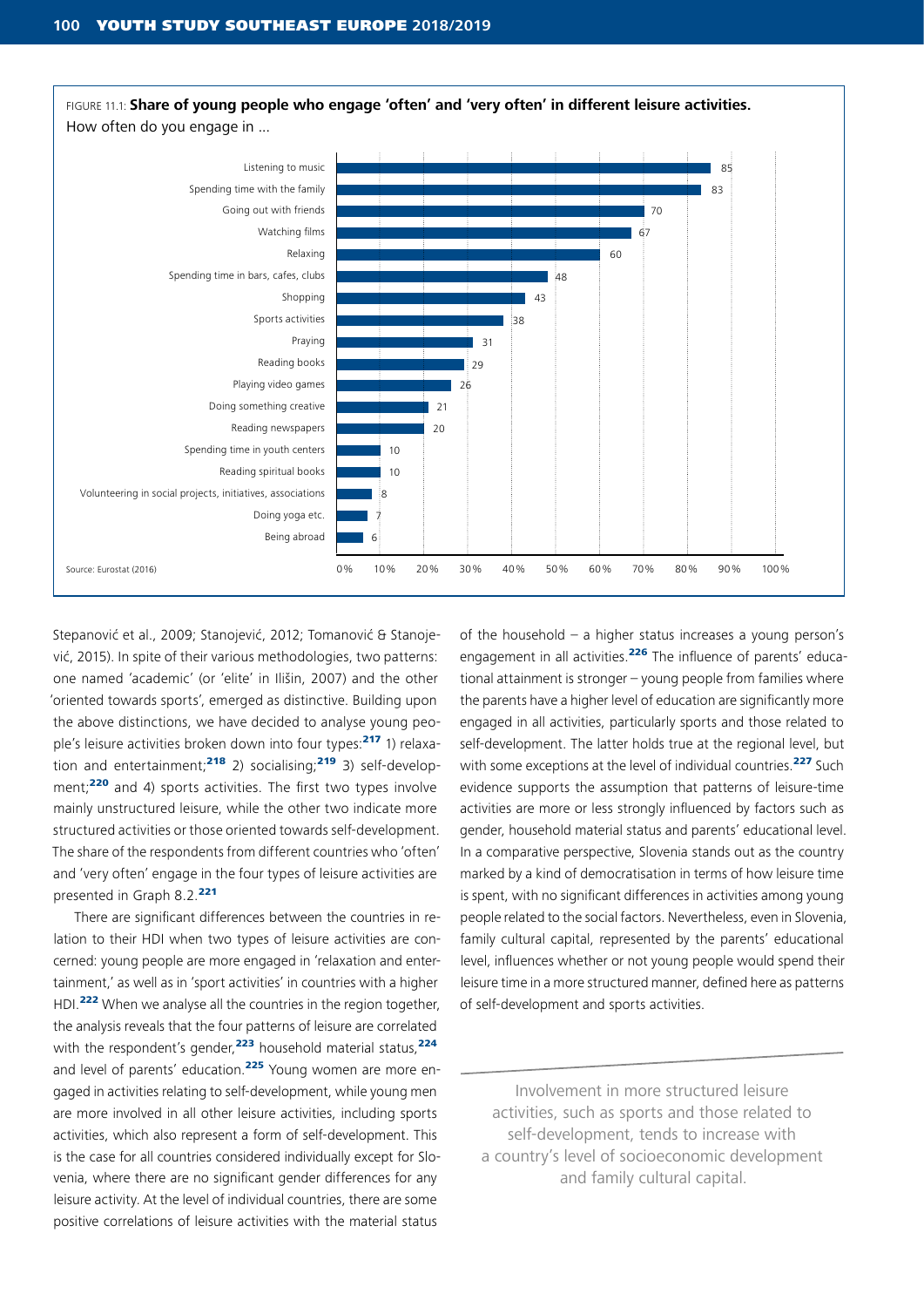

FIGURE 11.2: **Share of young people spending leisure time 'often' and 'very often' in different types of**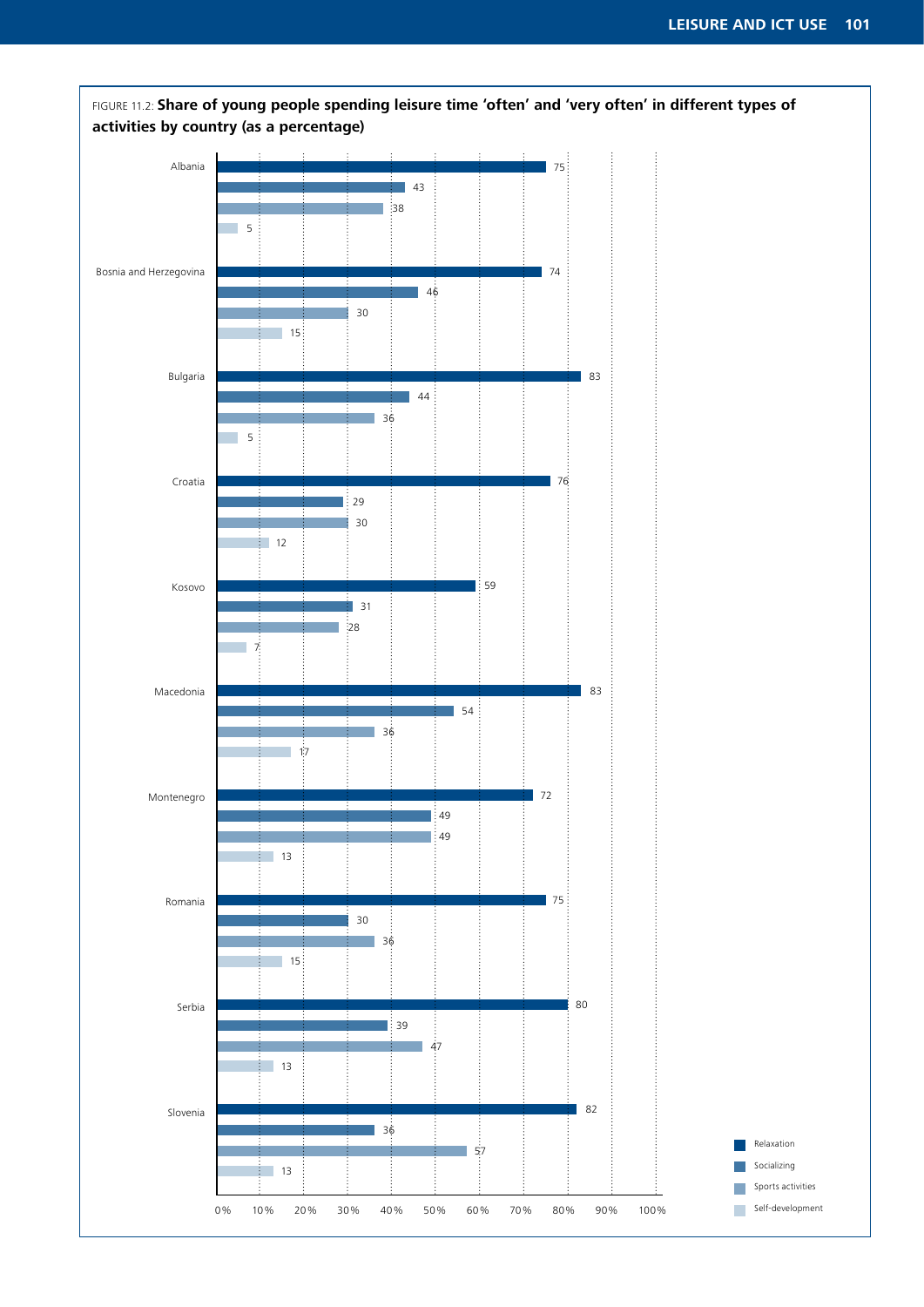# **THE USE OF ICTS**

The everyday use of social media and information and communication technologies (ICTs) is considered to be the feature that most keenly distinguishes younger generations (born after the 1980s; 'Net generation', 'iGen', 'cyber kids') from previous ones across the globe (Collin & Burns, 2009). Although there is evidence that the digital gap – inequality in access to the Internet – has most probably been overcome in Europe (Eurostat, 2015), there still exists a digital divide that is related to 'digital literacy' or the capacity to use ICT for purposes other than socialising and entertainment (Livingstone & Helsper, 2010). This digital divide is induced by differences (economic, social, gender, geographical, etc.) and could reproduce inequalities among young people in the global information society. Research points to the importance of ICT use for formal and/or informal education and training (Eurofound, 2017, p. 98), active citizenship, job search and other purposes, but also shows that there are significant differences between young people from northern and western EU countries and those from the East and the South of Europe in using the Internet (e.g.'wikis') to obtain knowledge (Eurostat, 2015, p. 205).

Access to the Internet is so widespread in SEE that almost all young people in the region use it, with the relative exception of Bulgaria and Romania (Eurofound, 2014b). These conclusions are supported by FES Youth Studies SEE 2018/19 findings, which reveal that almost all young people have regular access to the Internet *(every day or almost every day* or *practically all the time;* between 93% in Albania and 98% in Croatia). Moreover, more than twothirds of the young reported that they have access to the Internet *practically all the time* (between 57% in Kosovo and 79% in Bulgaria). Between the two waves of FES Youth Studies, the share of young people with no access to the Internet dropped significantly, particularly in Albania (from 12% in 2011 to 3% in 2018) and in Kosovo (from 8.5% in 2012 to 1.6% in 2018). In some countries, almost all young people have internet access

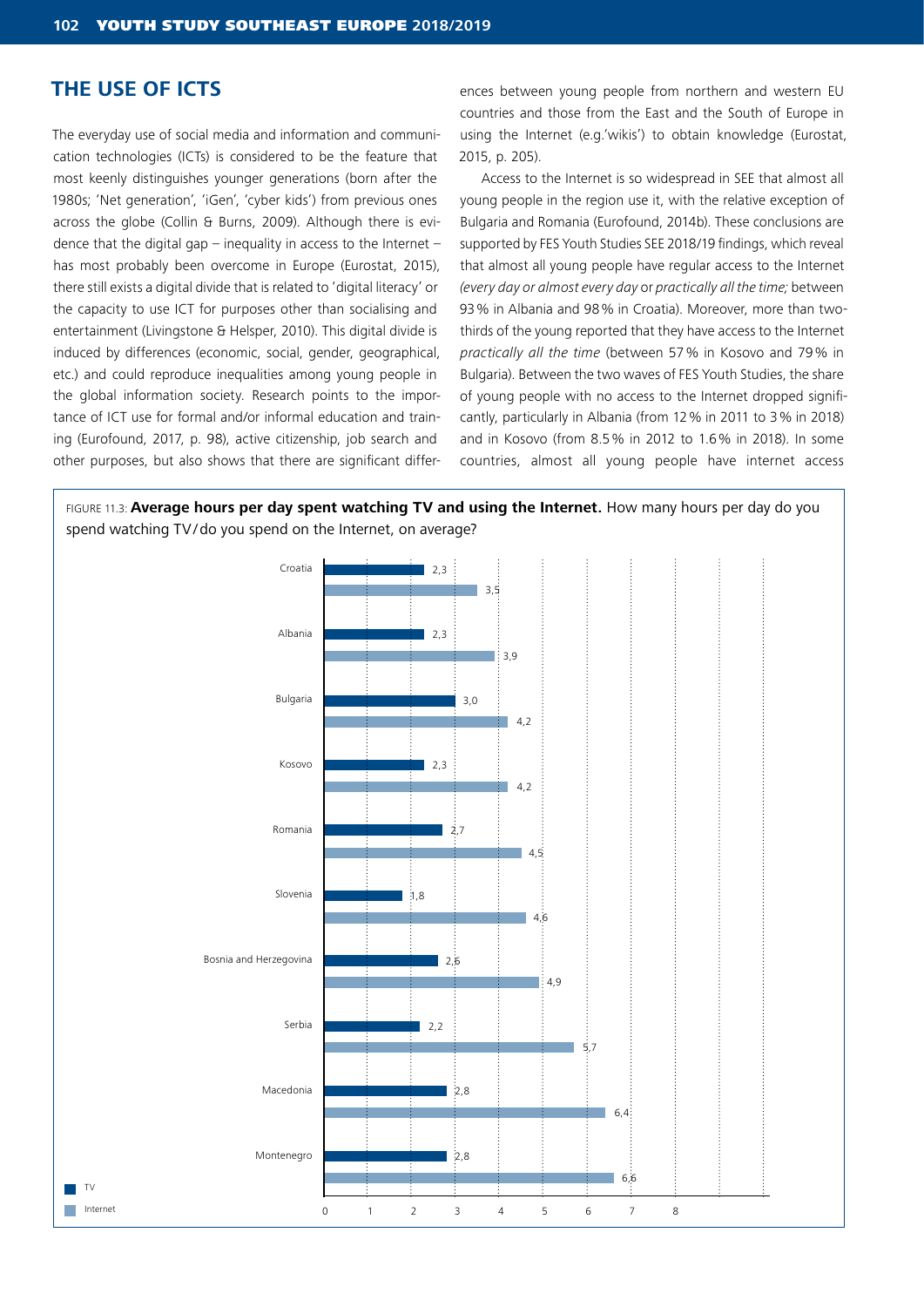

(Montenegro, Macedonia, Croatia, Serbia, and Slovenia), while Romania stands out with a share of 4% of those with no access.

#### Almost all young people in SEE have regular access to ICT.

Internet use is becoming more prevalent than TV as the most favoured media in young people's leisure time (Graph 11.3). This could have been expected, since the Internet has assumed several purposes previously linked to TV: watching films and series, music videos, popular science programmes, etc.

The most common use of ICT is for communication (via social networking sites and applications), followed by use for young people's favourite leisure activity – listening to music (Graph 11.4). ICT usage for instrumental purposes (such as *online-shopping; online-banking; rating products or services,* etc.) and for playing games is far less frequent, while around one-half of young people use ICT for all other purposes. We assume that the Internet is frequently used via personal ICT devices ('smartphones'), with the opportunity to hypothetically be online non-stop. The use of ICT for purposes such as communication and listening to music can take place in different everyday situations, in both private and in public spaces (Abott-Chapman & Robertson, 2009). It is, therefore, difficult to evaluate the amount of time young people consider to be 'spent on the Internet' and to interpret its meaning, particularly in terms of its effect on the quality of their everyday life and their well-being (Tileczek & Srigley, 2017).

Leisure and ICT use are substantially intertwined, since a significant part of leisure-time activities are engaged in via the Internet.

Unlike the two previous dimensions, access and frequency of Internet use, there are differences between and within countries with respect to the purpose of ICT use. We have broken down the ways of using ICT into four categories: 1) for school, education, work and/or for obtaining information; 2) for communication (*communication with friends/relatives; e-mail; sharing pictures, videos or music; using social networks*); 3) for relaxation (*downloading or listening to music; downloading or watching videos or movies; gaming*); and 4) instrumental (*online-shopping; online-banking; rating products or services etc.*).<sup>228</sup>

While the use of ICT for communication and relaxation/entertainment is widespread, it is less commonly used for educational and informational purposes. Moreover, there are some cross-country and intra-country variations. Graph 8.5 shows the share of young people in SEE countries who 'often' ('at least once a week') use ICT for two types of activities that belong to our first category.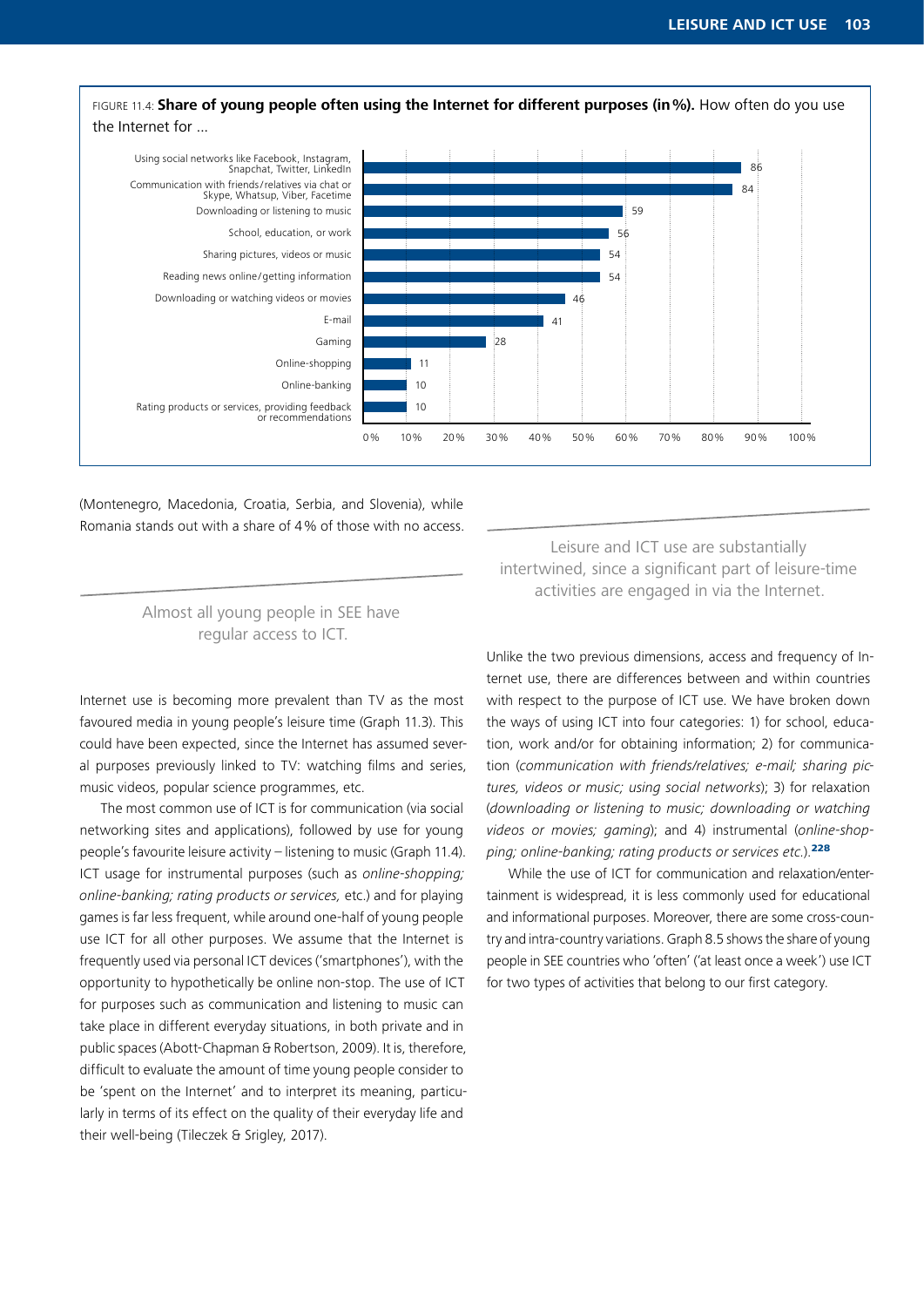

There are differences in the purpose of ICT use between young people from different SEE countries and these are related to HDI as an indicator of development: in countries with a higher HDI, young people more frequently use ICT for educational and informational purposes,<sup>229</sup> communication,<sup>230</sup> relaxation<sup>231</sup> and instrumental purposes.<sup>232</sup> The purpose of ICT use is also related to social factors such as gender, the material situation of the household, and parents' educational level. When all countries are analysed together, young women use ICT more than young men for education and information and for communication, as indicated by the analysed dimensions of ICT use, and for school and work as a particular activity.<sup>233</sup> There is also a positive correlation between a household's material status and a young person's use of the Internet for education and information, for communication, and for instrumental purposes, according to the analysed dimensions of ICT use, as well as for school or work, and reading news or getting information as particular activities.<sup>234</sup> Parents' educational level has the strongest positive influence on the frequency of using ICT for all analysed purposes when the countries are considered together. The positive correlation between parents' educational level and the use of the Internet for educational or informational purposes, as an ICT dimension, and for school, education or work, or as a single activity, is present in all SEE countries except Montenegro; it is the strongest in Bulgaria and weakest in Slovenia.

Better household material situation, higher level of parents' education and being female are factors that tend to increase ICT use for educational and informational purposes. This means that social inequalities also tend to reproduce themselves through different types of ICT use.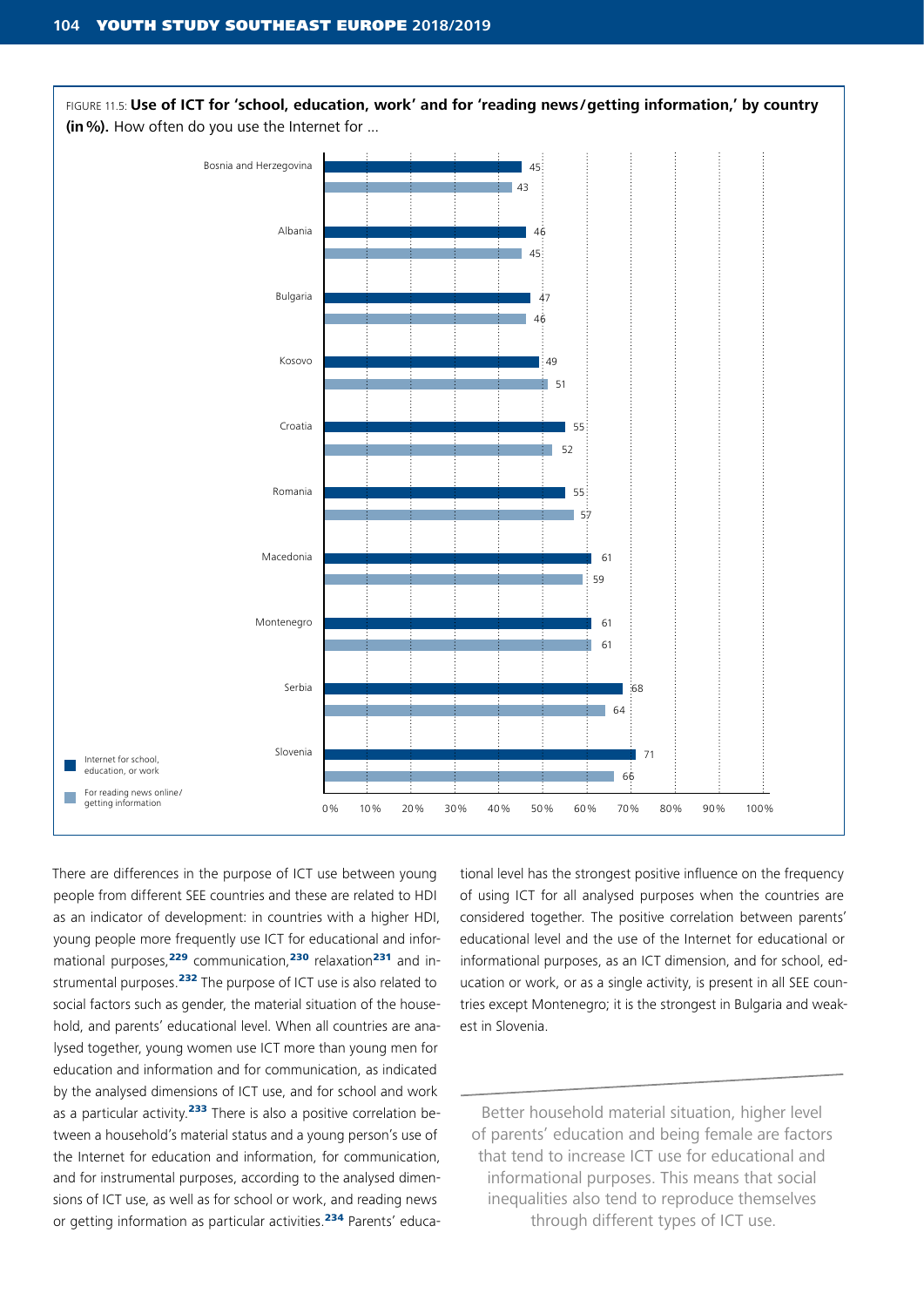Trust in ICT, measured as trust in the responsibility of social networks in using personal data, is moderate – between 2.4 in Slovenia and 3.3 in Bulgaria (on a 5-point scale, where 1 denotes 'no trust at all'). There is a trend toward a decrease in trust in social networks with an increase in cultural capital, as indicated by parents' level of education, with significant correlations in Albania, Kosovo, Montenegro and Serbia.

Young people have a lot of friends on social networks: over a half (58%) have more than 200 and more than a quarter (27%) have over 500. Online and offline sociability are not mutually exclusive, as there is a positive correlation between going out with friends and the number of contacts young people have on social networks.<sup>235</sup> This has also been confirmed by other studies.<sup>236</sup>

# **CONCLUSIONS AND RECOMMENDATIONS**

Analysis of FES Youth Studies SEE 2018/19 data has revealed that young people's involvement in more structured leisure activities, such as sports activities and those related to self-development, is influenced by a country's level of development and family cultural capital. This is related to the availability and accessibility of facilities for leisure activities in more developed countries, and a higher motivation among the young from more educated families to engage in certain types of activities. The findings also indicate that leisure and ICT use are substantially interrelated, since a significant part of leisure-time activities take place via the Internet. This fact could be interpreted as a constraint in that it is leads to a greater passivity of young people in terms of how they use leisure time. However, the evidence on online and offline sociability, which are shown not to be mutually exclusive, is one indicator arguing against this kind of interpretation. Another interpretation would be to look at the strong connection between leisure and ICT as an opportunity. ICTs provide a powerful channel for different forms of fulfilment and development of a young person's potential through formal and informal education and training, accumulating information and contacts related to one's interests, fostering creativity, reading, civic engagement, and the like. Almost all young people in SEE have regular access to ICT, but there are differences in the purposes and motives of using ICT related to social factors, which could potentially lead to social inequalities among young people.

# **MAIN FINDINGS:**

- 1. Involvement in more structured leisure activities, such as sports activities and those related to self-development, tends to increase with a country's level of socioeconomic development and family cultural capital.
- 2. Leisure and ICT use are substantially intertwined, since a great part of leisure time activities take place via the Internet.
- 3. Almost all young people in SEE have regular access to ICT. There are, nevertheless, differences in using ICT for educational and informational purposes, which are related to social factors, such as gender, a household's material situation, and parents' level of education. This means that social inequalities also tend to reproduce themselves through different types of ICT use.

## **POLICY RECOMMENDATIONS:**

- 1. Policy measures to increase the availability and the spatial and financial accessibility of facilities for organised leisure activities for young people in less developed areas should be adopted. Opportunities for leisure could be enhanced through extra-curricular activities at schools and various activities in community or youth centres, which may be co-financed by relevant ministries of education, culture, sports and youth.
- 2. Policy measures should motivate young people to participate in organised leisure activities through curricula in formal educational institutions, which is an institutional framework involving most young people.
- 3. Policy measures should enhance digital literacy and influence the motivation for using ICT for purposes other than socialising and entertainment, towards those related to self-development, civic engagement, creativity, etc. This can effectively be achieved through curricula at all levels of formal education.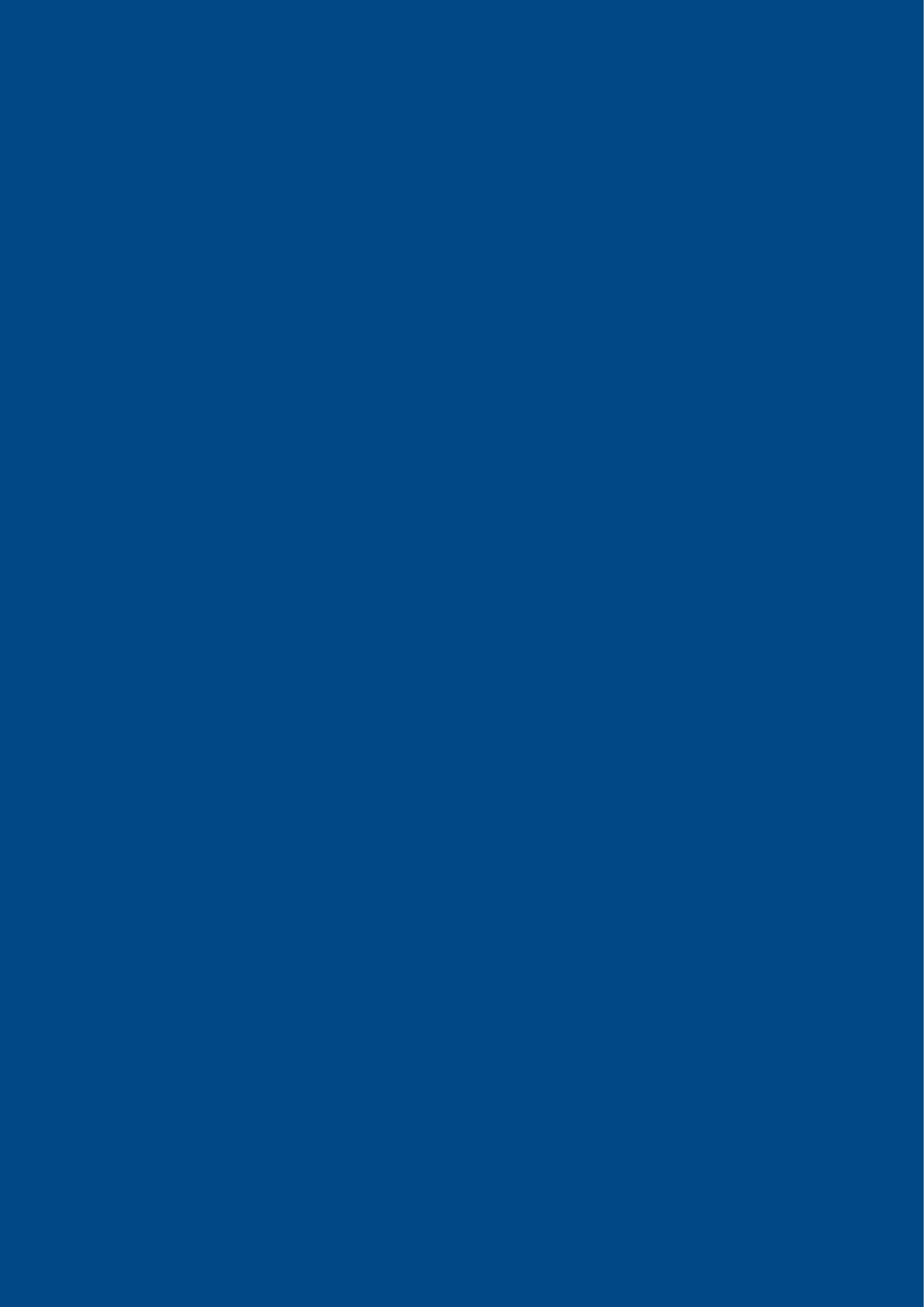12

# CONCLUSION

The three main factors determining the situation of youth in the SEE region are economic insecurity, especially in terms of access to the labour market, low levels of satisfaction with the economic and political situation in the home country, and the pronounced pro-European orientation. These factors have an important effect on a broad spectrum of issues, such as postponed transitions to adulthood, huge support for a strong welfare state, low levels of political engagement, and a pronounced intention to emigrate.

In terms of their labour market status, young people, especially in the WB6 countries, face a serious lack of quality employment opportunities. Besides a high incidence of unemployment, in some countries – like Albania, Kosovo and BiH – more than a fifth of youth are not in any kind of employment, education or training. With some minor exceptions, the majority of employed youth in SEE tend to work in precarious jobs. In the WB6 countries, where problems with employment are the most acute, young people exhibit a very strong preference towards public sector employment, and membership in a political party is considered to play a very important role in finding a job. Youth also face significant skill-mismatches in the labour market, which indicates that school-to-work transitions are poorly facilitated by educational and labour market institutions. Indeed, young people across the region are for the most part dissatisfied with the level of connectedness between education and the world of work. There is also a very high perception of corruption in education in all SEE countries, and in most countries, such a perception has been increasing over the recent years. Nevertheless, youth are predominantly and increasingly satisfied with their countries' educational systems in general. This might be related to the fact that the presence of practical aspects in education, which tend to improve the employability of graduates, has substantially increased across the region.

In relation to the labour market and educational systems, governments have at their disposal a plethora of measures that might substantially improve the current situation. For example, to tackle unemployment and high NEET rates, youth guarantee schemes – comprised both of active labour market policies and opportunities to continue education and training – may be applied. Strengthening online job search tools and platforms may be another policy avenue to explore. In most countries, employment protection for young people should be increased in order to prevent the vicious cycle of temporary and occasional jobs. Encouraging better youth representation through labour unions may be a promising way to achieve better employment security and also to mobilise youth politically. In most countries, preventing young people from leaving school early and facilitating school dropouts' re-entry into education and training would also be an effective way to reduce NEET rates. In order to facilitate school-towork transitions, coordination and information exchanges between employers and educational institutions should be improved. Education systems should continue efforts to include more applied knowledge and skills in curricula, also by means of apprenticeships and internships. Especially in the WB6 countries, governments should openly address the (perception of) widespread corrupt practices in terms of finding a job through political parties or connections and paying for passing exams as part of higher education.

Perceptions of economic insecurity are also reflected in young people's socio-political values, which are focused on economic welfare and security. Across the region, youth are largely dissatisfied with the state of the economy and democracy in their countries. Their major concerns are corruption and increasing poverty. It is therefore not very surprising that the vast majority of youth in SEE supports the idea of a strong welfare state, while the desire for a 'leader ruling the country with a strong hand for the public good' has increased substantially over the past ten years. A lack of economic security can also be seen as the partial cause of a relatively high, and in most countries increasing,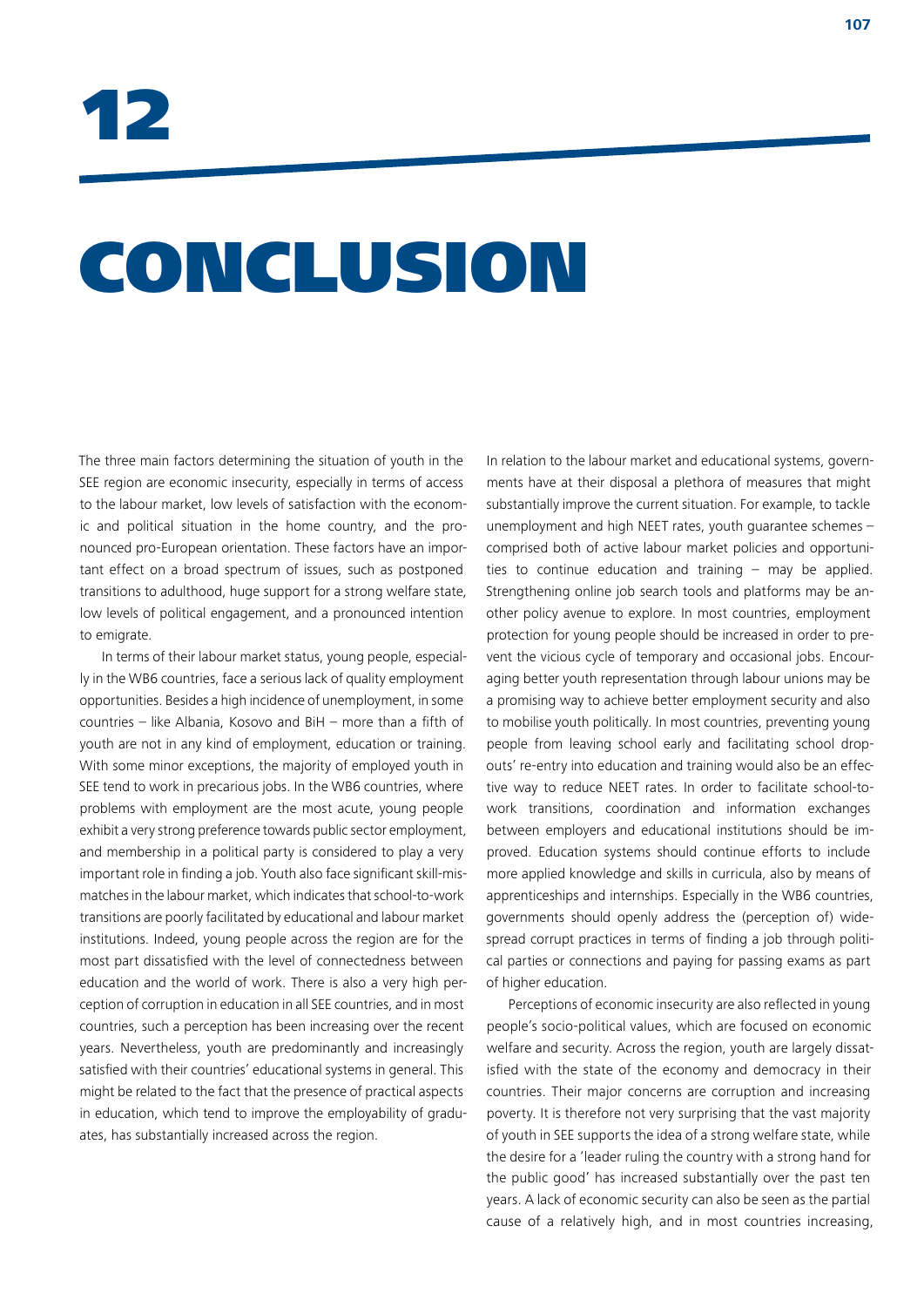tolerance of informal economic practices, such as using social connections in formal procedures or cheating on taxes. In short, economic insecurities triggered the wave of the so-called millennial socialism in Southeast Europe as well. But these socialist tendencies are somewhat specific, as they tend to be accompanied by increased political authoritarianism and tolerance of informality.

There is no doubt that the millennial socialist orientation of the SEE youth implies that there is an important political potential available with which to achieve the basic goals of social democracy. Also from the point of view of political mobilisation, it is therefore important to facilitate translating youth aspirations for general economic security into tangible political action, possibly political action that would also directly involve young people. Stronger implementation of the principles of the welfare state, according to the survey data, is also potentially a very effective tool to reduce tendencies towards authoritarianism, nationalism and tolerance of informality. In relation to the latter, our survey results suggest that an enhanced promotion and effective implementation of the principles of the rule of law should reduce young people's tolerance towards socially dysfunctional informal practices. In addition, an effective fight against corruption appears to be a potentially effective tool with which to reduce an inclination towards political authoritarianism in the region.

One major problem remains the very low, and in most countries still-declining interest, in politics and civic engagement among youth. Undoubtedly, this is closely related to the fact that young people remain largely dissatisfied with the state of democracy in their countries. A vast majority of young people in the region feel poorly represented in national politics and feel that they should have a stronger say. Thus, we are dealing with a paradox in which youth overwhelmingly want a stronger political voice, but at the same time admit a low level of political knowledge and limited interest in politics. Although young people frequently express serious concerns about major public issues, such as corruption or increasing poverty, they generally do not see civic or political engagement as a viable means to address such issues. Furthermore, despite satisfactory self-reported voter turnout in elections in most countries, youth tend to report little experience with other forms of political and civic engagement. On the other hand, their willingness to take part in activities such as online petitions or demonstrations in certain countries suggests considerable potential in this regard.

In order to address the problem of political disinterest and low knowledge of politics, programmes promoting civic education should be improved, especially through schools, but also through the digital media. Governments should also promote opportunities for youth to engage in voluntary and other types of civic and political engagement. In a broader sense, survey data suggest that increasing the general level of education among youth and improving their socioeconomic position may also constitute potentially effective mechanisms to increase political and civic participation. Young people's political representation should be

strengthened through political party structures and through representative bodies, such as youth councils or committees. Putting youth issues on political agendas may also be an efficient way to increase young people's interest and engagement in politics. Given the universality of Internet use among youth, and their expressed interest in online political engagement, e-participation of youth should also be promoted through the development of tailored online platforms that provide relevant information and opportunities for such engagement.

Youth across the SEE region have grown up with a European vision and today they are, as is also corroborated by the results of this study, overwhelmingly pro-European. Membership in the EU enjoys strong and increasing support, whereby the EU is especially strongly associated with greater economic welfare. Pro-EU orientations are especially strong among youth from socioeconomically less developed countries, like Kosovo or Albania. Along with the overwhelming support for a strong welfare state, this is the strongest political and social tendency across the region. Thus, policy-makers need to be aware of and make use of the potential that youth in the region have to offer in view of the region's process of Europeanisation.

On the other hand, the combination of economic insecurities at home and a pro-European orientation largely promotes young people's desire to emigrate. Despite the fact that the emigration intentions of youth seem to be decreasing in many SEE countries, these remain at high levels overall – particularly in the WB6 countries. According to our results, membership in the EU tends to substantially decrease youth intentions to emigrate long-term. However, differences between the WB6 countries and the four EU members are undoubtedly also closely related to differences in the level of economic development. Namely, throughout the region, young people's intentions to move are mainly conditioned by economic factors. It would appear important to note that the inclination to leave is not only a function of young people's objective situation – it is also largely induced by the perceptions of the state of affairs and future developments in the home country. Such perceptions may also be affected by media narratives and political statements regarding the situation in the country, including repeated messages suggesting that enormous numbers of young people are leaving the country. Another very important facilitator of youth emigration, with the exception of Slovenia, are young people's social contacts abroad. It is also worth noting that, despite young people's strong inclination to emigrate, actual experience living in foreign countries is rare, especially in Croatia, Romania and Bulgaria. The relatively low educational mobility of SEE youth appears to indicate a missed opportunity, not only in terms of more realistic and mature attitudes towards emigration, but also in terms of encouraging civic and political engagement and curbing nationalist political attitudes among youth.

Given the beneficial effects of international educational mobility, countries should encourage participation in existing mobility programmes, such as the EU's Erasmus+, and consider establishing new programs to foster greater educational mobility. On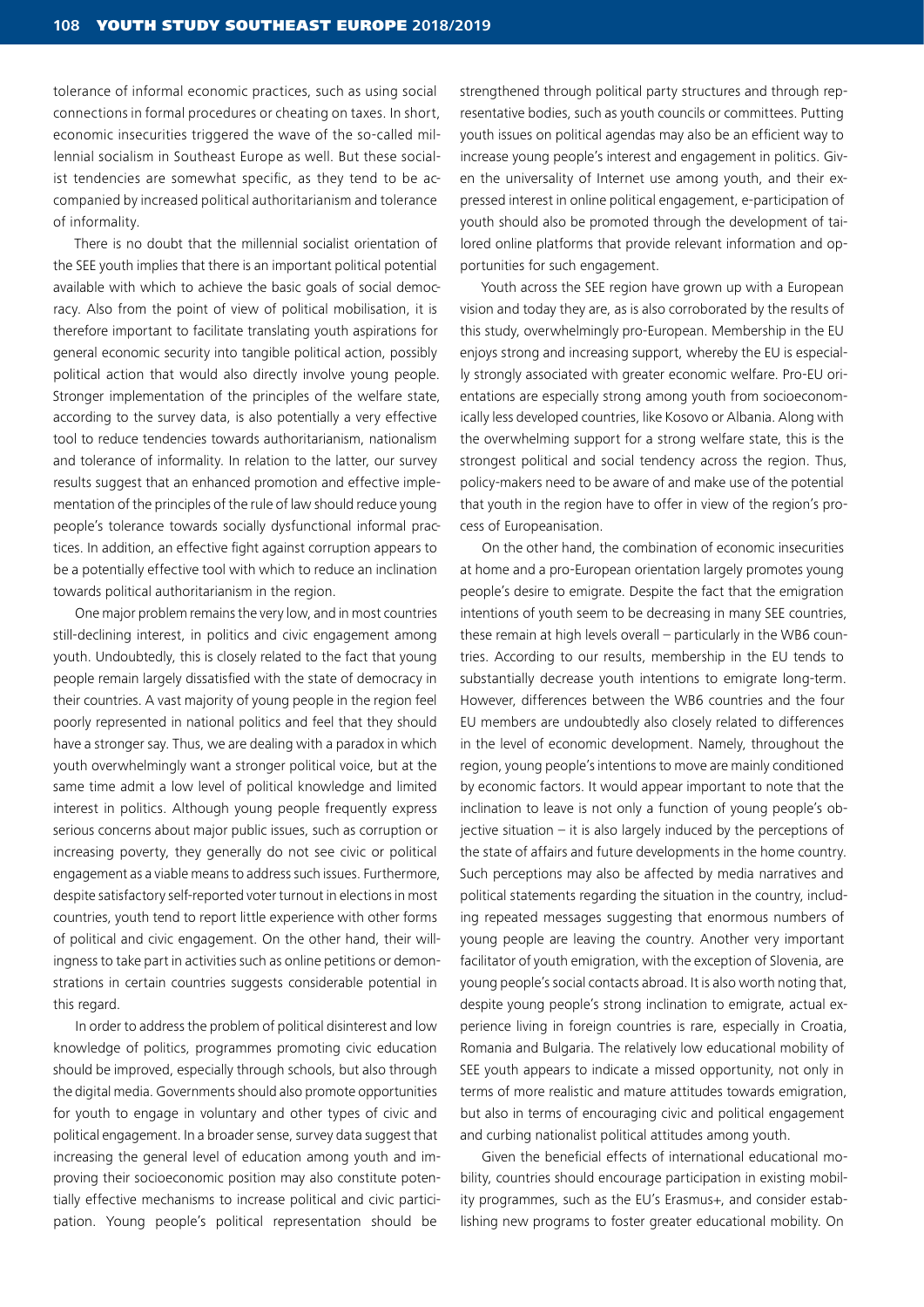the other hand, since educational mobility is related to a greater likelihood of emigration, governments should seek ways to prevent educational mobility from predominantly becoming a diving board for long-term emigration, and in this way deepening the brain-drain problem. These policies should motivate youth with experience studying or working abroad to return to or stay in their home country. In addition, especially in those countries such as the WB6, where long-term emigration intentions are widespread, policies to deter emigration need to be enhanced. The development of such policies needs to take on an integral, multifaceted approach, targeting economic insecurity and the lack of employment opportunities as the most significant motivational factors for migration. Besides this, policy-makers and the media should be aware that constant and especially overblown criticism of the situation in a country logically enough generates a more negative perception of the home country among youth, significantly increasing the likelihood that they will emigrate and thus exacerbate the brain-drain problem.

In terms of family life, both their parental family and their family of choice are still very important to young people in all SEE countries. Young people have a very good relationship with their parents and parental families largely substitute for deficits plaguing relevant social institutions by providing young people with needed resources, such as finance, housing, or parenting support. Housing dependency, together with prolonged education and financial dependence due to unemployment, are the main reasons for prolonged living with parents, which is a characteristic of the region underscored by other research as well. These interrelated phenomena account for a postponed transition to adulthood, and hinder, or at least delay, young people's integration in society. It should be added that over the recent years, trends have turned in the direction of slightly faster transitions in some countries.

In order to tackle the postponed transition to adulthood, policy-makers should strive to provide a set of related and intersectional policies that could facilitate the transition to adulthood for young people in SEE countries, including (1) employment policies that guarantee stable employment with secured rights for employees; (2) housing policies that would provide affordable housing for young people; (3) education and employment policies that provide flexible arrangements for those young people who would like to combine education and work and/or parenthood.

With regards to leisure-time activities, the most relevant finding is that almost all young people across the region regularly use the Internet. There are, nevertheless, significant differences in using the Internet for educational and informational purposes, which are related to social factors, such as gender, household material situation, and parents' educational level. This clearly shows that social inequalities tend to reproduce themselves also through the different uses of information and communication technology (ICT). Policy measures in this realm should encourage the use of ICT for purposes other than everyday socialising and entertainment, and more towards those related to self-develop-

ment, civic engagement and creativity. This could be achieved through curricula at all levels of formal education, but also by creating attractive online platforms relating to issues like education or political and civic engagement.

In conclusion, we should note that youth in Southeast Europe are largely defined by the enduring economic uncertainties and by their relatively strong faith in the EU and processes of Europeanisation. However, the Europeanisation that SEE youth really want is largely associated with basic economic welfare for all citizens. It is not a neoliberal Europeanisation, but rather a Europeanisation based on the so-called Nordic model. That is, one that includes a comprehensive welfare state and low income inequality, while based on the economic foundations of free market capitalism. In this sense, youth across the SEE region undoubtedly offer a tremendous potential politically. This potential, however, at least if we wish to call it democratic, is also associated with some serious challenges, such as lack of political and civic engagement, high levels of emigration, increasing tendencies towards political authoritarianism, rising tolerance towards illegal informality and, in some countries, relatively pronounced nationalism. Most of these challenges have roots in the precarious position of youth in the labour market, the general socioeconomic insecurities associated therewith, and negative perceptions of the situation in the home country, in many countries particularly in relation to corruption. Though very general and well-known, these are the challenges that policy-makers most urgently need to address if they want to help youth to become an important actor in progressive social change in Southeast Europe.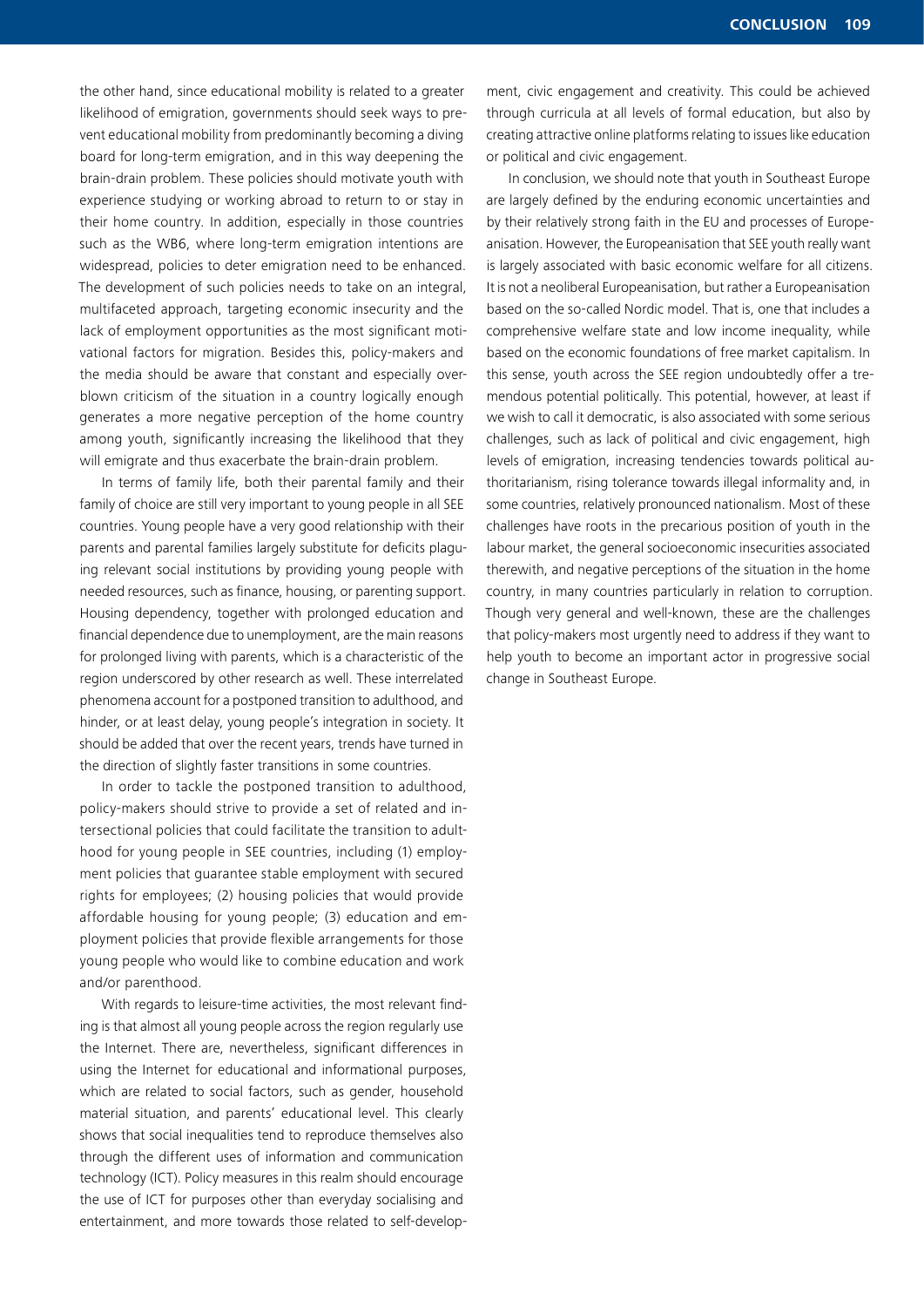# **ABOUT THE AUTHORS**

**Miran Lavrič** is an associate professor of Sociology at the University of Maribor, Slovenia. He has worked on a number of research projects focusing on youth in Slovenia and the region of Southeast Europe and has published a number of original scientific articles in international journals on these and other sociological topics. He was the head of a comprehensive national study of youth in Slovenia (2010) and a researcher in many other youth studies in Slovenia as well as several international studies dealing with the societies of Southeast Europe.

**Smiljka Tomanović** is a professor of Sociology at the Department of Sociology at the Faculty of Philosophy, University of Belgrade. She is also senior researcher at the Institute for Sociological Research at the same Faculty. She has participated in numerous research projects, applied projects, and also in writing of several policy papers in Serbia. She has been involved in research on and with young people in Serbia for over two decades. She has participated as a member, researcher and consultant in various meetings, seminars, and conferences concerned with youth policies, both at the national and international levels. She is author and co-author of seven books, several edited volumes, and numerous articles in international and domestic journals. She was member of Pool of European Youth Researchers (PEYR) of Youth partnership between CoE and EC, and she is a member of ESA RN13 Families and Intimate Lives and RN30 Youth and Generation.

**Mirna Jusić** is a senior researcher at the Center for Social Research Analitika, Sarajevo, and one of its co-founders. Mirna holds an MA degree in Public Policy from the Department of Public Policy, Central European University, Budapest and an MA Degree in State Management and Humanitarian Affairs from the Sapienza University of Rome, University of Sarajevo and University of Belgrade. She is currently a PhD candidate in the Public and Social Policy Program, Institute of Sociological Studies, Charles University in Prague. Her research interests are in the fields of governance and social policy.

# **ANNEX 1: METHODOLOGY**

#### **Sample**

This report relies on FES youth surveys, implemented by research agencies and institutes in ten countries of Southeast Europe. In each country, surveys were based on representative randomised samples of youth between the ages of 14 and 29. Samples were stratified along key socio-demographic characteristics such as age, gender, place of residence, and type of community. The average age of respondents was 21.9, ranging from 21.1 in Albania to 22.6 in Romania. The sample consisted of 50.3% male and 49.7% female respondents, whereby the share of female respondents ranged from 46.7% in Kosovo to 51.5% in Montenegro. The sample size varied from  $N = 711$  in Montenegro to  $N =$ 1.500 in Croatia. The average response rate was 64%, varying from 38% in Kosovo to 83% in Macedonia. In Albania, Bulgaria, Croatia, Kosovo, Romania and Slovenia, data were weighted in order to better fit the target population.

#### **Instrument and data collection**

The same core questionnaire with 127 questions was applied in all ten countries. It was constructed by a wider team of experts in English and then, using a forward-backward procedure, translated into local languages. The survey was designed to determine the most important challenges young people are facing in their societies. A model and point of orientation for the study were the FES Youth Studies, carried out in the region of Southeast Europe from 2011 to 2015, and the resulting comparative regional studies. The questionnaire covered the following areas: leisure and lifestyle; values, religion, and trust; family and friends; mobility; education; employment; politics; and socio-demographic data. Each national team was also allowed to add up to ten additional country-specific items.

In all countries, face-to-face interviews were carried out using the CAPI method (computer-assisted personal interviewing), where interviewers used computers/tablets with questionnaires programmed in interviewing software. The questionnaire consisted of an oral and a written (personal) part. The oral part was administered by the interviewer, who read aloud the questions and filled in (on tablets) the respondent's answers (for certain questions, interviewers were instructed to use show-cards to make it easier for respondents to choose among the answers provided). After completing the oral part of the questionnaire, the interviewer handed over the computer/tablet to the respondent and asked him/her to personally fill in the answers for the second part. The written part included more personal and intimate questions. It was assumed that the respondents would likely give more sincere answers to such questions on their own. The average length of the interview was 58 minutes, varying from 45 minutes in Macedonia to 70 minutes in Serbia.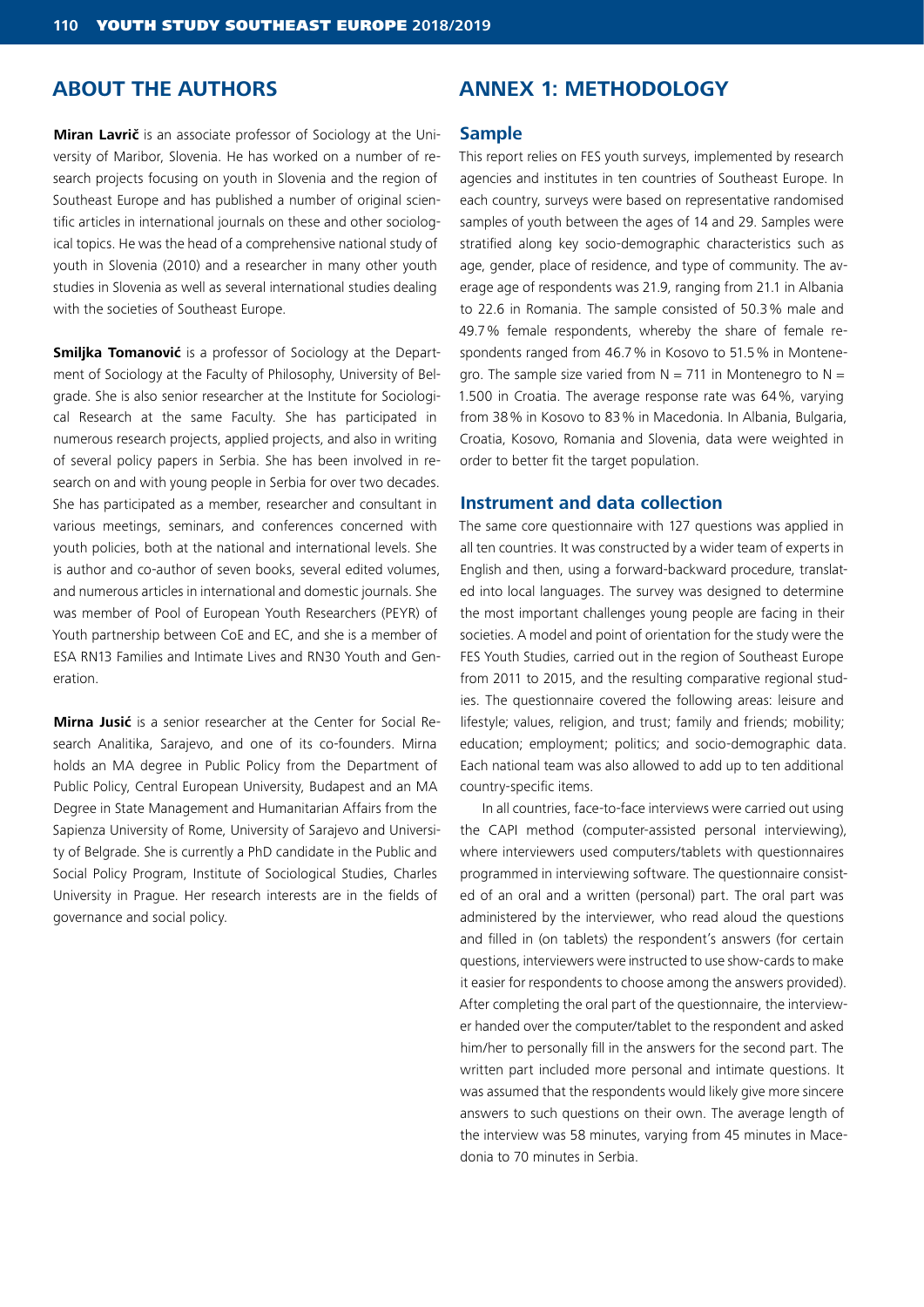## **Analyses**

For the purpose of conducting statistical analyses, different versions of IBM SPSS statistics (21 to 25) were used. Besides ordinary descriptive statistics tools, such as frequency tables, crosstabs, or mean values, inferential statistical tools were used to test the statistical significance and strength of relationships between variables. Statistical significance was interpreted at 95 percent and 99 percent confidence levels. For pairs of variables with at least one variable based on a nominal scale of measurement, Chisquared tests were used. In cases involving pairs of ordinal or interval variables, Spearman's rho or Pearson's r coefficients were used, depending on authors' assessment. In some cases, multivariate analyses, such as factor analysis or regression analysis, were used as well. On the basis of factor analyses and/or scale reliability analyses employing Cronbach's Alpha, certain compound variables were computed and used in further analyses. Besides variables based on survey questions, data on the Human Development Index (HDI) were ascribed to each respondent, based on the latest available (2016) level of HDI for the country where the interview was conducted (UNDP, 2016).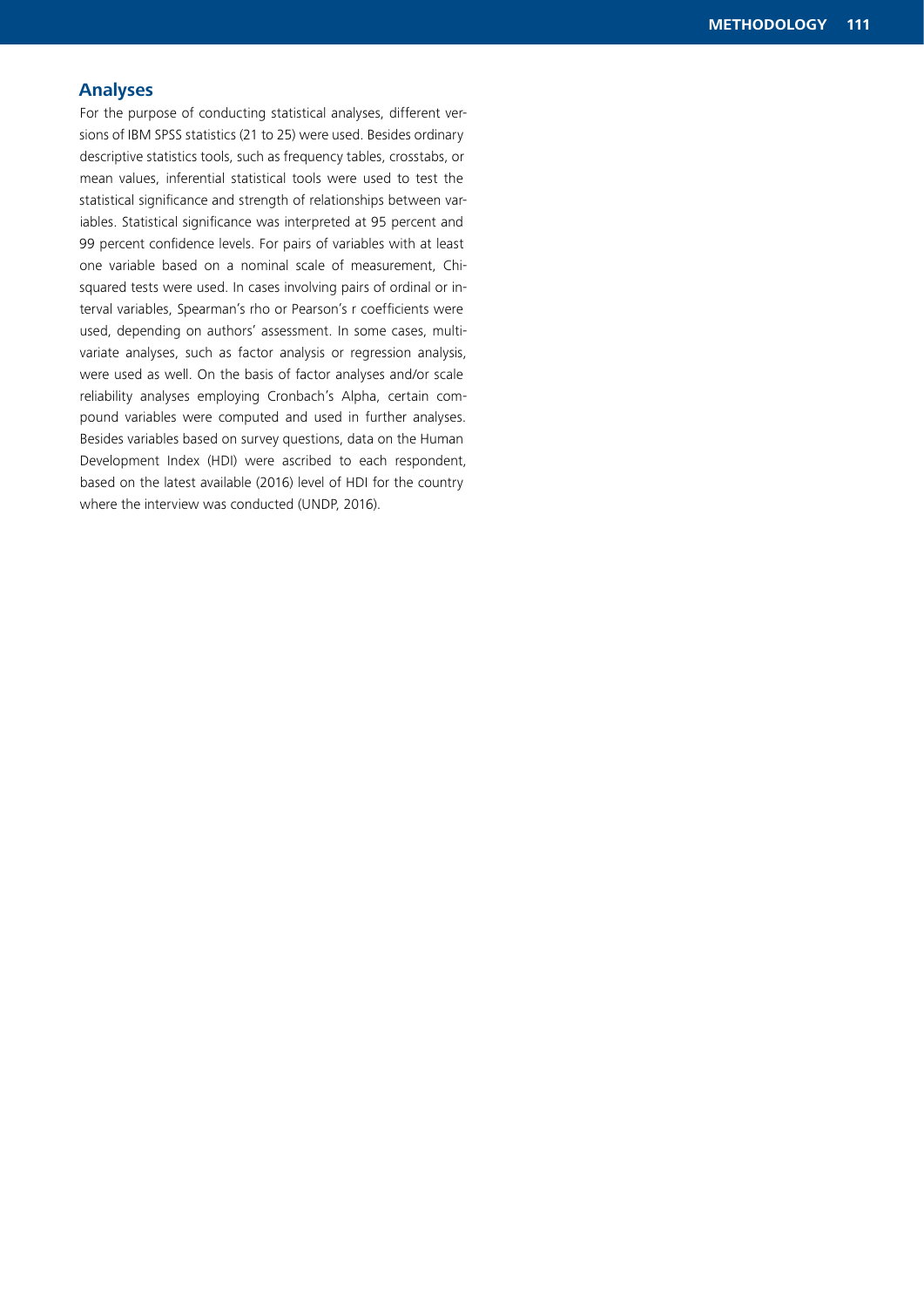### **ANNEX 2: REFERENCES**

Abott-Chapman, J., & Robertson, M. (2009). Leisure activities, place and identity. In: A. Furlong (Ed.),

*Handbook of Youth and Young Adulthood: New Perspectives and Agendas* (pp. 243–248). London: Routledge.

Abramson, P. R., & Inglehart, R. (1995). *Value Change in Global Perspective*. Ann Arbor, MI: University of Michigan Press.

Almond, G., & Verba, S. (1963). *The Civic Culture: Political Attitudes in Five Western Democracies*. Princeton, NJ: Princeton University Press.

Alwin, D. F., & McCammon, R. J. (2003). Generations, cohorts and social change. In. J. T. Mortimer &

M. J. Shanahan (Eds.), *Handbook of the life course* (pp. 23–49). New York, NY: Kluwer Academic/Plenum.

Amnå, E., & Ekman, J. (2014). Standby citizens: diverse faces of political passivity. *European Political Science Review*, *6* (2), 261–281.

Arandarenko, M., & Bartlett, W. (Eds.). (2012). *Labour Market and Skills in the Western Balkans*. Belgrade: FREN – Foundation for the Advancement of Economics.

Ashforth, B. E., & Anand, V. (2003). The Normalization of Corruption in Organi-

zations. *Research in Organizational Behavior* 25, 1 – 52.

Bartle, J. (2000). Political Awareness, Opinion Constraint and the Stability of Ideological Positions. *Political Studies 48*, 467–484.

Baumrind, D. (1971). Current patterns of parental authority, *Developmental Psychology Monographs*, *4*, 1–102.

BBC. (2017, 20 June). Reality Check: Did Jeremy Corbyn have youth on his side? *BBC News*. Retrieved from https://www.bbc.com/news/election-2017-40265374 Beck, U. (1992). *Risk Society: Towards a New Modernity*. London: Sage Publications.

Beck, U., & Beck-Gernsheim, E. (2002). *Individualization: Institutionalized Individualism and its Social and Political Consequences.* Los Angeles: SAGE.

Bell, D., & Blanchflower, D. (2011). Young People and the Great Recession. Discussion Paper no. 5674. Bonn: Institute for the Study of Labor (IZA). Retrieved from http://ftp.iza.org/dp5674.pdf

Beyer, P. (1994). *Religion and globalization*. London: Sage.

Cairns, D. (2014). *Youth Transitions, International Student Mobility and Spatial Reflexivity: Being Mobile?* Basingstoke: Palgrave Macmillan.

Cairns, D., Growiec, K., & Smyth, J. (2012). Spatial reflexivity and undergraduate transitions in the Republic of Ireland after the Celtic Tiger. *Journal of Youth Studies 15*(7), 1–17.

Caroleo, F. E., & Pastore, F. (2016). Overeducation: A disease of the school-towork transition system, In G. Coppola & N. O'Higgins (Eds.), *Youth and the Crisis: Unemployment, education and health in Europe* (pp. 36–56)*.* Abingdon, Oxon: Routledge.

Cavalca, G. (2016). Young people in transitions: conditions, indicators and policy implications: To NEET or not to NEET? In G. Coppola & N. O'Higgins (Eds.) *Youth*  and the Crisis: Unemployment, education and health in Europe (pp. 272–287). Abingdon, Oxon: Routledge.

Collin, P. & Burns, B. (2009). The experience of youth in the digital age. In A. Furlong (Ed.), *Handbook of Youth and Young Adulthood: New Perspectives and Agendas* (pp. 283–290). London: Routledge.

Council of the European Union. (2011, 1 July). Council Recommendation of 28 June 2011 on policies to reduce early school leaving. Official Journal of the European Union C 191/1. Retrieved from https://eur-lex.europa.eu/LexUriServ/ LexUriServ.do?uri=OJ:C:2011:191:0001:0006:EN:PDF

Davie, G. (2000). *Religion in Modern Europe. A Memory Mutates*. Oxford: Oxford University Press.

Daly, M. (2005). Changing family life in Europe: Significance for state and society, *European Societies, 7*(3), 379–398.

Downs, R. (2011, Sept. 18). Protesters 'Occupy Wall Street' to Rally Against Corporate America.

*Christian Post Reporter*. Retrieved from https://www.christianpost.com/news/ protesters-occupy-wall-street-to-rally-against-corporate-america-55853/

Drobnič, S. & Knijn, T. (2012). Normative and institutional frameworks for family formation. In T. Knijn

(Ed.), *Work, family policies and transitions to adulthood in Europe* (pp. 77–101). Palgrave Macmillan, Basingstoke.

Eurofound. (2014a). *Mapping youth transitions in Europe*. Luxembourg: Publications Office of the European Union.

Eurofound. (2014b). *Social situation of young people in Europe*. Luxembourg: Publications Office of the European Union.

Eurofound. (2017). *European Quality of Life Survey 2016: Quality of life, quality of public services, and quality of society*. Luxembourg: Publications Office of the European Union.

European Commission. (2017, Dec. 20). *First Report under the Visa Suspension Mechanism* (SWD/

2017/480). Brussels: European Commission. Retrieved from https://ec.europa. eu/home-affairs/sites/homeaffairs/files/what-is-new/news/20171220\_first\_report\_under\_suspension\_mechanism\_en.pdf

European Commission. (2018a, Feb. 2). *Communication from the Commission to the European Parliament, the Council, the European Economic and Social Committee and the Committee of the Regions*. *A credible enlargement perspective for and enhanced EU engagement with the Western Balkans* (COM/2018/065 final). Strasbourg: European Commission. Retrieved from https://eur-lex.europa. eu/legal-content/en/TXT/?uri=CELEX%3A52018DC0065

European Commission. (2018b). *Flash Eurobarometer 455: European Youth*. Brussels: European Union. Retrieved from http://ec.europa.eu/commfrontoffice/ publicopinion/index.cfm/ResultDoc/download/DocumentKy/82294

Eurostat. (2010). Glossary: Unemployment. Retrieved from http://ec.europa.eu/ eurostat/statistics-explained/index.php/Glossary:Unemployment

Eurostat. (2015). *Being Young in Europe Today.* Luxembourg: Publications Office of the European Union*.*

Eurostat. (2016). *Europe 2020 education indicators in 2015*. Luxembourg: Publications Office of the European Union.

Eurostat. (2018a, 28 May). EU citizens in other EU Member States: 4% of EU citizens of working age live in another EU Member State. Retrieved from http:// ec.europa.eu/eurostat/documents/2995521/8926076/3-28052018-AP-EN.pdf/48c473e8-c2c1-4942-b2a4-5761edacda37

Eurostat. (2018b). Fertility indicators. Retrieved from http://appsso.eurostat.ec. europa.eu/nui/submitViewTableAction.do

Eurostat. (2018c). Youth unemployment rate –% of active population aged 15–24 [tipslm80]. Retrieved from http://ec.europa.eu/eurostat/web/products-datasets/product?code=tipslm80

Eurostudent. (2017). Students by recipience of family / partner contributions. Retrieved from. http://database.eurostudent.eu/#topic=income\_all\_family\_2

Evans, K. & Heinz, R. (1994). *Becoming Adults in England and Germany*. London: Anglo-German Foundation.

Fahmy, E. (2014). The Complex Nature of Youth Poverty and Deprivation in Europe. In L. Antonucci, M. Hamilton, & S. Roberts, S (Eds.), *Young People and Social Policy in Europe: Dealing with Risk, Inequality and Precarity* (pp. 37–61). Basingstoke: Palgrave Macmillan.

Federal Employment Agency of Germany. (2018). Auswirkungen der Migration auf den deutschen Arbeitsmarkt. Nurnberg: Federal Employment Agency. Retrieved from https://statistik.arbeitsagentur.de/Statischer-Content/Statistische-Analysen/Statistische-Sonderberichte/Generische-Publikationen/Auswirkungen-der-Migration-auf-den-Arbeitsmarkt.pdf

Flere, S. (2015). Youth and Family in South East Europe. In K. Hurrelmann & M. Weichert (Eds.), *Lost in Democratic Transition? Political Challenges and Perspectives for Young People in South East Europe: Results of Representative Surveys in Eight Countries* (pp. 67–84). Sarajevo: Friedrich-Ebert-Stiftung Regional Dialogue SEE.

Foa, R.S. & Mounk, Y. (2017). The End of the Consolidation Paradigm: A Response to Our Critics, *Journal of Democracy*, Web Exchange, June, 2–27.

Furlong, A. (2006). Not a very NEET solution: Representing problematic labour market transitions among early school-leavers. *Work, Employment and Society*, *20*(3), 553–69.

Furlong, A. (2009). Young people, culture and lifestyles. In A. Furlong (Ed.), *Handbook of Youth and Young Adulthood: New Perspectives and Agendas* (pp. 241–242). London: Routledge.

Furlong, A. (2013). *Youth Studies: An introduction*. Oxon, Abingdon: Routledge.

Galland, O. (2003). Adolescence, Post-Adolescence, Youth: Revised interpretations. *Revue française de sociologie, 44*(5), 163–188.

Generation Identity. (n.d.). Generation Identity FAQ. Retrieved from https:// www.generation-identity.org.uk/faqs/

Gentile, A. (2014). The Impacts of Employment Instability on Transitions to Adulthood: The Mileuristas Young Adults in Spain. In L. Antonucci, M. Hamilton, & S. Roberts, S (Eds.), *Young People and Social Policy in Europe: Dealing with Risk, Inequality and Precarity* (pp. 125–146). Basingstoke: Palgrave Macmillan.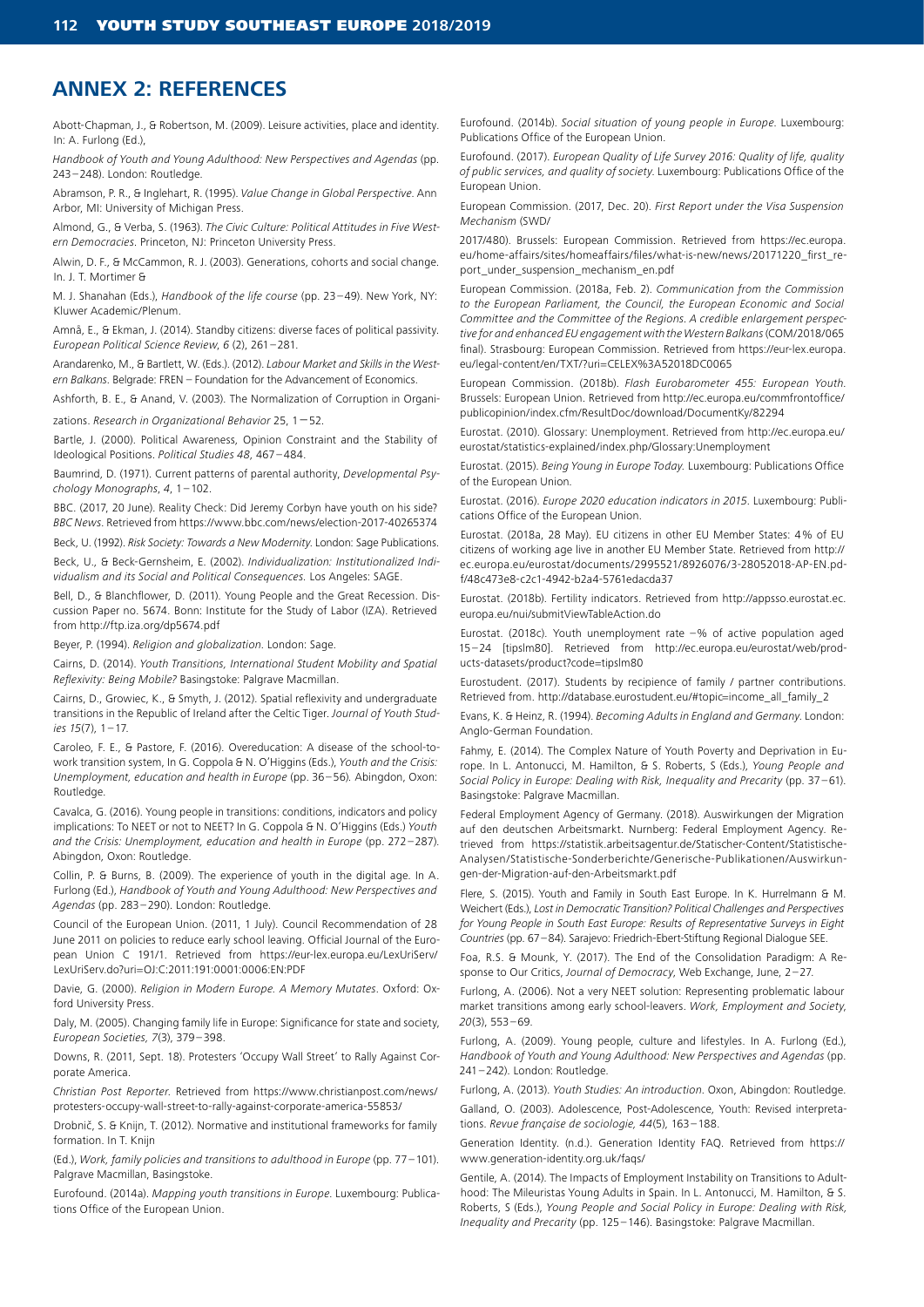Golec, A., Federico, C., Cislak, A. & Dial, J. (2005). Need for closure, national attachment, and attitudes toward international conflict: Distinguishing the roles of patriotism and nationalism. In S.P. Serge (Ed.), *Advances in psychology research* (Vol. 33, pp. 231–251). Hauppage, NY: Nova Science.

Heinz, W. (2009). Youth transitions in an age of uncertainty. In A. Furlong (Ed), *Handbook of Youth and Young Adulthood: New perspectives and agendas* (pp. 3–13). London: Routledge.

Iacovou, M. (2002). Regional Differences in the Transition to Adulthood. *The Annals of the American Academy of Political and Social Science*, *580*(1), 40–69.

Iacovou, M. (2011). Leaving Home: Independence, togetherness and income. United Nations Department of Economic and Social Affairs Population Division Expert Paper No. 2011/10.

Ilišin, V. (2007). Slobodno vreme i interesi mladih. In V. Ilišin, & F. Radin (Eds.), *Mladi: problem ili resurs* (pp. 179–201). Zagreb: Institut za društvena istraživanja.

Inglehart R. (1977). *The Silent Revolution*. Princeton: Princeton University Press.

Inglehart, R., & Norris, P. (2003). *Rising Tide: Gender Equality and Cultural Change Around the World.* Cambridge: Cambridge University Press.

Inglehart, R., & Welzel, C. (2005). *Modernization, Cultural Change, and Democracy: The Human Development Sequence*. Cambridge: Cambridge University Press.

Inglehart, R., Haerpfer, C., Moreno, A., Welzel, C., Kizilova, K., Diez-Medrano, J., Lagos, M., Norris, P. Ponarin, E., & Puranen, B. et al. (Eds.). (2014). World Values Survey: All Rounds – Country-Pooled Datafile Version. Madrid: JD Systems Institute. Retrieved from http://www.worldvaluessurvey.org/WVSDocumentation-WVL.jsp

International Labor Organization. (2011). *From precarious work to decent work. Policies and regulations to combat precarious employment*. Geneva: ILO. Retrieved from https://www.ilo.org/wcmsp5/groups/public/---ed\_dialogue/---actrav/documents/meetingdocument/wcms\_164286.pdf

International Labor Organization. (2014). Skills mismatch in Europe: statistics brief. Geneva: ILO. Retrieved from https://www.ilo.org/wcmsp5/groups/public/ ---dgreports/---stat/documents/publication/wcms\_315623.pdf

International Labor Organization. (2018). Disguised employment / Dependent self-employment. Retrieved from https://www.ilo.org/global/topics/non-standard-employment/WCMS\_534833/lang--en/index.htm

Jessoula, M., Graziano, P.R., & Madama, I. (2010). '"Selective Flexicurity" and Segmented Labour Markets: The Case of Italian "Mid-Siders,"' *Journal of Social Policy*, *39*(4), 561–83.

Jobs, R. I. (2009). Youth Movements: Travel, Protest, and Europe in 1968. *The American Historical Review*, *114*(2), 376–404.

Judah, B. (2018, July 24). What Is Millennial Socialism? *The American interest*. Retrieved from https://www.the-american-interest.com/2018/07/24/what-ismillennial-socialism/

Jusić, M., & Numanović, A. (2017). *The Excluded Generation: Youth in Southeast Europe*. Sarajevo: Friedrich-Ebert-Stiftung Dialogue SEE. Retrieved from http://library.fes.de/pdf-files/bueros/sarajevo/13780.pdf

Karklins, R. (2005). *The System Made Me Do It: Corruption in Post-Communist Societies*. Armonk, NY: M.E. Sharpe.

Kirbiš, A., & Flere, S. (2017). Political culture in the Yugoslav successor states. In S.P. Ramet, C. M. Hassenstab, & O. Listhaug (Eds.), *Building Democracy in the Yugoslav Successor States: Accomplishments, Setbacks, and Challenges since 1990* (pp. 108–134). Cambridge, Cambridge University Press.

Kmezić, M. & Bieber, F. (Eds.). (2017). *The Crisis of the Democracy in the West Balkans. An Anatomy of Stabilitocracy and the Limits of EU Democracy Promotion*. Retrieved from http://www.biepag.eu/wp-content/uploads/2017/05/final.pdf

Kosturanova, D. (2017). Students in Macedonia: The Road from Apathy to Active Citizenship. In J. Mujanović (Ed.), *The Democratic Potential of Emerging Social Movements in Southeastern Europe* (pp. 47–50). Sarajevo: Friedrich-Ebert-Stiftung Dialogue SEE. Retrieved from http://library.fes.de/pdf-files/bueros/sarajevo/13781-20171201.pdf

Kotowska, I. (2012). Family change in Europe from a transition to adulthood perspective. In T. Knijn (Ed.), *Work, family policies and transitions to adulthood in Europe* (pp. 102–129). Palgrave Macmillan, Basingstoke.

Kouba, L., Pitlik, H. (2014). I wanna live my life: Locus of Control and Support for the Welfare State. *Mendelu Working Papers in Business and Economics*, 46/2014. Mendel University in Brno. Retrieved from http://ideas.repec.org/s/ men/wpaper.html

Kuhar, M., Reiter, H. (2012). Frozen transitions? Young people in former Yugoslavia. In C. Leccardi, C. Feixa, S. Kovacheva, H. Reiter & T. Sekulić (Eds.), *1989: Young People and Social Change after the Fall of the Berlin Wall* (pp. 59–75). Strasbourg and Budapest: Council of Europe Publishing.

Lahelma, E. & Gordon, T. (2008). Resources and (in(ter))dependence. Young people's reflections on parents. *Young*, *16*(2), 209–226.

Lavrič, M. (2013). Religious change and the impact of religiosity upon emancipative values in post-Yugoslav countries. In S. Flere (Ed.), *20 years later: problems and prospects of countries of former Yugoslavia* (pp. 223–243). Maribor: Center for the Study of Post-Yugoslav Societes, Faculty of Arts.

Lavrič, M. (2015). Youth in Education across South East Europe. In K. Hurrelmann & M. Weichert (Eds.), *Lost in Democratic Transition? Political Challenges and Perspectives for Young People in South East Europe: Results of Representative Surveys in Eight Countries* (pp. pp. 85–104). Sarajevo: Friedrich-Ebert-Stiftung Regional Dialogue SEE.

Leigh, A., & Wolfers, J. (2006). Happiness and the Human Development Index: Australia is not a Paradox. *The Australian Economic Review*, *39*(2), 176–184.

Livingstone, S., & Helsper, E. (2010). Balancing opportunities and risks in teenagers' use of the internet: the role of online skills and internet self-efficacy. *New Media & Society*, *12*(2), 309–329.

Luckmann, T. (1967). *The Invisible Religion: The Problem of Religion in Modern Society*. New York: Macmillan.

MacDonald, R. (2009). Precarious work: Risk, choice, and poverty traps. In Furlong A. (Ed.), *Handbook of Youth and Young Adulthood. New Perspectives and Agendas* (pp. 167–175). London: Routledge.

Macedo, S., Alex-Assensoh, Y., & Berry, J. (2005). *Democracy at risk: How political choices undermine citizen participation, and what we can do about it.* Washington, DC: Brookings Institution.

Machado Pais, J. (2000). Transitions and Youth Cultures: Forms and Performances. *International Social Science Journal*, *52*(164), 219–232.

Maestripieri, L. & Sabatinelli, S. (2014). Labour Market Risks and Sources of Welfare among European Youth in Times of Crisis. In L. Antonucci, M. Hamilton, & S. Roberts (Eds.), *Young People and Social Policy in Europe: Dealing with Risk, Inequality and Precarity* (pp. 147–168). Basingstoke: Palgrave Macmillan.

Mannheim, K. (1952). The Problem of Generations. In P. Kecskemeti (Ed.), *Essays on the Sociology of Knowledge* (pp. 276–320). London: Routledge and Kegan Paul.

Marku, H. (2017). Vetevendosje and the Democratic Potential for Protest in Kosovo. In Jasmin Mujanović (Ed.), *The Democratic Potential of Emerging Social Movements in Southeastern Europe*. Sarajevo: Friedrich-Ebert-Stiftung Regional Dialogue SEE.

Martin, D. (1978). *A General Theory of Secularisation*. Oxford: Blackwell.

Merkel, W. (2007). Gegen alle Theorie? Die Konsolidierung der Demokratie in Ostmitteleuropa. *Politische Vierteljahresschrift*, *48*(3), 413–433.

Miller, A. (2017, Nov. 2). Revealed: Nearly half of millennials in America would prefer to live in socialist rather than capitalist society, according to new survey. *Daily Mail Online.* Retrieved from http://www.dailymail.co.uk/news/article-5044527/Survey-shows-millennials-prefer-socialism-capitalism.html

Mortimer, J.T., Kim, M., Staff, J. & Vuolo, M. (2016). Unemployment, Parental Help, and Self-Efficacy During the Transition to Adulthood, *Work Occup*, *43*(4), 434–465.

Mulder, C. (2009). Leaving the parental home in young adulthood. In A. Furlong (Ed.), *Handbook of Youth and Young Adulthood: New Perspectives and Agendas* (pp. 203–211). London: Routledge.

Nikolayenko, O. (2017). *Youth Movements and Elections in Eastern Europe*. Cambridge University Press.

Norris, P. (2002). *Democratic Phoenix: Reinventing Political Activism*. New York, NY: Cambridge University Press.

Norris, P. & Inglehart, R. (2004). *Sacred and Secular. Religion and politics worldwide*. New York, NY: Cambridge University Press.

Norris, P. & Inglehart, R. F. (2017). *Cultural backlash: Values and voting for populist authoritarian parties in Europe*. Paper for presentation at the American Political Science Association annual meeting, San Francisco.

OECD. (2014). *PISA 2012 Results in Focus: What 15-year-olds know and what they can do with what they know.* Paris: OECD.

OECD. (2018). *PISA 2015 Results in Focus.* Paris: OECD.

O'Higgins, N., & Coppola, G. Editor's introduction. In G. Coppola & N. O'Higgins (Eds.), *Youth and the Crisis: Unemployment, education and health in Europe* (pp. 1–9). Abingdon, Oxon: Routledge, 2016.

Pastore, F. (2015). *The Youth Experience Gap: Explaining National Differences in the School-to-Work Transition*. Basel: Springer.

Petrović, D. (2013). *Društvenost u doba interneta*. Novi Sad: Akademska knjiga.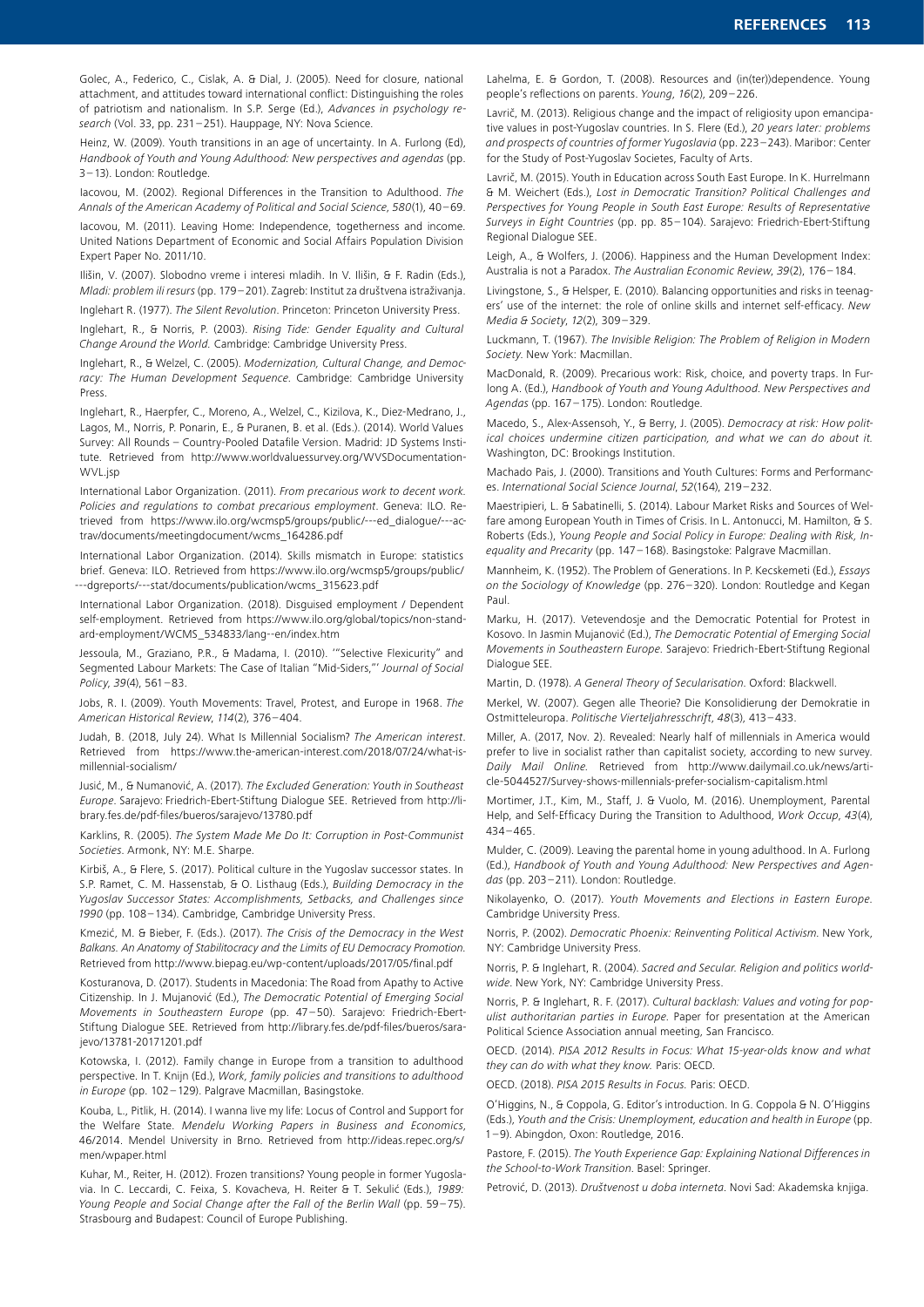Pollack, D. & Müller, O. (2006). Religiousness in Central and Eastern Europe: Towards Individualization? In I. Borowik (Ed.), *Religions, Churches and Religiosity in Post-Communist Europe* (pp. 22–36). Krakow: Nomos.

Pollock, G. (2008). Youth Transitions: Debates over the Social Context of Becoming an Adult. *Sociology Compass 2*(2), 467–484.

Popović, M., & Gligorović, A. (2016). *Youth Mobility in the Western Balkans: The Present Challenges and Future Perspectives.* European Association for Local Democracy – ALDA. Strasbourg: ALDA. Retrieved from http://www.alda-europe. eu/public/doc/Youth\_Mobility\_in\_the\_Western\_Balkans.pdf

Proctor, C., Linley, P. A., & Maltby, J. (2009). Youth life satisfaction measures: A review. *Journal of Positive Psychology*, *4*, 128–144.

Putnam, Robert D. (2000). *Bowling Alone: The Collapse and Revival of American Community*. New York, NY: Simon & Schuster.

Radović, N. (2017). *Supporting Informal Citizens' Groups and Grass-Root Initiatives in Bosnia and Herzegovina*. Ludwig Boltzmann Institute of Human Rights – Research Association. Vienna.

Regional Cooperation Council. (2017). Balkan Barometer 2017 Public Opinion Survey. Sarajevo: RCC. Retrieved from https://www.rcc.int/seeds/files/RCC\_BalkanBarometer\_PublicOpinion\_2017.pdf

Rexhepi, P. (2017, June 2). In Kosovo, too, there's a future for a leftist party of economic and social justice. *The Guardian*. Retrieved from https://www.theguardian.com/commentisfree/2017/jun/12/kosovo-leftist-party-social-justicevetevendosje

Roberts, K. (2007). Youth Transitions and Generations: A Response to Wyn and Woodman*. Journal of Youth Studies*, *10*(2), 263–269.

Robinson, C., Mandleco, B., Olsen, S.F., & Hart, C. (1995). Authoritative, authoritarian, and permissive parenting practices: Development of a new measure. *Psychological Reports*, 77(3), 819–830.

Salvatore, M., Mascherini, L., Meierkord A. & Jungblut, J. (2012). NEETs: Young people not in employment, education or training: Characteristics, costs and policy responses in Europe. Dublin: European Foundation for the Improvement of Living and Working Conditions. Retrieved from https://www.eurofound.europa. eu/cs/publications/report/2012/labour-market-social-policies/neets-young-people-not-in-employment-education-or-training-characteristics-costs-and-policy

Siems, D. (2017, Oct. 2). *Die neuen Gastarbeiter kommen aus dem Westbalkan*. Die Welt. Retrieved from: https://www.welt.de/wirtschaft/article169232212/ Die-neuen-Gastarbeiter-kommen-aus-dem-Westbalkan.html

Sloam, J. (2017). Youth political participation in Europe: A new participatory landscape. In A. Furlong (Ed.), *Routledge Handbook of Youth and Young Adulthood* (pp. 287–294). London: Routledge.

Solijonov, A. (2016). *Voter Turnout Trends around the World. Stockholm: International Institute for Democracy and Electoral Assistance*. IDEA International. Retrieved from https://www.idea.int/sites/default/files/publications/voter-turnout-trends-around-the-world.pdf

Stanojević, D. (2012). Slobodno vreme mladih. In S. Tomanović, D. Stanojević, I. Jarić, D. Mojić, S. Dragišić Labaš, M. Ljubičić, & I. Živadinović, *Mladi – naša sadašnjost. Istraživanje socijalnih biografija mladih u Srbiji* (pp. 147–167). Belgrade: Čigoja and Institute for Sociological Research.

Stein, J. (2016, June 2). *Sanders is beating Obama's 2008 youth vote record. And the primary's not even over*. Vox. Retrieved from https://www.vox. com/2016/6/2/11818320/bernie-sanders-barack-obama-2008

Stepanović, I., Videnović M., Plut, D. (2009). Obrasci ponašanja mladih tokom slobodnog vremena. *Sociologija*, *LI*(3), 247–261.

Stoker, G. (2006) *Why Politics Matters: Making Democracy* Work. Basingstoke: Palgrave

Taleski, D., Reimbold, H., & Hurrelmann, K. (2015). *Building democracies in South East Europe: Youth as an unwilling agent?* In K. Hurrelmann & M. Weichert: Lost in the Democratic Tradition? (pp.15–66) Sarajevo: Friedrich-Ebert-Stiftung.

Teorell, J., Torcal, M., Montero, J. R. (2007). Political Participation: Mapping the Terrain. In J. W. van Deth, J. R. Montero, & A. Westholm (Eds.). *Citizenship and Involvement in European Democracies: A Comparative Analysis* (pp. 334–357). London & New York: Routledge.

The World Bank. Gross enrolment ratio, tertiary, both sexes (%). Retrieved from http://databank.worldbank.org/

Tileczek, K., & Srigley, R. (2017). Young Cyborgs? Youth and the Digital Age. In A. Furlong (Ed.), *Routledge Handbook of Youth and Young Adulthood* (pp. 273–284). London: Routledge.

Todosijević, B. (1995). *Some Social and Psychological Correlates of Ethno-Nationalist Attitudes: Yugoslavia 1995*. Central European University, Prague. Retrieved from https://www.researchgate.net/publication/265081177\_RELA- TIONSHIPS\_BETWEEN\_AUTHORITARIANISM\_AND\_NATIONALIST\_ATTITUDES

Todosijević, B. (1998). *Relationships between authoritarianism and nationalist attitudes*. Paper presented at symposium: Authoritarianism and prejudices in an international and inter-generational

perspective, Central European University, Budapest. Retrieved from http://www. personal.ceu.hu/students/98/Bojan\_Todosijevic/ENYEDI/OSIRIS1.pdf

Togouchi Swartz, T. & Bengston O'Brien, K. (2009). Intergenerational support during the transition to adulthood, In A. Furlong, A. (Ed.), *Handbook of Youth and Young Adulthood: New Perspectives and Agendas* (pp. 217–226). London: Routledge.

Tomanović, S. & Ignjatović, S. (2006). The Transition of Young People in a Transitional Society: The Case of Serbia. *Journal of Youth Studies*, *9*(3), 269–285.

Tomanović, S. & Stanojević, D. (2015). *Young people in Serbia 2015: Situation, perceptions, beliefs and aspirations.* Belgrade: Friedrich-Ebert-Stiftung and SeCons.

Tomanović, S., Stanojević, D., & Ljubičić, M. (2016). *Postajanje roditeljem u Srbiji: sociološko istraživanje tranzicije u roditeljstvo* [Becoming a Parent in Serbia. Sociological Study on Transition to Parenthood]*.* Belgrade: Faculty of Philosophy of the University of Belgrade.

Trošt, T. & Mandić, D. (2018). *Changing youth values in Southeast Europe: beyond ethnicity*. London: Routledge.

Turtianen, P., Karvonen, S., & Rahkonen, O. (2007). All in the Family? The Structure and Meaning of Family Life among Young People. *Journal of Youth Studies, 10* (4), 477–493.

United Nations Development Programme. (2016). Human Development Report 2016. New York, NY: UNDP. Retrieved from http://hdr.undp.org/sites/default/ files/2016\_human\_development\_report.pdf

Veenhoven, R. (1999). Quality of life in individualistic society. *Social Indicators Research*, *48*, 157–186.

Vidovic, H., Mara, I., Koettl-Brodmann, S., Reyes, G., Arandarenko, M., & Aleksic, D. (2018). Western Balkans labor market trends 2018. Washington, DC: World Bank Group. Retrieved from http://documents.worldbank.org/curated/en/ 565231521435487923/Western-Balkans-labor-market-trends-2018

Walther, A. (2006). Regimes of Youth Transitions. Choice, flexibility and security in young people's experiences across different European contexts, *Young, 14*(1), 119–141.

Walther, A., Stauber, B., & Pohl, A. (2009). *Youth: Actor of Social Change*. Final Report. Tubingen: IRIS.

Welch, M. R., Rivera, R. E. N., Conway, B. P., Yonkoski, J., Lupton, P. M., & Giancola, R. (2005). Determinants and consequences of social trust. *Sociological Inquiry*, *75*, 453–473.

Welzel, C. (2013). *Freedom Rising Human Empowerment and the Quest for Emancipation*. Cambridge University Press.

Woodman, D. (2017). The sociology of generations and youth studies. In A. Furlong (Ed.), *Routledge Handbook of Youth and Young Adulthood* (pp. 20–26). London: Routledge.

Wyn, J. (2009). Educating for Late Modernity. In A. Furlong (Ed.), *Handbook of Youth and Young Adulthood: New Perspectives and Agendas* (pp. 97–103). London: Routledge.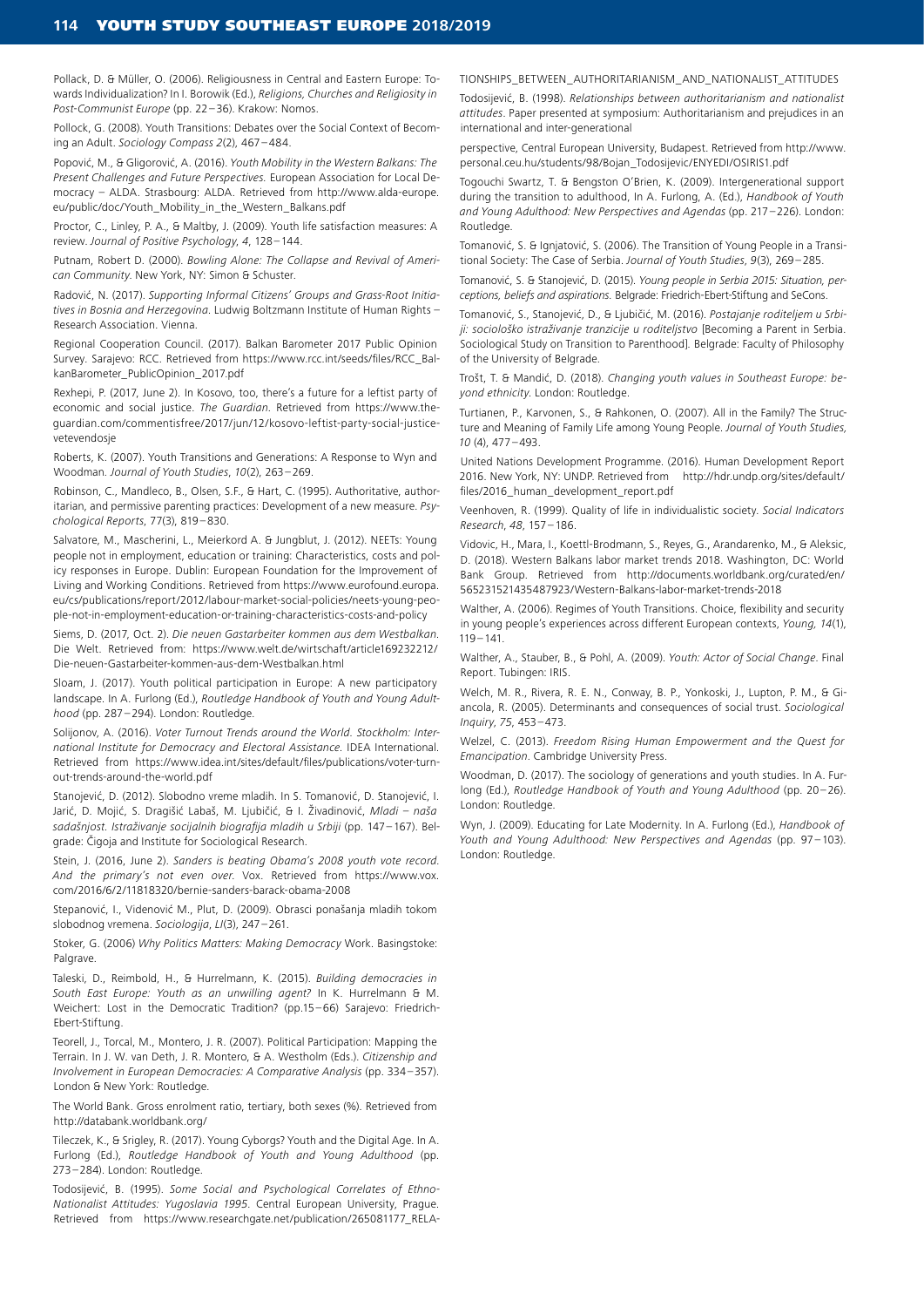## **ANNEX 3: ENDNOTES**

[ 1 ] Shell Holding Deutschland (2015): Jugend 2015. Eine pragmatische Generation im Aufbruch. Frankfurt am Main.

[2] The twelve main findings were established and policy recommendations developed based on the joint analysis of all chapter-specific main findings and policy recommendations by all three authors of this study. They represent a consensual synthesis, and in some cases also slight generalisation, of all these findings and policy recommendations.

[ 3 ] Southeast Europe encompasses countries mostly concentrated in the Balkan peninsula. While there are different understandings as to what countries fall under the SEE label, it is generally seen to include Albania, BiH, Bulgaria, Croatia, Kosovo, Macedonia, Montenegro, Romania, Serbia and Slovenia. Some definitions may include Greece or Turkey; these two countries were not covered by the youth surveys.

[ 4 ] Surveys were based on the German *2006 Shell Youth Study. Results were published in country reports and two regional studies. For more, Hurrelmann & Weichert, and Jusić & Numanović, 2017.* 

[5] The first round of surveys did not include Montenegro.

[ 6 ] I would like to thank my colleague Dr. Dragan Stanojević from the University of Belgrade for statistical analyses and valuable comments on earlier drafts of the chapters that I wrote.

[7] The odds ratio is a measure of associations indicating probability of events. It is interpreted as a greater or smaller possibility that something will happen in a particular part of the population.

[ 8 ] Also: 4 times more likely in Montenegro, 4 times in Albania, 5 times in Kosovo, 6 times in Macedonia, 8 times in Serbia, 8 times in BiH, and 15 times in Romania.

[ 9 ] Also: 29 times more likely in Slovenia, 41 times in Montenegro, 59 times in Kosovo, 77 times in Albania, 79 times in Serbia, and 94 times in BiH.

[ 10 ] For secondary educational attainment, rho = 0.830.  $p < 0.01$ , and for enrollment in university, rho =  $0.705$ ,  $p < 0.01$ .

[11] There is a common feature of most SEE countries, with some exception in the case of Slovenia: insufficient and inadequate state support for a young person's education (e.g. grants, loans, student dormitories, study fees, transport …). One of the indicators that education relies almost solely on the financial and other support of the parental family is the finding from a Eurostudent study that for 88% students in Serbia, 69% in Croatia, 63% in Romania, and 42% in Slovenia, the only financial source are their parents, while institutional support is the main source of financing for just 7%, 22%, 26% and 44% of these students, respectively (Eurostudent database, 2017).

[12] Set at 4% for Croatia and 5% for Slovenia

[13] Although Croatia has the lowest proportion of 'early school leavers' among EU countries (Eurostat, 2016), the FES Youth Studies SEE 2018/19 results are unexpected.

[ 14 ] In Slovenia, rho = -0.114,  $p < 0.01$ , Bulgaria, rho = -0.115,  $p < 0.01$ , Montenegro, rho = –0.189, p < 0.01, Romania, rho = 0.147, p < 0.01, Albania, rho  $= -0.108$ , p < 0.01, BiH, rho = -0.089, p < 0.01, Kosovo, rho = -0.171, p < 0.01, Croatia, rho =  $-0.073$ , p < 0.01.

[ 15 ] Albania,  $X^2$  (4, 1207) = 24.2, p < 0.001, BiH,  $X^2$  (4, 900) = 11.2, p < 0.05, Serbia, *X²* (4, 893) = 17, p < 0.05, Bulgaria, *X²* (4, 899) = 31.6, p < 0.001, Romania  $X^2$  (4, 917) = 36.2, p < 0.001 and Slovenia  $X^2$  (4, 899) = 11.7, p < 0.05.

#### [ 16 ] *X² (1,10721) = 20.2, p < 0.001.*

[ 17 ] rho = 0.09, p < 0.01. For instance, almost one-quarter of the young from the poorest households in Romania aspire towards just primary education. They are more oriented towards vocational schools, as for instance, almost one-third of the respondents in Slovenia and BiH.

[18] rho = 0.123, p < 0.01. For instance, among the young whose parents have a low level of education, 39% in Bulgaria, 25% in Romania and 19% of youth in Kosovo aspire towards primary education only. They also aspire towards vocational education – around one-third in Slovenia and Croatia, and around one-quarter in Serbia and Montenegro.

#### [ 19 ] *X² (8,10721) = 287.56, p < 0.001*

[ 20 ] Particularly in Kosovo (52.2 %) and Albania (49.2 %), but also in Romania (24.6%) and Macedonia (20.8%).

[ 21 ] Particularly in Albania (46.5%), but also around one-fifth of the respondents in Macedonia, Croatia and Bulgaria.

[ 22 ] From 74% of the young people in Albania, to 90% in Slovenia who are 'sure' or 'very sure' that they will get the level of education they are aspiring towards.

[  $23$  ] rho = 0.079,  $p < 0.01$ , and rho = 0.032,  $p < 0.05$ , respectively.

 $[24]$  rho = -0.049, p < 0.05

[ 25 ] For Serbia, it refers to the PISA 2012 study and only to performance in mathematics (OECD, 2014, p. 5).

[ 26 ] A part of the difference could be attributed to different phrasing of the question in the two waves of FES Youth Studies. In the FES Youth Studies SEE 2011–15, the question was: *Do you think that the marks/exams can be 'purchased' in your school / at your university? while in the FES Youth Studies SEE 2018/19 it was: Do you agree that there are cases where grades and exams are*  '*bought*' *in institutes/universities in the country?*

 $[27]$  rho = -0.146, p < 0.01

 $[28]$   $X^2$  (4, 4999) = 139.2, p < 0.001

 $[29]$   $X^2$  (1, 9975) = 484.7, p < 0.001

[ 30 ] I would like to thank Fahrudin Memić for statistical analyses in this and other chapters I wrote in this study.

[31] The highest youth unemployment rates in the EU in 2016 were in Greece (47.3%) and Spain (44.4%). For more, see: Eurostat, *Youth unemployment rate –% of active population aged 15*–*24*.

[ 32 ] On the other hand, in Bulgaria, a large percentage of respondents chose 'other', most likely because they are in education.

[33] There are methodological differences in terms of the way in which labour force surveys in the region, in line with ILO methodology, capture unemployment. According to Eurostat, for instance, unemployed are considered to be those persons without work during the reference week, who are available to start working within next two weeks or have found a job that starts within next three months, and have actively been looking for employment during the past four weeks. For more see Eurostat, 2010. Youth survey questionnaires included a question on whether young people were unemployed and were actively looking for work.

[ 34 ] Pertains only to young people who are employed and those who are unemployed, but seeking employment

[35] Relationship between employment status and: parent's educational attainment, *X²* (4, 10127) = 179.9, p < 0.05; financial status of household: *X²* (8, 9767) = 135.5, p < 0.05; gender, *X²* (2, 10328) = 129.1, p < 0.05; place of residence, *X²*(6, 10189) = 79.9, p < 0.05; respondents' educational attainment, *X²* (12, 10262) = 2502.6,  $p < 0.05$ ; age,  $X^2$  (30, 10329) = 3951.6,  $p < 0.05$ .

[ 36 ] This could potentially be due to differences in the way that NEETs are defined in official statistics as opposed to youth surveys. For comparison, see Vidovic et al., 2018, pp. 21–22.

[37] Some 46% are between 25-29 years of age; 40% fall in the 20-24 cohort. [ 38 ] Correlation with: age, rho = 0.159,  $p < 0.01$ ; educational attainment: rho = 0.031,  $p < 0.01$ ; HDI, rho = -0.120,  $p < 0.01$ ; place of residence, rho = -0.095, p  $<$  0.01; parents' level of education, rho = -0.180, p  $<$  0.01; material possessions, rho =  $-0.184$ , p < 0.01; financial situation of household, rho =  $-0.123$ , p < 0.01; age of persons who have dropped out of formal education, rho =  $-0.339$ , p < 0.01. Relationship with gender, *X² (1, 10745) = 16.9, p < 0.05.*

[39] Such as dependent or disquised self-employment, where an employment relationship is portrayed as self-employment for the purpose of affording lower levels of protection to workers (ILO, 2018).

[40] Non-standard work as used here refers to the following survey answer options: I have a temporary contract for a full-time job; I have a temporary contract for a part-time job; I have occasional job(s). For both self-employment and non-standard employment, calculated as a percentage of youth who said they were employed in each country.

[41] Relationship between employment type and: respondents' level of educational attainment, *X²* (12, 10765) = 1159.4, p < 0.05; gender, *X²* (2, 10907) = 100.2, p < 0.05; financial position of households, *X²* (8, 10213) = 30.6, p < 0.05; parents' educational attainment, *X²*(4, 10635) = 57.9, p < 0.05; participation in practicum/internship, *X²* (2, 10431) = 207.9, p < 0.05.

[42] Question pertains only to young people who are working.

[43] Relationship between working in jobs not within profession and: parents' educational attainment, *X² (2, 4291) = 44.6, p < 0.05; educational attainment, X² (6, 4326) = 196.2, p < 0.05; age, X² (15, 4353) = 142.6, p < 0.05.* 

[44] Horizontal mismatches – being at the same level of education or qualification as that required by a job, but in an inadequate field – were not investigated.

[45] The question pertains only to young people who are working.

[ 46 ] Relationship between working at a job requiring a lower level of educational attainment than one's own and: own level of educational attainment,  $X^2$ (6, 3905) = 53.7, p < 0.05; household›s perceived financial status: *X² (4, 3771) = 22.3, p < 0.05.*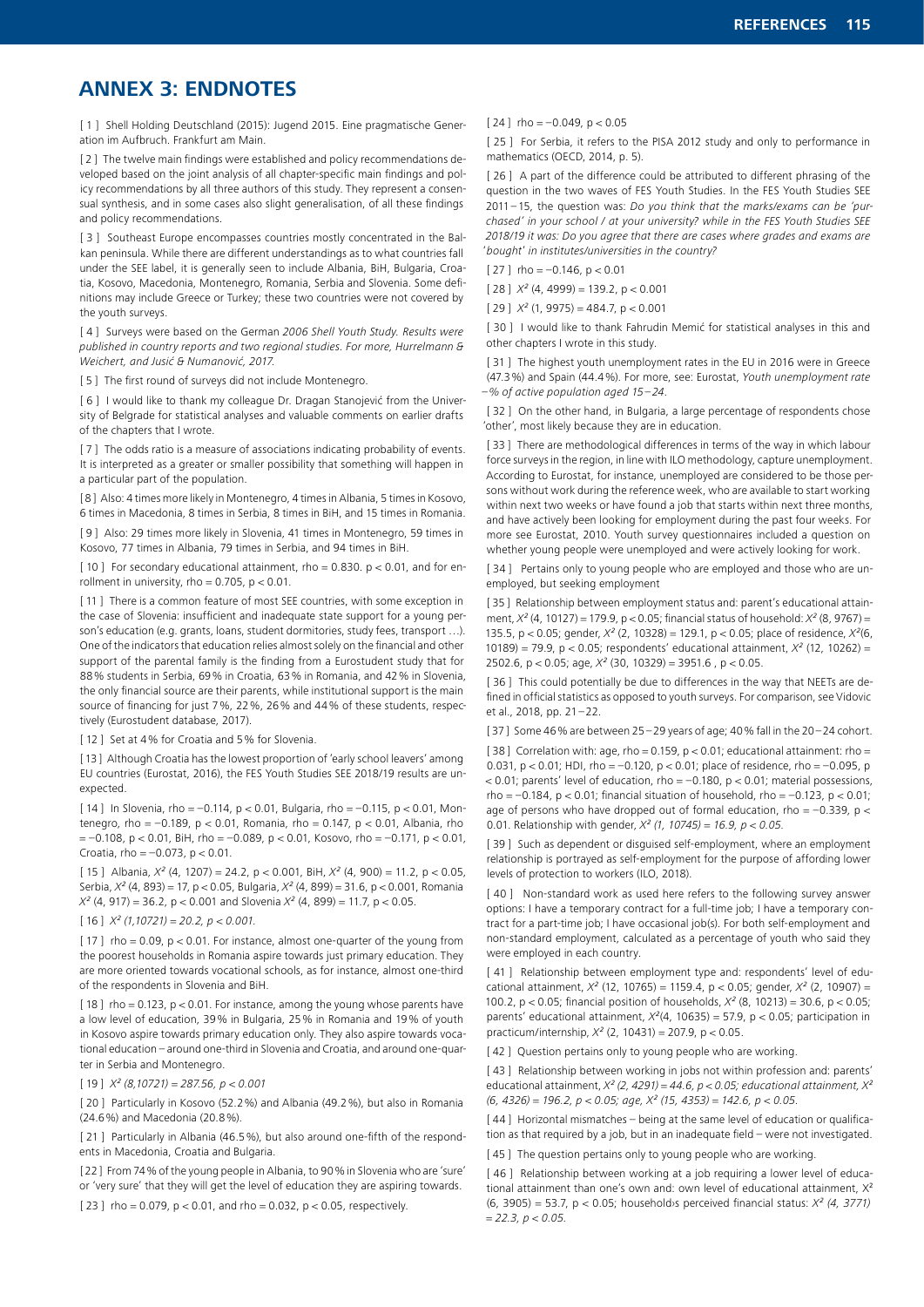$[47]$  r = -0.200. p < 0.01

 $[48]$  r = 0.106, p < 0.01

[ 49 ] *X² (8, 10659) = 64.05, p < 0.01*

[ 50 ] Correlation with people in power:  $r = -0.075$ ,  $p < 0.01$ . Correlation with acquaintances:  $r = -0.087$ ,  $p < 0.01$ .

 $[51]$  r = 0.064, p < 0.01

 $[52]$  rho = 0.083, p < 0.01.

[ 53 ] See, for instance, a recommendation regarding policies to reduce early school-leaving by the Council of the European Union (2011). Also see Salvatore et al. (2012).

[ 54 ] This viewpoint from the sociology of generations has been contested in the literature and should definitely always be balanced with the so-called period effect. For a more detailed discussion see for example: Alwin and McCammon, 2003; Roberts, 2007.

[ 55 ] For example, the World Values Survey (Inglehart et al., 2014) or the European Quality of Life Survey (Eurofound, 2016).

 $[56]$  r = 0.203, p < 0.01

[  $57$  ]  $r = 0.154$ ,  $p < 0.01$ . For more on religiosity, see chapter 3.4.

 $[58]$  r = 0.105, p < 0.01

 $[59]$  r = 0.098, p < 0.01

[ 60 ] *Values of autonomy and responsibility include: taking responsibility,* being independent, being faithful to friends, being faithful to employer.

*Family values* include: having children as an important value, having children as important for a happy life, having a spouse/partner as important for a happy life, getting/being married as an important value.

*Values of personal success* include the importance of doing sports, healthy eating, graduating from university, and having a successful career.

*Consumerist values* refer to the importance of getting/being rich, wearing branded clothes, and looking good.

Values of political and civic engagement include the importance of being active in politics, participating in civic actions/initiatives, and the expressed general interest in politics.

[ 61 ] Correlation with HDI:  $r = -0.216$ ,  $p < 0.01$ .

 $[62]$  r = -0.264, p < 0.01

 $[63]$  r = 0.138, p < 0.01

 $[64]$  r = 0.115, p < 0.01

 $[65]$  r = 0.093, p < 0.01

[ 66 ] Data were gathered in 2008, except for Montenegro (2001) and Macedonia (2009).

[ 67 ] E.g, Luckmann, 1967; Beyer, 1994; Davie, 2000; Pollack & Müller, 2006; Lavrič, 2013

[ 68 ] Furthermore, a comparison with the results of the FES youth study of Croatian youth in 2012 shows that the share of those who never pray has increased from 24% to 37% during the period between 2012 and 2018.

[69] For example, the share of youth who are not members of any religion has increased from 24% to 38%.

 $[70]$  r = -0.103, p < 0.01

[ 71 ]  $r = -0.094$ ,  $p < 0.01$ 

 $[72]$  r = 0.159, p < 0.01

[ 73 ] The Guardian characterised Vetëvendosje as a leftist political movement that introduced the vocabulary of anti-colonialism in response to the post-war neoliberal administration of Kosovo (Rexhepi, 2017).

[ 74 ] Rule of law might not be very popular, potentially due to the great popularity of the informal economy (see subchapter on social tolerance).

[ 75 ] Ranging from 121 % in Slovenia to 500 % in BiH.

 $[76]$  r = 0.360. p < 0.01

[  $77$  ]  $r = 0.311$ ,  $p < 0.01$ 

 $[78]$  r = 0.286, p < 0.01

[ 79 ]  $r = -0.285$ , p < 0.01

 $[80]$  r = -0.194, p < 0.01

[81] Less than 4% of youth in the region disagree with this idea.

[82] Democratic socialism as understood by millennials tends to lack many classical socialist ideas, such as state ownership of the means of production, central planning, revolutionary action, or the Marxian 'dictatorship of the proletariat.' The basic political values of millennial socialists only stress the importance of the benefits of the welfare state, such as basic economic security for

all citizens – including decent employment opportunities, public healthcare, and free public schooling.

[83] The scale measuring support for the welfare state included the following items (Cronbach's  $\alpha$  =0.642): (1) Incomes of the poor and the rich should be made more equal; (2) Government ownership of business and industry should be increased; (3) Government should take more responsibility to ensure that everyone is provided for.

[84] The correlation between welfare-state orientation and material possessions of a household was  $r = -0.200$ ,  $p < 0.01$ . In the case of parents' education level. it was  $r = -0.142$ ,  $p < 0.01$ . Being unemployed and being NEET also increased the likelihood of supporting the ideas of a strong welfare state.

 $[85]$  r = 0.030, p < 0.01

 $[86]$  r = 0.199, p < 0.01

[87] The positive correlation ( $r = 0.027$ ,  $p < 0.05$ ) suggests that the welfare state is a slightly more desired goal among those considering themselves to be more right-wing oriented.

[88] The basic theoretical point of departure was the model devised by the FES International Policy Analysis Department, headed by Dr. Michael Bröning (see: https://www.fes.de/strategy-debates-global/). In the first step of our statistical analysis, we created several variables at the individual level:

- *Net welfare state orientation, which was computed as a ratio between support for the welfare state (agreement with: Incomes of the poor and the rich should be made more equal; Government ownership of business and industry should be increased; Government should take more responsibility to ensure that everyone is provided for (α = 0.642))* and support for democracy (agreement with: *It is the duty of every citizen in a democracy to vote; A political opposition is necessary for a healthy democracy; Young people should have more possibilities to speak out in politics; Democracy is a good form of government in general (α = 0.695)).*
- *Net left-wing goals,* which was computed as a ratio between typical leftwing goals (support for securing human rights and freedoms, social justice and social security for all, preservation of natural environment, and reduction of unemployment ( $\alpha$  = 0.879)) and typical right-wing goals (fostering national identity, fight against illegal immigration of people, strengthening of military power and national security, fostering population growth ( $α = 0.797$ )).
- *Authoritarian orientation,* which included support for a strong political leader, support for a dictatorship under certain circumstances, and support for the use of violence in resolving certain social problems ( $\alpha$  = 0.461).
- *Nationalism,* which included support for the following statements: *It would be the best if (COUNTRY) was inhabited only by real (COUNTRY)ians; Non-(COUNTRY)ians living in (COUNTRY) should adopt (COUNTRY)ian customs and values; The real (COUNTRY)ian is only a person who has (COUN-TRY)ian blood (α = 0.769).*
- *Values of individual freedom,* which were computed for each respondent on the basis of whether he or she chose 'individual freedom' as the 1st or 2<sup>nd</sup> ranked option among eight political values that were offered.
- *Values of welfare and equality, which were computed for each respondent on the basis of whether he or she chose 'economic welfare of citizens' or 'equality' as the 1*st or 2nd ranked options among eight political values that were offered.
- *Tolerance in relation to sexual and reproductive practices, which included justification of homosexuality and justification of abortion (α = 0.725).*
- *Left-right political orientation, which was an original variable from the survey questionnaire, measuring respondents' self-assessed left-wing vs. right-wing political orientation.*

In the second step, averages of these variables for each country were entered into a Principal Components procedure with Varimax rotation, whereby countries represented units of analysis. A two-dimensional solution was reached, with 73.9% of common variance explained by the model. Factor scores for each dimension were computed and are represented in the graph for each country.

 $[89]$  r = 0.826, p < 0.01

[ 90 ]  $r = -0.792$ ,  $p < 0.01$ 

[ 91 ] For example, the authoritarian orientation is substantially higher among youth from households with a lower number of material possessions ( $r = -0.148$ ,  $p < 0.01$ ) or youth with less educated parents ( $r = -0.121$ ,  $p < 0.01$ ).

[ 92 ] Respondents in WVS and INFORM surveys were asked what they think of *'Having a strong leader who does not have to bother with parliament and elections' on a 1 ('very bad') to 4 ('very good') scale. Respondents in FES Youth Studies SEE 2018/19 surveys were asked to what extent they agree with the statement: 'We should have a leader who rules the country with a strong hand for the public good' on a 1 ('completely disagree') to 5 ('completely agree') scale. Since we are only comparing shares of those on the extreme ends of the spectrum, the*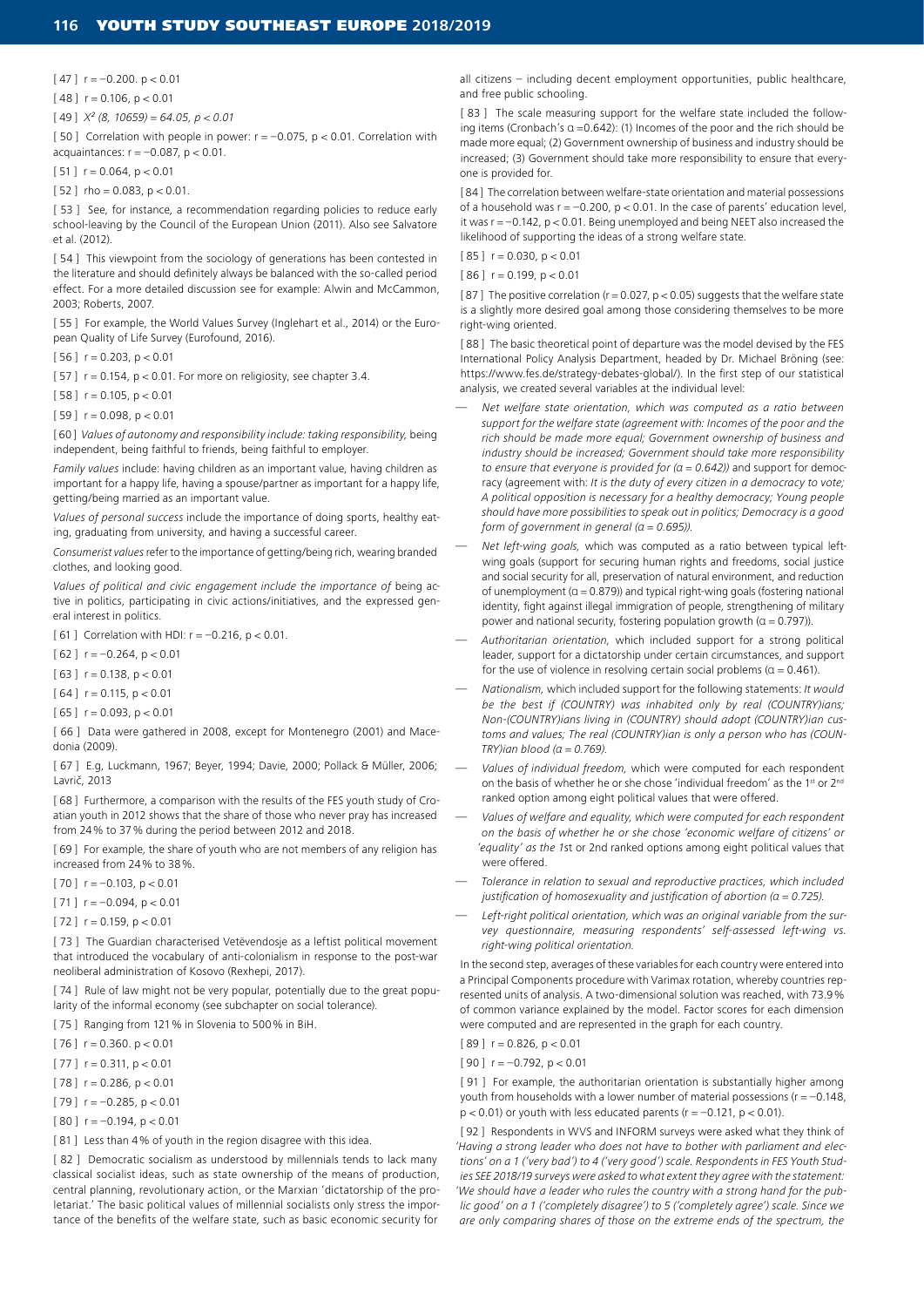*comparison is, in our view, valid. In any case, the logical effect of change from a 4-point to a 5-point scale would be a greater dispersion of the respondents, which would tend to decrease the shares of respondents within each category, thus reducing the observed increase in authoritarianism. On the other hand, the omission of '…who does not have to bother with parliament and elections' in*  FES Youth Studies SEE 2018/19 might work in the opposite direction, making it *likely that both tendencies tend to annihilate each other.*

[ 93 ] An EU Horizon 2020 project titled 'Closing the Gap between Formal and Informal Institutions in the Balkans': http://www.formal-informal.eu/home.html [ 94 ] Recently, Foa and Mounk (2017) reported that the proportion of citizens expressing approval of authoritarian alternatives to democracy has risen among most countries of the world for which a full-time series from about 1996 to roughly 2012 exist. In the United States, for example, the share of citizens who believe that it would be better to have a 'strong leader who does not have to bother with parliament and elections' rose from 24% in 1995 to 32% in 2011. Similar trends were identified also in relation to similar attitudes such as agreeing that it would be better to have the army rule or to let major decisions for the country be made by experts rather than the government (pp. 13–14). Especially alarming seems to be the finding by Foa and Mounk (2017) that in most European countries young people have become critical of democracy at a faster rate than older generations. They also showed that in seven major EU countries agreement of young respondents with the statement 'Democracy may have its problems, but is better than any other form of government' declined substantially between 1999 and 2017. Closer to the geographical focus of this report, Kirbiš and Flere (2017) arrived at similar findings. Exploring changes in political culture in post-Yugoslav countries between 1995 and 2008, they found that pro-democratic attitudes, as also measured by the above-mentioned indicators of support for a strong leader and support for democracy, decreased in all the observed six countries with available longitudinal data.

 $[95]$   $r = 0.223$ ,  $p < 0.01$ 

 $[96]$  r = 0.258, p < 0.01

 $[97]$   $r = 0.041$ ,  $p < 0.01$ . Trust in state institutions was measured by trust in national government, national parliament, political parties, local government, the president, the judiciary, and the media.

[ 98 ]  $r = 0.030, p < 0.01$ 

[ 99 ]  $r = 0.291$ ,  $p < 0.01$ . The variable 'support for welfare state' consisted of the level of agreement with three statements: *Incomes of the poor and the rich should be made more equal; Government ownership of business and industry should be increased; Government should take more responsibility for ensuring that everyone is provided for.*

 $[100]$  r = 0.103, p < 0.01

 $[101]$  r = 0.090, p < 0.01

 $[102]$   $r = 0.276$ ,  $p < 0.01$ 

[ 103 ] Ethno-nationalism is defined by the Oxford dictionary as advocacy of or support for the political interests of a particular ethnic group, especially its national independence or self-determination.

[104] We can understand patriotism simply as attachment to one's homeland.

[ 105 ] The item 'I'm proud to be a citizen of my country' was taken as a measure of patriotism, while the other item in the graph was taken as a measure of ethno-nationalism.

[106] A variable composed of the highest level of education of the mother, the highest education level of the father, and the number of books in the household.

- $[107]$   $r = -0.261$ ,  $p < 0.01$
- $[108]$  r = 0.165, p < 0.01
- $[109]$  r = -0.222, p < 0.01
- $[110]$  r = 0.168, p < 0.01
- [ $111$ ] rho = -0.192, p < 0.01
- $[112]$  rho = -0.079, p < 0.05
- $[113]$  rho = 0.201, p < 0.01
- $[114]$  rho = 0.106, p < 0.01
- $[115]$  rho = 0.095, p < 0.01

[ 116 ] Human rights, economic welfare of citizens, rule of law, equality, employment, individual freedom, democracy, and security.

[117] Eight for the EU and eight for the home country.

[ $118$ ]  $r = -0.827$ ,  $p < 0.01$ 

[ 119 ] On the basis of results of factor analysis, the TSR variable was composed of two variables on a 1–10 scale:

— Justification of homosexuality

— Justification of abortion

[ 120 ] On the basis of results of factor analysis, the TIE variable was composed of four variables on a 1–10 scale:

- Justification of using connections to 'get things done'
- Justification of using connections to find employment
- Justification of accepting/giving a bribe
- Justification of cheating on taxes.
- $[121]$  r = -0.093, p < 0.01
- $[122]$  r = -0.109, p < 0.01

[ $123$ ] rho = 0.038, p < 0.01

[124] Justification of homosexuality, abortion, accepting/giving a bribe, and of cheating on taxes.

[ 125 ] The survey was conducted in 2001 in Montenegro, in 2009 in Macedonia, and in 2008 in all other countries.

[ 126 ] Respondents who chose rule of law as their 1st or 2nd ranked political value were compared with those who did not meet this condition.

 $[127]$  rho = -0.068, p < 0.01

- $[128]$  rho = -0.146, p < 0.01
- $[129]$  rho = -0.131, p < 0.01
- $[130]$  rho = -0.0.109, p < 0.01
- $[131]$  r = -0.743, p<0.01

[132 ] By Net European identity, we mean the ratio between European and national identity.

[ $133$ ]  $r = -0.711$ ,  $p < 0.01$ 

[134] Due to differences in survey questionnaires, we were able to compare data only for four countries, limiting the analysis to the 16–27 age group. The results show that support for entry into the EU has increased from 73% to 81% in Macedonia; from 82% to 89% in Kosovo; and from 89% to 94% in Albania. In Slovenia, support for an exit from the EU dropped from 45% in 2013 to only 21% in 2018.

[135] Correlation between interest in politics in general and knowledge of politics: rho =  $0.542$ ,  $p < 0.01$ . Correlation between interest in politics in general and discussing politics with family/acquaintances: rho = 0.597,  $p < 0.01$ . Correlation between discussing politics with family/acquaintances and knowledge of politics:  $rho = 0.487$ ,  $p < 0.01$ .

[ 136 ] No data for Romania is available from the earlier round of surveys; a survey was not conducted in Montenegro prior to 2018. Age range was adjusted for comparison with the earlier round of surveys (16–27).

[137] Similarly, 56% of those who express no interest in politics at all completely agree that young people should have more possibilities to speak out in politics.

[138] Recently, these findings were widely popularised through a book entitled 'Against Democracy' by Jason Brennan (2016).

[ 139 ] Self-expressed political knowledge is related to a higher level of parents' education ( $r = 0.092$ ,  $p < 0.01$ ), a higher level of material possessions of the household (r = 0.074,  $p < 0.01$ ), and not being a NEET (rho = -0.027,  $p < 0.01$ ).

[140] Correlations between being interested in national politics and: level of education, rho =  $0.206$ ,  $p < 0.05$ ; household financial status, rho =  $0.075$ ,  $p < 0.01$ ; household material possessions, rho = 0.105,  $p < 0.05$ ; parents' educational attainment, rho =  $0.147$ , p <  $0.05$ ; NEET, rho =  $-0.072$ , p <  $0.05$ ; HDI, rho =  $0.054$ , p < 0.05. Political interest also correlates positively with urban place of residence  $(rho = 0.054, p < 0.05)$  and age  $(rho = 0.145, p < 0.05)$ .

 $[141]$  rho = 0.058, p < 0.05

[ 142 ] Young people were asked whether or not they had voted in any political election in the last three years, ranging from local to EU level. Respondents aged 15–30 were interviewed.

[ 143 ] Correlations between voting and: financial status of household, rho = 0.034,  $p < 0.01$ ; educational attainment, rho = 0.122,  $p < 0.01$ ; parents' educational attainment: Croatia, rho = 0.097, p < 0.01; Kosovo, rho = 0.119, p < 0.01; and Slovenia,  $rho = 0.102$ ,  $p < 0.01$ . Note: the answer option 'was not old enough to vote' was excluded from voting correlations.

[ 144 ] Correlation between voting and HDI: rho =  $-0.168$ , p < 0.01.

[ 145 ] Correlation between voting and the belief that youth are represented in politics:  $rho = 0.099$ ,  $p < 0.01$ .

[  $146$  ] Correlations between voting and interest in politics: rho = 0.170,  $p < 0.01$ .

[ 147 ] Correlations between voting and age: rho = 0.122,  $p < 0.01$ .

[ 148 ] Correlations between having/being interested in participating in demonstrations and: education level, rho = 0.155,  $p < 0.05$ ; material possessions of household, rho = 0.179,  $p < 0.05$ ; parents' educational attainment, rho = 0.126,  $p < 0.05$ ; urban place of residence, rho = 0.079,  $p < 0.05$ ; NEET, rho = -0.074,  $p < 0.05$ ; HDI, rho = 0.048,  $p < 0.05$ ; age, rho = 0.126,  $p < 0.05$ . Correlations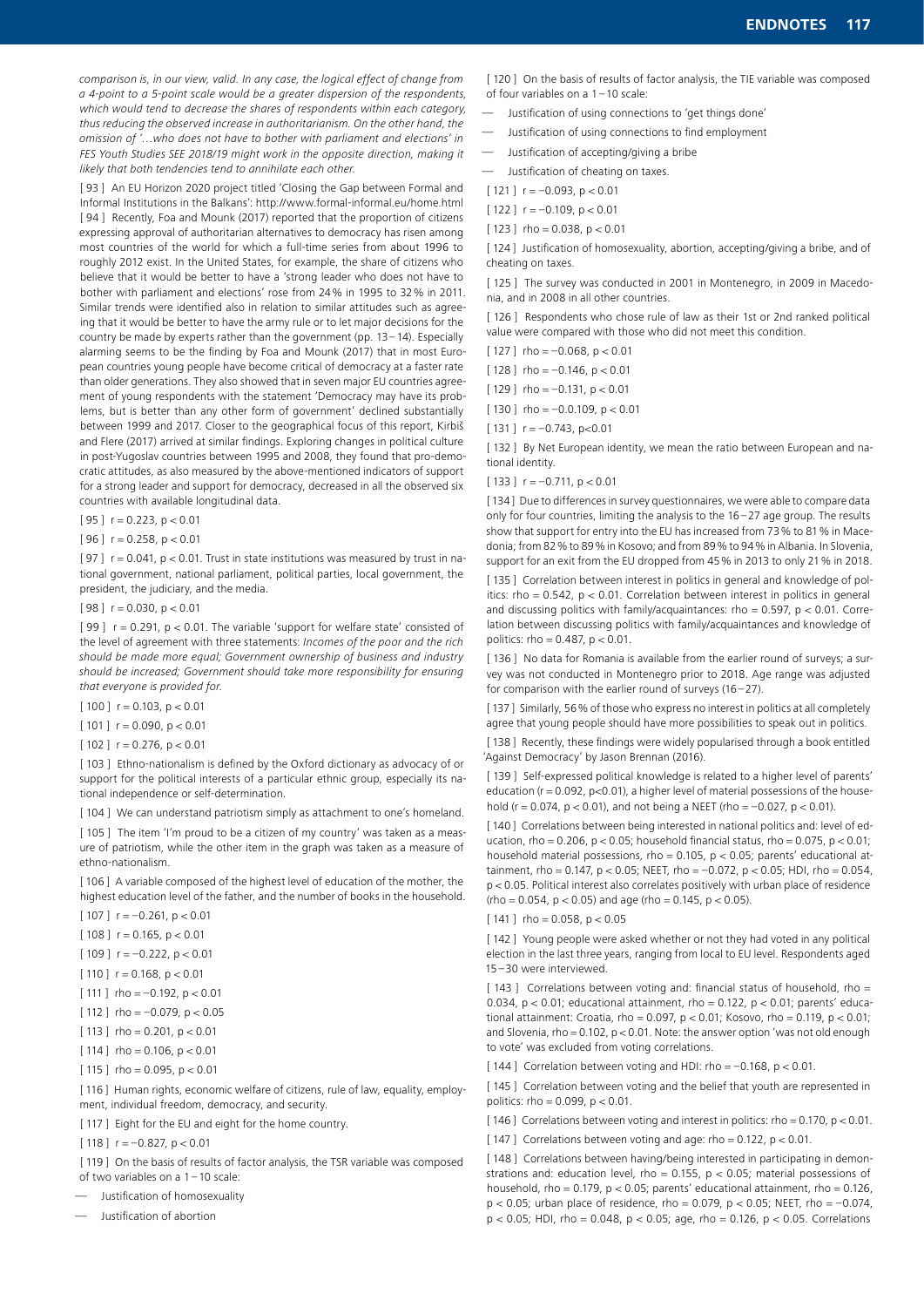between having/being interested in signing political requests/petitions: education level, rho = 0.185, p < 0.05; material possessions of household, rho = 0.229,  $p < 0.05$ ; parents' educational attainment, rho = 0.152,  $p < 0.05$ ; urban place of residence, rho = 0.062, p < 0.05; NEET, rho = –0.072, p < 0.05; HDI, rho = 0.122,  $p < 0.05$ ; age, rho= 0.141,  $p < 0.05$ .

 $[149]$  Rho = 0.048, p < 0.01

[ 150 ] Correlations between willingness to take on a political function (or holding such a function) with: educational attainment,  $rho = 0.071$ ,  $p < 0.01$ ; financial situation, rho = 0.033,  $p < 0.05$ ; material possessions, rho = 0.074,  $p < 0.05$ ; parents' education, rho = 0.092,  $p < 0.05$ ; urban residence, rho = 0.044,  $p < 0.05$ ; NEET, rho =  $-0.063$ , p < 0.05.

[ 151 ] Correlations between having/being interested in working for a political party/group and: educational attainment, rho =  $0.094$ , p <  $0.01$ ; material possessions, rho =  $0.128$ , p <  $0.05$ ; parents' education, rho =  $0.066$ , p <  $0.05$ ; urban residence, rho =  $0.034$ , p <  $0.05$ ; NEET, rho =  $-0.043$ , p <  $0.05$ ; age, rho = 0.059,  $p < 0.05$ .

[ 152 ] Correlations between having voted in last national elections (those eligible to vote) and: support for welfare state (composite variable), rho = 0.044,  $p <$ 0.01; support for strong leader, rho = 0.059,  $p < 0.01$ ; nationalism, rho = 0.046,  $p < 0.01$ ; right-wing political orientation, rho = 0.069, p < 0.01; interest in politics, rho =  $0.170$ , p <  $0.01$ .

[153] Correlations between readiness to vote in next national parliamentary elections (those eligible to vote) and: support for welfare state, rho =  $0.050$ , p <  $0.01$ ; support for strong leader, rho =  $0.051$ ; political orientation, rho =  $0.066$ , p <  $0.01$ ;

[ 154 ] Correlations between support for welfare state (composite variable) and: signing a list with political requests / supporting an online petition, rho =  $-0.096$ ,  $p < 0.01$ ; participating in a demonstration, rho = -0.096, p < 0.01; participating in volunteer/civil society organization activities, rho =  $-0.075$ , p < 0.01; working in a political party or political group, rho =  $-0.055$ , p < 0.01; stop buying things for political or environmental reasons, rho =  $-0.126$ , p < 0.01; participating in political activities online/in social networks, rho =  $-0.092$ , p < 0.01.

[ 155 ] Correlations between support for a strong leader and: signing a list with political requests / supporting an online petition, rho =  $-0.073$ , p < 0.01; participating in a demonstration, rho =  $-0.052$ , p < 0.01; participating in volunteer/civil society organisation activities, rho =  $-0.068$ , p < 0.01; stop buying things for political or environmental reasons, rho =  $-0.081$ , p < 0.01; participating in political activities online/in social networks, rho =  $-0.064$ , p < 0.01.

[ 156 ] Correlations between trust in the EU as compared to trust in national government and: signing a list with political requests / supporting an online petition, rho =  $-0.043$ , p < 0.01; participating in a demonstration, rho =  $-0.035$ , p < 0.01; stop buying things for political or environmental reasons, rho =  $-0.034$ , p < 0.01; participating in political activities online/in social networks, rho =  $-0.075$ , p < 0.01.

[ 157 ] Regression with non-conventional participation (its six forms indicated in Graph 5.5) as dependent variable: material possessions of households, β= 0.185, p < 0.01; age,  $\beta$  = 0.110, p < 0.01; parents' educational attainment,  $\beta$  = 0.080, p < 0.01; gender,  $\beta$  = 0.047, p < 0.01; being NEET,  $\beta$  = -0.054, p < 0.01; support for welfare state,  $\beta = -0.036$ , p < 0.01; support for strong leader,  $\beta = -0.033$ , p < 0.01.

[ 158 ] Correlations with 'not volunteering': financial status of households, rho  $= -0.057$ , p < 0.05; material possessions of household, rho = -0.122, p < 0.05; parents' highest educational level, rho =  $-0.092$ , p < 0.05; NEET, rho = 0.090, p  $<$  0.05; age, rho = 0.046, p $<$  0.05.

[ 159 ] Visas have been suspended since December 2009 for citizens of Montenegro, Macedonia and Serbia; since the end of 2010 for citizens of Albania and BiH. For more, see European Commission, 2017.

[ 160 ] The so-called 'Westbalkanregelung', in effect as of January 2016, makes it possible for citizens of Albania, BiH, Kosovo, Montenegro, Macedonia and Serbia to work in Germany if in possession of a visa, a work-permit and a job. As a result, the number of asylum requests has been reduced, but the number of work permits for workers from the region grew. For more, see Siems, 2017; Federal Employment Agency of Germany, 2018.

[ 161 ] Pertains to Albania, BiH, Kosovo, Macedonia, Montenegro and Serbia.

[162] As opposed to migration, which is usually understood as permanent change of residence, mobility is usually understood as transitory movement of people in the course of their everyday lives. In this report, we refer to international migration as a change of residence to another country for more than six months, while movement to another country for a period of less than six months is considered as international mobility.

[ 163 ] Not limited to Erasmus +, Europe for Citizens and other programmes.

[ 164 ] Correlations with: educational attainment, rho =  $-0.067$ , p < 0.01; financial status of household, rho = -0.045, p < 0.01; urban place of residence, rho = 0.024*, p < 0.05; HDI, rho = –0.199, p < 0.01; relationship with employment status, X² (8, 9810) = 77.8, p < 0.05.* 

[ 165 ] Correlation with: HDI, rho =  $-0.160$ , p < 0.01; NEET, rho = 0.093, p < 0.01; educational attainment, rho = –0.043, p < 0.01; parents' educational attainment, rho=  $-0.089$ , p < 0.01; household material possessions, rho =  $-0.091$ , p < 0.01; and perceived household financial situation, rho =  $-0.036$ , p < 0.01.

[ 166 ] BiH: rho = -0.080, p < 0.05; Bulgaria: rho = -0.109, p < 0.01; Macedonia: rho = -0.066, p < 0.05; Romania: rho=-0.161, p < 0.01. Correlations insignificant in other countries.

[ 167 ] Croatia: rho =  $0.082$ , p <  $0.01$ ; Romania: rho =  $0.087$ , p <  $0.01$ ; Serbia: rho = 0.089, p < 0.01; Slovenia: rho = 0.153, p < 0.01. Correlations insignificant in other countries. Correlation between desire to leave and parents' levels of education is not significant at the regional level.

[ 168 ] Croatia: rho = 0.069, p < 0.01; Montenegro: rho = 0.091, p < 0.05; Romania: rho = 0.183, p < 0.01; Slovenia: rho = 0.066, p < 0.05. In Macedonia, this correlation is negative: rho =  $-0.093$ , p < 0.01. Correlations not significant in other countries or at regional level.

[  $169$  ]  $r = -0.178$ ,  $p < 0.01$ ; perception of the situation in the country was measured by a composite variable including respondents' evaluation of eight issues: human rights, economic welfare of citizens, rule of law, equality, employment, individual freedom, democracy, and security.

[ 170 ]  $r = -0.113$ ,  $p < 0.01$ ; the perception of the future of the country was measured by a single-item measure on a scale of 1 to 5.

[ 171 ] Correlation with: HDI, rho =  $-0.088$ , p < 0.01; NEET status, rho = 0.096, p < 0.01; employment status, *X² (2, 5342) = 120.2, p < 0.05; parents' educational attainment, rho = –0.141, p < 0.01; household material possessions, rho = –0.132, p < 0.01; household financial situation, rho = –0.088, p < 0.01.* 

[ 172 ] Correlation with: HDI, rho = -0.062, p < 0.01; NEET, rho = -0.102, p < 0.01; employment status, *X² (2, 5340) = 231.1, p < 0.05; parents' educational attainment, rho = 0.105, p < 0.01; financial situation of households, rho = 0.072, p < 0.01; educational attainment, rho = –0.163, p < 0.01.*

[ 173 ] Correlation with: material possessions, rho =  $0.046$ , p <  $0.01$ ; parents' educational attainment, rho =  $0.042$ , p <  $0.01$ ; own educational attainment, rho = 0.032,  $p < 0.05$ ; and urban place of residence, rho = 0.027,  $p < 0.05$ .

[  $174$  ] Correlation with: HDI, rho = -0.121, p < 0.01; NEET status, rho = 0.203, p  $< 0.01$ ; employment status,  $X^2$  (2, 5341) = 69.1,  $p < 0.05$ ; parents' educational attainment, rho =  $-0.129$ , p < 0.01; household material possessions, rho =  $-0.102$ ,  $p < 0.01$ ; perceived household financial position, rho = -0.050,  $p < 0.01$ ; urban place of residence, rho =  $-0.077$ , p < 0.01;

[ 175 ] With respect to the procedure undertaken, values of six variables presented bellow were added together, producing a variable with values from 0 to 25. This variable was transformed into a scale of 0–1 (value / 25). Value 0 means an absolute absence of all considered elements.

[ 176 ] These steps included: contacted the embassy, contacted potential employer, contacted potential universities/schools, secured a scholarship, contacted friends/relatives, or some other action expressed by the respondent.

[ 177 ] The variable was created through the following procedure:

- 1. Shares of individuals with scores over 0.50 as part of the variable 'emigration potential of individuals' were computed for each country.
- These shares were multiplied by the actual number of young people (15–29) living in each country.

[ 178 ] A composite variable, denoting parents' education, respondents' education, number of books in the household, the financial situation of households, and household material possessions.

[ 179 ] Albania:  $r = 0.125**$ ; Montenegro:  $r = 0.110**$ ; Serbia:  $r = 0.073**$ ; Slovenia: r = 0.072\*; Croatia: r = 0.065\*; Romania: r = 0.063; BiH: r = –0.016; Kosovo:  $r = -0.024$ ; Bulgaria =  $r = -0.085$ .

[ 180 ] Correlation with: HDI, rho = -0.111,  $p < 0.01$ ; NEET status, rho = 0.102, p  $<$  0.01; rural residence, rho = -0.058, p  $<$  0.01; respondents' educational attainment, rho = -0.049, p < 0.01; parents' educational attainment, rho = -0.125, p < 0.01; financial position of households, rho =  $-0.096$ , p < 0.01; and material possessions,  $rho = -0.179$ ,  $p < 0.01$ .

[181] It should be stressed that all these correlations remain statistically significant even if, within linear regression analysis, controlled for the level of parents' education, material possessions of the household, financial status of the household, being unemployed, age and sex of the respondent.

- $[182]$  rho = 0.118, p < 0.01
- $[183]$  rho = 0.102, p < 0.01
- $[184]$  rho = 0.102, p < 0.01

[  $185$  ] rho = 0.171,  $p < 0.01$ . Non-conventional political participation refers to activities such as signing petitions, participating in demonstrations or joining boycotts. In our case, it was composed of six variables presented in detail as part of the chapter on political and civic participation (Cronbach  $\alpha = 0.827$ ).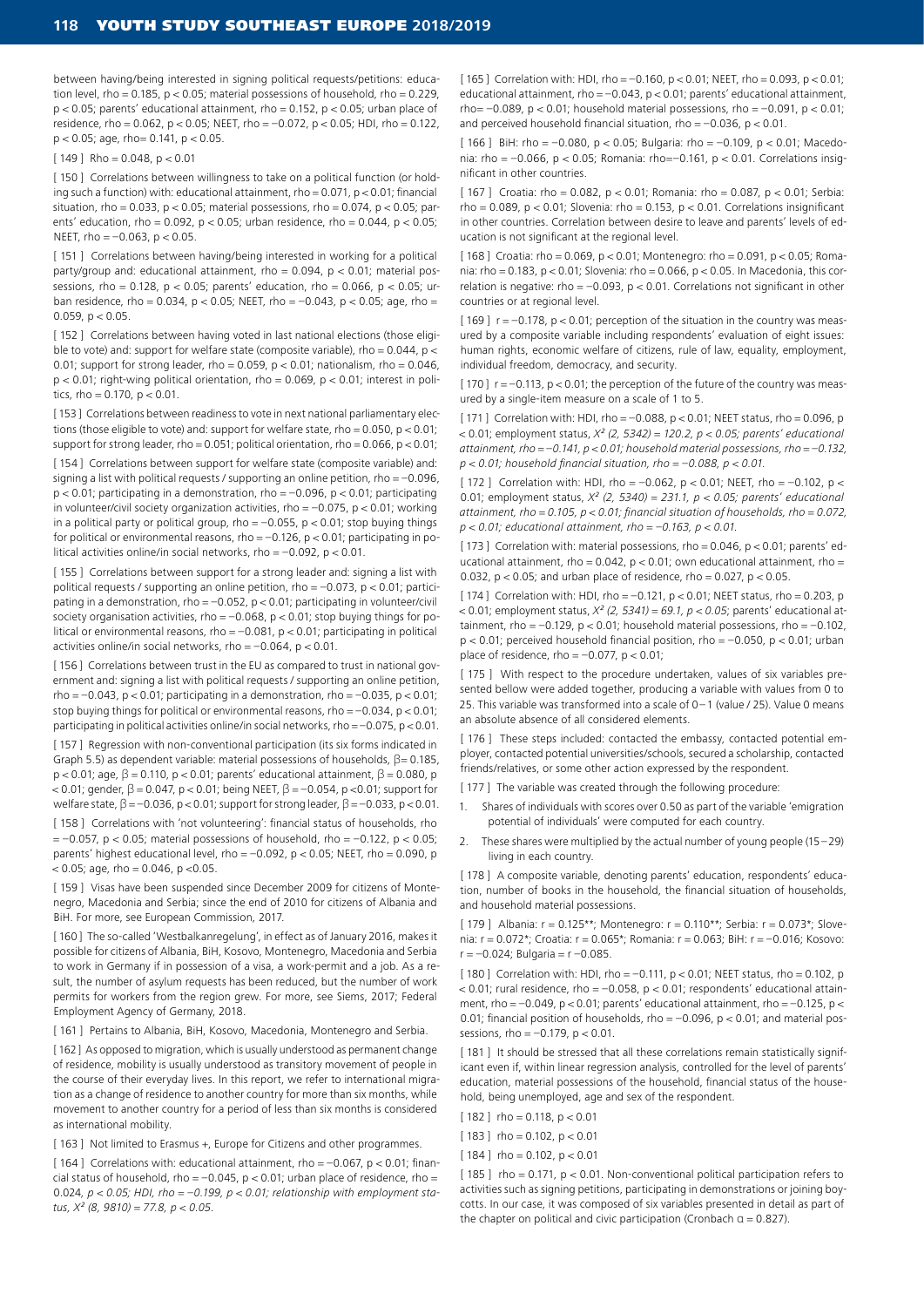[  $186$  ] rho = -0.092, p < 0.01. Nationalism was measured by agreement with the statement *'It would be the best if (COUNTRY) was inhabited only by real (COUNTRY)ians'.*

 $[187]$  rho = 0.183, p < 0.01

[ 188 ] The analysis is based on a modified parenting styles scale (Robinson, Mandleco, Olsen, & Hart, 1995) and distinguished three styles of parenting. Authoritarian style was marked by the following parenting practices: 'My parents yelled or shouted at me if I misbehaved'; 'If I did not meet my parents' expectations, I was scolded and criticized'; 'I was slapped if I misbehaved'. Authoritative style was characterised by the following parenting practices: 'My parents were aware of my concerns in school'; 'Parents explained to me why I should obey rules'; 'I was allowed to take part in creating family rules'. Permissive parenting style was linked to the following practices: 'I was given rewards (toys, candies…) in order to behave good'; 'If I caused a commotion about something, parents usually gave in to my wish'; 'My parents threatened me with punishments that were never carried through in practice'.

 $[189]$  rho = 0.187, p < 0.01

 $[190]$  rho = 0.143, p < 0.01

 $[191]$  rho = 0.085, p < 0.01

 $[192]$  rho = -0.020, p < 0.05

 $[193]$  rho = 0.053, p < 0.01

 $[194]$  rho = 0.053, p < 0.01; rho = 0.057, p < 0.01

[ $195$ ] rho = -0.038, p < 0.01; rho = -0.066, p < 0.01

 $[196]$  rho =-0.041, p < 0.01

 $[197]$  rho = 0.086, p < 0.01

[ $198$ ]  $r = 0.749$ ,  $p < 0.05$  and  $r = 0.743$ ,  $p < 0.05$ 

[ 199 ] *X² (2, 10305) = 1537.2, p < 0.001*

[ 200 ]  $X^2$  (2, 10305) = 1237 p < 0.001

 $[201]$   $X^2$  (2, 10304) = 1888.3, p < 0.001

[ 202 ] Material status, *X² (32, 10137) = 116.8, p < 0.001; education, X² (16, 10559) = 174.2, p < 0.001.*

[ 203 ] Values on a 5-point scale, ranging from 3.90 in Slovenia to 4.62 in Bulgaria and 4.63 in Kosovo.

[ 204 ] Values on a 5-point scale, 4.3 and 3.9, respectively.

[ 205 ] In the entire sample, 30% of the respondents are married, 13% co-habiting, while the rest are single (39%), in a relationship (17%), divorced (0.8%) or widowed (0.25%) at ages 25–29.

[206] The best age stated for a woman to get married ranges from 24 in Kosovo to 27 in Slovenia, while for a man it ranges from 26.5 in Kosovo to 29 in Montenegro.

[207] The lowest mean number of planned children is 1.83 in Romania and the highest is 2.72 in Kosovo.

 $[208]$  rho = 0.247, p < 0.001

[ 209 ] rho = 0.142,  $p < 0.001$ ; rho = 0.333,  $p < 0.001$ ; rho = 0.115,  $p < 0.001$ , respectively.

 $[210]$  rho = 0.472, p < 0.01

[ 211 ] For young women:  $X^2$  (12, 1944) = 409.1,  $p < 0.001$ ; and for young men: *X² (12, 2166) = 113.4, p < 0.001*. FES Youth Studies SEE 2018/19 data reveal that this is particularly the case in Kosovo and Albania, where just 20% and 23% of young mothers, respectively (excluding those still in education), are employed.

[ 212 ] According to Galland's findings, three types of countries could be identified: Northern (e.g. Denmark, Great Britain, The Netherlands, Germany) – with features of 'fast' welfare-state centred transitions to adulthood, Southern ('Mediterranean' e.g. Portugal, Greece, Spain, Italy) – with features of 'slow' and family-centred (Iacovou, 2002) transitions to adulthood, and the intermediate (e.g. France) (Galland, 2003: 183).

[213] This is modified as compared to Galland's methodology and the one used e.g. in Tomanović & Ignjatović, 2006. We used completed education instead of financial independence, which prevents comparisons.

[ 214 ] Considering different methodologies, not limited to samples, formulation of the responses and scales, it is not meaningful to do longitudinal comparison such as trend analysis.

[215] The latter three have the most pronounced country differences: shopping, *X²* (36, 10841) = 1085.7, p < 0.001; sports, *X²* (36, 10830) = 903.3, p < 0.001; praying,  $X^2$  (36, 10669) = 2154.2, p < 0.001.

[ 216 ] Watching TV and using the Internet are analysed separately from other leisure activities (see the analysis below).

[217] Activities such as "praying," "shopping" and "being abroad" were omitted from the analysis. Praying is analysed in section 3.4 on young people's religiosity.

[218] Including: *listening to music, watching films, playing video games, nothing/ hang out/ relaxing.*

[ 219 ] Including: *going out with friends, spending time in bars etc., spending time at youth centres, volunteering, spending time with the family.*

[220] Including: *reading books, reading newspapers/magazines, doing something creative, meditating, practicing yoga or something similar, reading about spirituality and personal growth.*

[221] We made composite indexes comprised of the degree of involvement in each of the activities (1 – never, 2 – rarely (once a month or less), 3 – sometimes (several times in a month),  $4 -$  often (at least once a week), and  $5 -$  very often (every day or almost every day). Indices are scaled from 1 to 5 for each of the defined types of leisure activities.

 $[222]$   $r = 0.653$ ,  $p < 0.05$  and  $r = 0.671$ ,  $p < 0.05$  respectively.

[ 223 ] Relaxation and entertainment: rho = 0.175,  $p < 0.01$ ; socialising: rho = 0.096,  $p < 0.01$ ; self-development: rho = -0.139,  $p < 0.01$ ; sports activities: rho  $= 0.243$ ,  $p < 0.01$ .

[ 224 ] Relaxation and entertainment: rho = 0.026,  $p < 0.01$ ; socialising: rho = 0.039, p < 0.01; self-development: rho = 0.066, p < 0.01; sports activities: rho  $= 0.090$ . p  $< 0.01$ .

[ 225 ] Relaxation and entertainment: rho =  $0.084$ , p <  $0.01$ ; socialising: rho = 0.093,  $p < 0.01$ ; self-development: rho = 0.201,  $p < 0.01$ ; sports activities: rho  $= 0.196$ ,  $p < 0.01$ .

[ 226 ] At the individual country level, the influence of household material status on increasing the engagement in all activities is the most significant in Albania, while in BiH, Croatia, Montenegro, Serbia and Slovenia, there is no significant correlation.

[ 227 ] In Bulgaria, Croatia, Montenegro and Slovenia, there is no significant influence of parents' education on relaxation and entertainment activities or socialising.

[228] We made composite indexes comprised of the degree of involvement in each of the above-mentioned types of activities (0 – never, 1 – sometimes, and 2 – often, at least once a week).

 $[229]$  r = 0.649<sup>\*</sup>, p < 0.05

[ $230$ ]  $r = 0.848**$ ,  $p < 0.01$ 

[ 231 ]  $r = 0.669$ <sup>\*</sup>,  $p < 0.05$ 

 $[232]$  r = 0.619, p = 0.057

[ 233 ] rho = -0.063, p < 0.01; rho = -0.030, p < 0.01; rho = -0.118, p < 0.01, respectively.

[ 234 ] rho = 0.128, p < 0.01; rho = 0.116, p < 0.001; rho = 0.107, p < .001; rho = 0.124, p < 0.01; rho = 0.075, p < 0.01, respectively.

 $[235]$  rho = 0.181, p < 0.01.

[ 236 ] See, for instance, in Petrović, 2013.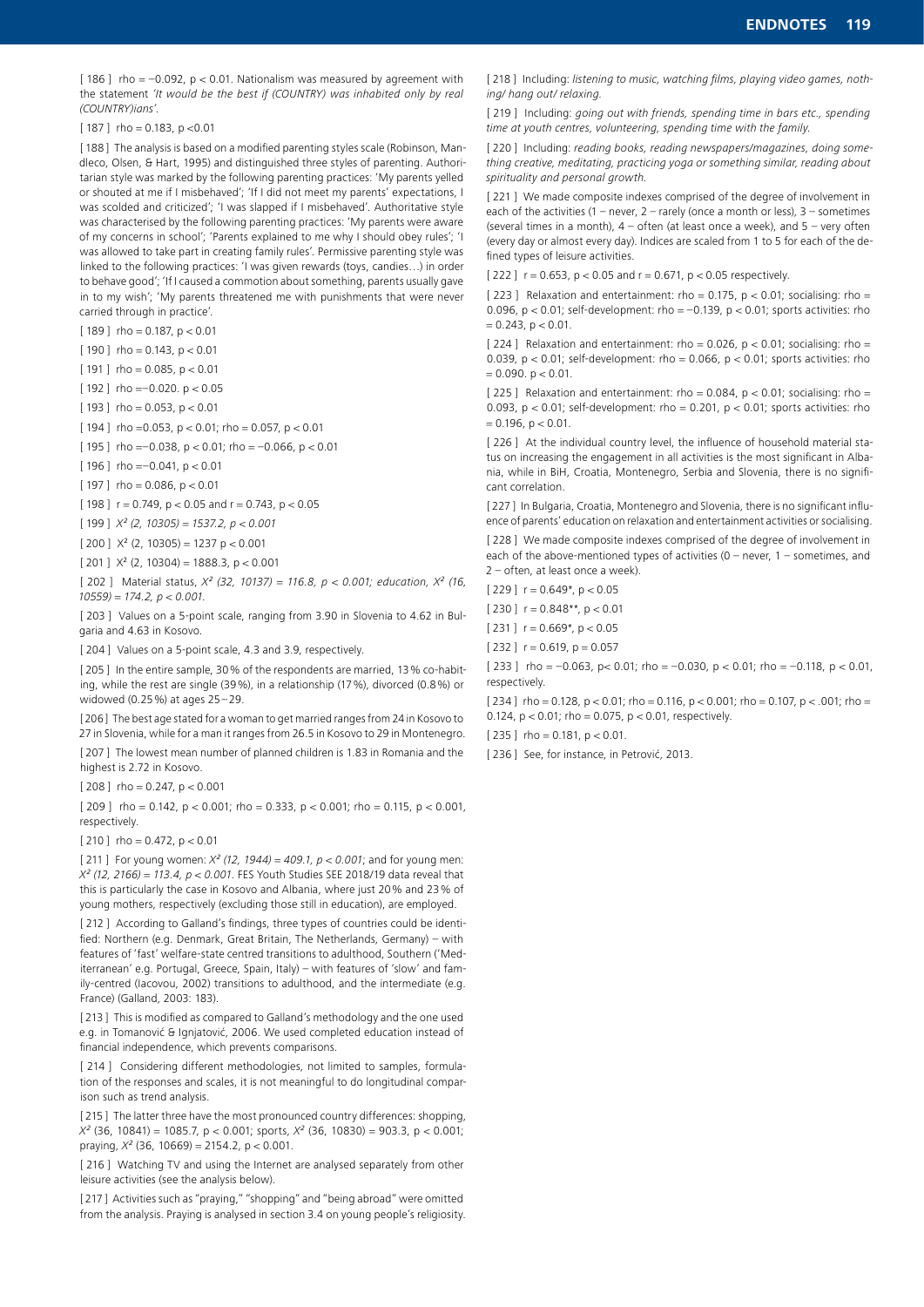# **TABLE OF FIGURES**

| 16 | <b>FIGURE 4.1:</b><br>Educational status of youth, FES Youth Studies SEE 2018/19<br>(in %). What is your current status in terms of education?                                   | 39 | FIGURE 6.3:<br>Importance of five basic value orientations, entire FES Youth<br>Studies SEE 2018/19 sample                                                         |
|----|----------------------------------------------------------------------------------------------------------------------------------------------------------------------------------|----|--------------------------------------------------------------------------------------------------------------------------------------------------------------------|
| 16 | FIGURE 4.2:<br>Tertiary education enrolment rates, 2016 (in %)                                                                                                                   | 40 | FIGURE 6.4:<br>Attendance of religious services at least once a month, WVS<br>2008 and FES Youth Studies SEE 2018/19                                               |
| 17 | <b>FIGURE 4.3:</b><br>The share of young people who have quit school at different<br>levels of education, FES Youth Studies SEE 2018/19 (in %)                                   | 41 | <b>FIGURE 6.5:</b><br>Average importance of God in respondents' lives, WVS 2008<br>and FES Youth Studies SEE 2018/19                                               |
| 18 | FIGURE 4.4:<br>Aspired level of education by country (in %)                                                                                                                      | 46 | <b>FIGURE 7.1:</b>                                                                                                                                                 |
| 19 | <b>FIGURE 4.5:</b><br>The share of youth aged $16-27$ who responded that they are                                                                                                |    | The relative importance of eight major socio-political values,<br>by country                                                                                       |
|    | 'satisfied' and 'very satisfied' with the quality of education in<br>their country (in %).                                                                                       | 47 | <b>FIGURE 7.2:</b><br>The relative importance of tasks that governments should<br>focus on, entire FES Youth Studies SEE 2018/19 sample.                           |
| 20 | FIGURE 4.6:<br>Share of youth aged 16-27 who responded with 'I agree'<br>and 'I totally agree' to the statement "There are cases where<br>grades and exams are 'bought'" (in %). | 47 | <b>FIGURE 7.3:</b><br>Agreement with selected statements in relation to democracy,<br>welfare state, authoritarianism, and nationalism.                            |
| 22 | <b>FIGURE 4.7:</b><br>Share of youth aged 16-27 who have participated in practi-<br>cal aspects of schooling (practical, internship) (in %).                                     | 48 | <b>FIGURE 7.4:</b><br>Correlation between the self-assessed political orientation<br>and welfare state orientation, entire FES Youth Studies SEE<br>2018/19 sample |
| 22 | FIGURE 4.8:<br>Perception of adaptation of the education system to work<br>demands, FES Youth Studies SEE 2018/19 (in %).                                                        | 49 | <b>FIGURE 7.5:</b><br>Cross-national comparison of youth in SEE in a<br>two-dimensional space                                                                      |
| 23 | FIGURE 4.9:<br>Employment status of respondents with and without partici-<br>pation in a practical or internship                                                                 | 50 | <b>FIGURE 7.6:</b><br>Percentages of youth declaring strong support for a strong<br>political leader, 2008-2018, by country                                        |
| 25 | <b>FIGURE 5.1:</b><br>Youth unemployment rates in SEE over the years (2010-2016),<br>as a percentage of the active population, age 15-24                                         | 51 | <b>FIGURE 7.7:</b><br>Agreement with a nationalist and a patriotic statement, by                                                                                   |
| 26 | <b>FIGURE 5.2:</b><br>Young people's current employment status, age 15-29 (in %)                                                                                                 | 52 | country<br><b>FIGURE 7.8:</b>                                                                                                                                      |
| 26 | <b>FIGURE 5.3:</b><br>Youth unemployment rates $(15-29)$ , as a percentage of the                                                                                                |    | Perceived socioeconomic situation in the home country and<br>in the EU, by country                                                                                 |
|    | labour force<br><b>FIGURE 5.4:</b>                                                                                                                                               | 53 | <b>FIGURE 7.9:</b><br>General satisfaction with democracy in the home country.                                                                                     |
| 27 | Percentage of young people who are not employed, undergo-<br>ing education or training (15-29)                                                                                   | 53 | <b>FIGURE 7.10:</b><br>Trust expressed in different social groups and institutions,<br>entire FES Youth Studies SEE 2018/19 sample                                 |
| 28 | <b>FIGURE 5.5:</b><br>Percentage of young people who work and are undergoing<br>education or training (15-29)                                                                    | 54 | <b>FIGURE 7.11:</b><br>Tolerance in relation to sexual and reproductive practices and<br>in relation to informal economic practices                                |
| 28 | FIGURE 5.6:<br>Anxiety over not having a job (combination of responses<br>'somewhat' and 'very' frightened)                                                                      | 55 | <b>FIGURE 7.12:</b><br>Relative (in %) changes in tolerance in relation to sexual and<br>reproductive practices and in relation to informal economic               |
| 29 | <b>FIGURE 5.7:</b><br>Share of non-standard work and self-employment in total                                                                                                    |    | practices in the 2008-2018 period.                                                                                                                                 |
| 29 | youth employment (in%)<br>FIGURE 5.8:                                                                                                                                            | 56 | <b>FIGURE 7.13:</b><br>Social distance towards six social groups, by country.                                                                                      |
|    | Working in a profession trained or educated for (in %)                                                                                                                           | 57 | <b>FIGURE 7.14:</b><br>Trust in the European Union vs. trust in the national government                                                                            |
| 30 | FIGURE 5.9:<br>Formal education requirements of young people's jobs                                                                                                              | 58 | <b>FIGURE 7.15:</b><br>National, European, and cosmopolitan identification of youth,                                                                               |
| 31 | <b>FIGURE 5.10:</b><br>Working in the public sector: reality and preference                                                                                                      | 58 | by country<br><b>FIGURE 7.16:</b>                                                                                                                                  |
| 33 | <b>FIGURE 5.11:</b>                                                                                                                                                              |    | Support for membership in the EU, by county.                                                                                                                       |
|    | Share of youth who perceive party membership or<br>connections with people in power as important in finding<br>a job (in $%$ )                                                   | 62 | FIGURE 8.1:<br>Young people's perceptions of the socio-political situation in<br>a national context, by country                                                    |
| 38 | FIGURE 6.1:<br>Young people's life satisfaction and perceptions of their<br>personal future, by country                                                                          | 63 | FIGURE 8.2:<br>Political interest, knowledge and deliberation about politics<br>of youth, by country                                                               |
| 39 | FIGURE 6.2:<br>Main anxieties of youth, entire FES Youth Studies SEE<br>2018/19 sample.                                                                                          | 64 | FIGURE 8.3:<br>'Not interested at all in national politics': 2011–2015 and<br>2018 surveys (age 16-27)                                                             |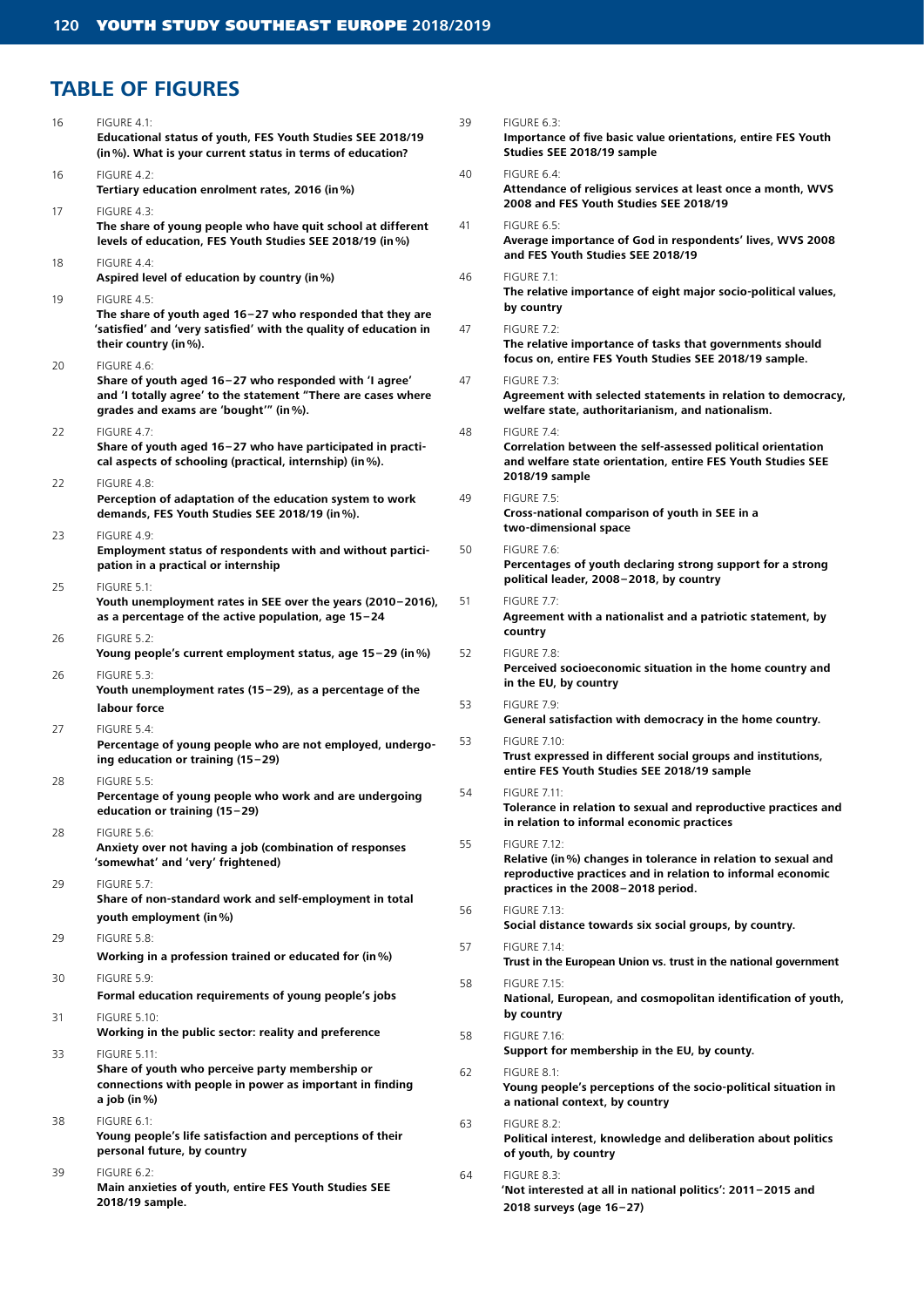| 65 | FIGURE 8.4:                                                                                                                                                             | S      |
|----|-------------------------------------------------------------------------------------------------------------------------------------------------------------------------|--------|
|    | Percentage of youth reporting having voted in last national<br>elections and HDI levels ( $N =$ young people eligible to vote<br>during last election in each country)  | 1      |
| 66 | FIGURE 8.5:                                                                                                                                                             |        |
|    | Young people's experience with or interest in trying different<br>forms of political engagement in SEE                                                                  | 1      |
| 67 | FIGURE 8.6:<br>Young people's willingness to take on a political function                                                                                               |        |
| 68 | <b>FIGURE 8.7:</b><br>Frequency of engagement in volunteering in social projects,<br>initiatives, associations                                                          | 1      |
| 69 | FIGURE 8.8:<br>Percentage of youth who have engaged in unpaid volunta-<br>ry activity over the last 12 months, FES Youth Studies SEE<br>2011-15 and 2018<br>(age 16-27) | 1<br>1 |
| 74 | <b>FIGURE 9.1:</b><br>Percentages of youth expressing a strong or very strong<br>desire to move to another country for more than six months,<br>by country              |        |
| 74 | FIGURE 9.2:<br>Period of desired stay abroad, by country.                                                                                                               |        |
| 75 | FIGURE 9.3:<br>Percentages of youth with no intention to emigrate                                                                                                       |        |
| 76 | FIGURE 9.4:<br>Reasons expressed for moving to another country.                                                                                                         |        |
| 77 | FIGURE 9.5:<br>Invitation or support in country abroad by individuals that<br>respondents know                                                                          |        |
| 77 | FIGURE 9.6:<br>Planned period of leaving home country                                                                                                                   |        |
| 78 | FIGURE 9.7:<br>Youth emigration potential, by country                                                                                                                   |        |
| 79 | FIGURE 9.8:<br>Most frequently chosen countries for emigration (first choice)                                                                                           |        |
| 80 | FIGURE 9.9:<br>Immigration potential of SEE youth to Germany, by country of<br>emigration                                                                               |        |
| 80 | <b>FIGURE 9.10:</b><br>Dimensions of young people's perceived contribution to host<br>country                                                                           |        |
| 81 | <b>FIGURE 9.11:</b><br>Experiences and plans of staying abroad for learning or<br>training purposes or being away from the home country for<br>more than six months     |        |
| 86 | <b>FIGURE 10.1:</b><br>Perception of relationship with parents among young people<br>aged 16-27 (in %)                                                                  |        |
| 88 | <b>FIGURE 10.2:</b><br>Independence in decision-making in relation to parents (in %).                                                                                   |        |
| 89 | <b>FIGURE 10.3:</b><br>The share of young people aged 20 to 29 who lived with their<br>parents in 2016 (in %)                                                           |        |
| 90 | <b>FIGURE 10.4:</b><br>Living the in parental home. Share of young people aged<br>18 to 27 who live in their parental home                                              |        |
| 91 | <b>FIGURE 10.5:</b><br>Reason for living with parents among respondents older than<br>18 (in %)                                                                         |        |
| 93 | <b>FIGURE 10.6:</b><br>Anticipation of future personal life (in %). How do you see<br>yourself in the future?                                                           |        |
| 94 | <b>FIGURE 10.7:</b><br>The share of parents among FES Youth Studies SEE 2018/19<br>(in %)                                                                               |        |

- 94 FIGURE 10.8: **Pace of transition to adulthood: score of key life events accomplished at age 26 to 29 (in%)**
- 100 FIGURE 11.1: **Share of young people who engage 'often' and 'very often' in different leisure activities.**
- 101 FIGURE 11.2: **Share of young people spending leisure time 'often' and 'very often' in different types of activities by country (as a percentage)**
- 102 FIGURE 11.3: **Average hours per day spent watching TV and using the Internet.**
- 103 FIGURE 11.4: **Share of young people often using the Internet for different purposes (in%).**
- 104 FIGURE 11.5:

**Use of ICT for 'school, education, work' and for 'reading news /getting information,' by country (in%).**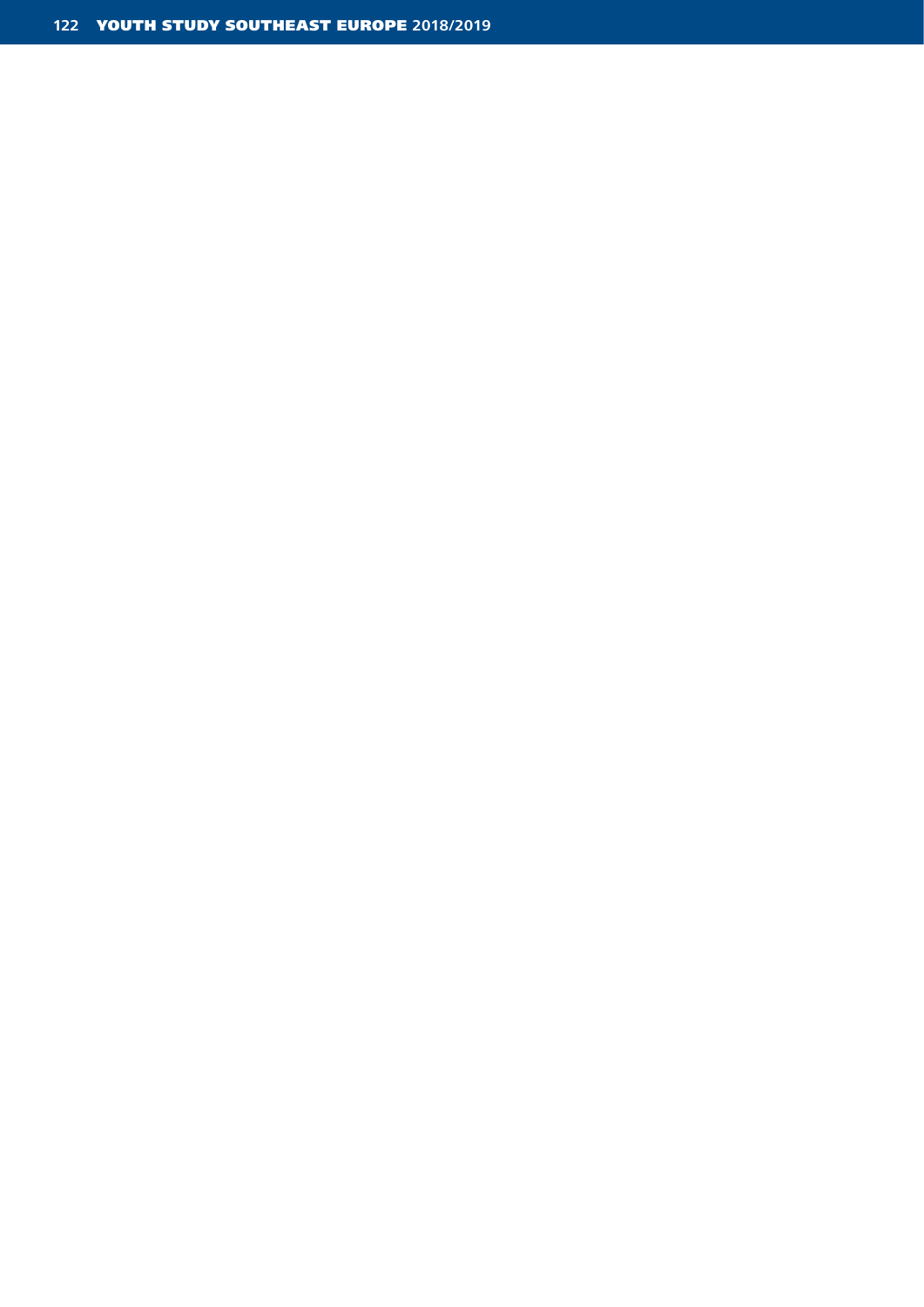#### IMPRINT

**publisher:** Friedrich-Ebert-Stiftung e.V. Referat Mittel- und Osteuropa Hiroshimastr. 28 • 10785 Berlin www.fes.de/referat-mittel-und-osteuropa/ www.fes.de/youth-studies/

**responsible:** Matthias Jobelius, Felix Henkel **PROJECT COORDINATOR:** Denis Piplaš **contact:** Martin Güttler • martin.guettler@fes.de **editors:** Mirna Jusić, Miran Lavrič and Smiljka Tomanović **PEER-REVIEW:** Marius Harring, Klaus Hurrelmann **language editing:** James Turner **design:** Andrea Schmidt • Typografie/im/Kontext **printed by:** bub Bonner Universitäts-Buchdruckerei

## **isbn:** 978-3-96250-287-4 **date:** 2019

The views expressed in this publication are not necessarily those of the Friedrich-Ebert-Stiftung (FES), or of the organisation for which the authors work. The FES cannot guarantee the accuracy of all information and data provided in this publication. Commercial use of any media published by the Friedrich-Ebert-Stiftung is not permitted without the written consent of the FES. Any reference made to Kosovo is without prejudice to positions on status, and is in line with UNSCR 1244/1999 and the ICJ Opinion on the Kosovo Declaration of Independence. When this publication was printed, the official procedures for adopting the constitutional changes for the name change of the Former Yugoslav Republic of Macedonia to Republic of North Macedonia were not finalized. Therefore, any reference made to Macedonia in this publication is understood to refer to the UN name.